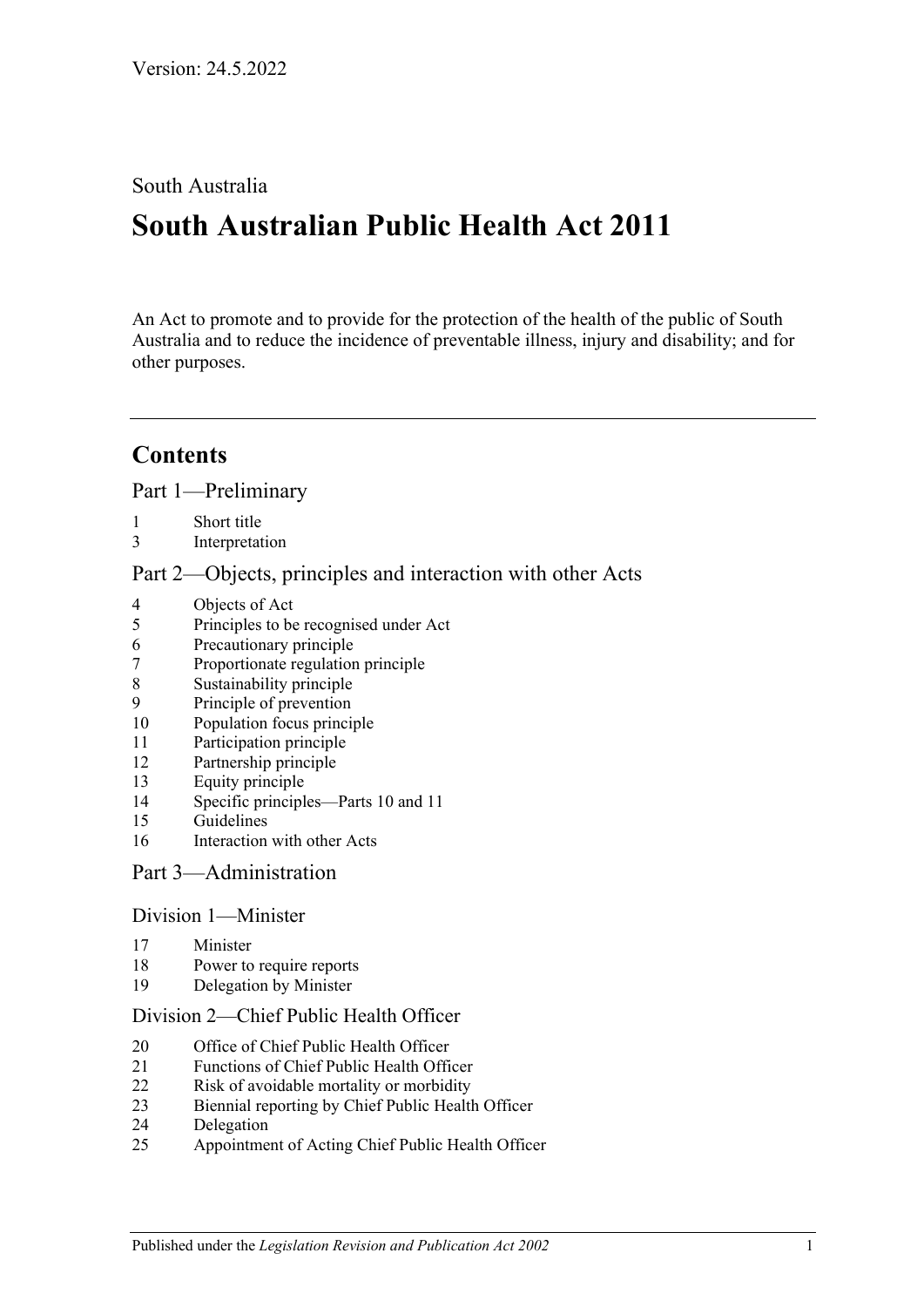## Division [3—South Australian Public Health Council](#page-16-0)

- [Establishment of SAPHC](#page-16-1)<br>27 Composition of SAPHC
- [Composition of SAPHC](#page-16-2)
- [Conditions of appointment](#page-17-0)
- [Allowances and expenses](#page-17-1)
- [Validity of acts](#page-17-2)
- [Functions of SAPHC](#page-17-3)
- [Conduct of business](#page-18-0)
- [Committees and subcommittees](#page-18-1)
- [Delegation by SAPHC](#page-18-2)
- [Annual report](#page-19-0)
- [Use of facilities](#page-19-1)

### Division [4—Councils](#page-19-2)

- [Functions of councils](#page-19-3)
- [Immunisation services](#page-19-4)
- [Cooperation between councils](#page-20-0)
- [Power of Chief Public Health Officer to act](#page-20-1)
- [Council failing to perform a function under Act](#page-20-2)
- [Transfer of function of council at request of council](#page-22-0)

## Division [5—Authorised officers](#page-22-1)

- [State authorised officers](#page-22-2)
- [Local authorised officers](#page-23-0)
- [Qualifications](#page-23-1)
- [Identity cards](#page-23-2)
- [Powers of authorised officers](#page-24-0)

#### Division [6—Emergency officers](#page-25-0)

[Emergency officers](#page-25-1)

#### Division [7—Specific power to require information](#page-26-0)

[Specific power to require information](#page-26-1)

# Part [4—Public health plans](#page-27-0)

#### Division [1—State public health plan](#page-27-1)

[State public health plan](#page-27-2)

#### Division [2—Regional public health plans](#page-28-0)

- [Regional public health plans](#page-28-1)
- [Reporting on regional public health plans](#page-31-0)

# Part [5—Public health policies](#page-31-1)

- [Public health policies](#page-31-2)<br>54 Procedure for making
- [Procedure for making policies](#page-31-3)
- [Reference of policies to Parliament](#page-32-0)

# Part [6—General duty](#page-32-1)

[General duty](#page-32-2)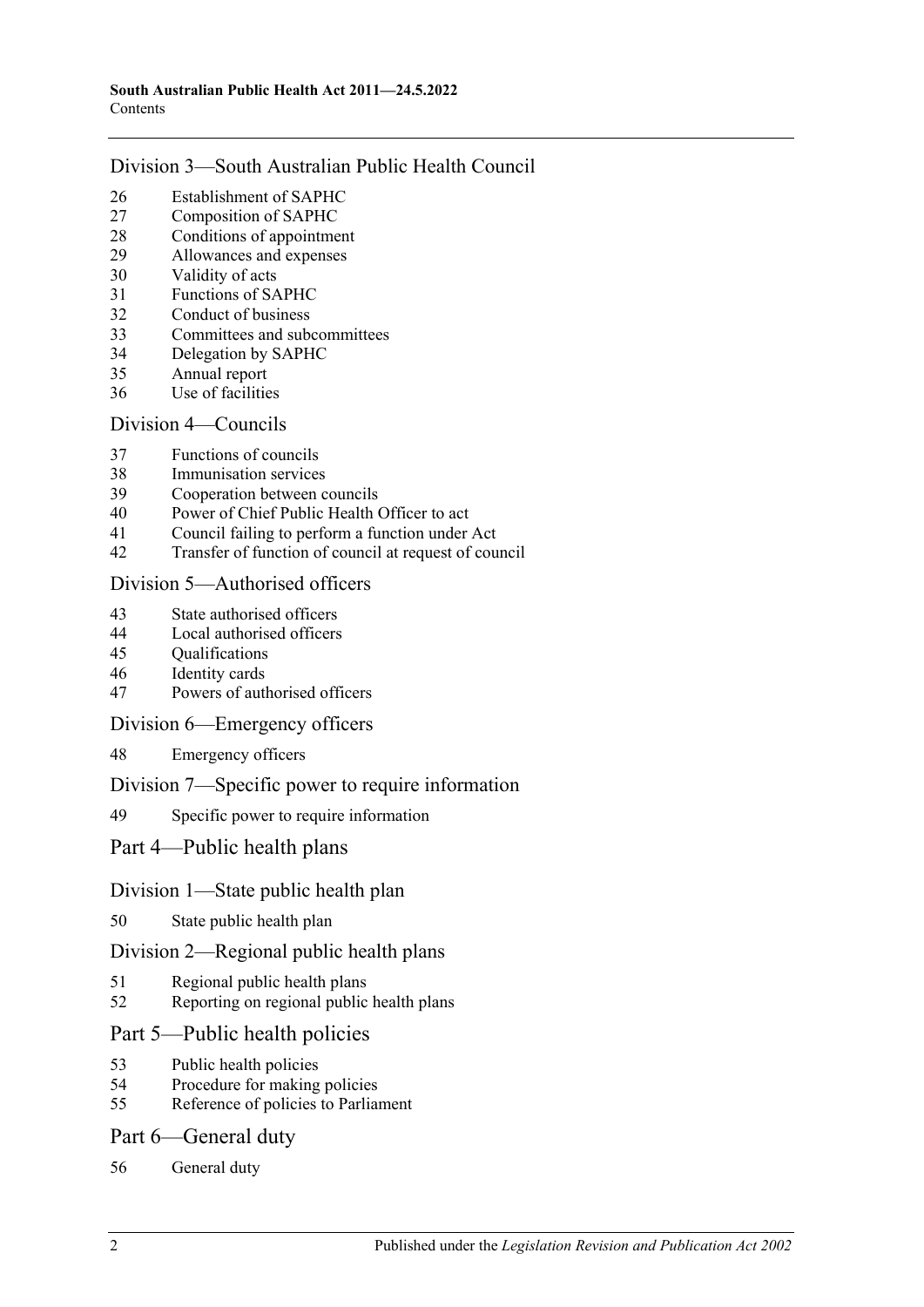### Part [7—General public health offences](#page-33-0)

- [Material risk to public health](#page-33-1)
- [Serious risk to public health](#page-34-0)
- [Defence of due diligence](#page-34-1)
- [Alternative finding](#page-35-0)

# Part [8—Prevention of non-communicable conditions](#page-35-1)

- [Declaration of non-communicable conditions](#page-35-2)
- [Minister may issue code of practice](#page-35-3)

#### Part [9—Notifiable conditions and contaminants](#page-36-0)

#### Division [1—Notifiable conditions](#page-36-1)

- [Declaration of notifiable conditions](#page-36-2)
- [Notification](#page-36-3)
- [Report to councils](#page-37-0)
- [Action to prevent spread of infection](#page-38-0)

#### Division [2—Notifiable contaminants](#page-39-0)

- [Declaration of notifiable contaminants](#page-39-1)
- [Notification of contaminant](#page-39-2)

### Part [10—Controlled notifiable conditions](#page-41-0)

#### Division [1—Preliminary](#page-41-1)

- [Principles](#page-41-2)
- Declaration [of controlled notifiable conditions](#page-41-3)
- [Chief Public Health Officer to be able to act in other serious cases](#page-42-0)
- [Children](#page-43-0)

#### Division [2—Controls](#page-43-1)

- [Power to require a person to undergo an examination or test](#page-43-2)
- [Power to require counselling](#page-45-0)
- [Power to give directions](#page-46-0)
- [Review by Tribunal](#page-47-0)
- [Power to require detention](#page-48-0)
- [Review of detention orders by Supreme](#page-50-0) Court
- [Warrants](#page-51-0)
- [General provisions relating to orders, requirements and directions](#page-52-0)
- [Duty to comply](#page-53-0)

#### Division [3—Related matters](#page-53-1)

- [Advisory Panels](#page-53-2)
- [Interstate orders](#page-54-0)
- [Protection of information](#page-54-1)

# Part [11—Management of significant emergencies](#page-54-2)

- [Principles](#page-54-3)
- [Public health incidents](#page-54-4)
- [Public health emergencies](#page-55-0)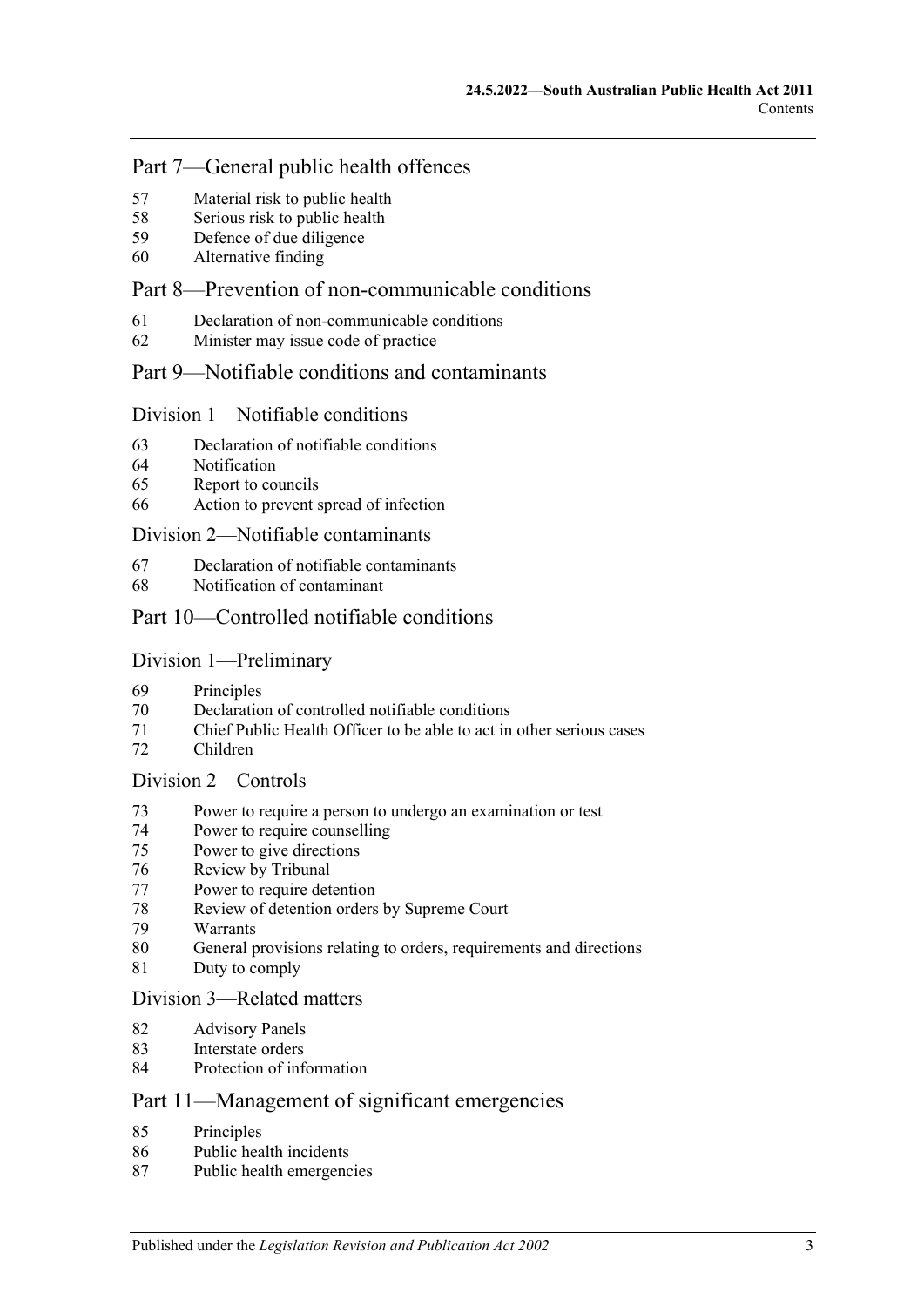- 88 [Making and revocation of declarations](#page-55-1)
- 89 [Powers and functions of Chief Executive](#page-55-2)
- 90 [Application of Emergency Management Act](#page-56-0)

#### [Part 11A—COVID-19 arrangements](#page-59-0)

- 90A [Interpretation](#page-59-1)
- 90B [Principles](#page-59-2)
- 90C [Directions](#page-59-3)
- 90D [Enforcement of directions](#page-60-0)
- 90E [Expiry of directions etc](#page-61-0)
- 90F [Modifications of Act](#page-61-1)
- 90G [Appeal rights](#page-61-2)

### Part [12—Notices and emergency situations](#page-64-0)

- Division [1—Interpretation](#page-64-1)
- 91 [Interpretation](#page-64-2)

Division [2—Notices and emergencies](#page-64-3)

- 92 [Notices](#page-64-4)
- 93 [Action on non-compliance with notice](#page-67-0)
- 94 [Action in emergency situations](#page-67-1)

#### Division [3—Reviews and appeals](#page-68-0)

- 95 [Reviews—notices relating to general duty](#page-68-1)
- 96 [Review by Tribunal](#page-70-0)

#### [Part 12A—Immunisation and Early Childhood Services](#page-70-1)

- 96A [Interpretation](#page-70-2)
- 96B [Requirement to provide immunisation records to service provider](#page-71-0)
- 96BA [Prohibition on enrolment in early childhood services where immunisation requirements](#page-72-0)  [not met](#page-72-0)
- 96BB [Prohibition on providing early childhood services where immunisation requirements not](#page-72-1)  [met](#page-72-1)
- 96C [Provision of information to Chief Public Health Officer on outbreak of vaccine](#page-72-2)  [preventable disease](#page-72-2)
- 96D [Exclusion of children from premises on outbreak of vaccine preventable disease](#page-73-0)
- 96E [Exemptions](#page-74-0)

#### Part [13—Miscellaneous](#page-74-1)

- 97 [Tests on deceased persons](#page-74-2)
- 98 [Delegation by Chief Executive](#page-75-0)<br>99 Confidentiality
- [Confidentiality](#page-75-1)
- 100 [Confidentiality and provision of certain information](#page-77-0)
- 101 [Service of notices or other documents](#page-77-1)
- 102 [Immunity](#page-78-0)
- 103 [Protection from liability](#page-79-0)
- 103A [COVID-19—Crown immunity](#page-79-1)
- 104 [False or misleading information](#page-79-2)
- 105 [Offences](#page-80-0)
- 106 [Offences by bodies corporate](#page-80-1)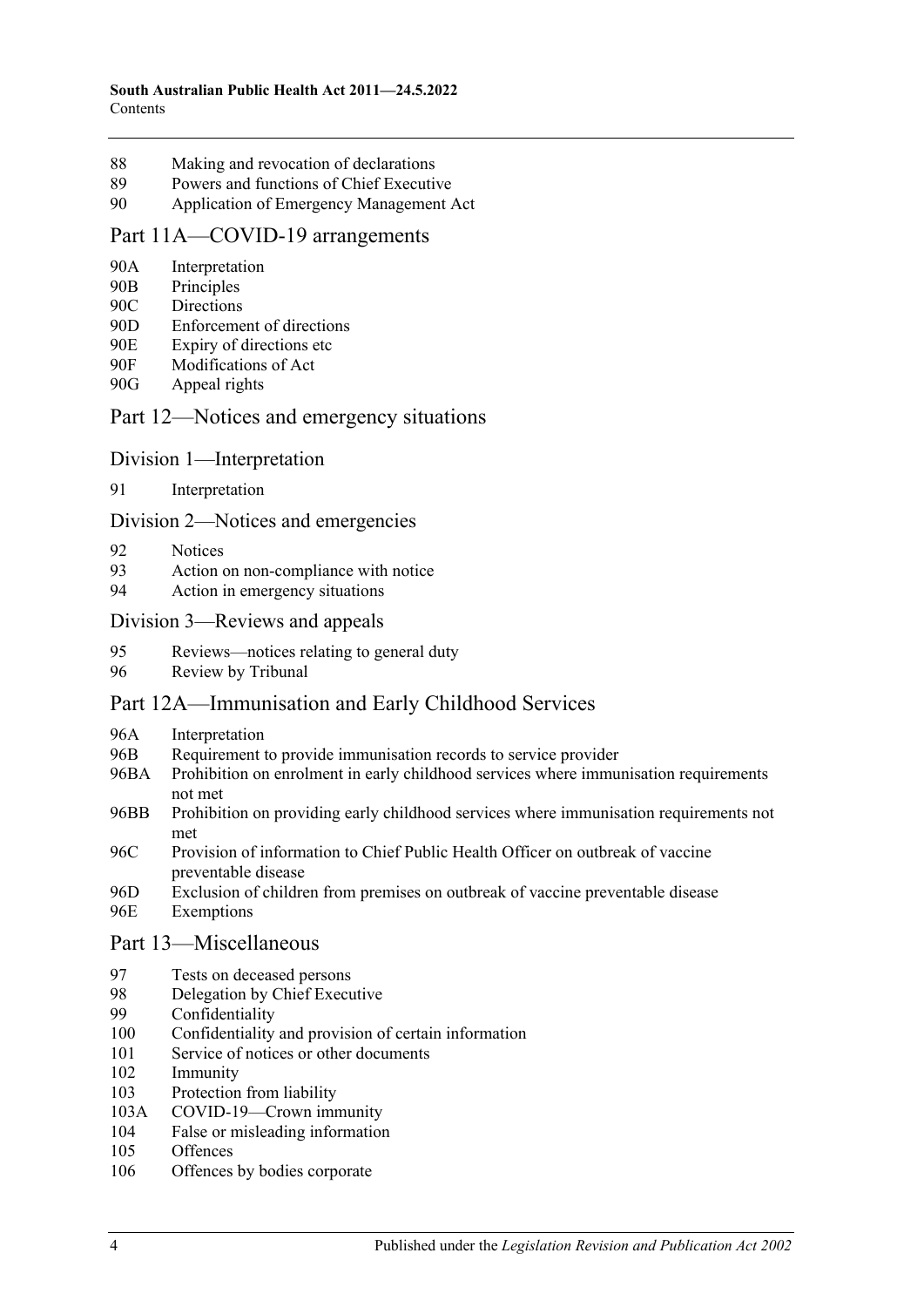- 107 [Continuing offences](#page-80-2)
- 108 [Evidentiary provision](#page-81-0)
- 109 [Regulations](#page-81-1)
- 110 [Review of Act](#page-84-0)

#### Schedule [1—Transitional provisions](#page-84-1)

#### Part 10—Transitional provisions

| 12<br>Interpretation |  |
|----------------------|--|
|----------------------|--|

- 13 [Appeals](#page-84-3)
- 14 [Detention](#page-85-0)
- 15 [Directions](#page-85-1)
- 16 [Other transitional provisions](#page-85-2)

[Legislative history](#page-86-0)

## <span id="page-4-0"></span>**The Parliament of South Australia enacts as follows:**

# **Part 1—Preliminary**

#### <span id="page-4-1"></span>**1—Short title**

This Act may be cited as the *South Australian Public Health Act 2011*.

### <span id="page-4-3"></span><span id="page-4-2"></span>**3—Interpretation**

(1) In this Act, unless the contrary intention appears—

*appointed member* of SAPHC means a member of SAPHC other than the Chief Public Health Officer;

*authorised officer* means a person appointed to be a State or local authorised officer under Part [3 Division](#page-22-1) 5;

*building* includes a structure;

*Chief Executive* means the Chief Executive of the Department and includes a person for the time being acting in that position;

*Chief Public Health Officer* includes a person for the time being acting in that position;

*contaminant* means any of the following prescribed by regulation:

- (a) an antibiotic;
- (b) a pathogen;
- (c) another thing that may contaminate food or any other prescribed substance or material;

*controlled notifiable condition* means a disease or medical condition that is a controlled notifiable condition, or taken to be a controlled notifiable condition, under [Part](#page-41-0) 10;

*council* means a council within the meaning of the *[Local Government Act](http://www.legislation.sa.gov.au/index.aspx?action=legref&type=act&legtitle=Local%20Government%20Act%201999) 1999*;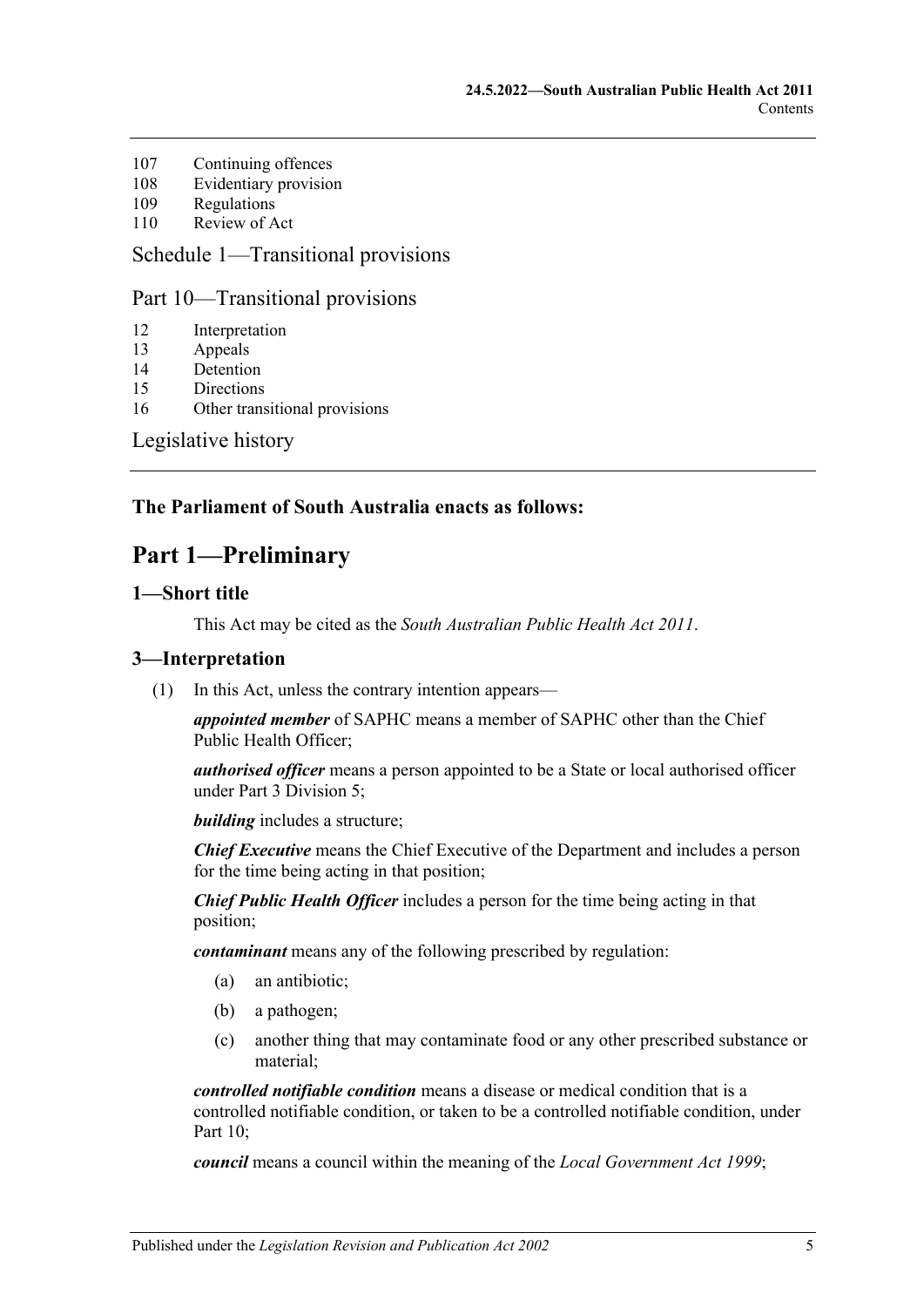*council subsidiary* means a subsidiary of a council established under the *[Local](http://www.legislation.sa.gov.au/index.aspx?action=legref&type=act&legtitle=Local%20Government%20Act%201999)  [Government Act](http://www.legislation.sa.gov.au/index.aspx?action=legref&type=act&legtitle=Local%20Government%20Act%201999) 1999*;

*the Department* means the administrative unit of the Public Service that is, under the Minister, responsible for the administration of this Act;

*District Court* means the Administrative and Disciplinary Division of the District Court;

*emergency* has the same meaning as in the *[Emergency Management Act](http://www.legislation.sa.gov.au/index.aspx?action=legref&type=act&legtitle=Emergency%20Management%20Act%202004) 2004*;

*emergency officer* means a police officer or a person holding an appointment as an emergency officer under Part [3 Division](#page-25-0) 6;

*food* has the same meaning as in section 5 of the *[Food Act](http://www.legislation.sa.gov.au/index.aspx?action=legref&type=act&legtitle=Food%20Act%202001) 2001*;

*food business* has the same meaning as in section 4 of the *[Food Act](http://www.legislation.sa.gov.au/index.aspx?action=legref&type=act&legtitle=Food%20Act%202001) 2001*;

*legal practitioner* means a person admitted and enrolled as a practitioner of the Supreme Court of South Australia;

*LGA* means the Local Government Association of South Australia;

*local authorised officer*—see [section](#page-23-0) 44;

*local government area* means the area of a council;

*medical condition* includes—

- (a) a medical symptom or pattern of medical symptoms, including symptoms discerned from any signs or results of investigations, that indicate a disease (whether defined or yet to be determined);
- (b) an illness or injury arising from a person being contaminated by 1 or more substances or biological pathogens;
- (c) an injury or any death that gives rise to a public health concern;

*medical practitioner* means a person registered under the *Health Practitioner Regulation National Law* to practise in the medical profession (other than as a student);

*notifiable condition* means a disease or medical condition that is a notifiable condition under [Part](#page-36-0) 9;

*pathology service* means a service in which human tissue, human fluids or human body products are subjected to analysis for the purposes of the prevention, diagnosis or treatment of disease in human beings;

*premises* means—

- (a) any land, building (including residential premises) or place (including a public place, or a movable building or structure); or
- (b) a part of premises;

*public authority* means—

- (a) a department under the *[Public Sector Act](http://www.legislation.sa.gov.au/index.aspx?action=legref&type=act&legtitle=Public%20Sector%20Act%202009) 2009*; or
- (b) a body, whether incorporated or unincorporated, established for a public purpose by the State, regardless of the way in which it is established; or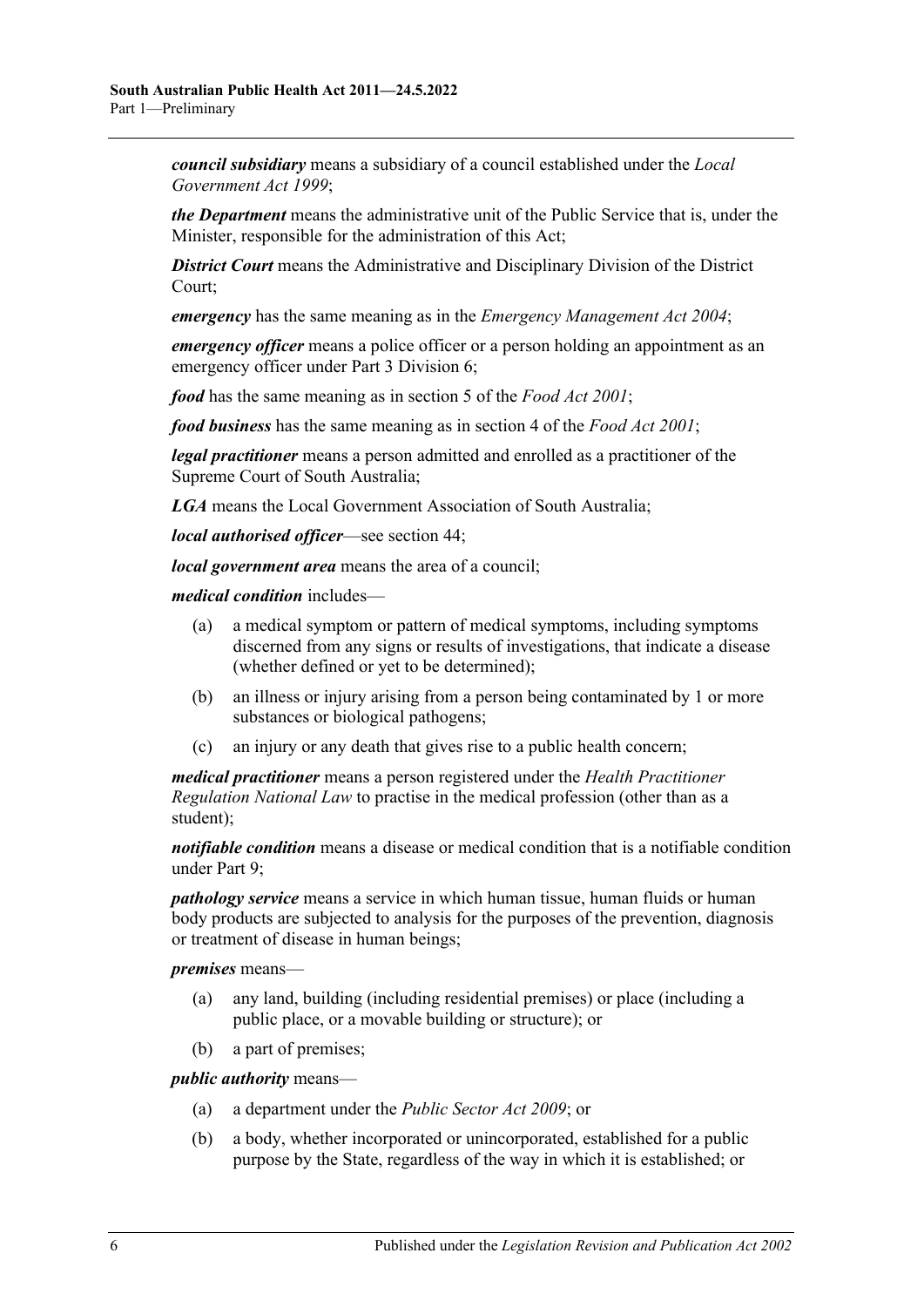- (c) a council or council subsidiary; or
- (d) the Police Force of South Australia; or
- (e) a member or officer of a body referred to in a preceding paragraph; or
- (f) a person or body, or a person or body of a class, brought within the ambit of this definition by the regulations;

*public health* means the health of individuals in the context of the wider health of the community;

*public health emergency*—see [section](#page-55-0) 87;

*Public Health Emergency Management Plan* means a plan (or a series of plans) prepared by the Chief Executive and approved by the Minister comprising strategies to be administered by the Department for the prevention of emergencies in this State and for ensuring adequate preparation for emergencies in this State, including strategies for the containment of emergencies, response and recovery operations and the orderly and efficient deployment of resources and services in connection with response and recovery operations;

**Note—**

It is contemplated that the Public Health Emergency Management Plan will form part of, or be recognised in, the State Emergency Management Plan prepared under the *[Emergency Management Act](http://www.legislation.sa.gov.au/index.aspx?action=legref&type=act&legtitle=Emergency%20Management%20Act%202004) 2004*.

*public health incident*—see [section](#page-54-4) 86;

*public notice* means notice given in accordance with requirements prescribed by the regulations for the purposes of this definition;

*public place* includes a place to which the public ordinarily has access:

*recovery operations* has the same meaning as in the *[Emergency Management](http://www.legislation.sa.gov.au/index.aspx?action=legref&type=act&legtitle=Emergency%20Management%20Act%202004)  Act [2004](http://www.legislation.sa.gov.au/index.aspx?action=legref&type=act&legtitle=Emergency%20Management%20Act%202004)*;

*response operations* has the same meaning as in the *[Emergency Management](http://www.legislation.sa.gov.au/index.aspx?action=legref&type=act&legtitle=Emergency%20Management%20Act%202004)  Act [2004](http://www.legislation.sa.gov.au/index.aspx?action=legref&type=act&legtitle=Emergency%20Management%20Act%202004)*;

*SAPHC* means the South Australian Public Health Council established under [Part](#page-16-0) 3 [Division](#page-16-0) 3;

*State authorised officer*—see [section](#page-22-2) 43;

*State Co-ordinator* means the person holding or acting in the position of State Co-ordinator under the *[Emergency Management Act](http://www.legislation.sa.gov.au/index.aspx?action=legref&type=act&legtitle=Emergency%20Management%20Act%202004) 2004*;

*Tribunal* means the South Australian Civil and Administrative Tribunal established under the *[South Australian Civil and Administrative Tribunal Act](http://www.legislation.sa.gov.au/index.aspx?action=legref&type=act&legtitle=South%20Australian%20Civil%20and%20Administrative%20Tribunal%20Act%202013) 2013*;

*vehicle* includes an aircraft or vessel;

<span id="page-6-0"></span>*wastewater* means water that has been used in any form of human activity and includes—

- (a) water containing any form of waste or other matter or substance that may detract from its safety or from public health; and
- (b) without limiting [paragraph](#page-6-0) (a), human waste either alone or in combination with water;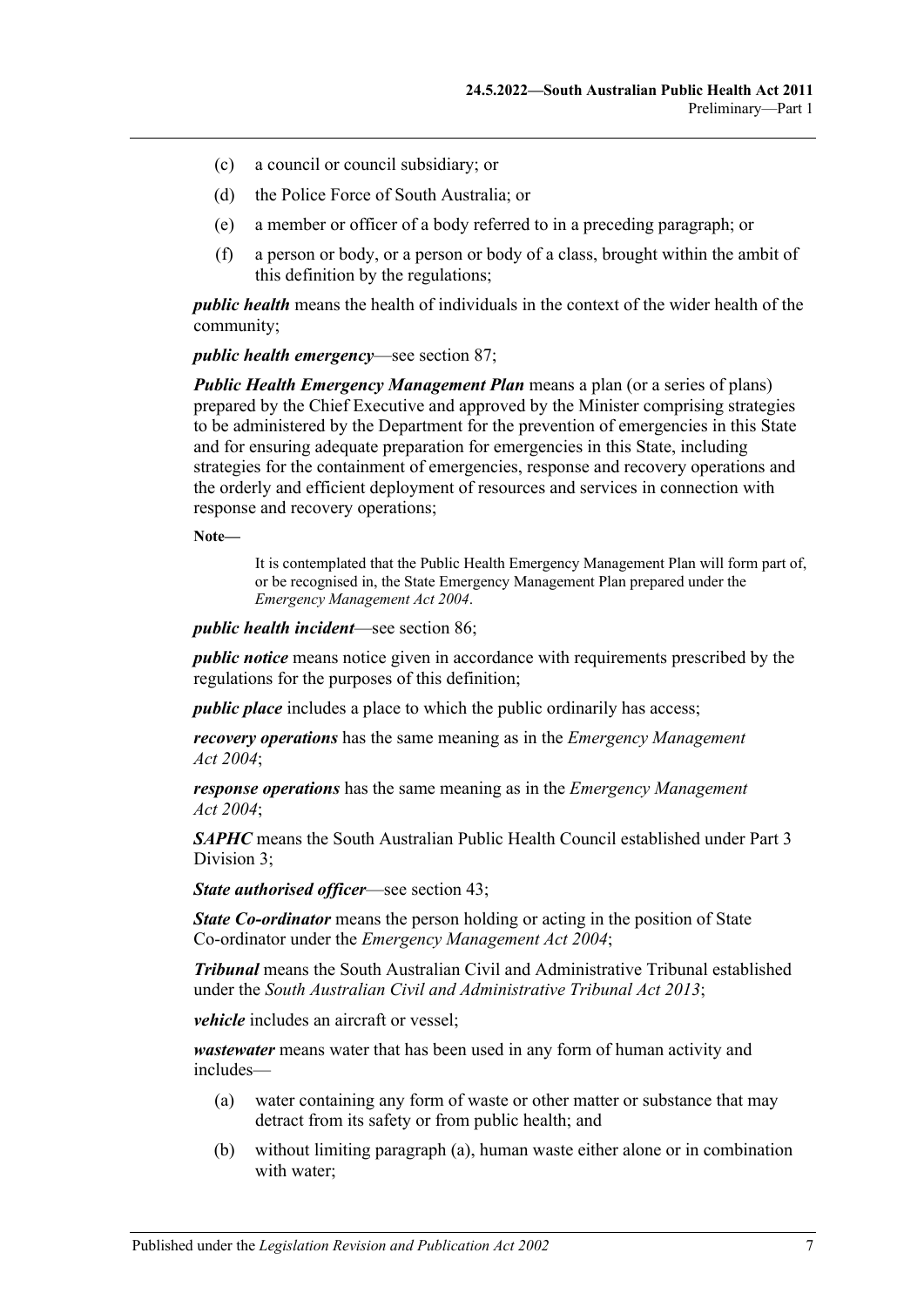*wastewater system* means a system for collecting and managing wastewater (including through treatment, reuse and disposal), whether or not connected to the undertaking within the meaning of the *[Sewerage Act](http://www.legislation.sa.gov.au/index.aspx?action=legref&type=act&legtitle=Sewerage%20Act%201929) 1929*.

- (2) Without limiting the definition of *public health* in [subsection](#page-4-3) (1), public health may involve a combination of policies, programs and safeguards designed—
	- (a) to protect, maintain or promote the health of the community at large, including where 1 or more persons may be the focus of any safeguards, action or response; or
	- (b) to prevent or reduce the incidence of disease, injury or disability within the community.
- (3) For the purposes of this Act, *harm* includes physical or psychological harm, or potential harm, to individuals, whether of long term or immediate impact or effect.
- (4) For the purposes of this Act, *potential harm* includes risk of harm and future harm.
- (5) For the purposes of this Act, a person may cause something if he or she—
	- (a) contributes to something happening or proceeding, or allows or permits something to happen or proceed; or
	- (b) contributes to the continuation of a condition for which the person is responsible, or allows or permits a condition for which the person is responsible to continue.

# <span id="page-7-0"></span>**Part 2—Objects, principles and interaction with other Acts**

#### <span id="page-7-1"></span>**4—Objects of Act**

- (1) The objects of the Act are—
	- (a) to promote health and well being of individuals and communities and to prevent disease, medical conditions, injury and disability through a public health approach; and
	- (b) to protect individuals and communities from risks to public health and to ensure, so far as is reasonably practicable, a healthy environment for all South Australians and particularly those who live within disadvantaged communities; and
	- (c) to provide for the development of effective measures for the early detection, management and amelioration of risks to public health; and
	- (d) to promote the provision of information to individuals and communities about risks to public health; and
	- (e) to encourage individuals and communities to plan for, create and maintain a healthy environment; and
	- (f) to provide for or support policies, strategies, programs and campaigns designed to improve the public health of communities and special or vulnerable groups (especially Aboriginal people and Torres Strait Islanders) within communities; and
	- (g) to provide for the prevention, or early detection, management and control, of diseases, medical conditions and injuries of public health significance; and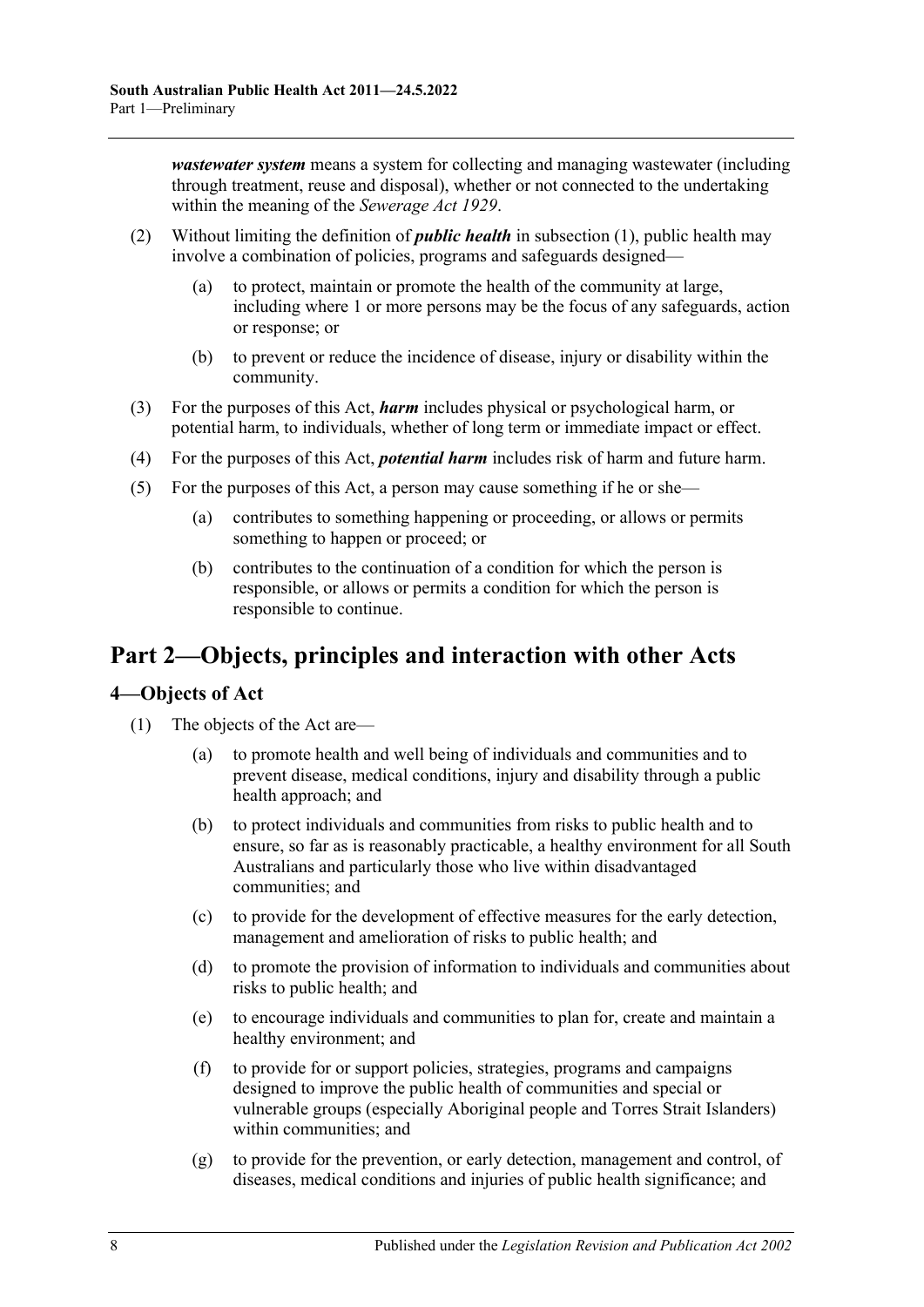- (h) to provide for the monitoring of any disease or medical condition of public health significance in order to provide for the prevention or early detection of any such disease or medical condition and for the protection of individuals and the community from the threat of any such disease or medical condition and from public health threats more generally; and
- (i) to provide for the collection of information about incidence and prevalence of diseases and other risks to health in South Australia for research or public health purposes; and
- (j) to establish a scheme for the performance of functions relating to public health by the State and local governments.
- (2) The Minister and other persons or bodies involved in the administration of this Act must have regard to, and seek to further, the objects of this Act.

#### <span id="page-8-0"></span>**5—Principles to be recognised under Act**

In the administration of this Act and in seeking to further the objects of this Act, regard should be given to the principles set out in the following sections (insofar as may be relevant in the circumstances).

#### <span id="page-8-1"></span>**6—Precautionary principle**

- (1) If there is a perceived material risk to public health, lack of full scientific certainty should not be used as a reason for postponing measures to prevent, control or abate that risk.
- (2) In the application of this principle, decision-making and action should be proportionate to the degree of public health risk and should be guided by—
	- (a) a careful evaluation of what steps need to be taken to avoid, where practicable, serious harm to public health; and
	- (b) an assessment of the risk-weighted consequences of options; and
	- (c) an aim to ensure minimum disruption to an individual's activities, a community's functioning and commercial activity consistent with providing any necessary protection from identified public health risks.

#### <span id="page-8-2"></span>**7—Proportionate regulation principle**

Regulatory measures should take into account and, to the extent that is appropriate, minimise adverse impacts on business and members of the community while ensuring consistency with requirements to protect the community and to promote public health.

#### <span id="page-8-3"></span>**8—Sustainability principle**

Public health, social, economic and environmental factors should be considered in decision-making with the objective of maintaining and improving community well-being and taking into account the interests of future generations.

#### <span id="page-8-4"></span>**9—Principle of prevention**

Administrative decisions and actions should be taken after considering (insofar as is relevant) the means by which public health risks can be prevented and avoided.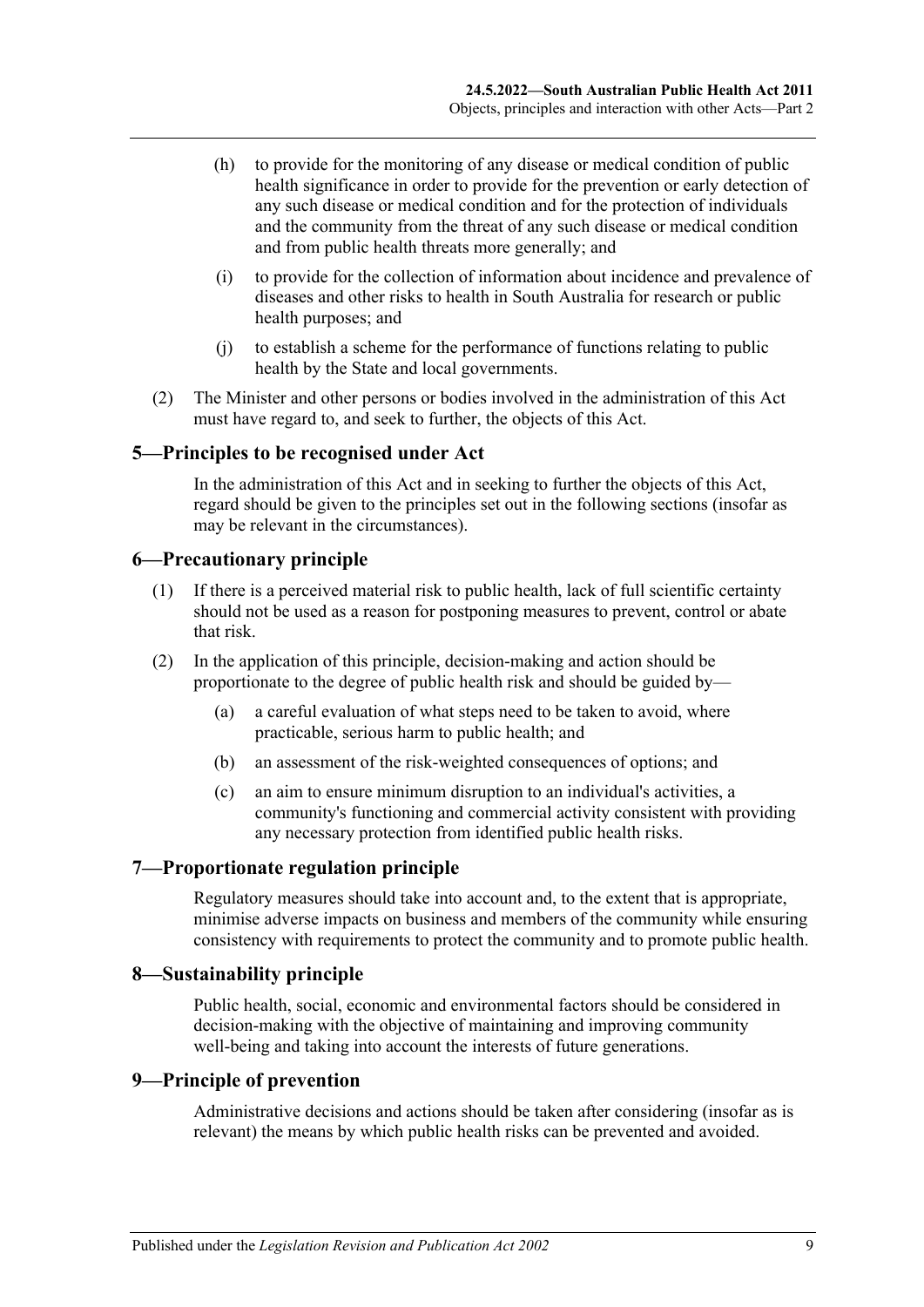### <span id="page-9-0"></span>**10—Population focus principle**

Administrative decisions and actions should focus on the health of populations and the actions necessary to protect and improve the health of the community and, in so doing, the protection and promotion of the health of individuals should be considered.

#### <span id="page-9-1"></span>**11—Participation principle**

Individuals and communities should be encouraged to take responsibility for their own health and, to that end, to participate in decisions about how to protect and promote their own health and the health of their communities.

#### <span id="page-9-2"></span>**12—Partnership principle**

- (1) The protection and promotion of public health requires collaboration and, in many cases, joint action across various sectors and levels of government and the community.
- (2) People acting in the administration of this Act should seek ways to develop and strengthen partnerships aimed at achieving identified public health goals consistent with the objects of this Act.

#### <span id="page-9-3"></span>**13—Equity principle**

Decisions and actions should not, as far as is reasonably practicable, unduly or unfairly disadvantage individuals or communities and, as relevant, consideration should be given to health disparities between population groups and to strategies that can minimise or alleviate such disparities.

#### <span id="page-9-4"></span>**14—Specific principles[—Parts](#page-41-0) 10 and [11](#page-54-2)**

- (1) The principles set out in this section apply for the purposes of [Part](#page-41-0) 10 and [Part](#page-54-2) 11.
- (2) The overriding principle is that members of the community have a right to be protected from a person whose infectious state or whose behaviour may present a risk, or an increased risk, of the transmission of a controlled notifiable condition.
- (3) A person who has a controlled notifiable condition that is capable of being transmitted to 1 or more other persons has a responsibility to take reasonable steps or precautions to avoid placing others at risk on account of the controlled notifiable condition.
- (4) A person must not, insofar as is reasonably practicable, act in a manner that will place himself or herself at risk of contracting a controlled notifiable condition that is capable of being transmitted.
- (5) Subject to the overriding principle and any steps reasonably necessary to protect, or to minimise risks to, public health, and without limiting any power under [Part](#page-41-0) 10 or [Part](#page-54-2) 11, a person who may be the subject of an order, direction or requirement under either Part is entitled to expect—
	- (a) to have his or her privacy respected and to have the benefit of patient confidentiality; and
	- (b) to be afforded appropriate care and treatment, and to have his or her dignity respected, without any discrimination other than that reasonably necessary to protect public health; and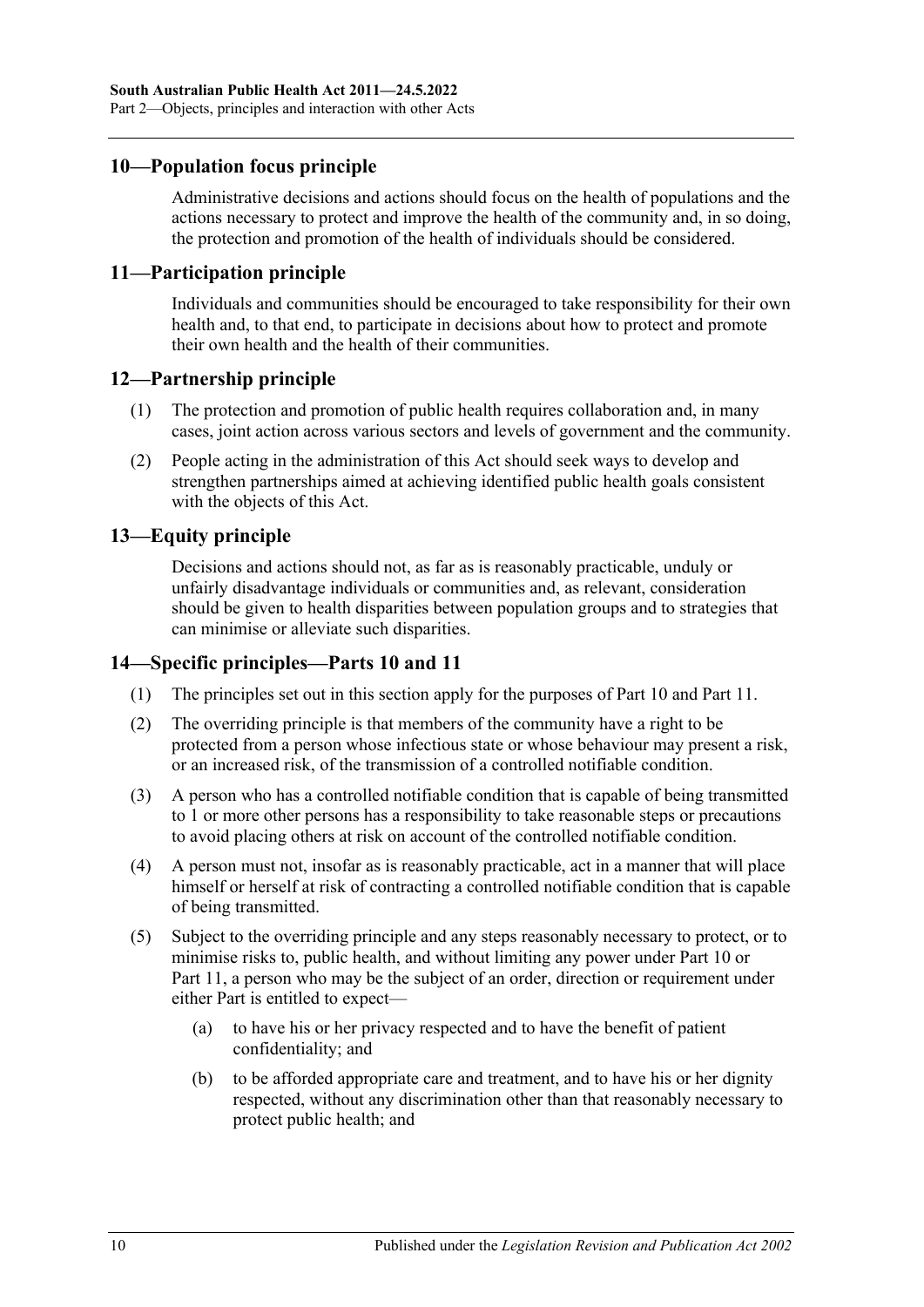- (c) insofar as is reasonably practicable and appropriate, to be given a reasonable opportunity to participate in decision-making processes that relate to the person on an individual basis, and to be given reasons for any decisions made on such a basis; and
- (d) to be allowed to decide freely for himself or herself on an informed basis whether or not to undergo medical treatment or, in a case involving a child under the age of 16 years, to have his or her parent or guardian allowed to decide freely on an informed basis whether or not the child should undergo medical treatment; and
- (e) to be subject to restrictions (if any) that are proportionate to any risks presented to others (taking into account the nature of the disease or medical condition, the person's state of health, the person's behaviour or proposed or threatened behaviours, and any other relevant factor); and
- (f) that the least restrictive means necessary to prevent the spread of disease be adopted when isolating or quarantining a person at the person's home or on other premises under this Act; and
- (g) that his or her needs, including, but not limited to the provision of—
	- (i) adequate food, clothing, shelter and medical care; and
	- (ii) a telephone or other appropriate method by which the person may communicate with others,

will be addressed in a reasonable and competent manner to the extent that the person is unable or restricted in his or her own capacity to meet such needs; and

- (h) that any premises at which the person must reside as a result of an order, direction or requirement (other than the person's home), are—
	- (i) maintained according to safe and hygienic standards; and
	- (ii) to the extent possible, maintained in a way that is respectful to the person's cultural and religious beliefs; and
	- (iii) designed or managed to minimise the likelihood that—
		- (A) infection may be transmitted; and
		- (B) the person may be subjected to harm or further harm.
- <span id="page-10-0"></span>(6) Any requirement restricting the liberty of a person should not be imposed unless it is the only effective way remaining to ensure that the health of the public is not endangered or likely to be endangered.
- (7) Without limiting [subsection](#page-10-0) (6), if a power is to be exercised under [Part](#page-41-0) 10 or [Part](#page-54-2) 11, so far as is reasonably practicable, the power that least infringes on the rights of individuals must be the power that is exercised, unless to do so would involve the use of measures that are likely to be less effective in protecting or minimising risk to public health.
- (8) Any requirement restricting the liberty of 2 or more members of the 1 family should ensure, so far as is desirable and reasonably practicable and so far as is appropriate to the requirements for the protection of public health, that the family members reside at the same place.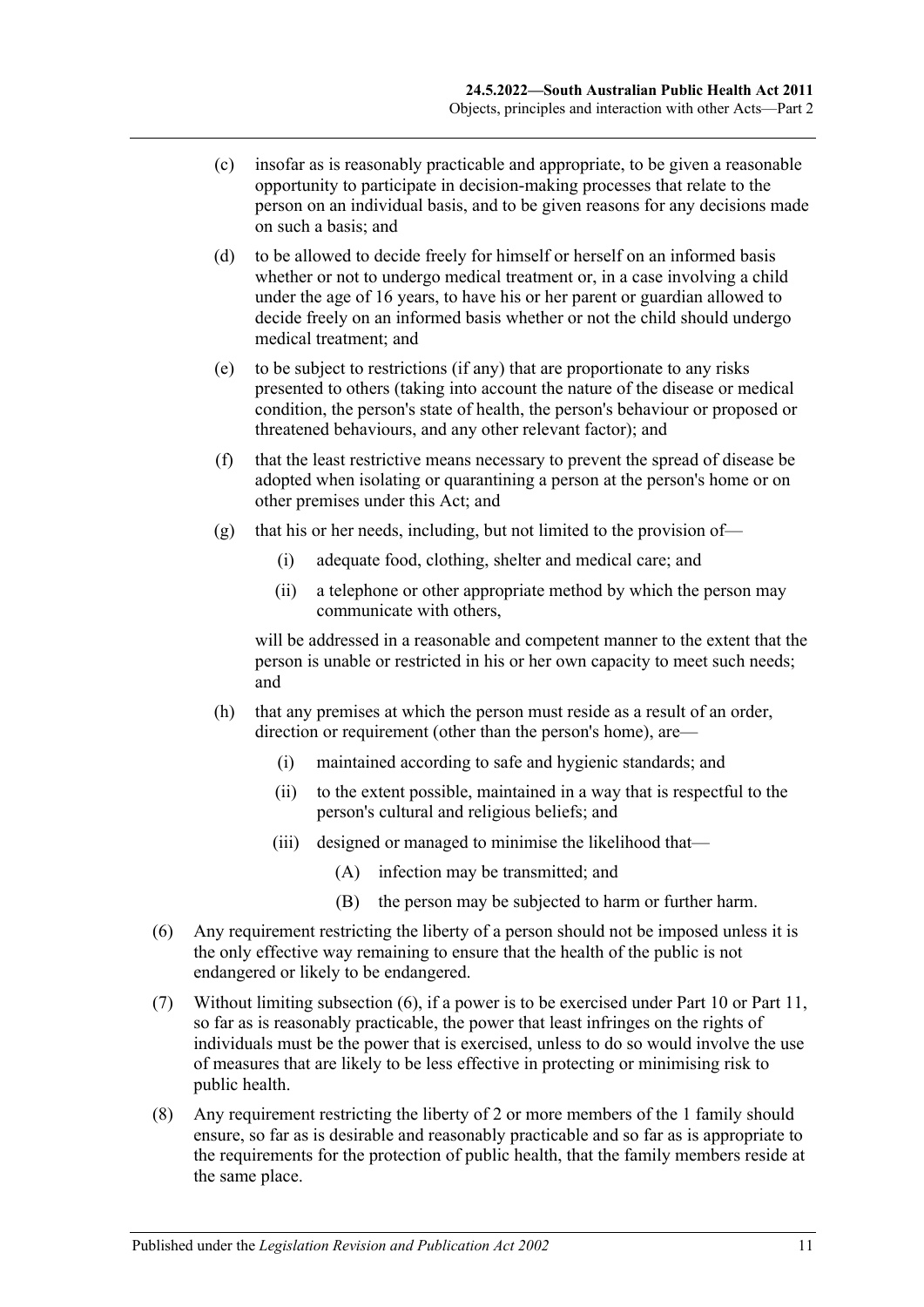(9) If a requirement restricting the liberty of a person is imposed, all reasonably practicable steps must be taken to ensure that the person's next of kin, or a nominated person, is informed (unless the person to whom the requirement relates instructs otherwise).

# <span id="page-11-5"></span><span id="page-11-0"></span>**15—Guidelines**

- (1) The Minister may, from time to time, prepare or adopt guidelines that relate to the application of these principles.
- (2) The Minister should take reasonable steps to consult with SAPHC and the LGA in the preparation of any guidelines, or before adopting any guidelines, under [subsection](#page-11-5) (1).
- (3) SAPHC may, as it thinks fit, request the Minister to develop guidelines with respect to a particular matter or matters.
- (4) A person or body involved in the administration of this Act must have regard to any relevant guidelines under this section.

## <span id="page-11-6"></span><span id="page-11-1"></span>**16—Interaction with other Acts**

- (1) Except as specifically provided by this Act, the provisions of this Act are in addition to, and do not limit, the provisions of any other law of the State.
- (2) Without limiting the generality of [subsection](#page-11-6) (1), this Act is not intended to be construed so as to prevent any person from being prosecuted under any other enactment for an offence that is also punishable by this Act, or from being liable under any other law of the State to any penalty or punishment that is higher than a penalty or punishment provided by this Act.
- (3) Nothing in this Act affects or limits a right or remedy that exists apart from this Act.

# <span id="page-11-2"></span>**Part 3—Administration**

# <span id="page-11-3"></span>**Division 1—Minister**

#### <span id="page-11-4"></span>**17—Minister**

- (1) The Minister's functions in connection with the administration of this Act include the following (to be performed to such extent as the Minister considers appropriate):
	- (a) to further the objects of this Act by taking action to preserve, protect or promote public health within the State;
	- (b) to promote proper standards of public and environmental health within the State by ensuring that adequate measures are taken to give effect to the provisions of this Act and to ensure compliance with this Act;
	- (c) to develop policies or codes of practice that are relevant to—
		- (i) the scope of the duty under [Part](#page-32-1) 6; or
		- (ii) identifying risks to public health; or
		- (iii) setting standards in connection with any activity, material, substance or equipment relevant to public health; or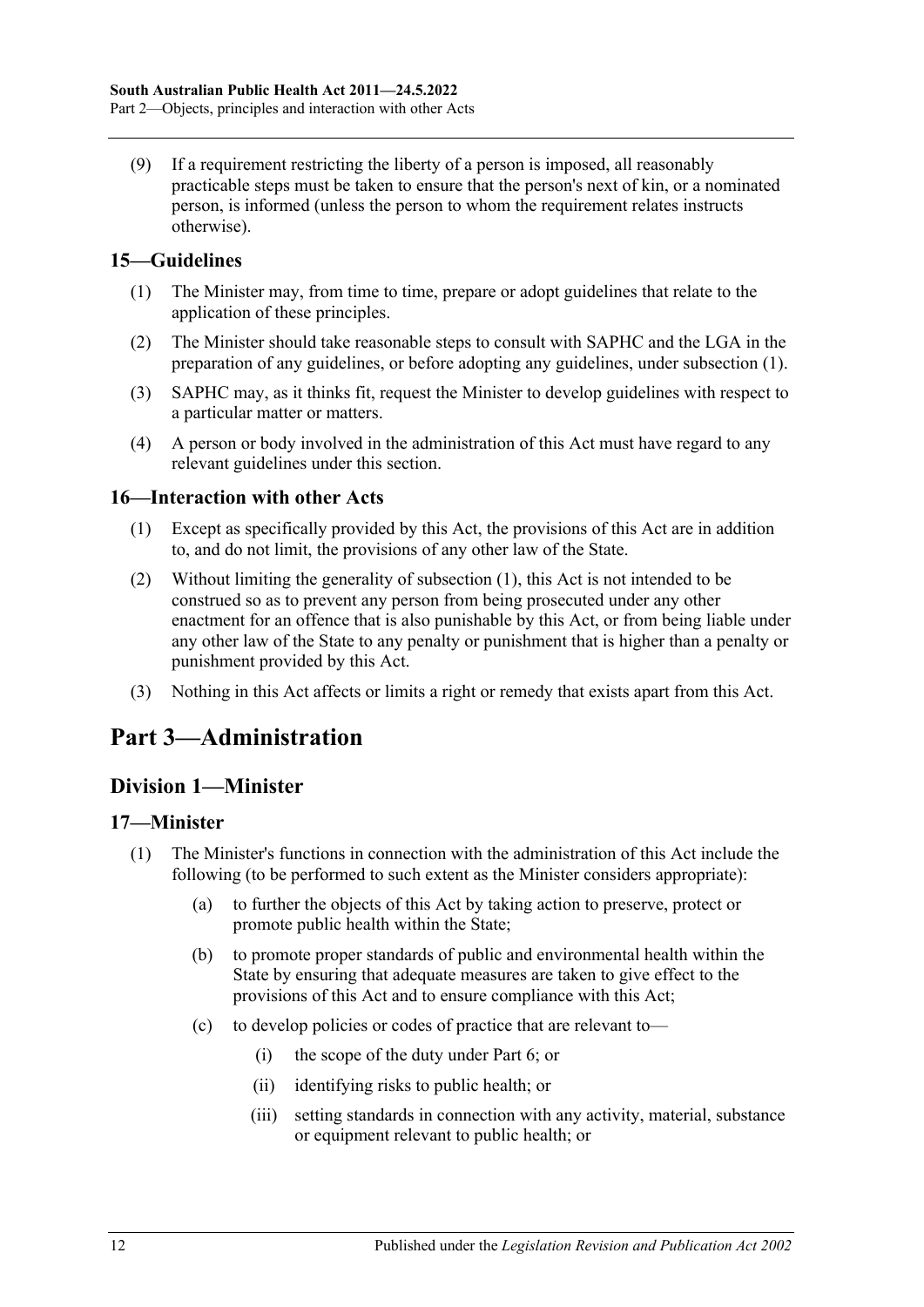- (iv) providing for other matters relevant to the operation or administration of this Act, for matters that may be subject to regulations under this Act, or for such other matters as the Minister thinks fit;
- (d) to the extent that may be necessary, practicable or desirable, to cooperate and coordinate with national or international action consistent with the objects of this Act;
- (e) to be a primary source of advice to the Government about health preservation, protection and promotion;
- (f) any other functions assigned to the Minister by this Act, or considered by the Minister to be relevant to the operation of this or any other relevant Act.
- (2) The Minister may develop or adopt procedures for the provision of advice to the Government—
	- (a) to ensure the promotion or implementation of policies or measures that are designed to enhance the health of individuals and communities; and
	- (b) to ensure that the Minister is consulted or involved in the development of policies or measures that may have a significant impact on the public health.
- (3) In addition, the Minister has the power to do anything necessary, expedient or incidental to—
	- (a) performing the functions of the Minister under this Act; or
	- (b) administering this Act; or
	- (c) furthering the objects of this Act.

#### <span id="page-12-0"></span>**18—Power to require reports**

(1) In this section—

*designated authority* means—

- (a) the Chief Public Health Officer; or
- (b) SAPHC; or
- (c) a government department or agency; or
- (d) a council or council subsidiary.
- (2) The Minister may require a designated authority to provide a report on any matter relevant to the administration or operation of this Act.
- (3) In a case involving a council, the Minister may require that the council provide a combined report with 1 or more other councils.
- (4) A requirement under this section may be (but need not necessarily be) that a report be provided—
	- (a) on a periodic basis specified by the Minister; or
	- (b) on or in relation to the occurrence of an act or event specified by the Minister.
- (5) A designated authority must provide the report in accordance with the requirements of the Minister.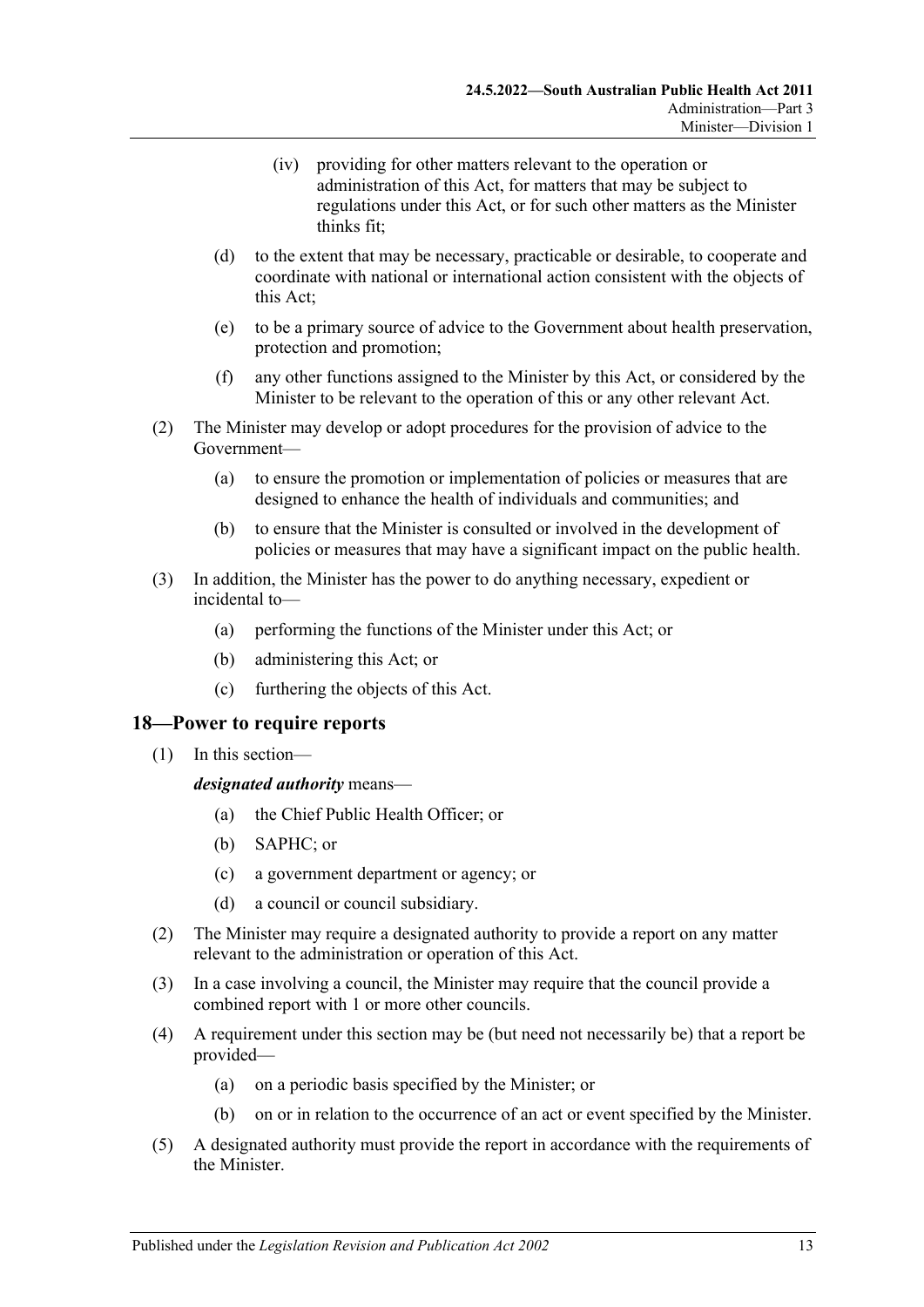(6) This section does not limit the operation of any other provision relating to the provision of reports.

## <span id="page-13-0"></span>**19—Delegation by Minister**

- (1) The Minister may delegate a function or power conferred on the Minister under this Act—
	- (a) to a specified person or body; or
	- (b) to a person occupying or acting in a specified office or position.
- (2) A delegation—
	- (a) may be made subject to conditions or limitations specified in the instrument of delegation; and
	- (b) if the instrument of delegation so provides, may be further delegated by the delegate; and
	- (c) is revocable at will and does not prevent the delegator from acting personally in a matter.

# <span id="page-13-1"></span>**Division 2—Chief Public Health Officer**

## <span id="page-13-2"></span>**20—Office of Chief Public Health Officer**

- (1) There will be a position of *Chief Public Health Officer*.
- (2) The Governor will make an appointment to the position of Chief Public Health Officer on the recommendation of the Minister.
- (3) A person appointed as the Chief Public Health Officer must have qualifications and experience in the field of public health, or a related field, determined by the Minister to be suitable for the purposes of appointment to the position of Chief Public Health Officer.
- (4) The terms on which a person is appointed to the position of Chief Public Health Officer will be determined by the Governor.
- (5) The position of Chief Public Health Officer may be held by a member of the Public Service.

# <span id="page-13-4"></span><span id="page-13-3"></span>**21—Functions of Chief Public Health Officer**

- (1) The Chief Public Health Officer's functions are as follows:
	- (a) to develop and implement strategies to protect or promote public health;
	- (b) to ensure that this Act, and any designated health legislation, are complied with;
	- (c) to advise the Minister and the Chief Executive of the Department about proposed legislative or administrative changes related to public health, and about other matters relevant to public health;
	- (d) to establish and maintain a network of health practitioners and agencies designed to foster collaboration and coordination to promote public health and the furtherance of the objects of this Act;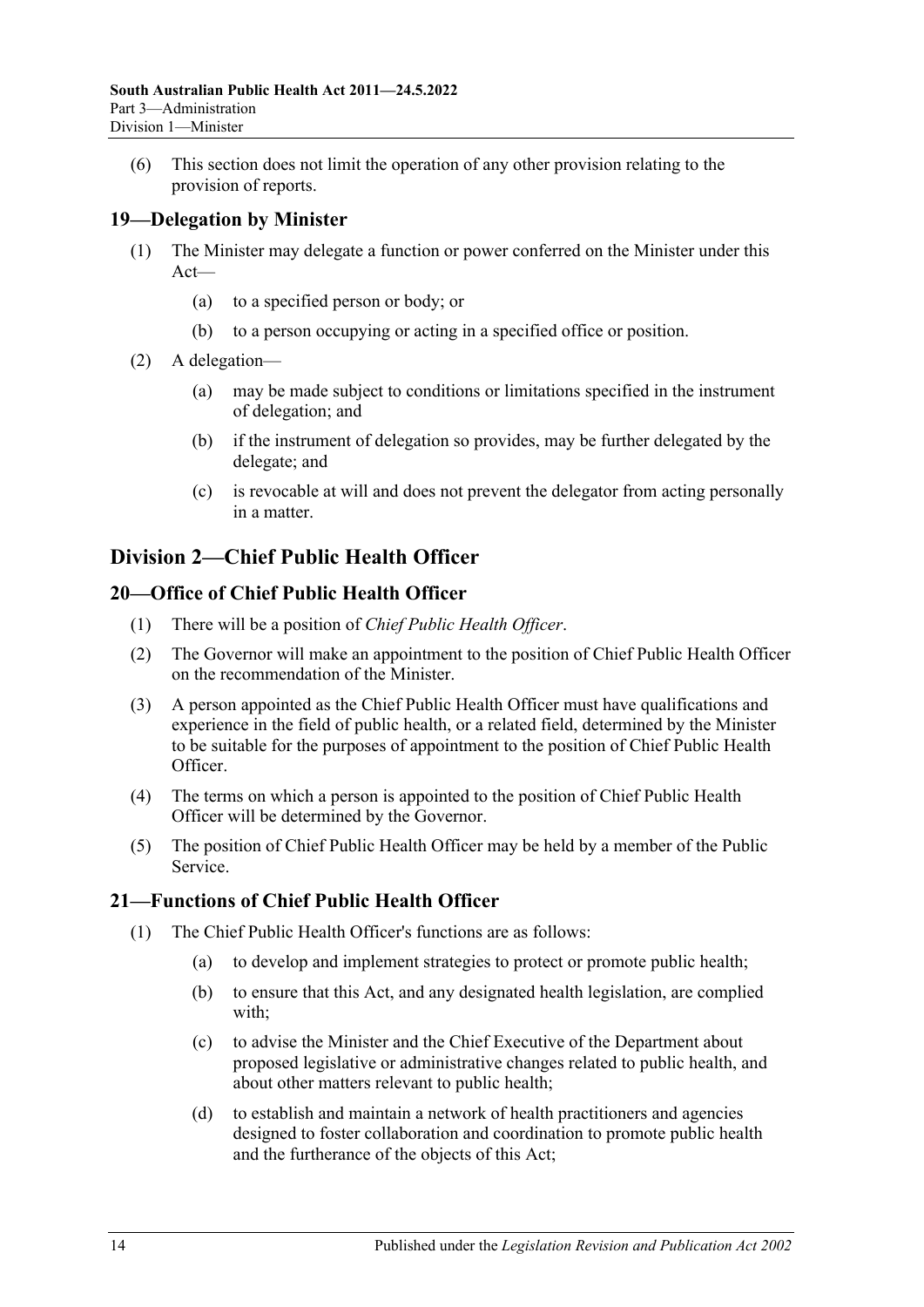- (e) at the request of the Minister or on the Chief Public Health Officer's own initiative, to investigate and report on matters of public health significance;
- (f) after advising the Minister and the Chief Executive of the Department, to make public statements on matters relevant to public health;
- (g) any other functions assigned to the Chief Public Health Officer by this Act or any other Act or by the Minister.
- (2) The Chief Public Health Officer must, in the performance of functions under this Act, insofar as the Chief Public Health Officer thinks necessary and appropriate, consult with other persons or bodies involved in the administration of this Act.
- (3) In [subsection](#page-13-4)  $(1)$ —

#### *designated health legislation* means—

- (a) any other Act committed to the administration of the Minister that is relevant to the objects or operation of this Act; and
- (b) any other Act, or any part of any other Act, designated by the regulations for the purposes of this paragraph.

## <span id="page-14-1"></span><span id="page-14-0"></span>**22—Risk of avoidable mortality or morbidity**

- $(1)$  If—
	- (a) the Chief Public Health Officer becomes aware of the existence of, or potential for the occurrence of, a situation putting a section of the community or a group of individuals at an increased risk of avoidable mortality or morbidity; and
	- (b) the Chief Public Health Officer considers that effective solutions exist for the reduction or elimination of those risks,

the Chief Public Health Officer may request the participation of any public authority whose intervention may be useful in identifying or producing a response to the circumstances being faced.

- <span id="page-14-2"></span>(2) A public authority that receives a request under [subsection](#page-14-1) (1) must consider the request and then respond to the Chief Public Health Officer within a reasonable time.
- (3) A response under [subsection](#page-14-2) (2) must include details about—
	- (a) any steps already being taken by the public authority that may be relevant in the circumstances; and
	- (b) any plans that the public authority may have that may be relevant in the circumstances; and
	- (c) any steps that the public authority is willing to take in the circumstances; and
	- (d) any other matter relating to the public authority that appears to be relevant.
- <span id="page-14-3"></span>(4) The Chief Public Health Officer—
	- (a) must advise the Minister if or when—
		- (i) the Chief Public Health Officer makes a request of a public authority under [subsection](#page-14-1) (1); or
		- (ii) a public authority provides a response under [subsection](#page-14-2) (2); and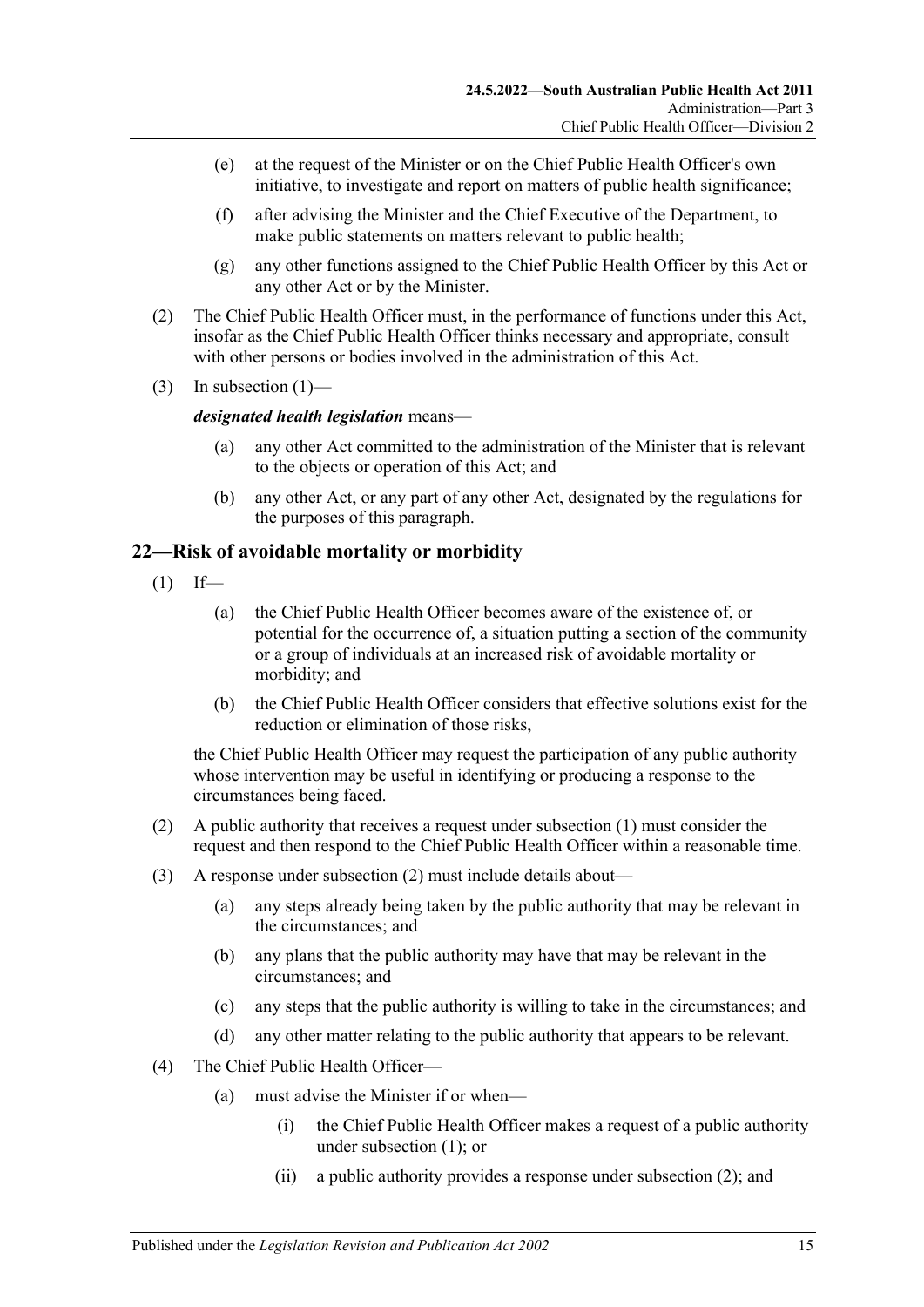(b) without limiting [paragraph](#page-14-3) (a), must take reasonable steps to advise the Minister from time to time on action being taken to address any situation that puts a section of the community or a group of individuals at an increased risk of avoidable mortality or morbidity.

# <span id="page-15-0"></span>**23—Biennial reporting by Chief Public Health Officer**

- (1) The Chief Public Health Officer is required to prepare a written report every 2 years about—
	- (a) public health trends, activities and indicators in South Australia; and
	- (b) the implementation of the State Public Health Plan; and
	- (c) the administration of this Act.
- (2) A report must also address any issue identified by the Minister for inclusion in the report.
- (3) A report must be furnished to the Minister within 3 months after it is prepared.
- (4) The Minister must, within 12 sitting days after receipt of a report under this section, cause a copy of the report to be laid before both Houses of Parliament.

## <span id="page-15-1"></span>**24—Delegation**

- (1) The Chief Public Health Officer may delegate a function or power conferred on the Chief Public Health Officer under this or any other Act—
	- (a) to a specified person or body; or
	- (b) to a person occupying or acting in a specified office or position.
- (2) A delegation—
	- (a) may be made subject to conditions or limitations specified in the instrument of delegation; and
	- (b) if the instrument of delegation so provides, may be further delegated by the delegate; and
	- (c) is revocable at will and does not prevent the delegator from acting personally in a matter; and
	- (d) to avoid doubt, may include acting as the presiding member of SAPHC.

# <span id="page-15-2"></span>**25—Appointment of Acting Chief Public Health Officer**

- (1) If the Chief Public Health Officer is temporarily absent, or the Chief Public Health Officer's position is temporarily vacant, the Chief Executive may assign a suitable person to act in the Chief Public Health Officer's position during the absence or vacancy.
- (2) The terms on which a person is appointed will be determined by the Chief Executive after consultation with the Minister.
- (3) A member of the Public Service may be appointed under this section.
- (4) A person appointed to act in the Chief Public Health Officer's position has, while so acting, all the functions and powers of the Chief Public Health Officer.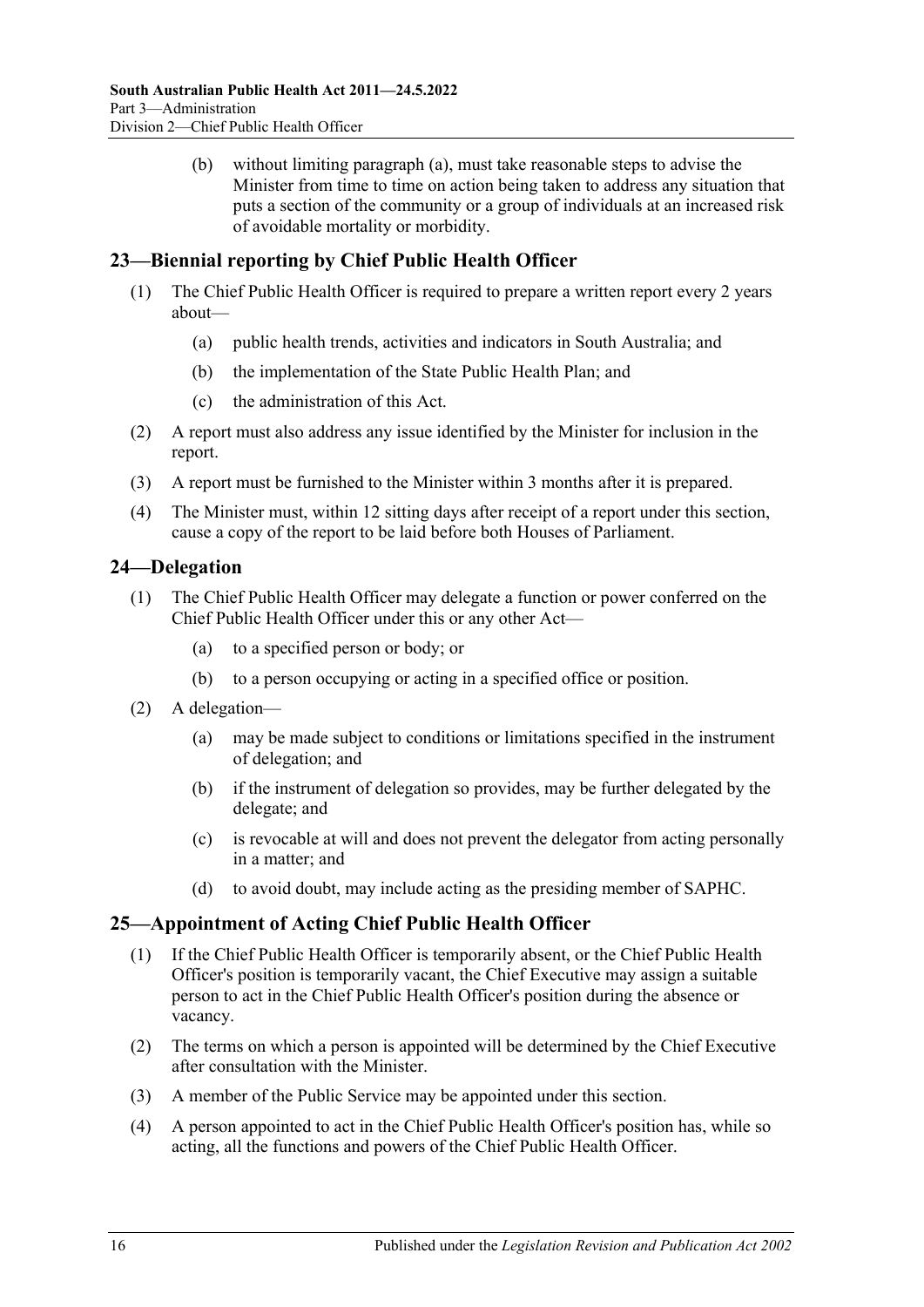# <span id="page-16-0"></span>**Division 3—South Australian Public Health Council**

# <span id="page-16-1"></span>**26—Establishment of SAPHC**

The *South Australian Public Health Council* (SAPHC) is established.

#### <span id="page-16-2"></span>**27—Composition of SAPHC**

- (1) SAPHC consists of—
	- (a) the Chief Public Health Officer *ex officio* (who will be the presiding member); and
	- (b) 9 other members appointed by the Governor on the nomination of the Minister, of whom—
		- (i) 2 must have experience in local government selected by the Minister from a panel of 5 nominated by the LGA; and
		- (ii) 1 must have qualifications in public health and experience in the administration of public health at the local government level selected by the Minister from a panel of 5 nominated by Environmental Health Australia (South Australia) Incorporated; and
		- (iii) 2 must be persons nominated by the Minister who have qualifications in public health; and
		- (iv) 1 must have experience in the administration of environment protection laws or strategies or in environmental management, selected by the Minister from a panel of 5 nominated by the Presiding Member of the Board of the Environment Protection Authority; and
		- (v) 1 must be a person nominated by the Minister who has experience in the field of health promotion; and
		- (vi) 1 must be a person nominated by the Minister who has experience in the prevention and control of communicable diseases; and
		- (vii) 1 must be a person nominated by the Minister who has experience in non-government community sector activities relevant to public health.
- (2) If the Minister, by notice in writing, requests a body to make nominations for the purposes of this section, and the body fails to make the nominations within the time allowed in the notice, a person may be appointed to SAPHC on the Minister's nomination and that member will be taken to have been appointed on the nomination of the body in default.
- (3) The Governor may appoint a suitable person to be the deputy of a member of SAPHC and the deputy may, in the absence of that member, act as a member of SAPHC.
- (4) The provisions of this section relating to the qualification and nomination of a member extend to a deputy of that member.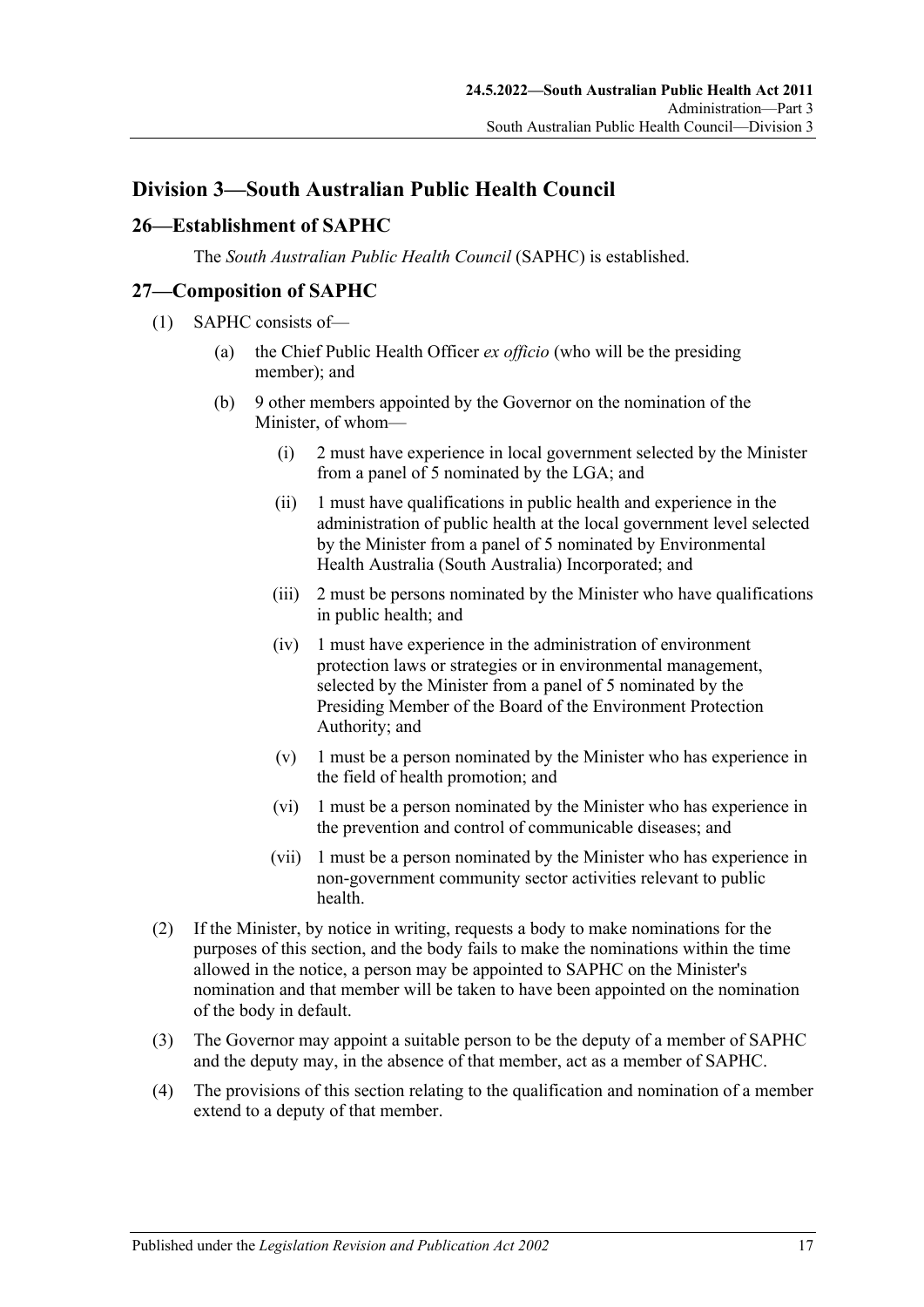### <span id="page-17-0"></span>**28—Conditions of appointment**

- (1) An appointed member of SAPHC will hold office on conditions determined by the Governor for a term, not exceeding 3 years, specified in the instrument of appointment and will, at the expiration of a term of office, be eligible for reappointment.
- <span id="page-17-4"></span>(2) The Governor may remove an appointed member of SAPHC from office—
	- (a) for breach of, or non-compliance with, a condition of appointment; or
	- (b) for mental or physical incapacity to carry out duties of office satisfactorily; or
	- (c) for neglect of duty; or
	- (d) for dishonourable conduct.
- (3) The office of an appointed member of SAPHC becomes vacant if the member—
	- (a) dies; or
	- (b) completes a term of office and is not reappointed; or
	- (c) resigns by written notice addressed to the Minister; or
	- (d) is found guilty of an indictable offence; or
	- (e) becomes bankrupt or applies to take the benefit of a law for the relief of insolvent debtors; or
	- (f) is removed from office by the Governor under [subsection](#page-17-4) (2).
- (4) On the office of a member of SAPHC becoming vacant, a person must be appointed to that office in accordance with this Act.

#### <span id="page-17-1"></span>**29—Allowances and expenses**

An appointed member of SAPHC is entitled to fees, allowances and expenses approved by the Governor.

#### <span id="page-17-2"></span>**30—Validity of acts**

An act or proceeding of SAPHC is not invalid by reason only of a vacancy in its membership or a defect in the appointment of a member.

#### <span id="page-17-3"></span>**31—Functions of SAPHC**

SAPHC's functions are as follows:

- (a) to assist and advise the Chief Public Health Officer in relation to—
	- (i) the protection and promotion of public health; and
	- (ii) the development and maintenance of a system of strategic planning for public health at the local, regional and State-wide levels; and
	- (iii) the development of health plans under this Act; and
	- (iv) strategies to ensure that a sufficiently trained and skilled workforce is in place for the purposes of this Act; and
	- (v) programs to promote public health research in the State; and
	- (vi) the preparation of the biennial report under [Division](#page-13-1) 2; and
	- (vii) the setting of standards and qualifications for authorised officers;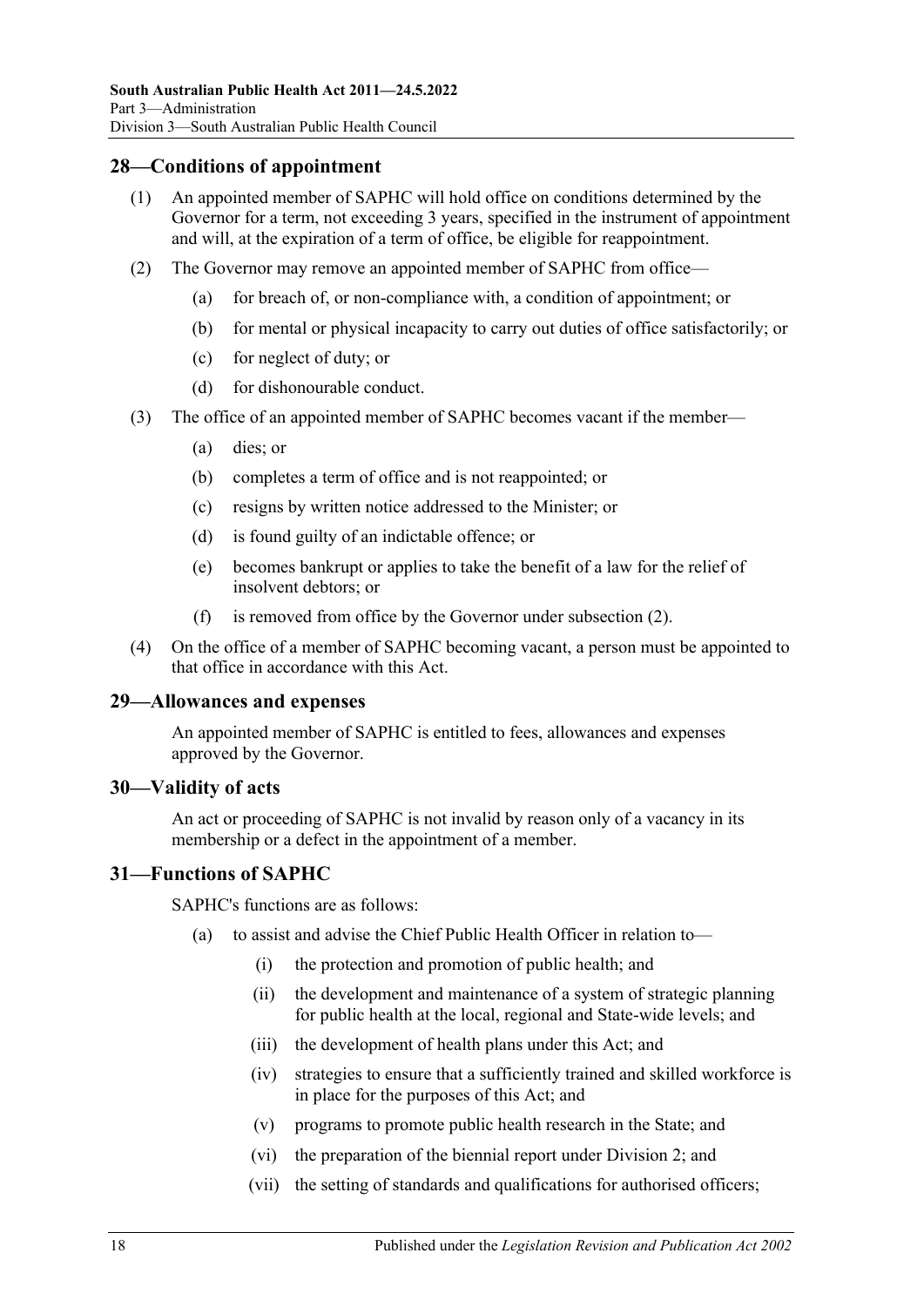(b) any other functions assigned to SAPHC by this or any other Act or by the Minister or the Chief Public Health Officer.

# <span id="page-18-0"></span>**32—Conduct of business**

- (1) The presiding member of SAPHC will, if present at a meeting of SAPHC, preside at the meeting and, in the absence of that member, the members present may elect 1 of their number to preside.
- (2) 6 members constitute a quorum of SAPHC.
- (3) A decision carried by a majority of the votes cast by the members of SAPHC present at a meeting of SAPHC is a decision of SAPHC.
- (4) Each member present at a meeting of SAPHC is entitled to 1 vote on a question arising for decision at the meeting and, in the event of an equality of votes, the person presiding is entitled to a second, or casting, vote.
- (5) A conference by telephone or other electronic means between the members of SAPHC will, for the purposes of this Act, be taken to be a meeting of SAPHC at which the participating members are present if—
	- (a) notice of the conference is given to all members in the manner determined by the members of SAPHC for that purpose; and
	- (b) each participating member is capable of communicating with every other participating member during the conference.
- (6) Subject to this Act, the business of SAPHC may be conducted in such way as it determines.

# <span id="page-18-3"></span><span id="page-18-1"></span>**33—Committees and subcommittees**

- (1) SAPHC may establish committees or subcommittees as SAPHC thinks fit to advise SAPHC on any aspect of its functions, or to assist SAPHC in the performance of its functions.
- (2) A committee or subcommittee established under [subsection](#page-18-3) (1) may, but need not, consist of, or include, members of SAPHC.
- (3) The procedures to be observed in relation to the conduct of a business of a committee or subcommittee will be—
	- (a) as determined by SAPHC; or
	- (b) insofar as a procedure is not determined by SAPHC—as determined by the relevant committee or subcommittee.

# <span id="page-18-2"></span>**34—Delegation by SAPHC**

- (1) SAPHC may delegate a function or power conferred on SAPHC under this or any other Act—
	- (a) to a specified person or body; or
	- (b) to a person occupying or acting in a specified office or position.
- (2) A delegation—
	- (a) may be made subject to conditions or limitations specified in the instrument of delegation; and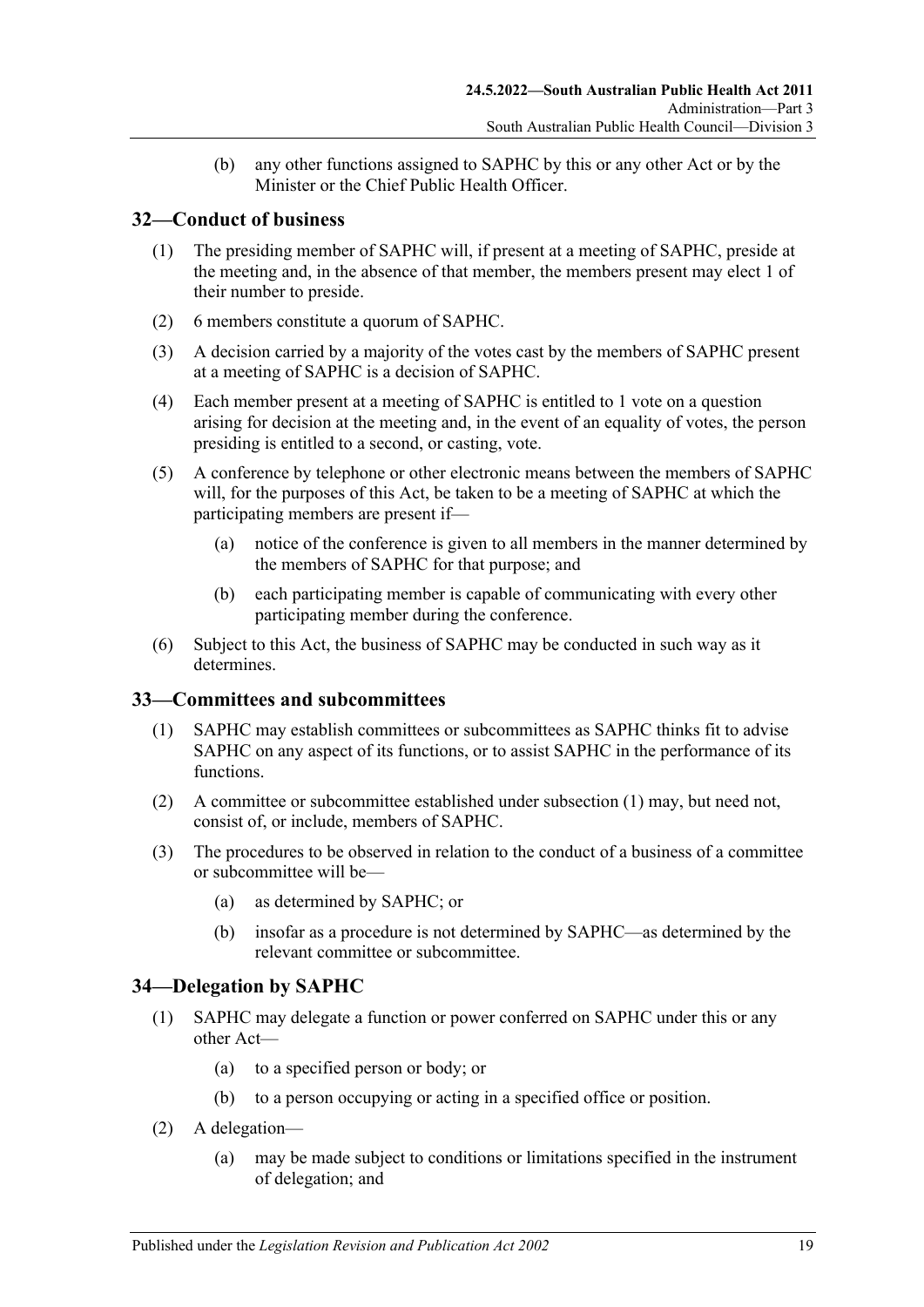- (b) if the instrument of delegation so provides, may be further delegated by the delegate; and
- (c) is revocable at will and does not prevent the delegator from acting personally in a matter.

## <span id="page-19-0"></span>**35—Annual report**

- (1) SAPHC must, on or before 31 October in each year, provide to the Minister a report on its activities for the financial year ending on the preceding 30 June.
- (2) The Minister must, within 12 sitting days after receipt of a report under this section, cause a copy of the report to be laid before both Houses of Parliament.

#### <span id="page-19-1"></span>**36—Use of facilities**

SAPHC may, by arrangement with the relevant body, make use of the services of the staff, equipment or facilities of a public authority.

# <span id="page-19-2"></span>**Division 4—Councils**

### <span id="page-19-5"></span><span id="page-19-3"></span>**37—Functions of councils**

- (1) A council is the local public health authority for its area.
- (2) In connection with [subsection](#page-19-5) (1), the following functions are conferred on a council by this Act:
	- (a) to take action to preserve, protect and promote public health within its area;
	- (b) to cooperate with other authorities involved in the administration of this Act;
	- (c) to ensure that adequate sanitation measures are in place in its area;
	- (d) insofar as is reasonably practicable, to have adequate measures in place within its area to ensure that activities do not adversely affect public health;
	- (e) to identify risks to public health within its area;
	- (f) as necessary, to ensure that remedial action is taken to reduce or eliminate adverse impacts or risks to public health;
	- (g) to assess activities and development, or proposed activities or development, within its area in order to determine and respond to public health impacts (or potential public health impacts);
	- (h) to provide, or support the provision of, educational information about public health and to provide or support activities within its area to preserve, protect or promote public health;
	- (i) such other functions assigned to the council by this Act.

#### <span id="page-19-4"></span>**38—Immunisation services**

- (1) In addition to its other functions, a council must provide, or support the provision of, immunisation programs for the protection of public health within its area.
- (2) Services associated with the provision of immunisation programs will be provided with the support of the Department.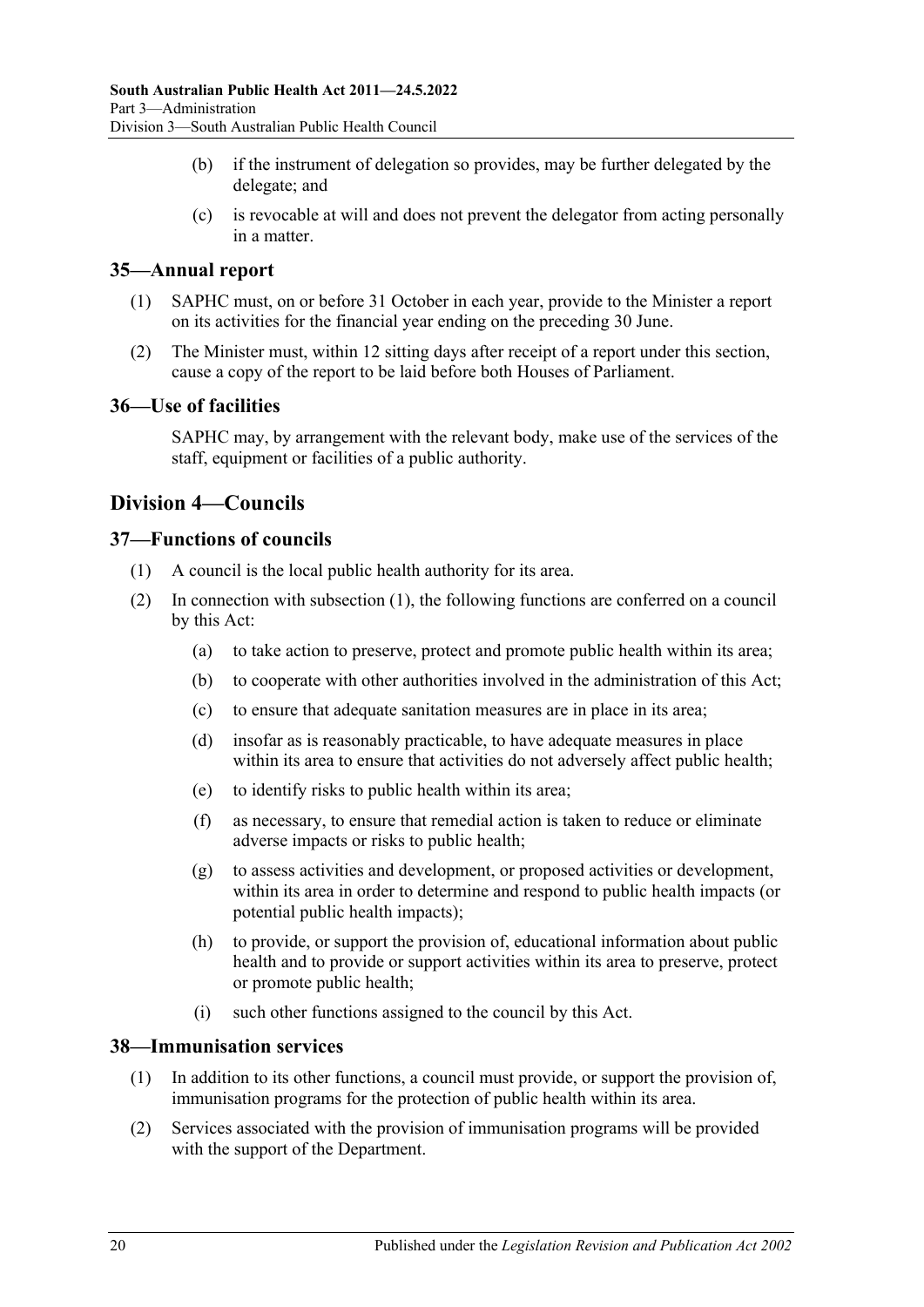(3) The Minister must take reasonable steps to enter into and maintain a memorandum of understanding with the LGA about the provision of immunisation services and support under this section.

## <span id="page-20-0"></span>**39—Cooperation between councils**

- (1) A council may, in performing its functions or exercising its powers under this Act, act in conjunction or partnership with, or cooperate or coordinate its activities with, 1 or more other councils.
- <span id="page-20-3"></span>(2) The Chief Public Health Officer may request a council to cooperate with 1 or more other councils if the Chief Public Health Officer considers that the councils share a common area of concern.
- (3) If a council receives a request under [subsection](#page-20-3) (2), the council must, within 28 days after receiving the request or such longer period as the Chief Public Health Officer may specify, furnish the Chief Public Health Officer with a written report on the action that the council intends to take in response to the request.

## <span id="page-20-5"></span><span id="page-20-1"></span>**40—Power of Chief Public Health Officer to act**

- $(1)$  If—
	- (a) the Chief Public Health Officer considers that a public health risk exists that has significance in relation to the areas of 2 or more councils; or
	- (b) the Chief Public Health Officer considers that action under this section is warranted in order to support or enhance the Minister's functions to preserve, protect or promote public health within the State,

the Chief Public Health Officer may exercise any power conferred on a council under this Act (as if the Chief Public Health Officer were a council).

- <span id="page-20-6"></span>(2) Subject to [subsection](#page-20-4) (3), before taking action under [subsection](#page-20-5) (1) the Chief Public Health Officer must take reasonable steps to consult with the council or councils for the area or areas where the Chief Public Health Officer intends to act, and with SAPHC.
- <span id="page-20-4"></span>(3) If the Chief Public Health Officer considers that urgent action is required, the Chief Public Health Officer may, after informing the Minister of his or her proposed course of action, take action under [subsection](#page-20-5) (1) without complying with [subsection](#page-20-6) (2) (but the Chief Public Health Officer must then, within a reasonable time after taking the action, advise the relevant council or councils of the action that has been taken).

#### <span id="page-20-7"></span><span id="page-20-2"></span>**41—Council failing to perform a function under Act**

- (1) If, in the opinion of the Minister, a council has failed, in whole or in part, to perform a function conferred on the council under this Act, the Minister may consult with the council in relation to the matter.
- <span id="page-20-8"></span>(2) If, after consulting under [subsection](#page-20-7) (1), the Minister considers that the council's failure is significant, the Minister may, after consulting with SAPHC, direct the council to perform a function under this Act.
- (3) A direction under [subsection](#page-20-8) (2)—
	- (a) must be in writing; and
	- (b) must set out the grounds on which the Minister is acting; and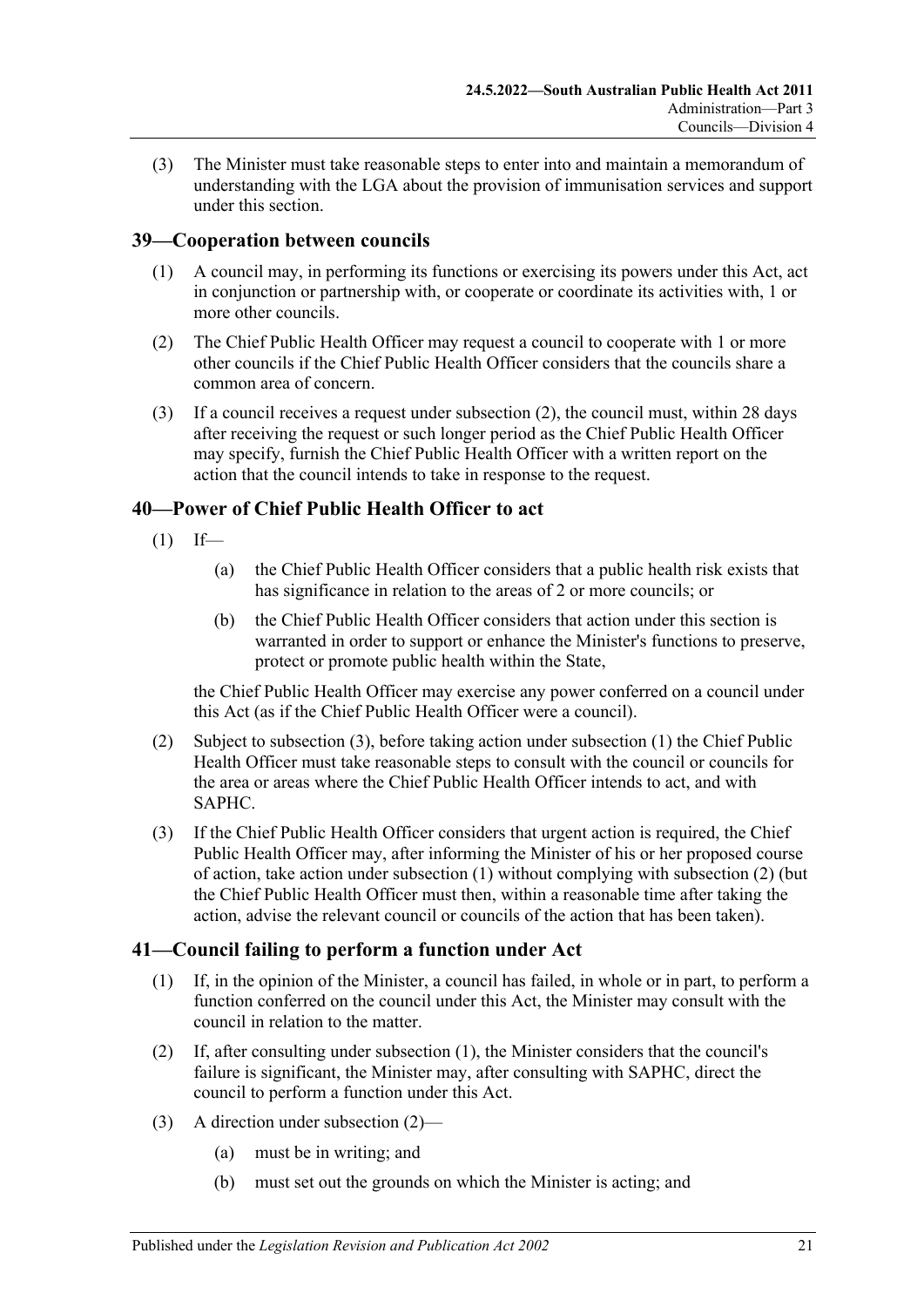- (c) must set out the action that the Minister considers should be taken by the council.
- (4) The Minister must cause a copy of the direction to be published in the Gazette within a reasonable time after it is furnished to the council.
- <span id="page-21-0"></span>(5) If a council fails to comply with a direction under this section, the Minister may, by notice served on the council, withdraw powers of the council under this Act and transfer them to the Chief Public Health Officer (and any such notice will have effect according to its terms).
- (6) Before taking action under [subsection](#page-21-0) (5)—
	- (a) the Minister must, by notice in writing—
		- (i) inform the council of the Minister's proposed course of action (setting out the grounds on which the action is proposed); and
		- (ii) invite the council to make written submissions to the Minister in relation to the matter within a period specified by the Minister; and
	- (b) if the council so requests in its written submissions to the Minister—the Minister must discuss the matter with a delegation representing the council; and
	- (c) the Minister must, at such time as the Minister thinks fit, consult with the Chief Public Health Officer and SAPHC.
- (7) The Minister must cause a copy of the notice under [subsection](#page-21-0) (5) to be published in the Gazette within a reasonable time after it is served on the council.
- <span id="page-21-1"></span>(8) A member of the staff of the council must comply with any request or direction of the Chief Public Health Officer in or in connection with the exercise of a power transferred to the Chief Public Health Officer under this section.
- (9) Insofar as is reasonably practicable, the Chief Public Health Officer must give any direction under [subsection](#page-21-1) (8) through the chief executive officer of the council.
- (10) The Chief Public Health Officer, or a person acting under the authorisation of the Chief Public Health Officer, is entitled to make use of the equipment or facilities of the council, without any other authority, in connection with the exercise of a power transferred to the Chief Public Health Officer under this section.
- (11) An act of the Chief Public Health Officer in the exercise of a power transferred to the Chief Public Health Officer will be taken to be an act of the council.
- (12) The Chief Public Health Officer must, in acting under this section, have due regard to the role and responsibilities of the council to its community in other respects.
- (13) The Minister may recover as a debt costs and expenses reasonably incurred in the Chief Public Health Officer exercising powers under this section from the council.
- <span id="page-21-2"></span>(14) The Minister may, after consultation with the Chief Public Health Officer and SAPHC, by notice served on the council, vary or revoke a notice under [subsection](#page-21-0) (5).
- (15) The Minister must cause a notice under [subsection](#page-21-2) (14) to be published in the Gazette within a reasonable time after it is served on the council.
- (16) In this section—

*function* includes a power or duty.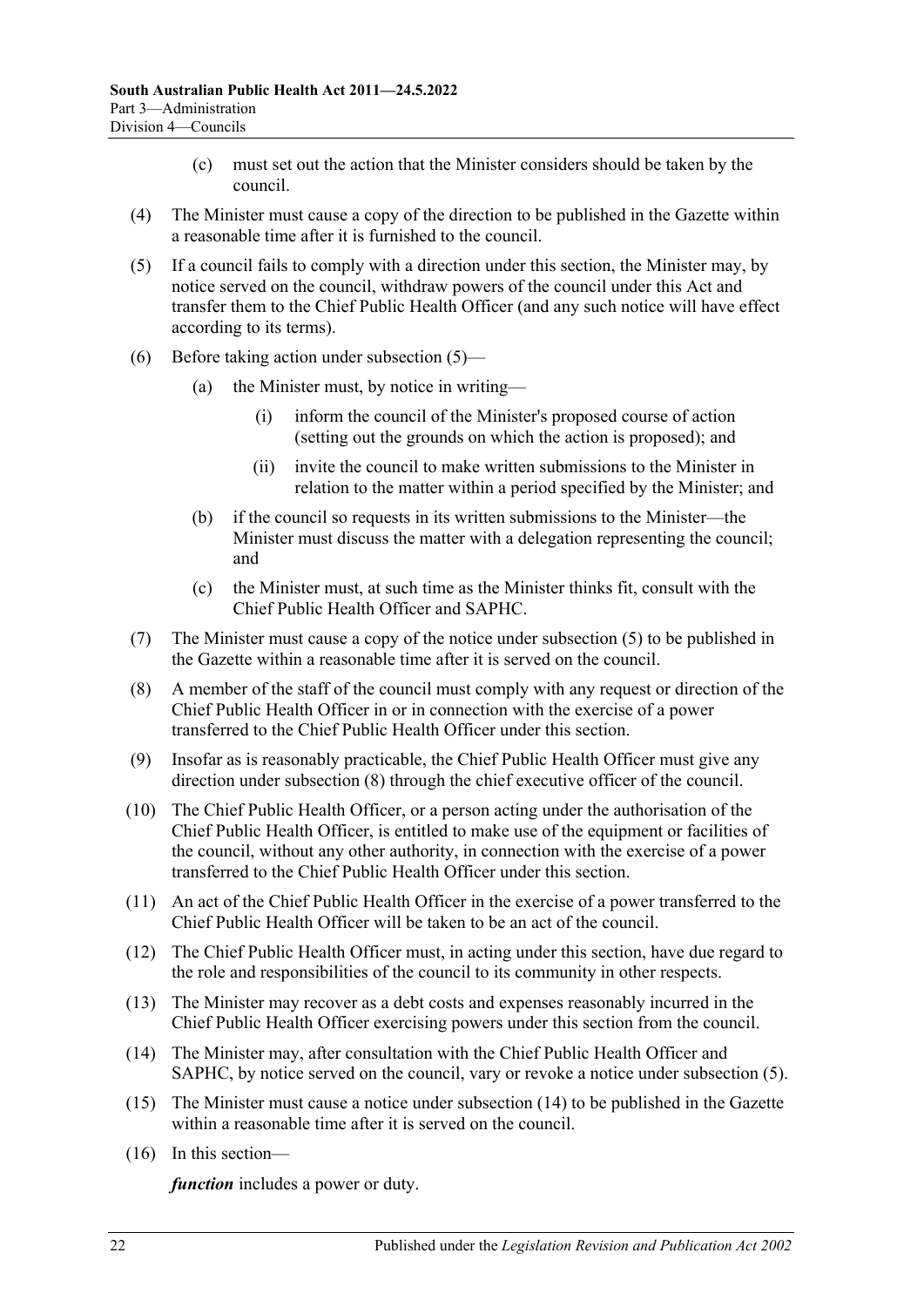#### <span id="page-22-3"></span><span id="page-22-0"></span>**42—Transfer of function of council at request of council**

- (1) A council may request that a function of the council under this Act be performed by the Chief Public Health Officer.
- (2) A request under [subsection](#page-22-3)  $(1)$ 
	- (a) must be made to the Minister; and
	- (b) must be in writing; and
	- (c) must be accompanied or supported by such information that the Minister may require.
- (3) The Minister must, after receiving a request, consult with the Chief Public Health Officer and SAPHC.
- <span id="page-22-5"></span>(4) The Minister may then, if the Minister thinks fit, by notice in the Gazette, transfer a specified function of the council to the Chief Public Health Officer (and any such notice will have effect according to its terms).
- <span id="page-22-4"></span>(5) A member of the staff of the council must comply with any request or requirement of the Chief Public Health Officer in or in connection with the performance of a function transferred to the Chief Public Health Officer under this section.
- (6) Insofar as is reasonably practicable, the Chief Public Health Officer must impose any requirement under [subsection](#page-22-4) (5) through the chief executive officer of the council.
- (7) The Chief Public Health Officer, or a person acting under the authorisation of the Chief Public Health Officer, is entitled to make use of the equipment or facilities of the council, without any other authority, in connection with the performance of a function transferred to the Chief Public Health Officer under this section.
- (8) An act of the Chief Public Health Officer in the performance of a function transferred to the Chief Public Health Officer will be taken to be an act of the council.
- (9) The Chief Public Health Officer must, in acting under this section, have due regard to the role and responsibilities of the council to its community in other respects.
- (10) The Minister may recover costs and expenses associated with the Chief Public Health Officer acting under this section under an agreement with the council.
- (11) The Minister may, at the request of the council, or on the Minister's own initiative after consultation with the council, the Chief Public Health Officer and SAPHC, vary or revoke a notice under [subsection](#page-22-5) (4) by further notice in the Gazette.
- (12) In this section—

*function* includes a power or duty.

# <span id="page-22-1"></span>**Division 5—Authorised officers**

#### <span id="page-22-2"></span>**43—State authorised officers**

- (1) The Minister may appoint a suitably qualified person to be a State authorised officer.
- <span id="page-22-6"></span>(2) An appointment under this section may be made subject to such conditions or limitations as the Minister thinks fit.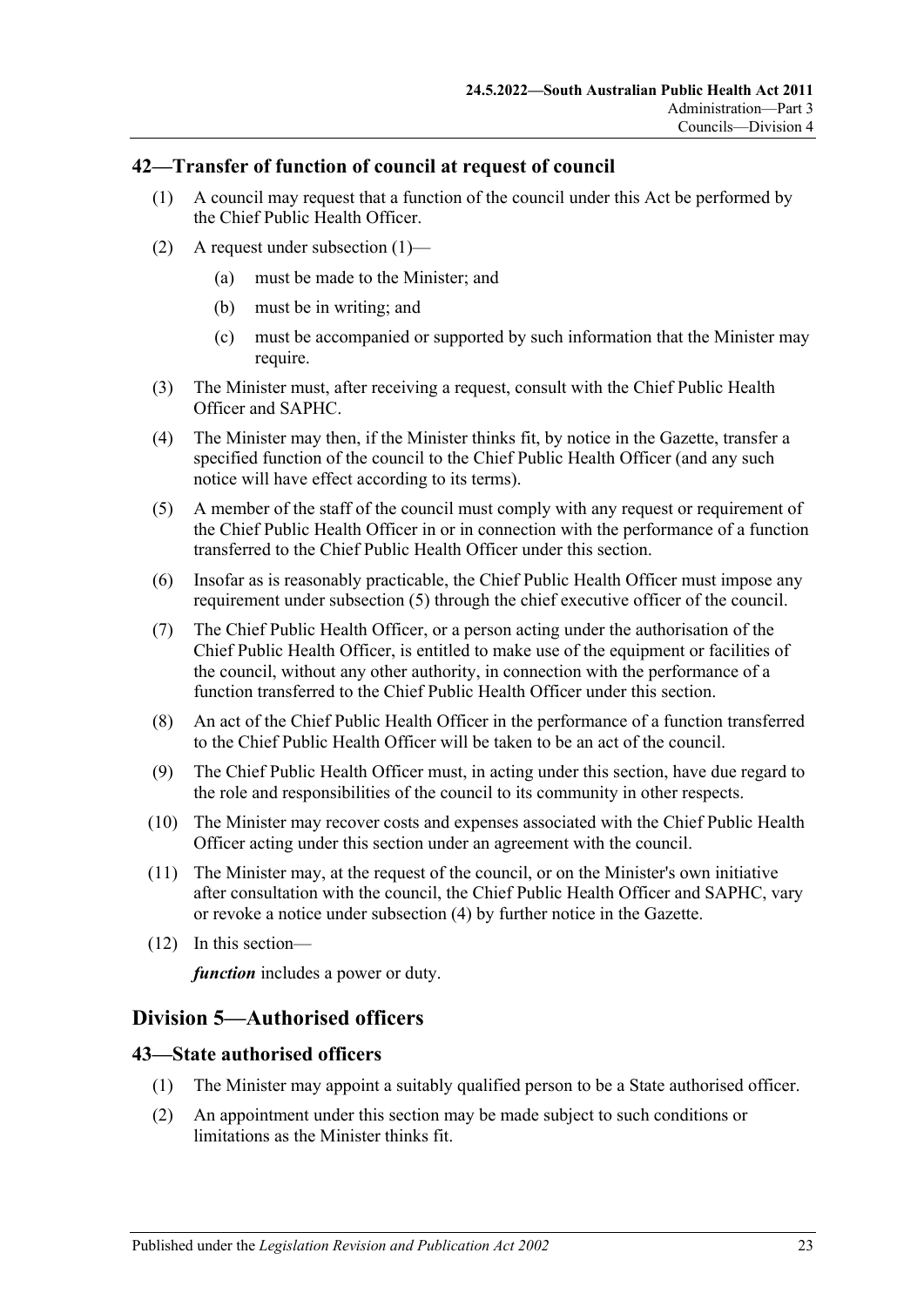- (3) Without limiting [subsection](#page-22-6) (2), the powers conferred on a State authorised officer under this or any other Act may be exercised in the whole of the State or such part or parts of the State as may be specified in the instrument of appointment.
- (4) A State authorised officer is subject to direction by the Chief Public Health Officer.
- (5) The Minister may vary or revoke an appointment at any time.

### <span id="page-23-0"></span>**44—Local authorised officers**

- (1) A council may, by instrument in writing, appoint a suitably qualified person to be a local authorised officer.
- <span id="page-23-3"></span>(2) An appointment under this section may be made subject to such conditions or limitations as the council thinks fit.
- (3) Without limiting [subsection](#page-23-3) (2), the powers conferred on a local authorised officer under this or any other Act may be exercised within the area of the council.
- (4) A local authorised officer is subject to direction by the council.
- (5) A person may hold an appointment as a local authorised officer from more than 1 council.
- (6) The council may vary or revoke an appointment at any time.
- <span id="page-23-4"></span>(7) A council must notify the Chief Public Health Officer if the council—
	- (a) makes an appointment under this section; or
	- (b) revokes an appointment under this section.
- (8) A notification under [subsection](#page-23-4) (7) must be accompanied by such information as the Chief Public Health Officer thinks fit and specifies for the purposes of this section from time to time.
- (9) A council must, in determining the number of local authorised officers who should be appointed for its area, take into account any policy developed by the Chief Public Health Officer for the purposes of this section.

# <span id="page-23-6"></span><span id="page-23-1"></span>**45—Qualifications**

- (1) Subject to [subsection](#page-23-5) (2), a person is not eligible for appointment as an authorised officer unless the person holds qualifications approved by the Minister for the purposes of this Division (being qualifications or classes of qualifications that may vary according to factors determined by the Minister).
- <span id="page-23-5"></span>(2) The Minister may grant exemptions from the operation of [subsection](#page-23-6) (1).
- (3) An exemption may be granted on conditions determined by the Minister.

# <span id="page-23-2"></span>**46—Identity cards**

- (1) An authorised officer appointed under this Act must be issued with an identity card in a form approved by the Chief Public Health Officer—
	- (a) containing the person's name and a photograph of the person; and
	- (b) stating that the person is an authorised officer for the purposes of this Act; and
	- (c) setting out the name or office of the issuing authority.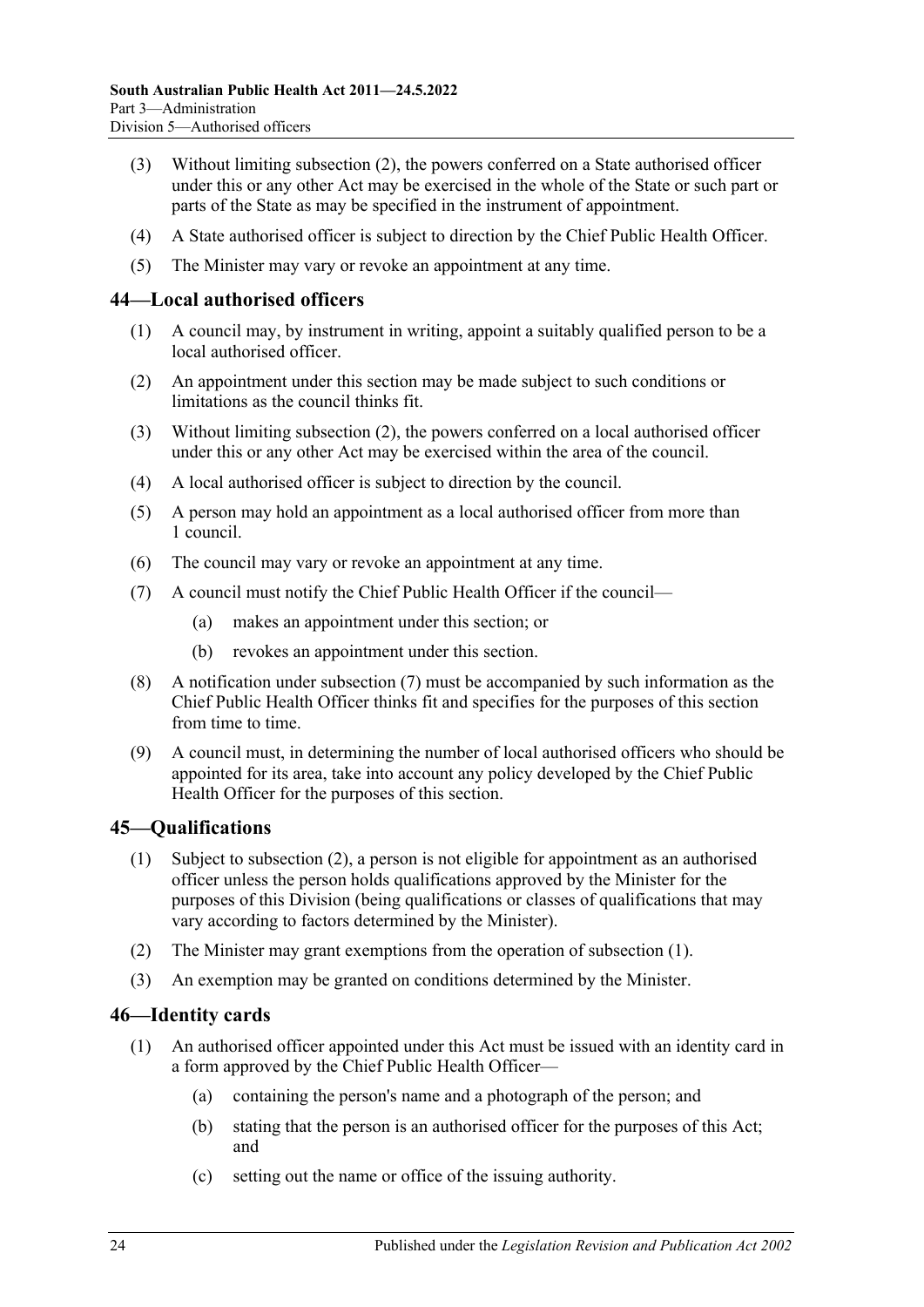- (2) The identity card must be issued as soon as is reasonably practicable after the appointment is made (but an authorised officer is not prevented from exercising powers under this Act just because an identity card is yet to be issued).
- (3) An authorised officer must, at the request of a person in relation to whom the officer intends to exercise any powers under this Act, produce for the inspection of the person his or her identity card (unless the identity card is yet to be issued).
- (4) An authorised officer appointed under this Act must, on ceasing to be an authorised officer for any reason, surrender his or her identity card to the Chief Public Health Officer (if a State authorised officer) or the council that made the appointment (if a local authorised officer).

Maximum penalty: \$250.

#### <span id="page-24-0"></span>**47—Powers of authorised officers**

- (1) An authorised officer may, for any purpose connected with the administration or operation of this Act or with the performance, exercise or discharge of a function, power or duty under this Act—
	- (a) at any reasonable time, enter or inspect any premises or vehicle; and
	- (b) during the course of the inspection of any premises or vehicle—
		- (i) ask questions of any person found in the premises or vehicle; and
		- (ii) inspect any article or substance found in the premises or vehicle; and
		- (iii) take and remove samples of any substance or other thing found in the premises or vehicle; and
		- (iv) require any person to produce any plans, specifications, books, papers or documents; and
		- (v) examine, copy and take extracts from any plans, specifications, books, papers or documents; and
		- (vi) take photographs, films or video recordings; and
		- (vii) take measurements, make notes and carry out tests; and
		- (viii) remove any article that may constitute evidence of the commission of an offence against this Act; and
	- (c) require any person to answer any question that may be relevant to—
		- (i) ascertaining whether the person is suffering from a notifiable condition; or
		- (ii) the administration or enforcement of this Act.
- (2) In the exercise of powers under this Act, an authorised officer may be accompanied by such assistants as may be necessary or desirable in the circumstances.
- <span id="page-24-1"></span>(3) An authorised officer may use reasonable force to enter any premises or vehicle—
	- (a) on the authority of a warrant issued by a magistrate; or
	- (b) if the officer believes, on reasonable grounds, that the circumstances require immediate action to be taken.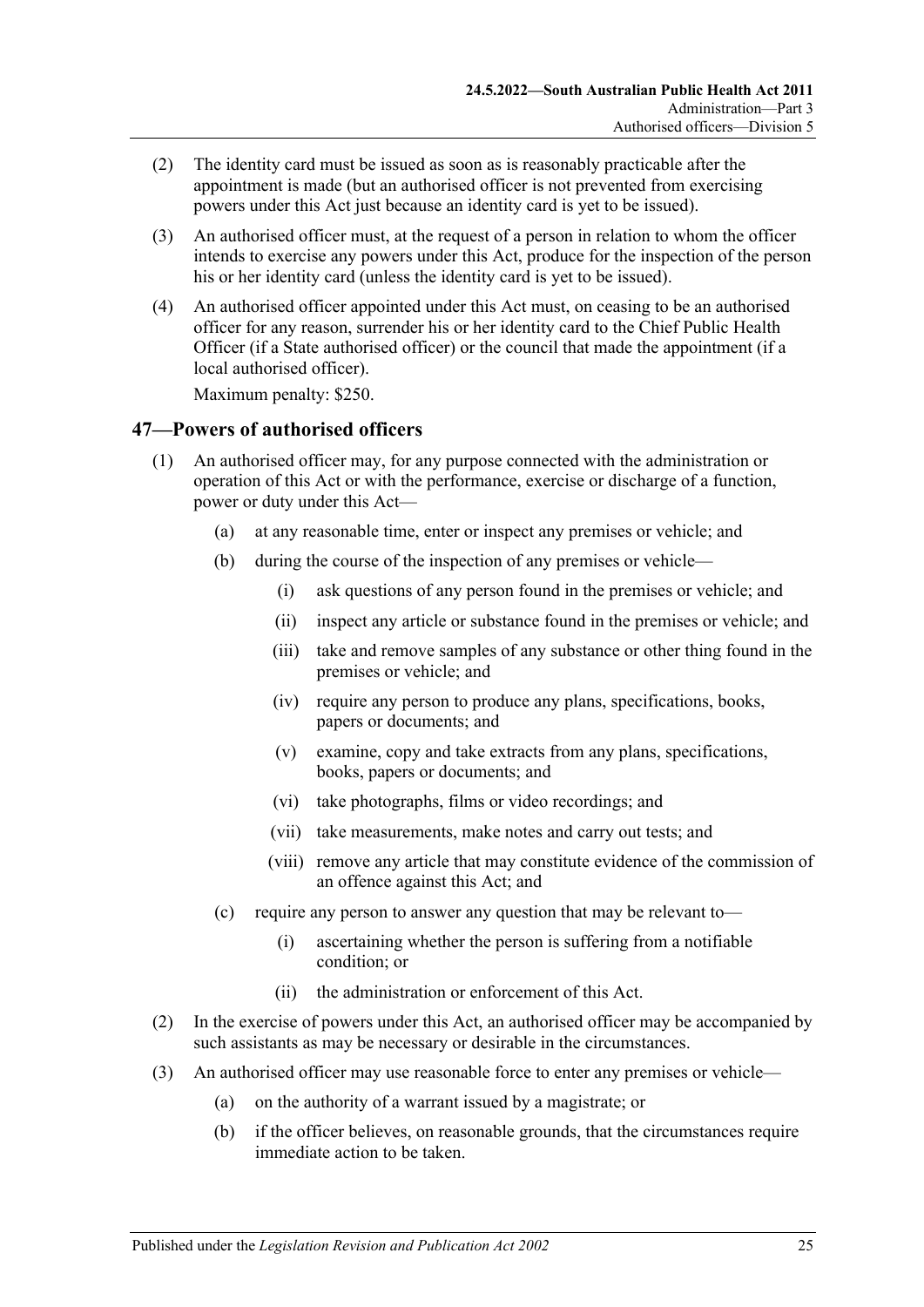- (4) A magistrate must not issue a warrant under [subsection](#page-24-1) (3) unless satisfied—
	- (a) that there are reasonable grounds to suspect that an offence against this Act has been, is being, or is about to be, committed; or
	- (b) that the warrant is reasonably required in the circumstances.
- (5) If an authorised officer is inspecting premises or a vehicle under this section, the person in charge of the premises or vehicle must provide such assistance as the authorised officer reasonably requires to facilitate the inspection.
- (6) A person who—
	- (a) hinders or obstructs an authorised officer, or a person assisting an authorised officer, in the exercise of a power under this section; or
	- (b) having been asked a question under this section, does not answer the question to the best of his or her knowledge, information and belief; or
	- (c) being the person in charge of premises or a vehicle subject to an inspection and having been required to provide reasonable assistance to facilitate the inspection, refuses or fails to provide such assistance,

is guilty of an offence.

Maximum penalty: \$25 000.

- (7) A person who furnishes information under this section cannot, by virtue of doing so, be held to have breached any law or any principle of professional ethics.
- (8) It is not an excuse for a person to refuse or fail to furnish information under this section on the ground that to do so might tend to incriminate the person or make the person liable to a penalty.
- (9) However, if compliance with a requirement to furnish information might tend to incriminate a person or make a person liable to a penalty, then-
	- (a) in the case of a person who is required to produce, or provide a copy of, a document or information—the fact of production, or provision of, the document or the information (as distinct from the contents of the documents or the information); or
	- (b) in any other case—any answer given in compliance with the requirement,

is not admissible in evidence against the person for an offence or for the imposition of a penalty (other than proceedings in respect of the provision of information that is false or misleading).

#### <span id="page-25-0"></span>**Division 6—Emergency officers**

#### <span id="page-25-2"></span><span id="page-25-1"></span>**48—Emergency officers**

- (1) The Chief Executive may appoint, individually or by class, such persons to be emergency officers for the purposes of this Act as the Chief Executive thinks fit.
- (2) An appointment under [subsection](#page-25-2) (1) may be subject to conditions or limitations specified by the Chief Executive.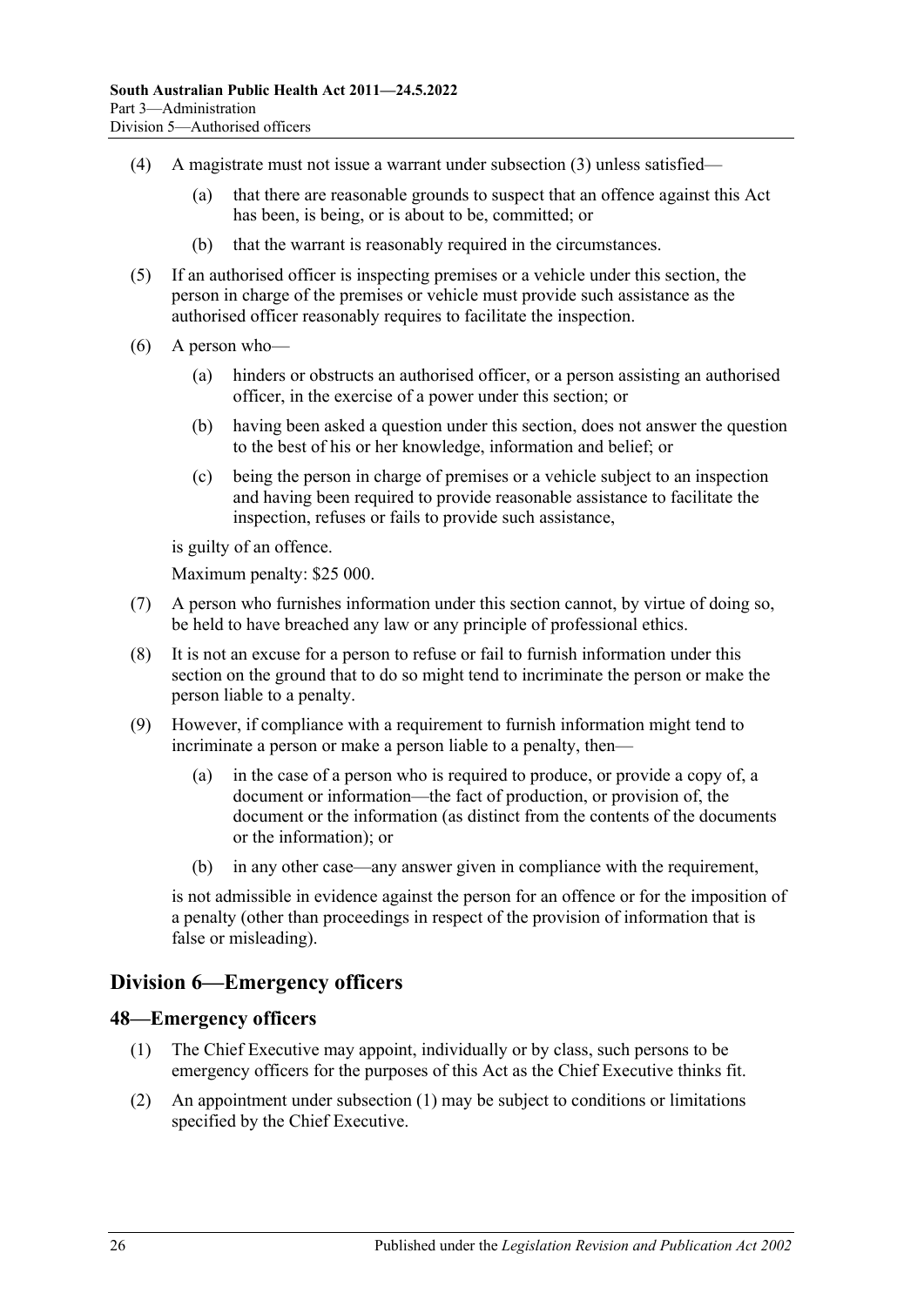- (3) An emergency officer, other than a police officer, must be issued with an identity card in a form approved by the Chief Executive—
	- (a) containing the person's name and a photograph of the person; and
	- (b) stating that the person is an emergency officer for the purposes of this Act.
- (4) An emergency officer must, at the request of a person in relation to whom the officer intends to exercise any powers under this Act, produce for the inspection of the person—
	- (a) in the case of an emergency officer who is a police officer and is not in uniform—his or her certificate of authority; or
	- (b) in the case of an emergency officer who is not a police officer—his or her identity card.
- (5) An emergency officer appointed under this Act must, on ceasing to be an emergency officer for any reason, surrender his or her identity card and any insignia or special apparel or equipment issued to the emergency officer for the purposes of this Act to the Chief Executive or a person nominated by the Chief Executive.

Maximum penalty: \$250.

# <span id="page-26-0"></span>**Division 7—Specific power to require information**

#### <span id="page-26-2"></span><span id="page-26-1"></span>**49—Specific power to require information**

- (1) The Minister, the Chief Public Health Officer, a council or an authorised officer may require a person to furnish such information relating to public health as may be reasonably required for the purposes of this Act.
- (2) A person who fails to comply with a requirement under [subsection](#page-26-2) (1) is guilty of an offence.

Maximum penalty: \$25 000.

Expiation fee: \$750.

- (3) A person who furnishes information under this section cannot, by virtue of doing so, be held to have breached any law or any principle of professional ethics.
- (4) It is not an excuse for a person to refuse or fail to furnish information under this section on the ground that to do so might tend to incriminate the person or make the person liable to a penalty.
- (5) However, if compliance with a requirement to furnish information might tend to incriminate a person or make a person liable to a penalty, then—
	- (a) in the case of a person who is required to produce, or provide a copy of, a document or information—the fact of production, or provision of, the document or the information (as distinct from the contents of the documents or the information); or
	- (b) in any other case—any answer given in compliance with the requirement,

is not admissible in evidence against the person for an offence or for the imposition of a penalty (other than proceedings in respect of the provision of information that is false or misleading).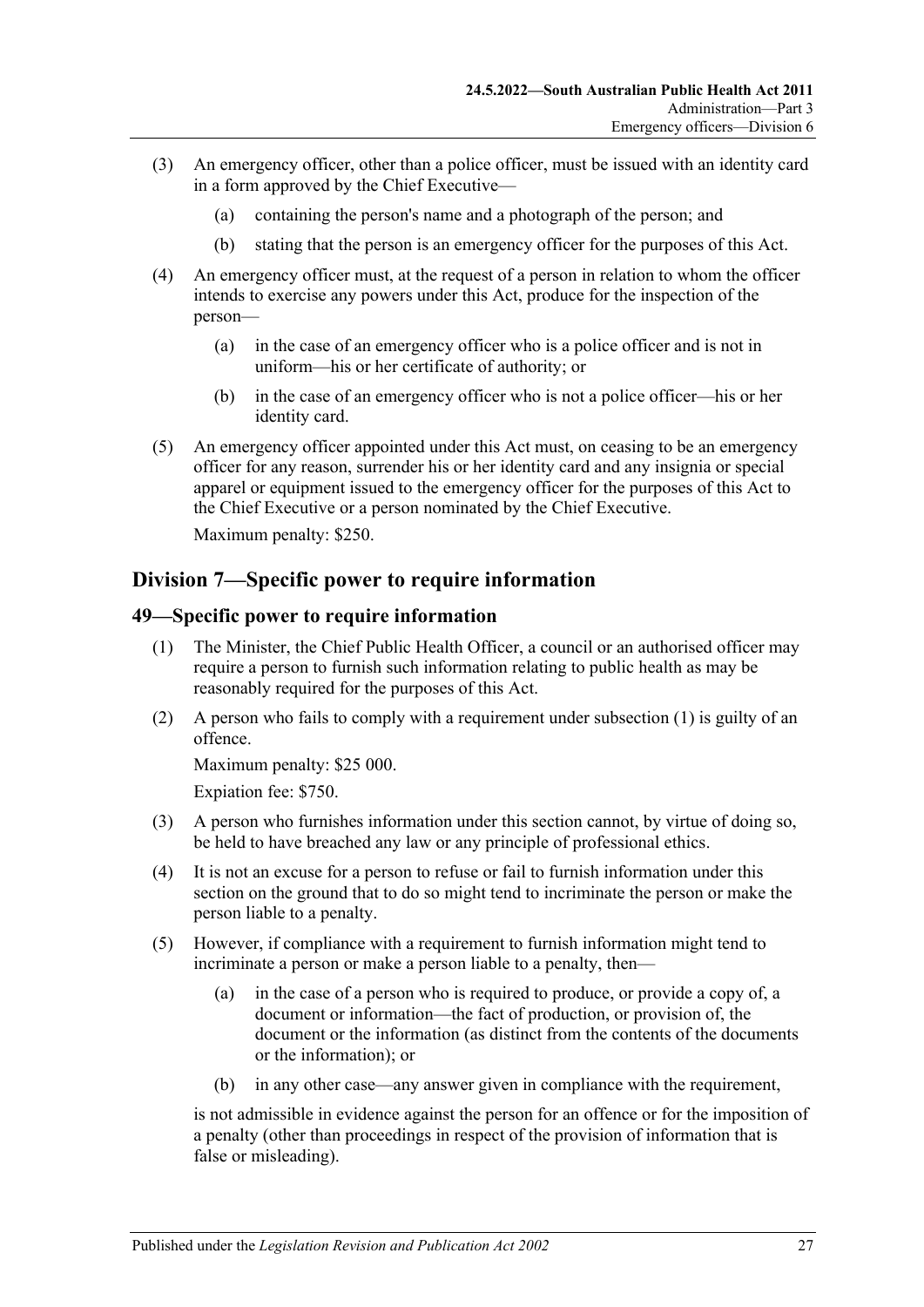# <span id="page-27-0"></span>**Part 4—Public health plans**

# <span id="page-27-1"></span>**Division 1—State public health plan**

# <span id="page-27-2"></span>**50—State public health plan**

- (1) The Minister must prepare and maintain a plan to be called the *State Public Health Plan*.
- <span id="page-27-3"></span>(2) The State Public Health Plan is to set out principles and policies for achieving the objects of this Act and implementing the principles established under this Act.
- (3) In connection with the operation of [subsection](#page-27-3) (2), the State Public Health Plan should—
	- $(a)$ 
		- (i) comprehensively assess the state of public health in South Australia; and
		- (ii) identify existing and potential public health risks and develop strategies for addressing and eliminating or reducing those risks; and
	- (b) identify opportunities and outline strategies for promoting public health in this State; and
	- (c) include information about issues identified in regional public health plans established under this Part or any other plan or policy that the Minister considers to be appropriate.
- (4) The State Public Health Plan may also take into account any plan, policy or strategy determined to be appropriate by the Minister.
- (5) The Minister must review the State Public Health Plan at least once in every 5 years.
- (6) Subject to [subsection](#page-27-4) (7), the Minister may amend the State Public Health Plan at any time.
- <span id="page-27-4"></span>(7) The Minister must, in relation to any proposal to create or amend the State Public Health Plan—
	- (a) prepare a draft of the proposal; and
	- (b) take reasonable steps to consult with SAPHC, the LGA, and any other person or body considered relevant by the Minister, in relation to the proposal; and
	- (c) by public notice, give notice of the place or places at which copies of the draft are available for inspection (without charge) and purchase and invite interested persons to make written representations on the proposal within a period specified by the Minister.
- (8) [Subsection](#page-27-4) (7) does not apply in relation to an amendment that is being made—
	- (a) in order to ensure that the State Public Health Plan is consistent with any plan, policy or strategy that—
		- (i) has been prepared, adopted or applied under another Act; and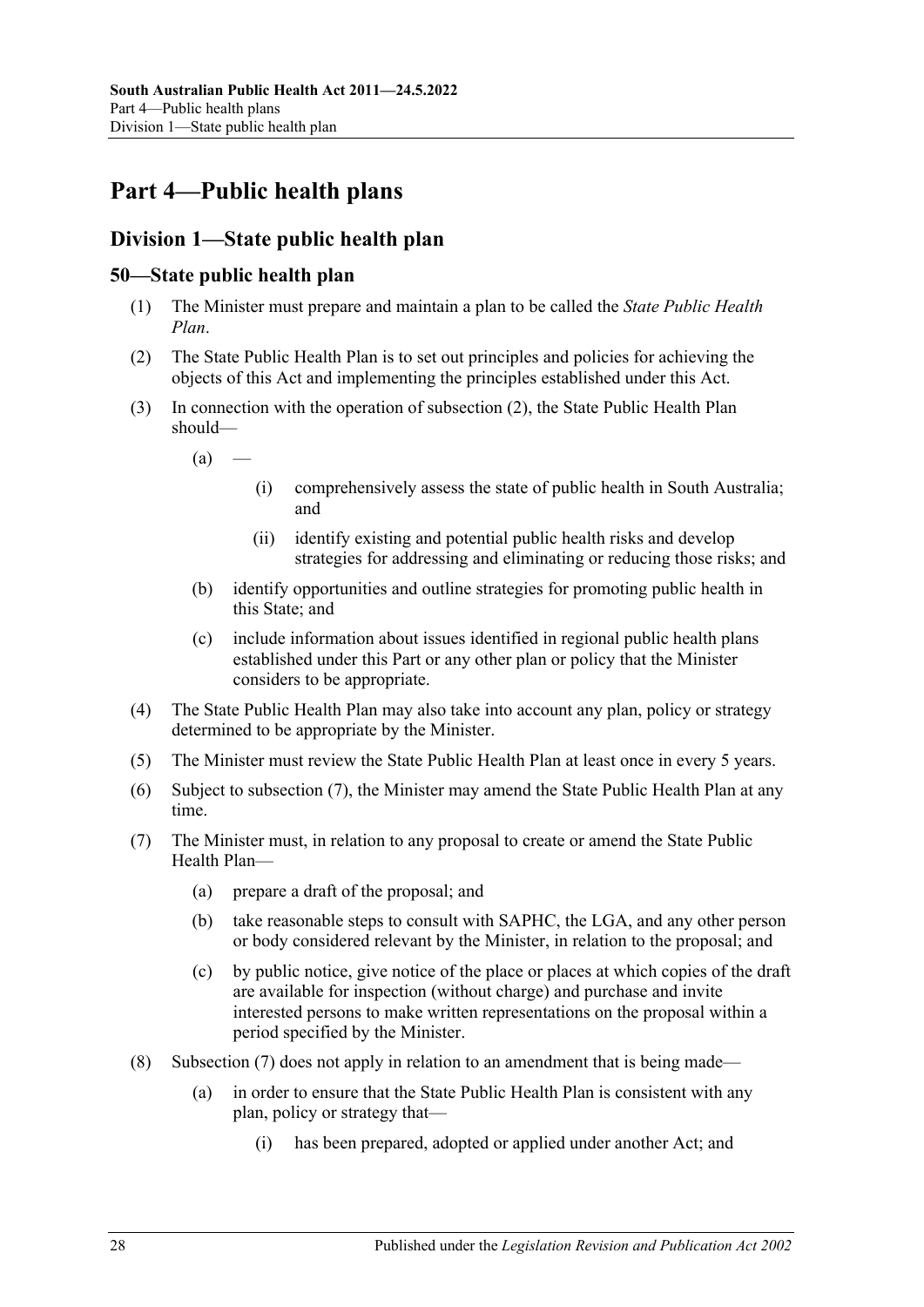- (ii) falls within a class prescribed by the regulations for the purposes of this provision; or
- (b) in order to remove or replace information in the State Public Health Plan that has been superseded by information that the Minister considers to be more reliable or accurate; or
- (c) in order to make a change of form (without altering the effect of an underlying policy reflected in the State Public Health Plan); or
- (d) in order to take action considered by the Minister to be—
	- (i) addressing or removing irrelevant material or any duplication or inconsistency (without altering the effect of an underlying policy reflected in the State Public Health Plan); or
	- (ii) correcting an error; or
- (e) in any circumstances prescribed by the regulations.
- (9) The State Public Health Plan, or an amendment to the State Public Health Plan, has no force or effect until published by the Minister in accordance with the regulations.
- (10) The Minister must ensure that copies of the State Public Health Plan are reasonably available for inspection (without charge) and purchase by the public at a place or places determined by the Minister.
- (11) The State Public Health Plan is an expression of policy and does not in itself affect rights or liabilities (whether of a substantive, procedural or other nature).
- (12) A failure of the Minister to comply with a requirement of this section cannot be taken to affect the validity of the State Public Health Plan, or any other plan or instrument under this Act.

# <span id="page-28-0"></span>**Division 2—Regional public health plans**

# <span id="page-28-1"></span>**51—Regional public health plans**

- (1) A council or, if the Minister so determines or approves, a group of councils, must prepare and maintain a plan for the purposes of the operations of the council or councils under this Act (a *regional public health plan*).
- (2) A regional public health plan must be in a form determined or approved by the Minister.
- (3) If a group of councils are to prepare and maintain a regional public health plan, a reference in this Part to a council is to be taken to be a reference to the group of councils.
- (4) Notwithstanding that a group of councils are to prepare and maintain a regional public health plan, any council within the group may also prepare its own plan that relates to 1 or more matters that are to apply specifically within its area (and then this Part will apply accordingly).
- (5) A plan should be consistent with the State Public Health Plan.
- <span id="page-28-2"></span>(6) The Minister may, from time to time, prepare or adopt guidelines to assist councils in the preparation of regional public health plans.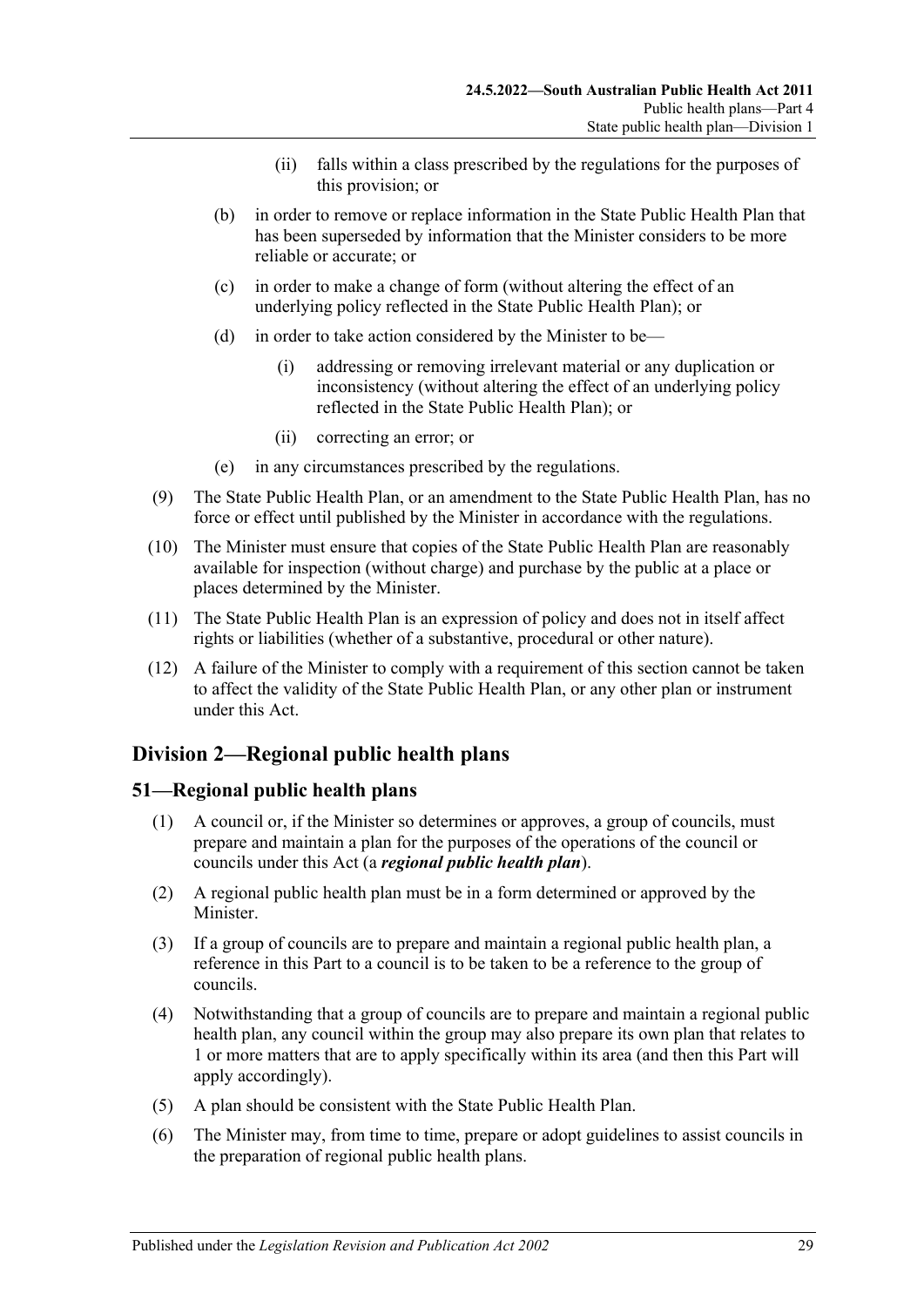- (7) The Minister should take reasonable steps to consult with SAPHC and the LGA in the preparation of any guidelines, or before adopting any guidelines, under [subsection](#page-28-2) (6).
- (8) A regional public health plan must—
	- (a) comprehensively assess the state of public health in the region; and
	- (b) identify existing and potential public health risks and provide for strategies for addressing and eliminating or reducing those risks; and
	- (c) identify opportunities and outline strategies for promoting public health in the region; and
	- (d) address any public health issues specified by the Minister following consultation with SAPHC and the LGA; and
	- (e) include information as to—
		- (i) the state and condition of public health within the relevant region, and related trends; and
		- (ii) environmental, social, economic and practical considerations relating to public health within the relevant region; and
		- (iii) other prescribed matters; and
	- (f) include such other information or material contemplated by this Act or required by the regulations.
- (9) In addition, a plan must—
	- (a) include information about issues identified in any plan, policy or strategy specified by the Minister or SAPHC; and
	- (b) address, and be consistent with, any intergovernmental agreement specified by the Minister.
- (10) Subject to [subsection](#page-29-0) (11), a council may amend a regional public health plan at any time.
- <span id="page-29-0"></span>(11) A council must, in relation to any proposal to create or amend a regional public health plan—
	- (a) prepare a draft of the proposal; and
	- (b) when the draft plan is completed, a council must—
		- $(i)$  give a copy of it to—
			- (A) the Minister; and
			- (B) any incorporated hospital established under the *[Health Care](http://www.legislation.sa.gov.au/index.aspx?action=legref&type=act&legtitle=Health%20Care%20Act%202008)  Act [2008](http://www.legislation.sa.gov.au/index.aspx?action=legref&type=act&legtitle=Health%20Care%20Act%202008)* that operates a facility within the region; and
			- (C) any relevant public health partner authority under [subsection](#page-30-0) (23); and
			- (D) any other body or group prescribed by the regulations; and
		- (ii) take steps to consult with the public.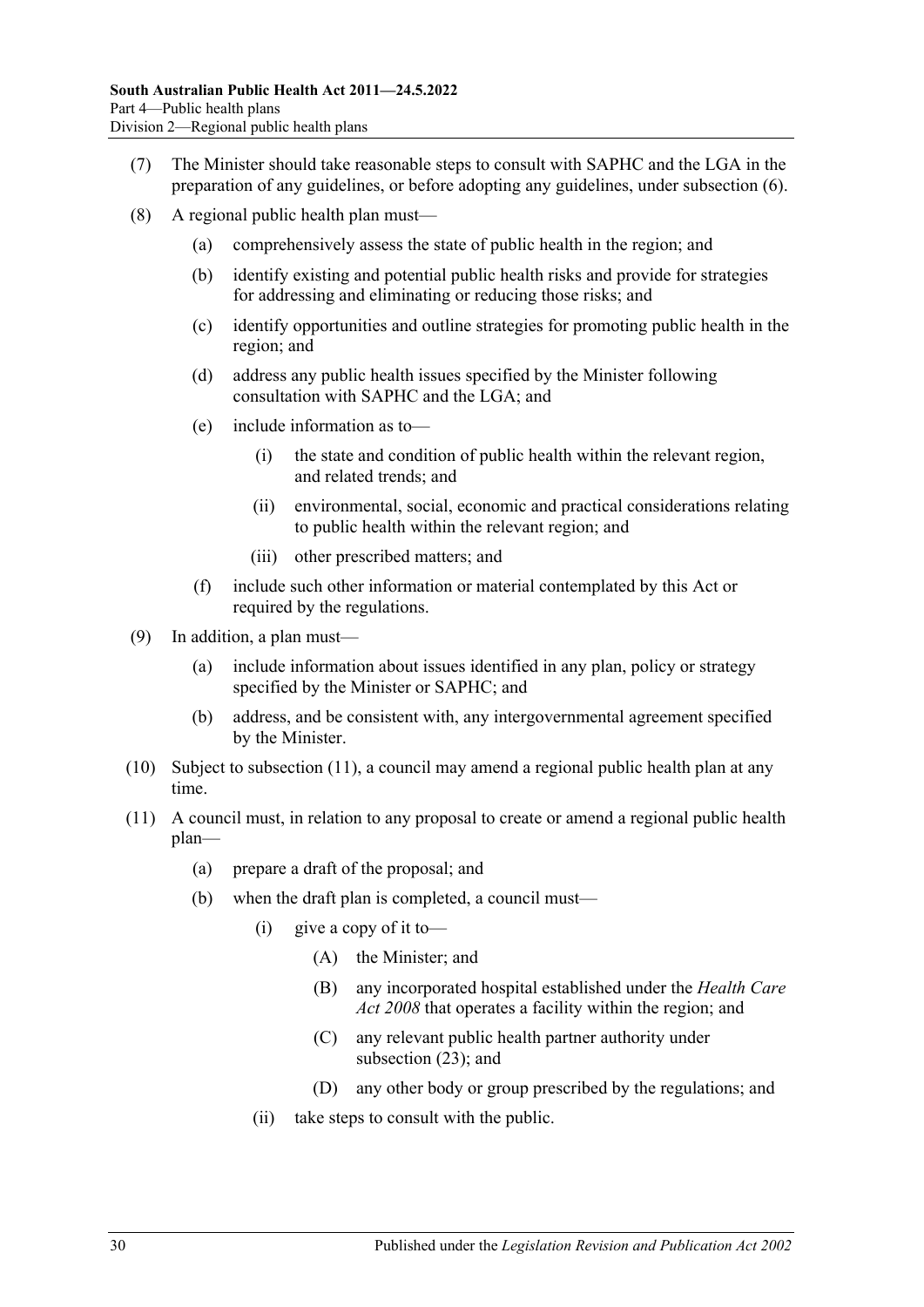- (12) The Minister may require that a council consult with the Minister, or any other person or body specified by the Minister, before a council releases a draft plan under [subsection](#page-29-0) (11).
- <span id="page-30-2"></span>(13) Before bringing a regional public health plan into operation, a council must submit the plan to the Chief Public Health Officer for consultation.
- <span id="page-30-1"></span>(14) The Chief Public Health Officer may refer the plan to SAPHC or any other body determined by the Chief Public Health Officer for further consultation.
- (15) A council must take into account any comments made by the Chief Public Health Officer, SAPHC, and any other body within the ambit of a determination under [subsection](#page-30-1) (14), at the conclusion of the consultation processes envisaged by [subsections](#page-30-2) (13) and [\(14\).](#page-30-1)
- (16) A council may then adopt a plan or amend a plan with or without alteration.
- (17) A council may undertake the processes set out in the preceding subsections in conjunction with the preparation and adoption of its strategic management plans under section 122 of the *[Local Government Act](http://www.legislation.sa.gov.au/index.aspx?action=legref&type=act&legtitle=Local%20Government%20Act%201999) 1999* (and may, if the council thinks fit, incorporate a regional public health plan into its strategic management plans under that Act).
- (18) A regional public health plan may, by agreement with the public health partner authority, provide for a public health partner authority to take responsibility for undertaking any strategy, or for attaining any priority or goal, under the plan.
- (19) A regional public health plan must be reviewed at least once in every 5 years.
- (20) A council must, in preparing and reviewing its regional public health plan and insofar as is reasonably practicable, give due consideration to the plans of other councils insofar as this may be relevant to issues or activities under its plan.
- (21) A council or council subsidiary must, when performing functions or exercising powers under this or any other Act, insofar as may be relevant and reasonable, have regard to the State Public Health Plan, any regional public health plan that applies within the relevant area and any other requirement of the Minister, and in particular must give consideration to the question whether it should implement changes to the manner in which, or the means by which, it performs a function or exercises a power or undertakes any other activity that has been identified in the State Public Health Plan as requiring change.
- (22) A public health partner authority must, when performing a function that is relevant to the State Public Health Plan or a regional public health plan, insofar as is relevant and reasonable, have regard to the provision of the plans.
- <span id="page-30-0"></span>(23) For the purposes of this section—
	- (a) the regulations may provide for an entity to be a public health partner authority for the purposes of this section; and
	- (b) the Minister may, after consultation with the relevant entity, by notice in the Gazette, declare an entity to be a public health partner authority for the purposes of this section (and may, after consultation with the entity, revoke any such declaration by notice in the Gazette).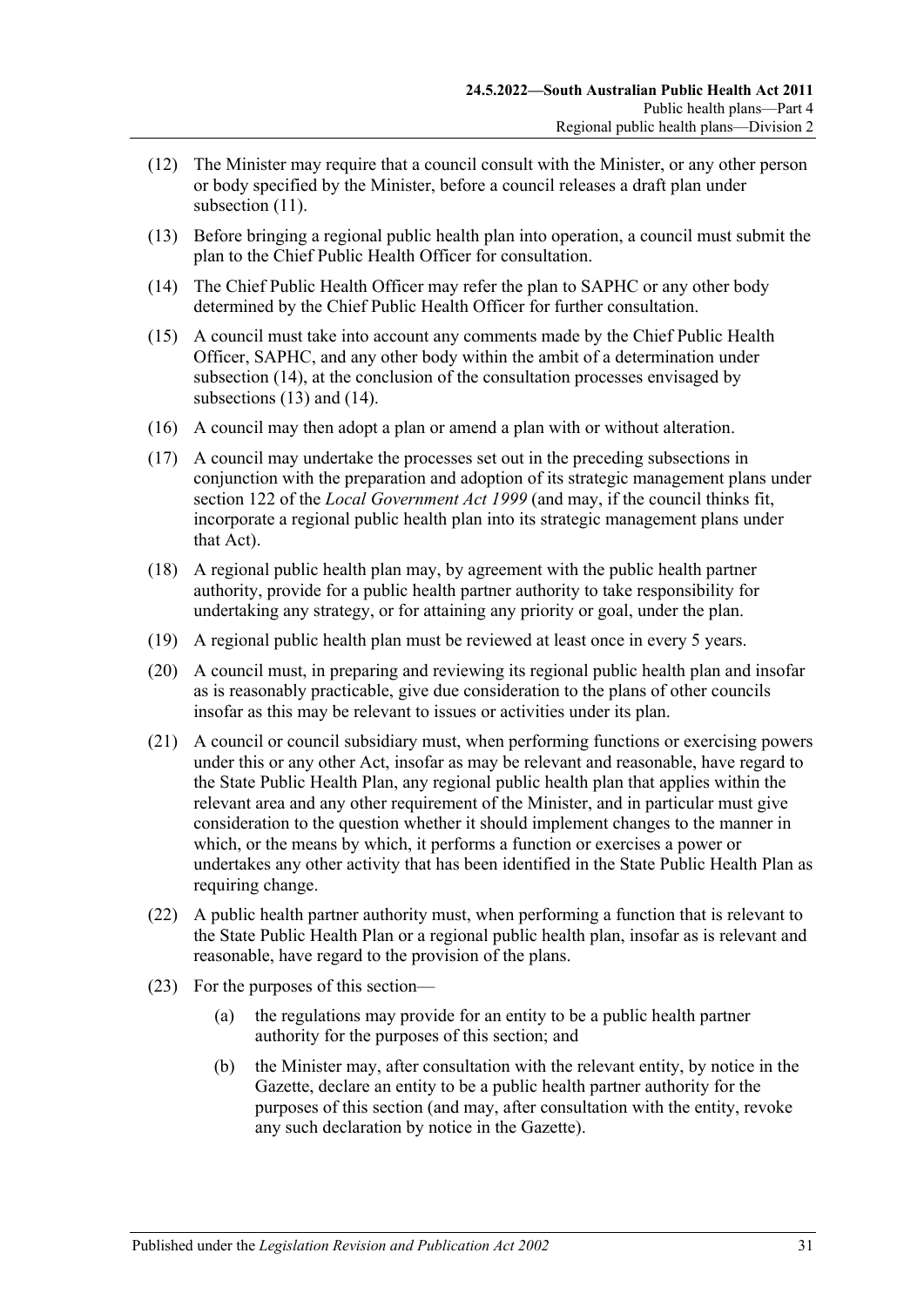# <span id="page-31-0"></span>**52—Reporting on regional public health plans**

- (1) A council responsible for a regional public health plan must, on a 2 yearly basis, prepare a report that contains a comprehensive assessment of the extent to which, during the reporting period, the council has succeeded in implementing its regional public health plan to the Chief Public Health Officer.
- (2) In a year in which a report is required (a *reporting year*), the report must be provided to the Chief Public Health Officer on or before 30 September in the reporting year.
- (3) The report must relate to a reporting period of 2 years ending on 30 June in the reporting year.
- (4) The Chief Public Health Officer may, from time to time, issue guidelines to assist in the preparation of reports on regional public health plans by councils.
- (5) The Chief Public Health Officer must provide a copy of each report provided under this section to the Minister by 30 October in each reporting year.

# <span id="page-31-1"></span>**Part 5—Public health policies**

#### <span id="page-31-2"></span>**53—Public health policies**

- (1) The Minister may prepare and maintain policies under this Part (to be called *State Public Health Policies*) that relate to any area of public health in the State.
- (2) A policy may do 1 or more of the following:
	- (a) specify matters that are to be taken to constitute risks to public health for the purposes of this Act;
	- (b) specify the scope of the duty under [Part](#page-32-1) 6 in specified cases or circumstances (including so as to specify that a breach of the policy will be taken to be a breach of that duty);
	- (c) set out or establish standards that are to apply to any activity, condition, equipment or circumstance in order to prevent or manage a risk to public health;
	- (d) provide for other measures or matters that are relevant to promoting or achieving an improvement in public health in the State.
- (3) A policy may adopt, wholly or partially and with or without modification, a standard or other document prepared or published by another person or body, either as in force at the time that the policy is made or as in force from time to time.
- (4) A policy may—
	- (a) be of general or limited application (including so as to apply only to a specified part of the State); or
	- (b) make different provision according to the persons, things or circumstances to which it is expressed to apply.

#### <span id="page-31-4"></span><span id="page-31-3"></span>**54—Procedure for making policies**

- (1) The Minister must, in relation to any proposal to create or amend a State Public Health Policy—
	- (a) prepare a draft of the proposal; and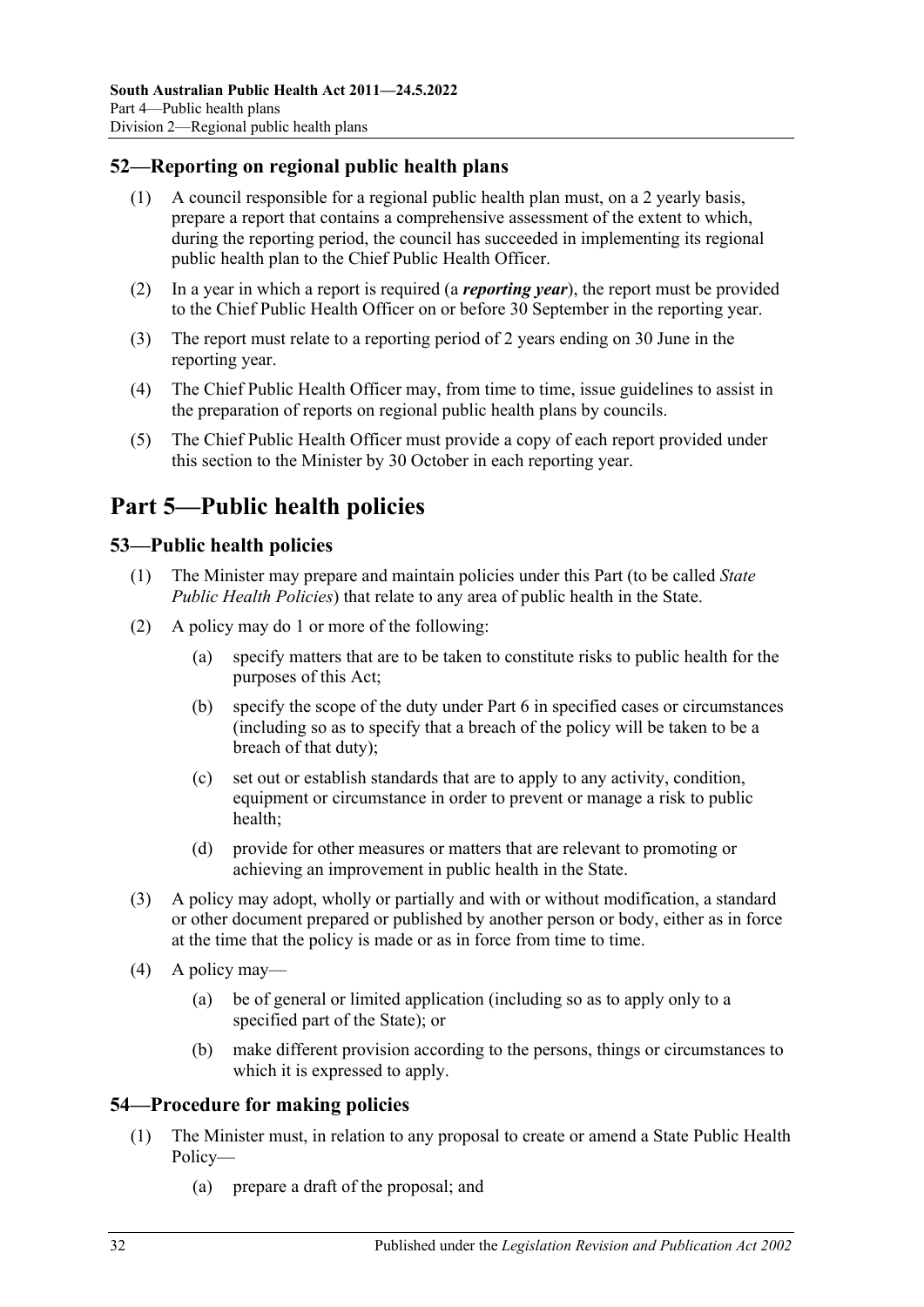- (b) take reasonable steps to consult with SAPHC, the LGA, and any other person or body considered relevant by the Minister, in relation to the proposal; and
- (c) by public notice, give notice of the place or places at which copies of the draft are available (without charge) and purchase and invite interested persons to make written representations on the proposal within a period specified by the Minister.
- <span id="page-32-3"></span>(2) [Subsection](#page-31-4) (1) does not apply if the Minister considers that urgent action is required in the circumstances but, in such a case, the Minister must, within 3 months after the publication of the policy or any amendment, initiate the consultation requirements of [subsection](#page-31-4) (1) as if the policy or amendment were a draft proposal.
- (3) An amendment to a policy arising from consultation under [subsection](#page-32-3) (2) may be given effect by the Minister without the need for further consultation.
- (4) A policy, or an amendment to a policy, will take effect when published by the Minister in accordance with the regulations.
- (5) A policy, or an amendment to a policy, may take effect on a day specified in the policy or amendment (being a day that falls on or after publication).
- (6) The Minister must ensure that copies of a policy are reasonably available for inspection (without charge) and purchase by the public at a place or places determined by the Minister.

#### <span id="page-32-4"></span><span id="page-32-0"></span>**55—Reference of policies to Parliament**

- (1) The Minister must, within 14 sitting days after the publication of a State Public Health Policy, or an amendment to a State Public Health Policy, cause a copy of the policy or the amendment (as the case may be) to be laid before both Houses of Parliament.
- <span id="page-32-5"></span>(2) If either House of Parliament—
	- (a) passes a resolution disallowing a policy laid before it under [subsection](#page-32-4) (1), then the policy ceases to have effect;
	- (b) passes a resolution disallowing an amendment laid before it under [subsection](#page-32-4) (1), then the amendment ceases to have effect (and the relevant policy will, from that time, apply as if it had not been amended by that amendment).
- (3) A resolution is not effective for the purposes of [subsection](#page-32-5) (2) unless passed in pursuance of a notice of motion given within 14 sitting days (which need not fall within the same session of Parliament) after the day on which the policy or amendment (as the case may be) is laid before the House.
- (4) If a resolution is passed under [subsection](#page-32-5) (2), notice of that resolution must forthwith be published in the Gazette.

# <span id="page-32-1"></span>**Part 6—General duty**

#### <span id="page-32-6"></span><span id="page-32-2"></span>**56—General duty**

(1) A person must take all reasonable steps to prevent or minimise any harm to public health caused by, or likely to be caused by, anything done or omitted to be done by the person.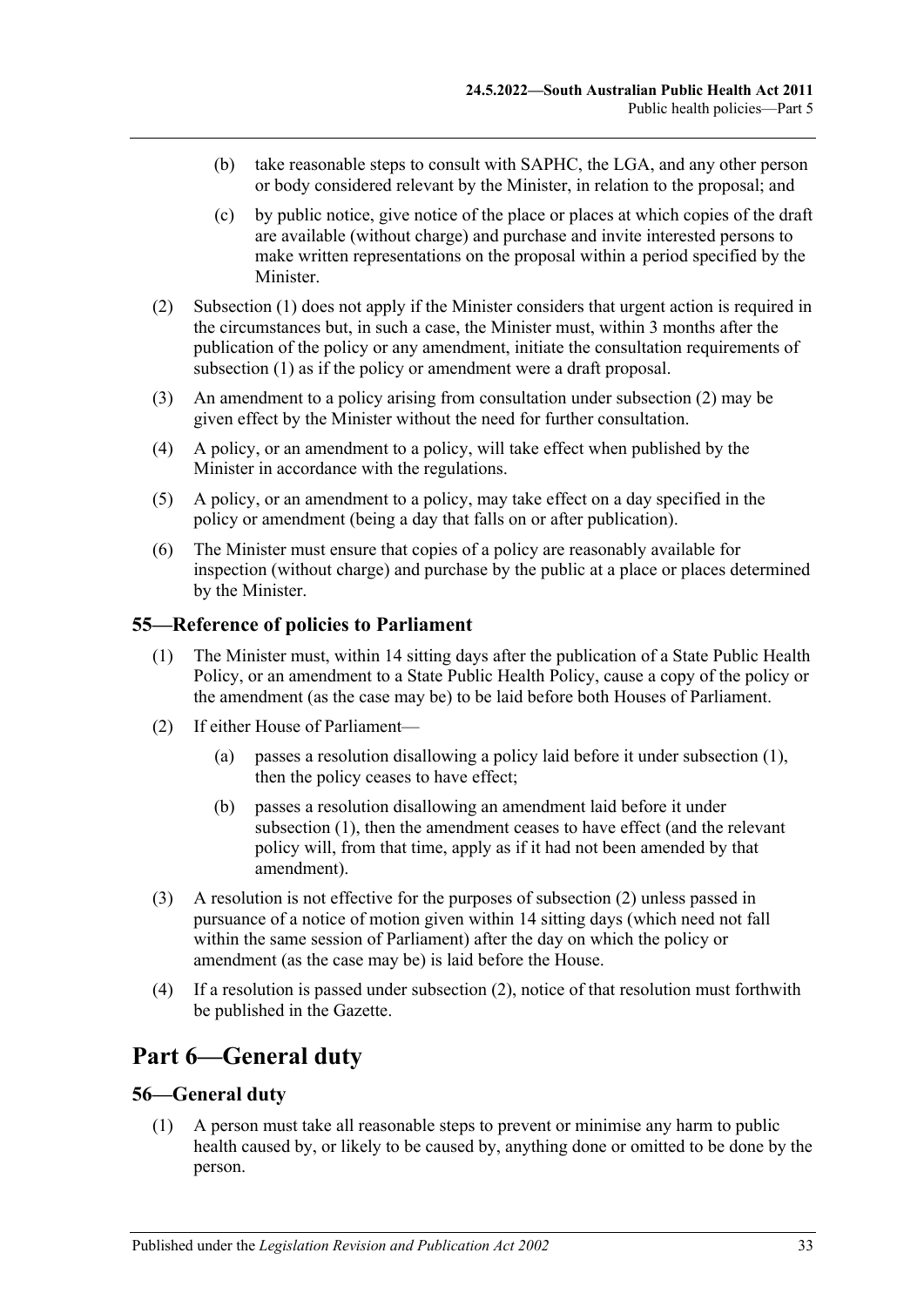- (2) In determining what is reasonable for the purposes of [subsection](#page-32-6) (1), regard must be had, amongst other things, to the objects of this Act, and to—
	- (a) the potential impact of a failure to comply with the duty; and
	- (b) any environmental, social, economic or practicable implications; and
	- (c) any degrees of risk that may be involved; and
	- (d) the nature, extent and duration of any harm; and
	- (e) any relevant policy under [Part](#page-31-1) 5; and
	- (f) any relevant code of practice under [Part](#page-35-1) 8; and
	- (g) any matter prescribed by the regulations.
- (3) A person will be taken not to be in breach of [subsection](#page-32-6) (1) if the person is acting—
	- (a) in a manner or in circumstances that accord with generally accepted practices taking into account community expectations and prevailing environmental, social and economic practices and standards; or
	- (b) in accordance with a policy or code of practice published by the Minister in connection with the operation of this Part; or
	- (c) in circumstances prescribed by the regulations.
- <span id="page-33-4"></span>(4) Subject to [subsections](#page-33-2) (5) and [\(6\),](#page-33-3) a person who breaches [subsection](#page-32-6) (1) is not, on account of the breach alone, liable to any civil or criminal action.
- <span id="page-33-2"></span>(5) If a person breaches [subsection](#page-32-6) (1), compliance with the subsection may be enforced by the issuing of a notice under [Part](#page-64-0) 12.
- <span id="page-33-3"></span>(6) [Subsection](#page-33-4) (4) does not limit or derogate from any other provision of this Act.

# <span id="page-33-0"></span>**Part 7—General public health offences**

# <span id="page-33-1"></span>**57—Material risk to public health**

- (1) A person who causes a material risk to public health intentionally or recklessly and with the knowledge that harm to public health will result is guilty of an offence. Maximum penalty: \$250 000 or imprisonment for 5 years or both.
- (2) A person who causes a material risk to public health in circumstances where the person ought reasonably be expected to know that harm to public health will result is guilty of an offence.

Maximum penalty: \$120 000 or imprisonment for 2 years or both.

- (3) A person who causes a material risk to public health is guilty of an offence. Maximum penalty: \$25 000. Expiation fee: \$750.
- (4) For the purposes of this section, a material risk to public health occurs if the health of 1 or more persons has been, or might reasonably be expected to be, harmed by an act or omission of another, but does not include a case where the harm, or risk of harm, is trivial or negligible.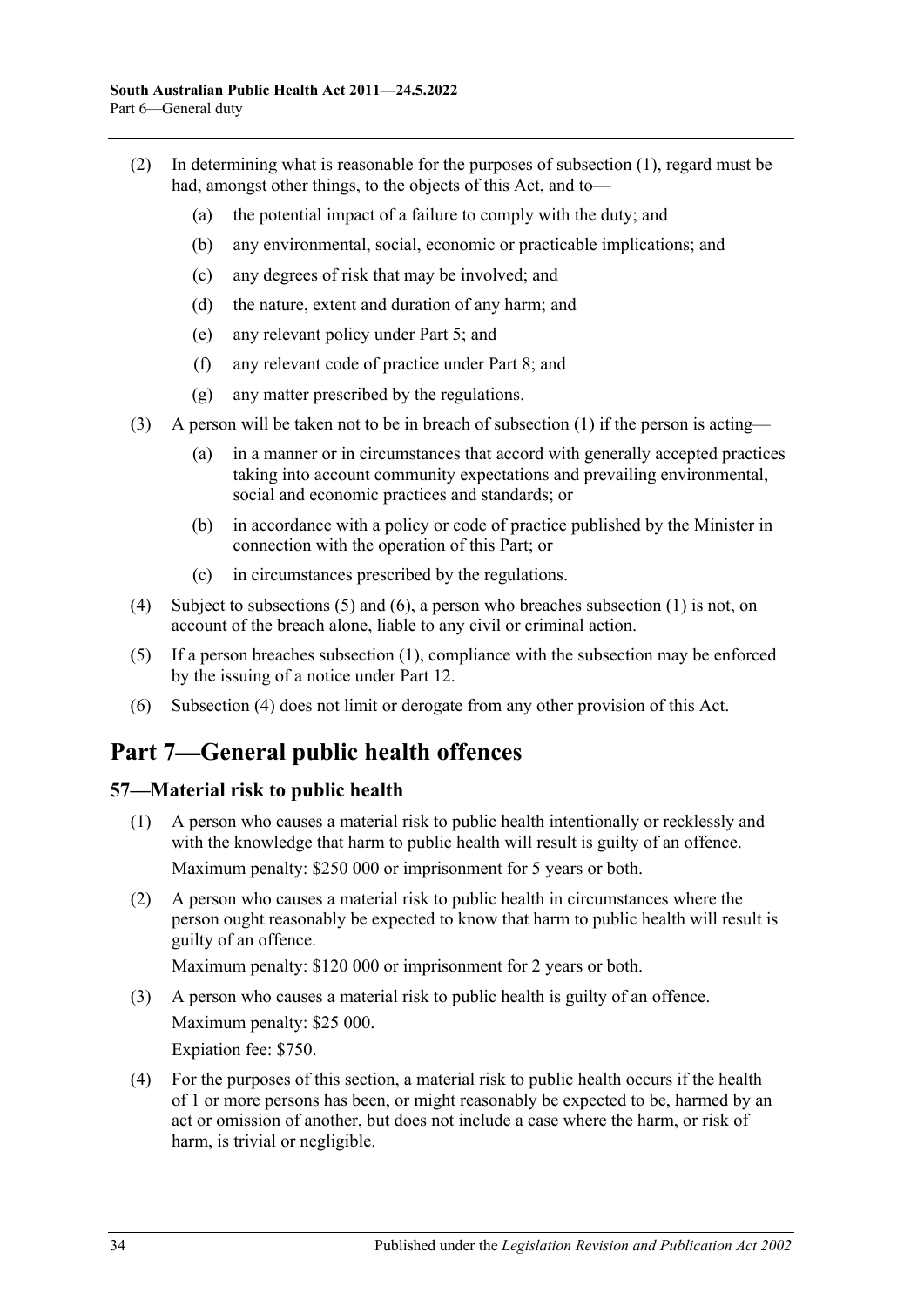#### <span id="page-34-0"></span>**58—Serious risk to public health**

- (1) A person who causes a serious risk to public health intentionally or recklessly and with the knowledge that harm to public health will result is guilty of an offence. Maximum penalty: \$1 000 000 or imprisonment for 10 years or both.
- (2) A person who causes a serious risk to public health in circumstances where the person ought reasonably be expected to know that harm to public health will result is guilty of an offence.

Maximum penalty: \$500 000 or imprisonment for 7 years or both.

- (3) A person who causes a serious risk to public health is guilty of an offence. Maximum penalty: \$120 000.
- (4) For the purposes of this section, a serious risk to public health occurs if there is a material risk that substantial injury or harm to the health of 1 or more persons has occurred, or might reasonably be expected to have occurred, taking into account—
	- (a) the nature, scale and effects of the harm, and any associated illness, injury or disability, that may arise; and
	- (b) the location, immediacy and seriousness of the threat to human health; and
	- (c) whether the harm extends to 2 or more persons and, if so, the total number of persons affected or likely to be affected; and
	- (d) the availability and effectiveness of any precaution, safeguard, treatment or other measure that may be used to eliminate or reduce the harm.

#### <span id="page-34-2"></span><span id="page-34-1"></span>**59—Defence of due diligence**

- (1) In any proceedings against a person for an offence under this Part, it is a defence to prove that the person took all reasonable precautions and exercised all due diligence to prevent the commission of the offence.
- (2) Without limiting [subsection](#page-34-2) (1), it is not proved that a person took all reasonable precautions and exercised all due diligence to prevent the commission of the offence under this Part unless it is proved that the person—
	- (a) had taken reasonable steps to prevent or avoid the circumstances that gave rise to the risk to public health, including by putting in place any systems or safeguards that might reasonably be expected to be provided; and
	- (b) complied with the requirements of any notice or order under this Act that related to the risk to public health; and
	- (c) as soon as becoming aware of the circumstances that gave rise to the risk to public health—
		- (i) reported those circumstances to the Chief Public Health Officer, the Department or a council; and
		- (ii) took all reasonable steps necessary to prevent or reduce the risk to public health.
- (3) This section does not apply in relation to a person who is charged with an offence under [section](#page-80-1) 106.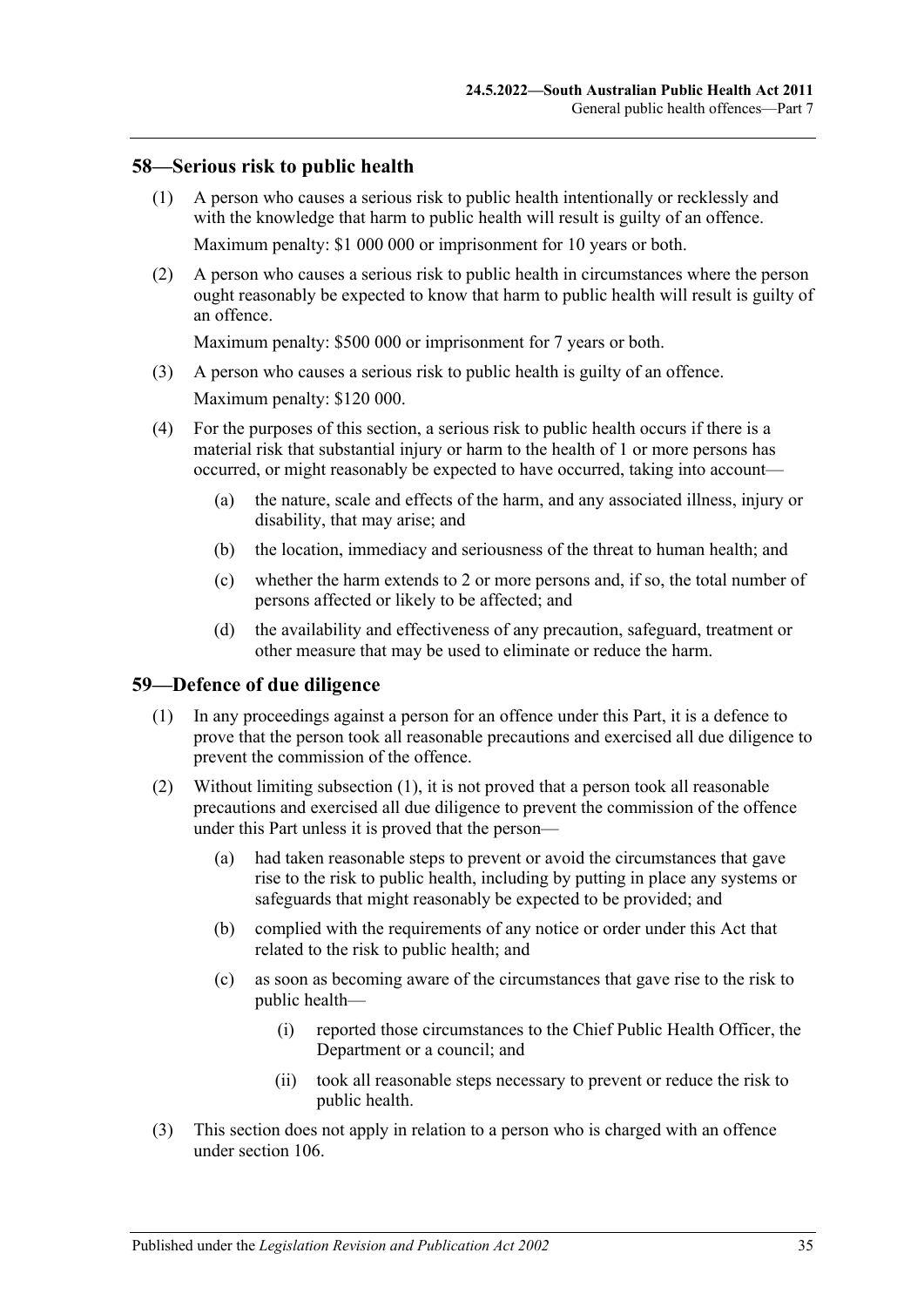### <span id="page-35-0"></span>**60—Alternative finding**

If in proceedings for an offence against this Part the court is not satisfied that the defendant is guilty of the offence charged but is satisfied that the defendant is guilty of an offence against this Part that carries a lower maximum penalty (determined according to relative maximum monetary penalties), the court may find the defendant guilty of the latter offence.

# <span id="page-35-1"></span>**Part 8—Prevention of non-communicable conditions**

#### <span id="page-35-4"></span><span id="page-35-2"></span>**61—Declaration of non-communicable conditions**

- (1) The Minister may, by notice in the Gazette, declare a disease or medical condition to be a non-communicable condition if the Minister considers that the disease or medical condition is of significance to public health.
- (2) The Minister may, by further notice in the Gazette, revoke a declaration under [subsection](#page-35-4) (1).

#### <span id="page-35-5"></span><span id="page-35-3"></span>**62—Minister may issue code of practice**

- (1) The Minister may issue a code of practice in relation to preventing or reducing the incidence of a non-communicable condition.
- <span id="page-35-6"></span>(2) A code of practice may relate to—
	- (a) an industry or sector;
	- (b) a section or part of the community;
	- (c) an activity, undertaking or circumstance.
- (3) Without limiting [subsection](#page-35-5) (1) or [\(2\),](#page-35-6) a code of practice may relate to the manner in which, for the purposes of public health—
	- (a) specified goods, substances or services are advertised, sponsored, promoted or marketed (including through the provision of certain information to consumers of certain goods, substances, or services);
	- (b) specified goods or substances are manufactured, distributed, supplied or sold (including the composition, contents, additives and design of specified goods or substances);
	- (c) buildings, infrastructure or other works are designed, constructed or maintained;
	- (d) the public, or certain sections of the public, are able to access specified goods, substances or services.
- (4) The Minister must, before issuing or amending a code of practice, insofar as is reasonably practicable, consult with any person or organisation that the Minister considers to be representative of any industry or sector affected by the proposed code or amendment.
- (5) The Minister may publish a report on the performance of an industry, sector or person in relation to a code.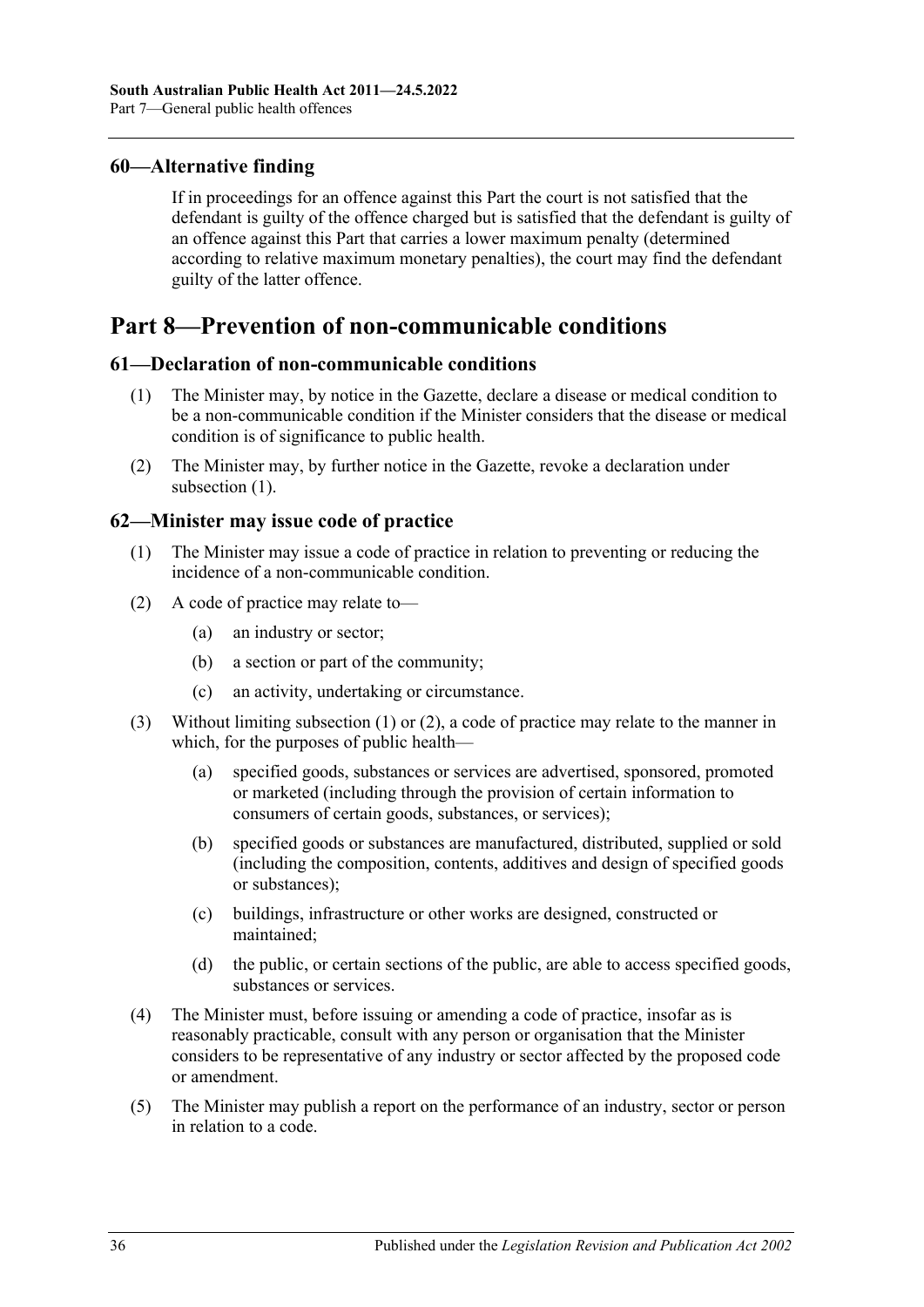- (6) The Minister must, before publishing a report under [subsection](#page-35-0) (5) that would reasonably be expected to have an adverse impact on a person specifically identified in the report, provide a copy of the report to the person and then allow the person at least 14 days to make written representations in relation to the contents of the report.
- (7) No action lies against the Minister in respect of the contents of a report published under this section.

# **Part 9—Notifiable conditions and contaminants**

# **Division 1—Notifiable conditions**

### <span id="page-36-0"></span>**63—Declaration of notifiable conditions**

- (1) The regulations may declare a disease or medical condition to be a notifiable condition.
- <span id="page-36-1"></span>(2) The Minister may, if the Minister considers it to be necessary in the interests of public health because of urgent circumstances, by notice in the Gazette, declare a disease or medical condition to be a notifiable condition.
- (3) A regulation or declaration under [subsection](#page-36-0) (1) or [\(2\)](#page-36-1) may be varied from time to time, or may be revoked, but a declaration of the Minister under [subsection](#page-36-1) (2) will, unless revoked sooner, expire 6 months after publication in the Gazette.
- (4) The revocation or expiry of a declaration of the Minister—
	- (a) does not prevent the disease or medical condition the subject of the declaration being declared to be a notifiable condition by the regulations; and
	- (b) does not prevent the disease or medical condition being the subject of a further declaration of the Minister if the Minister considers that urgent circumstances again warrant the declaration of the disease or medical condition to be a notifiable condition.

# <span id="page-36-2"></span>**64—Notification**

- $(1)$  If—
	- (a) a medical practitioner; or
	- (b) a pathology service; or
	- (c) a person of a class prescribed by regulation,

suspects that a person has, or has died from, a notifiable condition, the responsible person must as soon as practicable and, in any event, within 3 days of that suspicion being formed, report the case to the Chief Public Health Officer.

Maximum penalty: \$10 000.

- (2) A report under [subsection](#page-36-2) (1) must be—
	- (a) made in a manner and form determined by the Chief Public Health Officer; and
	- (b) accompanied by the information required by the Chief Public Health Officer to be furnished in connection with the provision of the report.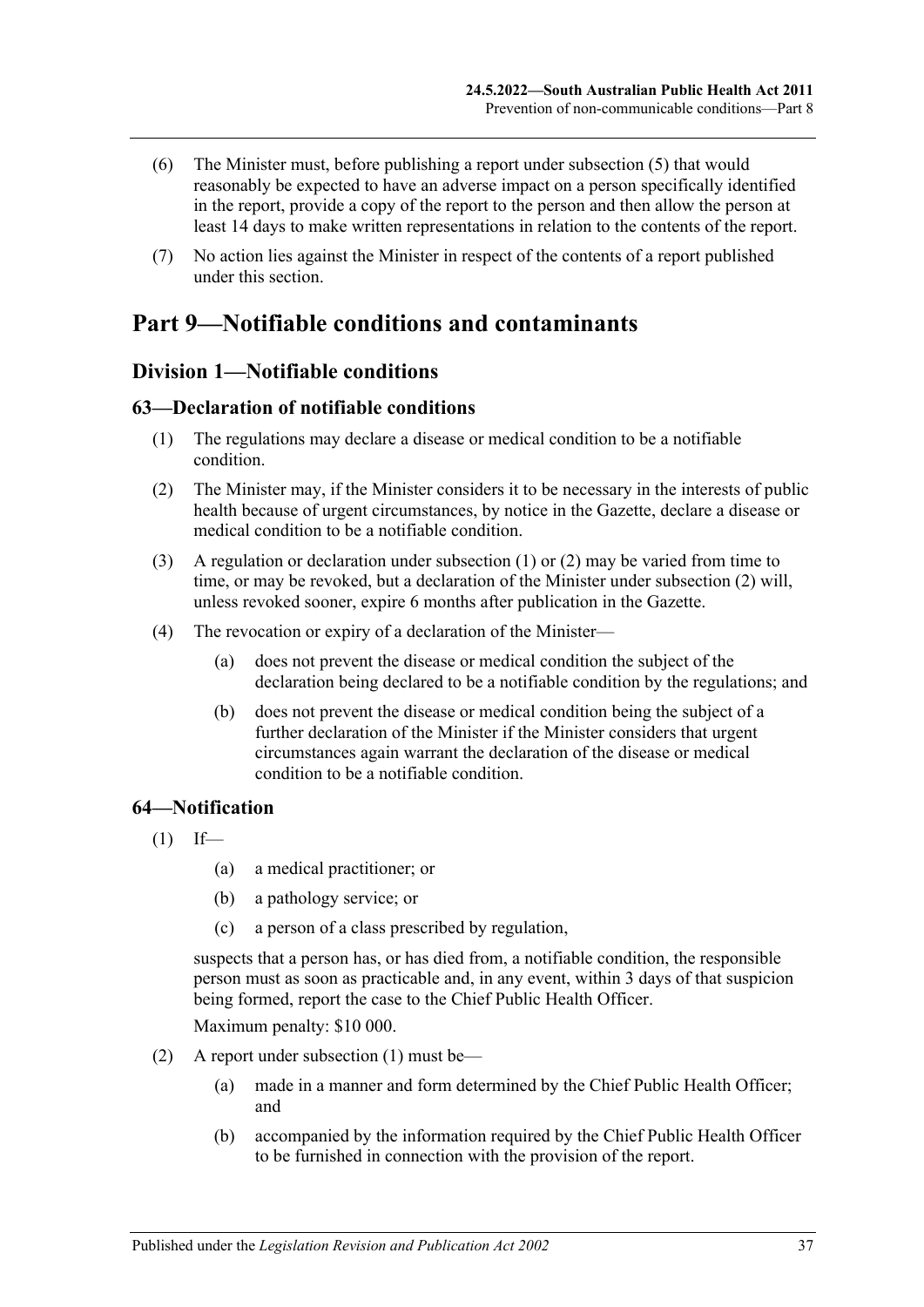- (3) On the receipt of a report under [subsection](#page-36-2) (1) that relates to a person in a local government area, the Chief Public Health Officer must, if there is an immediate threat to public health in the area, as soon as is reasonably practicable, communicate the contents of the report to the council for the area.
- (4) A medical practitioner who suspects that a person is suffering from a notifiable condition is not required to make a report under [subsection](#page-36-2) (1) with respect to that case if the practitioner knows or reasonably believes that a report has already been made to the Chief Public Health Officer by another medical practitioner who is, or has been, responsible for the treatment of the person.
- <span id="page-37-0"></span>(5) Following receipt of a report made under this section, the Chief Public Health Officer may from time to time require additional information about the person or the person's condition from—
	- (a) the person who provided the report; and
	- (b) any other person who the Chief Public Health Officer reasonably believes could furnish the Chief Public Health Officer with information relevant to preventing, monitoring or controlling the notifiable condition.
- (6) A person must not, without reasonable excuse, fail to comply with a requirement imposed on the person under [subsection](#page-37-0) (5). Maximum penalty: \$10 000.
- (7) No civil liability arises from a statement made honestly and without malice in, or in connection with, a report under this section.
- (8) A person who furnishes information under this section cannot, by virtue of doing so, be held to have breached any law or any principle of professional ethics.
- (9) A document held or produced by the Chief Public Health Officer for the purposes of this section that relates to a particular person is not subject to access under the *[Freedom of Information Act](http://www.legislation.sa.gov.au/index.aspx?action=legref&type=act&legtitle=Freedom%20of%20Information%20Act%201991) 1991*.
- (10) In this section—

*responsible person* means—

- (a) in relation to a medical practitioner—the medical practitioner;
- (b) in relation to a pathology service—the pathologist responsible for the day to day operation of the pathology laboratory;
- (c) in the case of a person of a class prescribed by regulation—a person identified under the regulations.

# **65—Report to councils**

The Department—

- (a) must, on a monthly basis, provide each council with a report on the occurrence or incidence of notifiable conditions in its area and any problems or issues caused by or arising on account of such diseases or medical conditions that may exist in its area; and
- (b) must inform a council of the occurrence or incidence of any notifiable condition in its area that constitutes, or may constitute, a threat to public health.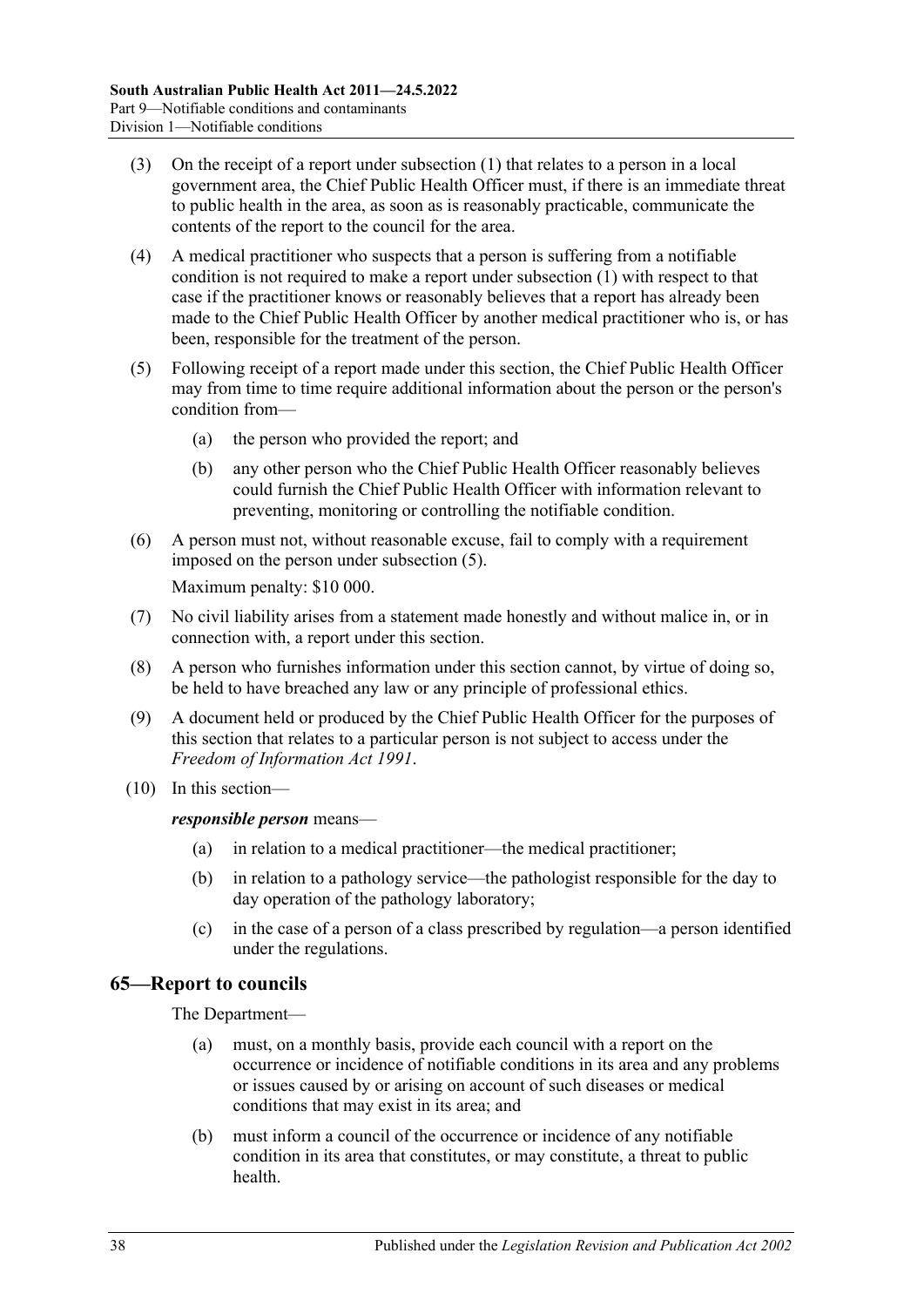#### <span id="page-38-0"></span>**66—Action to prevent spread of infection**

- (1) If there is danger to public health from the possible spread of a disease constituting a notifiable condition, the Chief Public Health Officer or an authorised officer authorised by the Chief Public Health Officer for the purposes of this section may give such directions and take such action as may be appropriate to avert that danger.
- <span id="page-38-1"></span>(2) Without limiting the generality of [subsection](#page-38-0) (1), the Chief Public Health Officer or authorised officer may—
	- (a) direct that any premises, vehicle or article be cleansed or disinfected;
	- (b) direct the destruction of any article, substance, food or other thing;
	- (c) seize any vehicle, article, substance, food or other thing;
	- (d) impose areas of quarantine or close premises;
	- (e) restrict movement into and out of any place or premises;
	- (f) take such other action as may be prescribed.
- (2a) A direction or requirement under [subsection](#page-38-0) (1) or [\(2\)](#page-38-1) may be issued in the form of a written instrument or in any other form (including, without limitation, orally, by SMS or email).
- (3) A person who is given a direction or subject to some other form of requirement under [subsection](#page-38-0) (1) or [\(2\)](#page-38-1) must not, without reasonable excuse, contravene or fail to comply with the direction or requirement.

Maximum penalty: \$25 000. Expiation fee: \$750.

- (4) For the purpose of exercising a power under [subsection](#page-38-0)  $(1)$  or  $(2)$ , an authorised officer may be assisted by such assistants as may be necessary or desirable in the circumstances.
- <span id="page-38-2"></span>(5) If a person fails to take action in accordance with a direction or requirement, the Chief Public Health Officer or an authorised officer may take that action or cause it to be taken.
- (6) The Crown or a council may recover as a debt costs and expenses reasonably incurred in exercising powers under [subsection](#page-38-2) (5) from the person who failed to take the required action.
- <span id="page-38-3"></span>(7) For the purpose of exercising a power under this section, a person authorised to do so by the Chief Public Health Officer—
	- (a) may enter premises or any vehicle at any reasonable time; and
	- (b) may break into premises or any vehicle if authorised by a warrant issued by a magistrate.
- (8) A magistrate must not issue a warrant under [subsection](#page-38-3) (7) unless satisfied that the warrant is reasonably required in the circumstances.
- (9) If the Chief Public Health Officer informs a council of the occurrence of a disease constituting a notifiable condition, the council must take such action as is reasonably open to the council to assist in preventing the spread of the disease.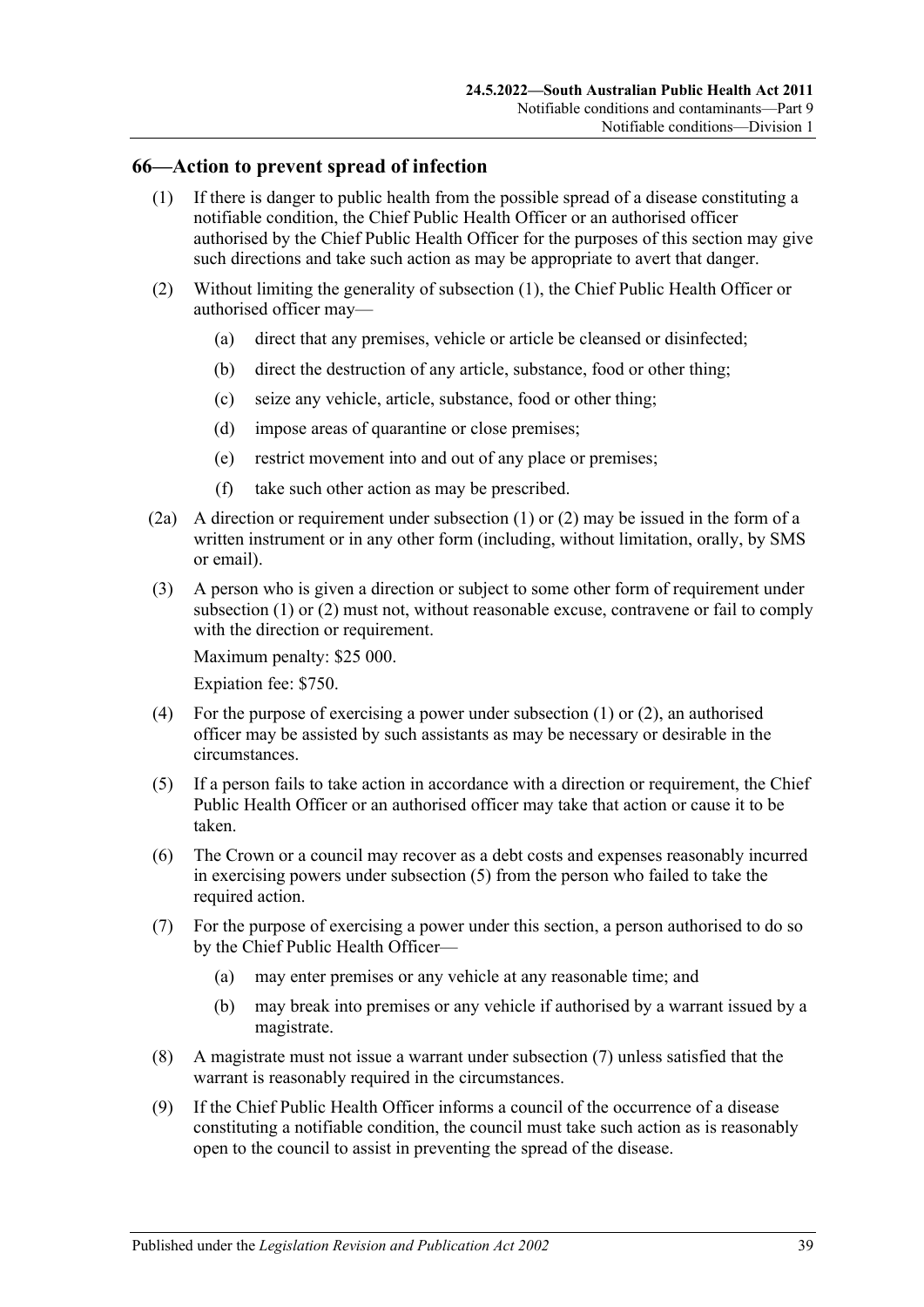# **Division 2—Notifiable contaminants**

# <span id="page-39-0"></span>**67—Declaration of notifiable contaminants**

- (1) The regulations may declare a contaminant to be a notifiable contaminant.
- <span id="page-39-1"></span>(2) The Minister may, if the Minister considers it to be necessary in the interests of public health because of urgent circumstances, by notice in the Gazette, declare a contaminant to be a notifiable contaminant.
- (3) A regulation or declaration under [subsection](#page-39-0) (1) or [\(2\)](#page-39-1) may be varied from time to time, or may be revoked, but a declaration of the Minister under [subsection](#page-39-1) (2) will, unless revoked sooner, expire 6 months after publication in the Gazette.
- (4) The revocation or expiry of a declaration of the Minister—
	- (a) does not prevent the contaminant the subject of the declaration being declared to be a notifiable contaminant by the regulations; and
	- (b) does not prevent the contaminant being the subject of a further declaration of the Minister if the Minister considers that urgent circumstances again warrant the declaration of the contaminant to be a notifiable contaminant.

# <span id="page-39-2"></span>**68—Notification of contaminant**

- $(1)$  If—
	- (a) a laboratory service; or
	- (b) a person of a class prescribed by the regulations,

detects or isolates a notifiable contaminant in a circumstance prescribed by the regulations for the purposes of this subsection, the responsible person must as soon as practicable (and in any event within 24 hours) report the detection or isolation to the Chief Public Health Officer.

Maximum penalty: \$25 000.

Expiation fee: \$750.

- <span id="page-39-3"></span>(2) [Subsection](#page-39-2) (1) does not apply—
	- (a) if the notifiable contaminant is detected or isolated in the course of a test carried out only for—
		- (i) educational purposes; or
		- (ii) the purposes of academic research,

unless the test and the circumstances of the particular case indicate the existence of a material risk to public health; or

- (b) in any circumstance—
	- (i) specified by the Chief Public Health Officer; or
	- (ii) prescribed by regulation.
- (3) For the purposes of [subsection](#page-39-3)  $(2)(a)$ , a material risk to public health exists if the health of 1 or more persons has been, or might reasonably be expected to be, harmed, but does not include a case where the harm, or risk of harm, is trivial or negligible.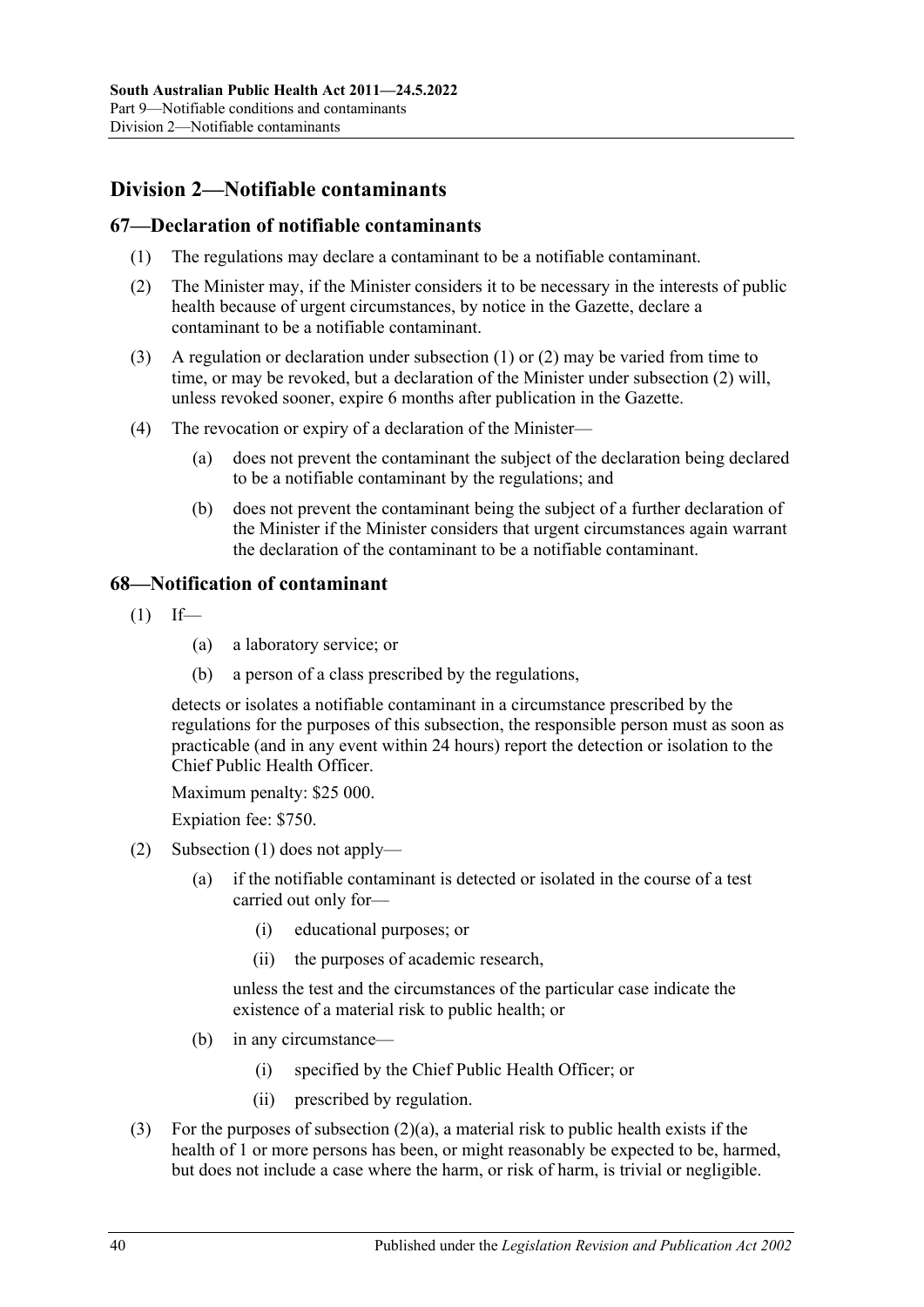- <span id="page-40-0"></span>(4) If a person is, in prescribed circumstances, informed at any time by a responsible person for a laboratory service (including a laboratory service outside the State) that—
	- (a) tests have been carried out by that laboratory in prescribed circumstances; and
	- (b) the test conducted by the laboratory has detected or isolated a notifiable contaminant,

the person must as soon as practicable (and in any event within 24 hours) report the detection or isolation to the Chief Public Health Officer.

Maximum penalty: \$15 000.

Expiation fee: \$500.

- (5) [Subsection](#page-40-0) (4) does not apply in any circumstance specified by the Chief Public Health Officer.
- (6) A report under [subsection](#page-39-2) (1) or [\(4\)](#page-40-0) must be—
	- (a) made in a manner and form determined by the Chief Public Health Officer; and
	- (b) accompanied by the information required by the Chief Public Health Officer to be furnished in connection with the provision of the report.
- <span id="page-40-1"></span>(7) Following receipt of a report made under this section, the Chief Public Health Officer may from time to time-
	- (a) require additional information from—
		- (i) the person who provided the report;
		- (ii) any other person who the Chief Public Health Officer reasonably believes could furnish the Chief Public Health Officer with information relevant to monitoring or controlling the notifiable containment;
	- (b) require a person who provided the report to undertake, or cause to be undertaken, testing (or further testing) specified by the Chief Public Health Officer and to provide a further report or information to the Chief Public Health Officer.
- (8) A person must not, without reasonable excuse, fail to comply with a requirement imposed on the person under [subsection](#page-40-1) (7).

Maximum penalty: \$15 000.

Expiation fee: \$500.

- (9) No civil liability arises from a statement made honestly and without malice in, or in connection with, a report under this section.
- (10) A person who furnishes information under this section cannot, by virtue of doing so, be held to have breached any law or any principle of professional ethics.
- (11) Any notification given by a person in compliance with this section is not admissible in evidence against the person for an offence or for the imposition of a penalty (other than proceedings in respect of the making of a false or misleading statement).
- <span id="page-40-2"></span>(12) A regulation under this section must be made on the recommendation of the Chief Public Health Officer.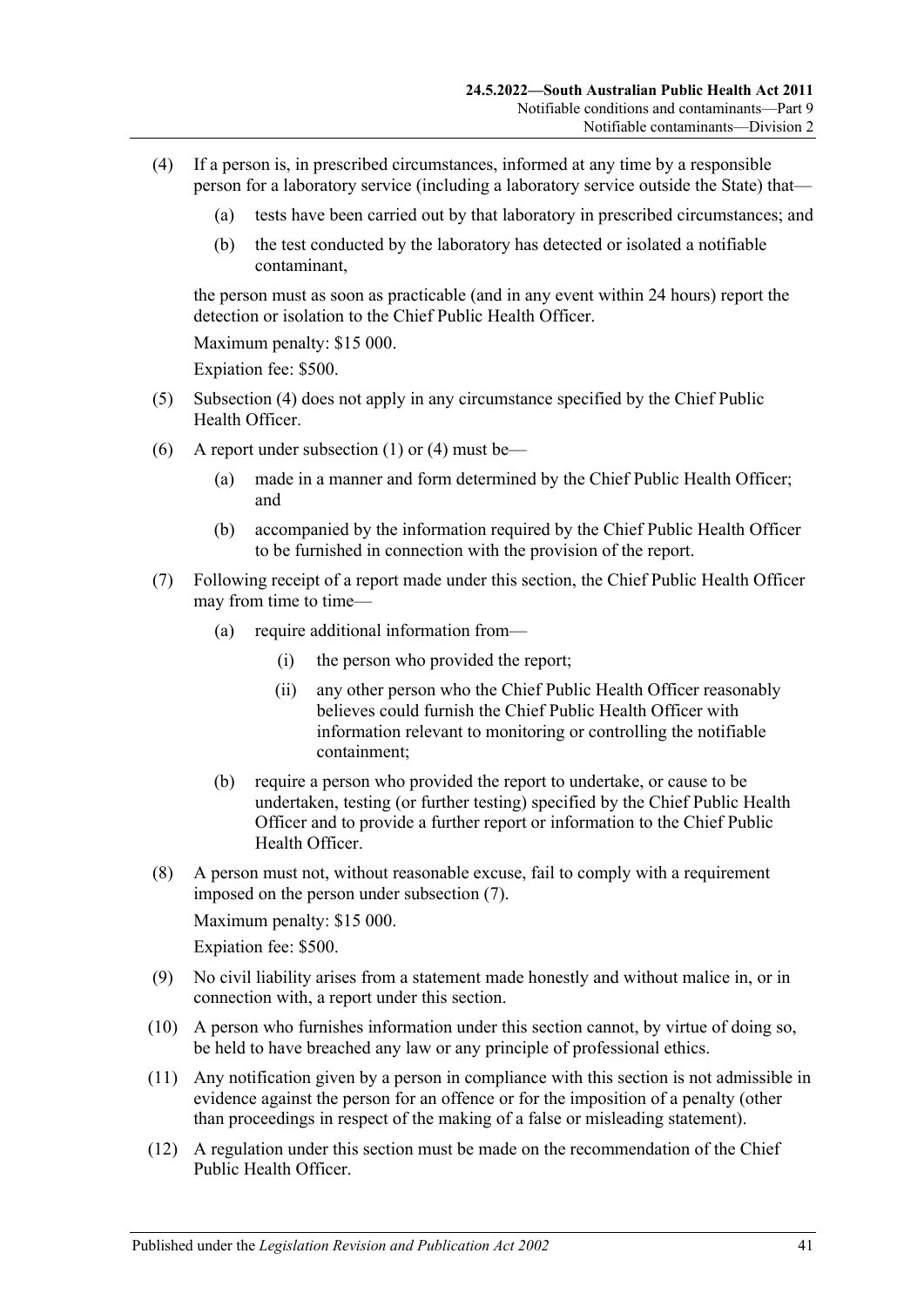- (13) A Chief Public Health Officer must not make a recommendation under [subsection](#page-40-2) (12) unless or until the Chief Public Health Officer has taken reasonable steps to consult with representatives, within any industry directly affected by the regulation, considered relevant by the Chief Public Health Officer in relation to the proposal to make the relevant regulations under this section.
- (14) A document held or produced for the purposes of this section that relates to a particular person is not subject to access under the *[Freedom of Information Act](http://www.legislation.sa.gov.au/index.aspx?action=legref&type=act&legtitle=Freedom%20of%20Information%20Act%201991) 1991*.
- (15) In this section—

*laboratory service* means a service which performs tests or analyses for the purpose of isolating or detecting contaminants in various substances;

#### *responsible person* means—

- (a) in relation to a laboratory service—the person responsible for the day to day operation of the laboratory service;
- (b) in the case of a person of a class prescribed by the regulations—a person identified under the regulations.

# <span id="page-41-2"></span>**Part 10—Controlled notifiable conditions**

# **Division 1—Preliminary**

# **69—Principles**

The principles set out in [section](#page-9-0) 14 have particular application to this Part.

# <span id="page-41-0"></span>**70—Declaration of controlled notifiable conditions**

- (1) The regulations may declare a disease or medical condition to be a controlled notifiable condition.
- <span id="page-41-1"></span>(2) The Minister may, if he or she considers it to be necessary in the interests of public health because of urgent circumstances, by notice in the Gazette, declare a disease or medical condition to be a controlled notifiable condition.
- (3) A regulation or declaration under [subsection](#page-41-0) (1) or [\(2\)](#page-41-1) may be varied from time to time, or may be revoked, but a declaration of the Minister under [subsection](#page-41-1) (2) will, unless revoked sooner, expire 6 months after publication in the Gazette.
- (4) The revocation or expiry of a declaration of the Minister—
	- (a) does not prevent the disease or medical condition the subject of the declaration being declared to be a controlled notifiable condition by the regulations; and
	- (b) does not prevent the disease or medical condition being the subject of a further declaration of the Minister if the Minister considers that urgent circumstances again warrant the declaration of the disease or medical condition to be a controlled notifiable condition.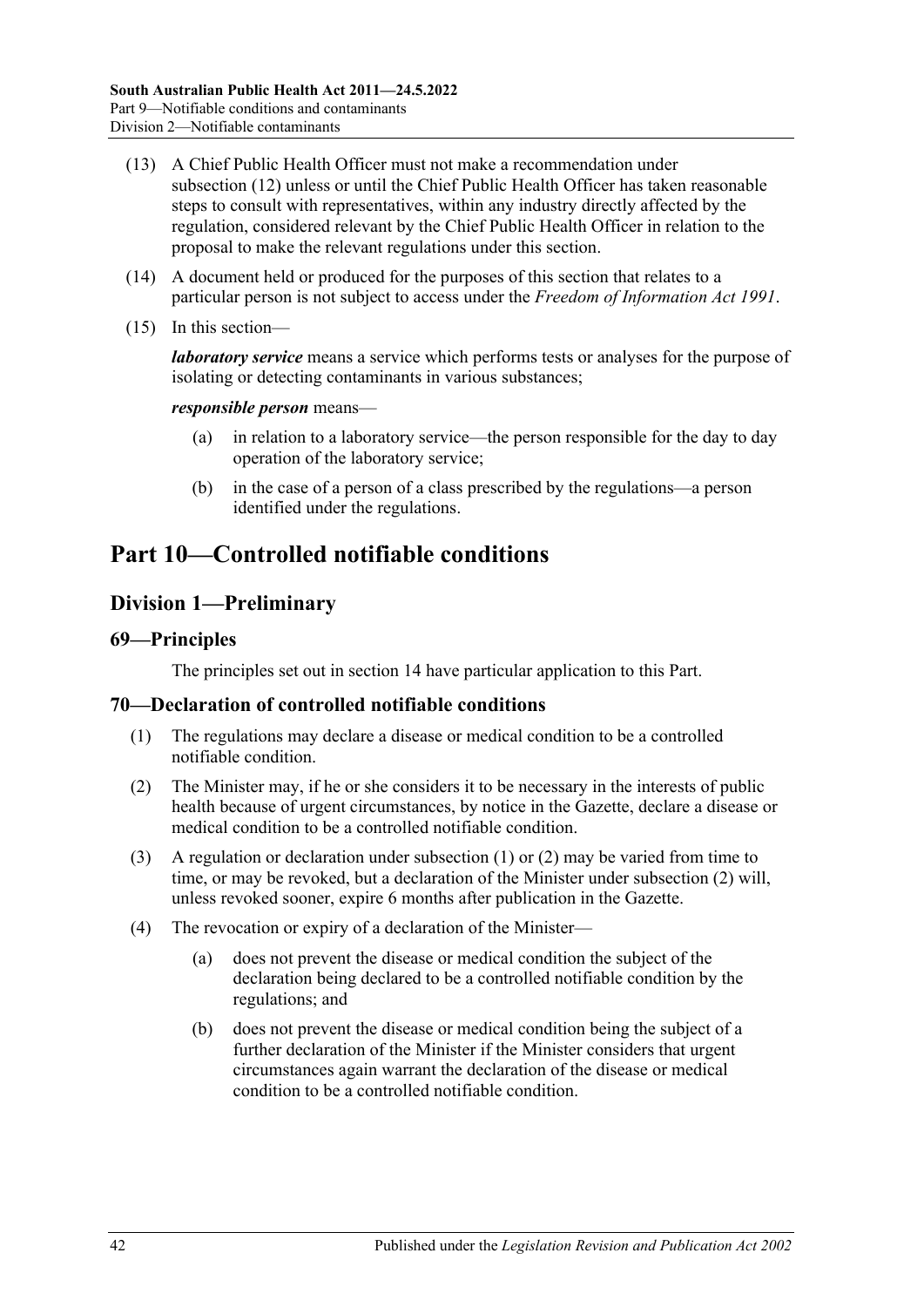# **71—Chief Public Health Officer to be able to act in other serious cases**

(1) In this section—

*serious disease*, in relation to a particular person, means a disease—

- (a) which is, or may be, infectious; and
- (b) which the Chief Public Health Officer reasonably believes to present a serious risk to public health.
- <span id="page-42-2"></span><span id="page-42-0"></span>(2) This section applies to a person if—
	- (a) the Chief Public Health Officer has reason to believe that the person (the *relevant person*) has, or has been exposed to, a serious disease; and
	- (b) the disease is not a controlled notifiable condition; and
	- (c) the Chief Public Health Officer determines that it is appropriate for action to be taken under this section; and
	- (d) the Chief Public Health Officer serves notice of the determination on the relevant person.
- <span id="page-42-1"></span>(3) In a case where this section applies—
	- (a) the serious disease will, in relation to the relevant person, be taken to be a controlled notifiable condition; and
	- (b) the Chief Public Health Officer may take action under this Part in relation to the relevant person as if the person had a controlled notifiable condition.
- (4) This section will cease to apply to a relevant person—
	- (a) if the Chief Public Health Officer revokes his or her determination under [subsection](#page-42-0) (2)(c); or
	- (b) at the expiration of 28 days from service of the notice under [subsection](#page-42-1)  $(2)(d)$ ; or
	- (c) if the serious disease is declared to be a controlled notifiable condition under this Part,

whichever first occurs.

- (5) The fact that this section ceases to apply to a person—
	- (a) does not effect any order, requirement or direction that applies in relation to the person immediately before the time that this section ceases to apply if the serious disease that gave rise to the application of this section has been declared to be a controlled notifiable condition under this Division (and is a controlled notifiable condition at the time that the section ceases to apply); and
	- (b) does not prevent the section applying to the person again if the Chief Public Health Officer has a reason to believe that the person is again suffering from, or has been exposed to, another serious disease (and the other requirements of [subsection](#page-42-2) (2) are satisfied).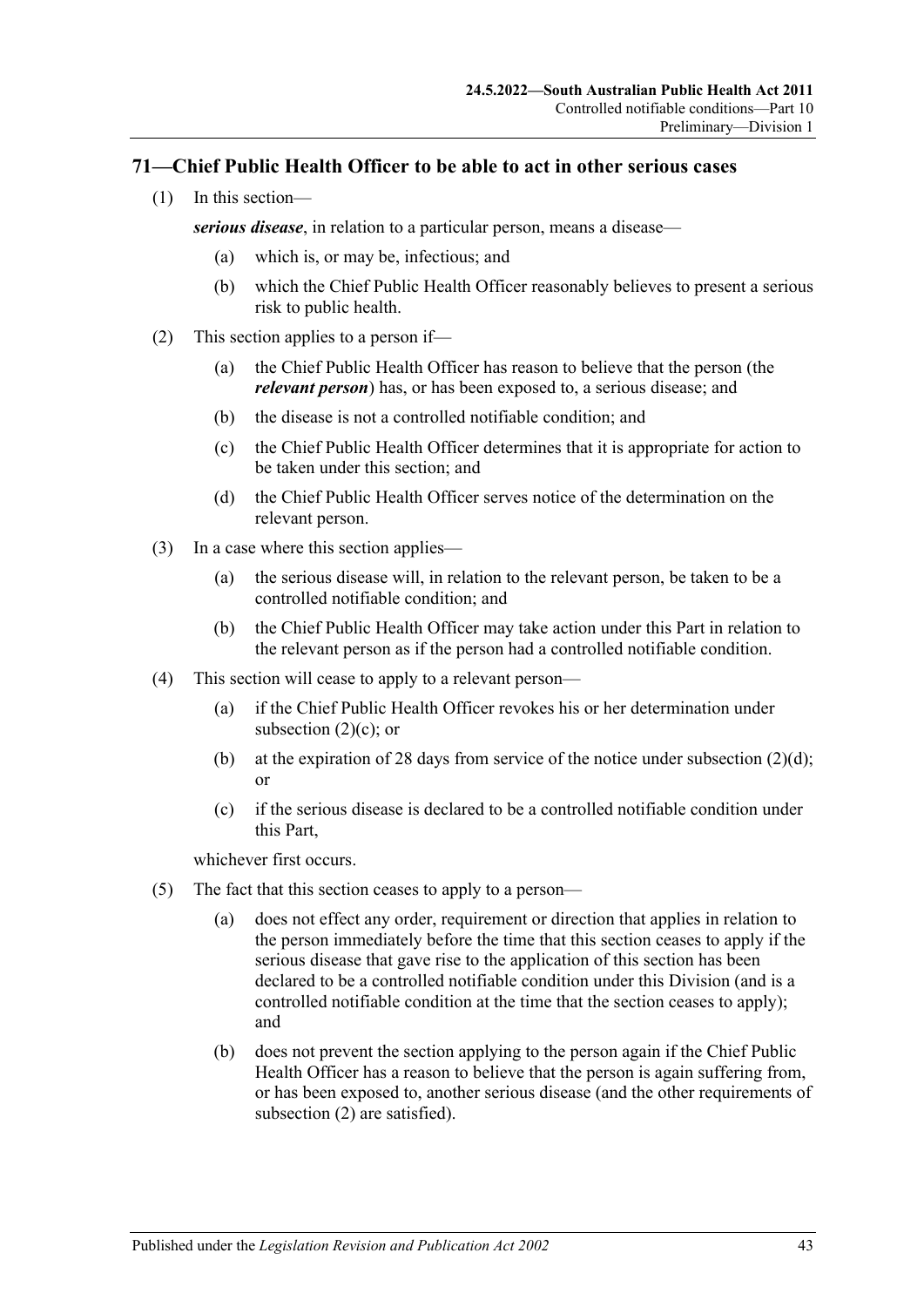# **72—Children**

- <span id="page-43-0"></span>(1) If a requirement is imposed under this Part in relation to a child—
	- (a) a parent or guardian of the child who is aware of the requirement must take such steps as are reasonably necessary and available to achieve compliance with the requirement; and
	- (b) any requirement to serve any notice or other document will be satisfied if service is effected on a parent or guardian of the child.
- (2) The regulations may make other modifications to the operation of this Part in relation to its application to children (and those modifications will have effect according to their terms).
- (3) A person who fails to comply with [subsection](#page-43-0) (1)(a) is guilty of an offence. Maximum penalty: \$25 000.
- (4) In this section—

*child* means a person under 16 years of age;

*parent* includes a person *in loco parentis*.

# **Division 2—Controls**

# **73—Power to require a person to undergo an examination or test**

- (1) The Chief Public Health Officer may impose a requirement under this section if [subsection](#page-43-1) (2) or [\(3\)](#page-43-2) applies.
- <span id="page-43-1"></span>(2) This subsection applies if the Chief Public Health Officer has reasonable grounds to believe—
	- (a) that a person has a controlled notifiable condition and the person presents, has presented, or is likely to present, a risk to health through the transmission of a disease constituting that condition; or
	- (b) that an incident has occurred or a circumstance has arisen in which a person could have been exposed to, or could have contracted, a controlled notifiable condition.
- <span id="page-43-2"></span>(3) This subsection applies if—
	- (a) an incident has occurred or a circumstance has arisen, while a caregiver or custodian is acting in that capacity, in which, if any of those involved were infected by a disease constituting a controlled notifiable condition, the disease could be transmitted to the caregiver or custodian; and
	- (b) the Chief Public Health Officer has reasonable grounds to believe that the imposition of a requirement under this section is necessary in the interests of a rapid diagnosis and, if appropriate, treatment of any person involved in the incident or connected with the circumstance (whether or not as a caregiver or custodian).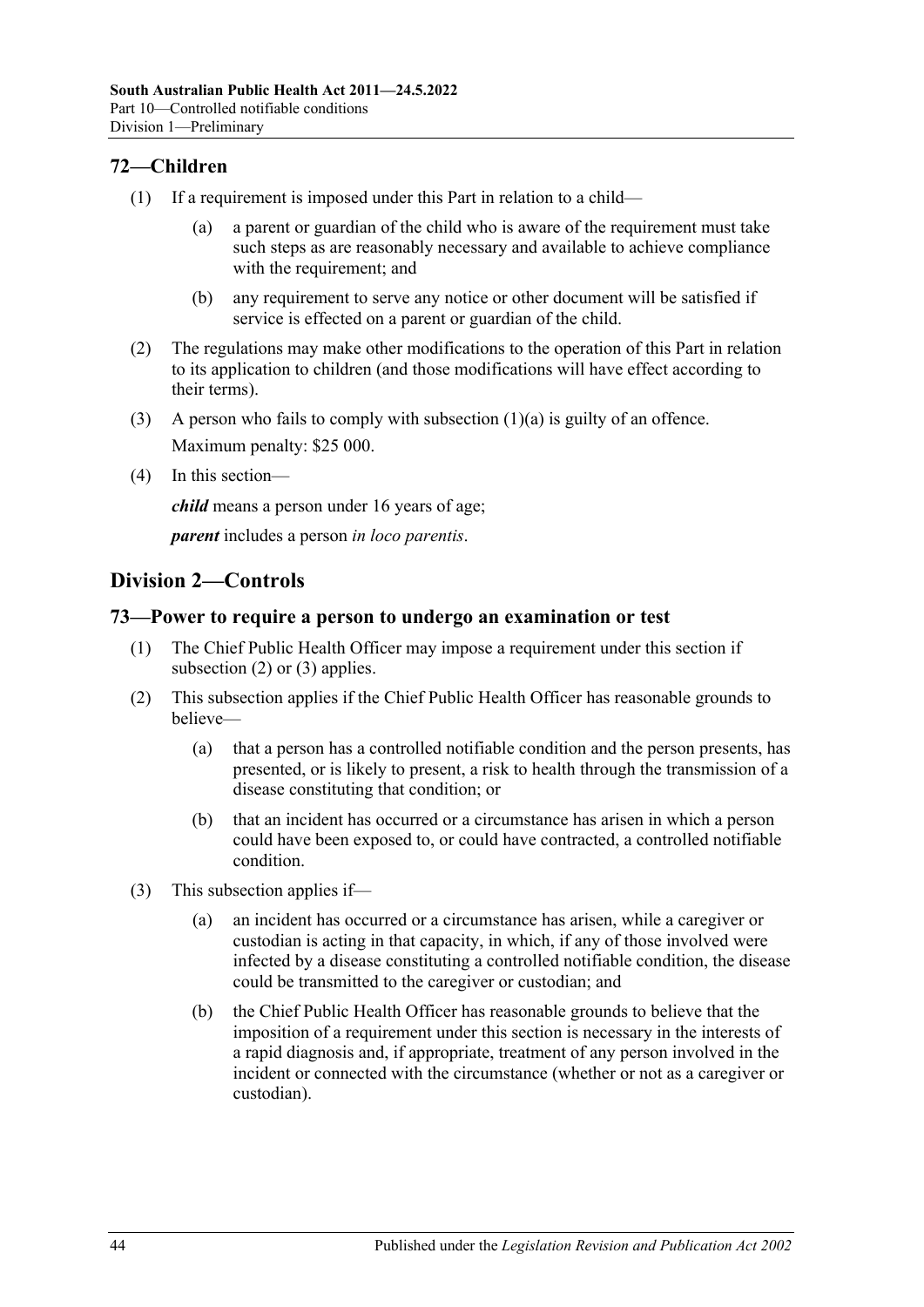- <span id="page-44-0"></span>(4) However, the Chief Public Health Officer should not act under this section unless the Chief Public Health Officer considers—
	- (a) that the person has been given a reasonable opportunity to undertake an examination or testing of the kind that will be subject to a requirement under this section but has failed to do so; or
	- (b) that the imposition of a requirement under this section is reasonably necessary for the purposes of a rapid diagnosis and, if appropriate, treatment of the relevant person.
- <span id="page-44-1"></span>(5) A requirement that may be imposed on a person under this section is that the person—
	- (a) present himself or herself at such place and time as may be specified by the Chief Public Health Officer in order to undergo a clinical examination or to undertake (or be the subject of) tests, or both; and
	- (b) comply with any requirement imposed by a person who may conduct the examination or carry out the tests.
- (6) [Subsection](#page-44-0) (4)(a) does not apply if the person is unconscious or the Chief Public Health Officer considers that the person does not have the capacity to consent to an examination or testing of the relevant kind.
- (7) If the person is unconscious, [subsection](#page-44-1) (5) is modified so as to allow the Chief Public Health Officer to arrange a clinical examination or tests (or both) for the person.
- <span id="page-44-2"></span>(8) A requirement will be imposed by service of an order on the person unless—
	- (a) the person is unconscious; or
	- (b) the Chief Public Health Officer considers that urgent action is required in the circumstances of the particular case, in which case an oral order may be given.
- (8a) If an oral order is given under [subsection](#page-44-2) (8)(b), the Chief Public Health Officer must confirm the order by notice in writing served on the person as soon as practicable, but in any event within 72 hours, after giving the order (and a failure to serve a notice in accordance with this subsection will not affect the validity of the order).
- (9) The testing that may be undertaken under this section may include the provision or taking of a sample of blood, urine or other biological specimen.
- <span id="page-44-3"></span> $(10)$  If—
	- (a) a person is examined or subject to any test under this section; and
	- (b) the examination and any test disclose that the person does not have a controlled notifiable condition,

the person is entitled to reasonable reimbursement from the Department for costs and expenses directly incurred by the person in attending for the examination and any test.

- (11) An amount payable under [subsection](#page-44-3) (10) may be recovered as a debt.
- (12) The Chief Public Health Officer is entitled to be provided with a report on the outcome of any examination or test conducted under this section (and a person who conducted the examination or test must, at the request of the Chief Public Health Officer, furnish the Chief Public Health Officer with such a report).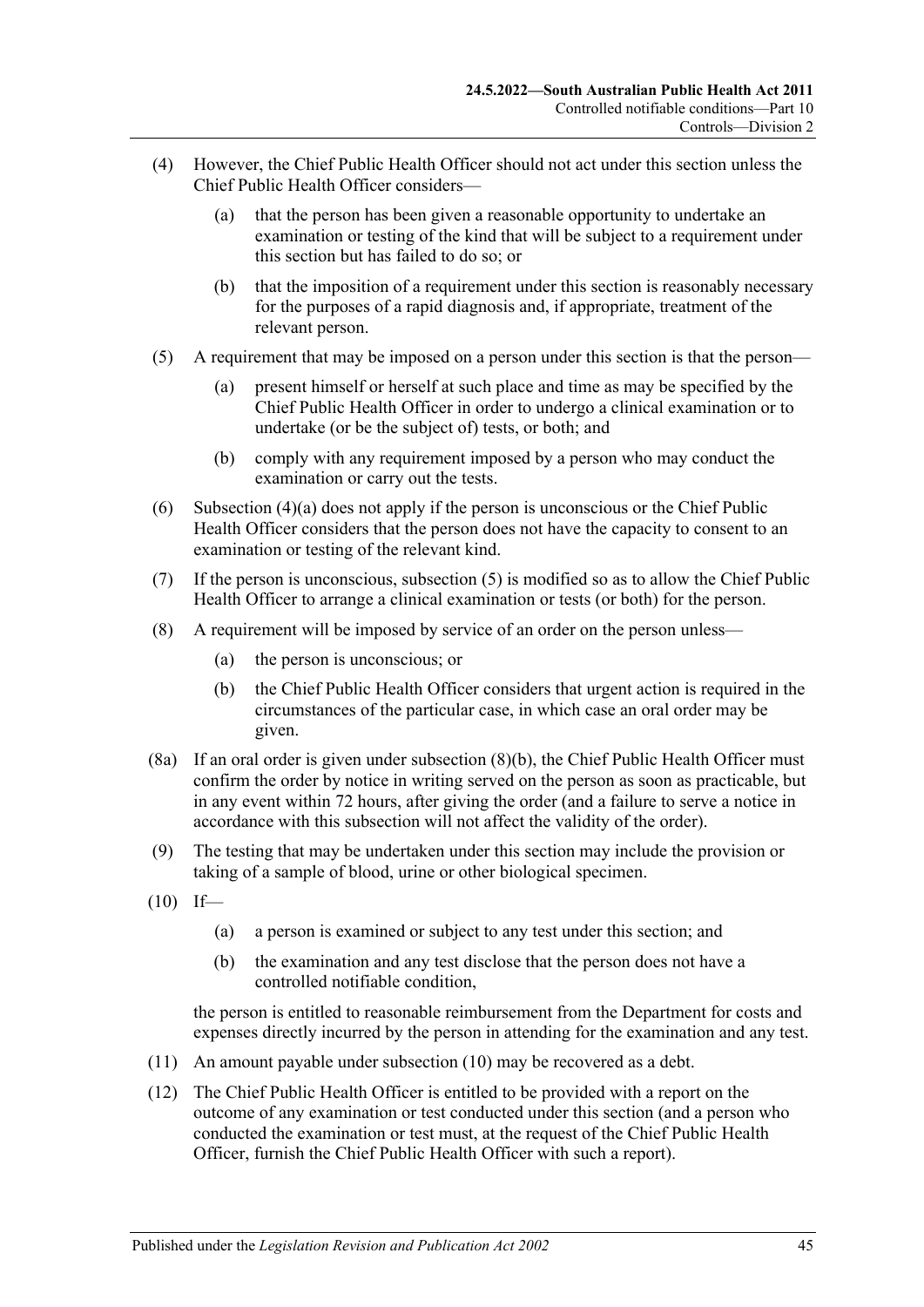#### (13) In this section—

*caregiver or custodian* means—

- (a) a person who is employed by, or performs work at, a health service; or
- (b) a person who provides, or who is associated with the provision of, any medical service or other form of service designed to benefit human health; or
- (c) a person who is employed by, or performs work at, a pathology service; or
- (d) a person who—
	- (i) removes human tissue from a person, whether alive or dead; or
	- (ii) handles human tissue,

under the *[Transplantation and Anatomy Act](http://www.legislation.sa.gov.au/index.aspx?action=legref&type=act&legtitle=Transplantation%20and%20Anatomy%20Act%201983) 1983*; or

- (e) a police officer; or
- (f) a legal custodian of a person who is in legal or protective custody and any person who is employed or engaged by a legal custodian in the course of keeping that person in legal or protective custody; or
- (g) a person who is within a class prescribed by the regulations for the purposes of this definition;

*health service* means a health service within the meaning of the *[Health Care](http://www.legislation.sa.gov.au/index.aspx?action=legref&type=act&legtitle=Health%20Care%20Act%202008)  Act [2008](http://www.legislation.sa.gov.au/index.aspx?action=legref&type=act&legtitle=Health%20Care%20Act%202008)*.

# **74—Power to require counselling**

- (1) If the Chief Public Health Officer has reasonable grounds to believe that a person has, or has been exposed to, a controlled notifiable condition, the Chief Public Health Officer may impose a requirement on the person under this section.
- (2) However, the Chief Public Health Officer should not act under this section unless satisfied that the person has been given a reasonable opportunity to participate in the relevant counselling or activity but has failed to do so.
- <span id="page-45-0"></span>(3) A requirement will be imposed by service of an order on the person unless the Chief Public Health Officer considers that urgent action is required in the circumstances of the particular case, in which case an oral order may be given.
- (3a) If an oral order is given under [subsection](#page-45-0) (3), the Chief Public Health Officer must confirm the order by notice in writing served on the person as soon as practicable, but in any event within 72 hours, after giving the order (and a failure to serve a notice in accordance with this subsection will not affect the validity of the order).
- <span id="page-45-1"></span>(4) A requirement that may be imposed on a person under this section is that the person participate in 1 or more of the following:
	- (a) counselling;
	- (b) education;
	- (c) other activities relevant to understanding the controlled notifiable condition or the impact or implications of the controlled notifiable condition.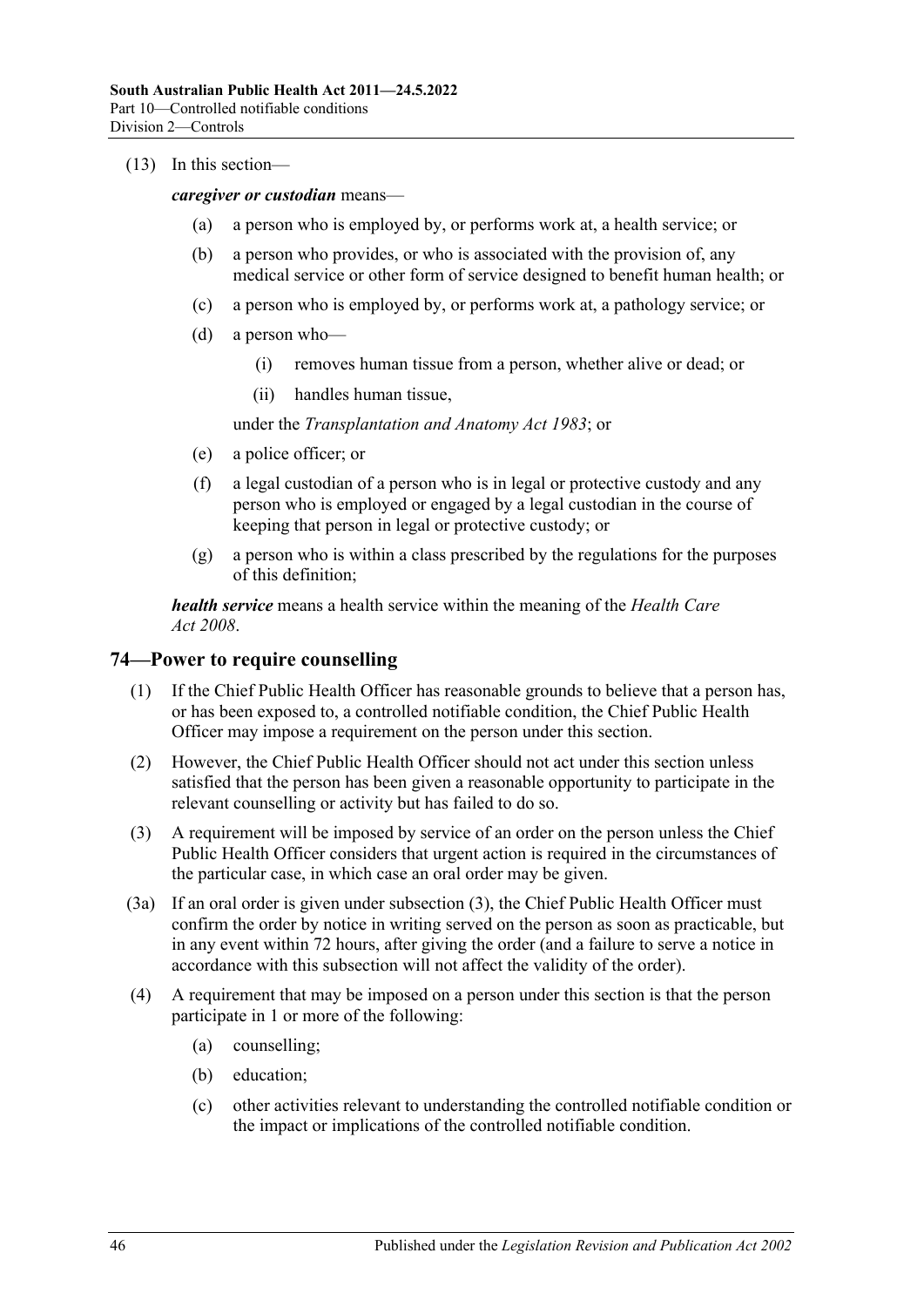(5) Without limiting [subsection](#page-45-1) (4), the order may specify the type, nature or extent of any counselling, and the type or details of any information that must be provided to the person.

# <span id="page-46-1"></span>**75—Power to give directions**

- $(1)$  If—
	- (a) the Chief Public Health Officer has reasonable grounds to believe that a person—
		- (i) has a controlled notifiable condition; or
		- (ii) has been exposed to a controlled notifiable condition; or
		- (iii) could have been exposed to a controlled notifiable condition; and
	- (b) the Chief Public Health Officer considers that an order under this section is reasonably necessary in the interests of public health,

then the Chief Public Health Officer may give directions to the person under this section.

- (2) However, the Chief Public Health Officer should not act under this section unless satisfied—
	- (a) that the person has undertaken counselling that is appropriate in the circumstances, or has refused or failed to undertake counselling that has been made reasonably available to the person; or
	- (b) that counselling is not appropriate or necessary in the circumstances of the particular case; or
	- (c) that urgent action is required in the circumstances of the particular case and that counselling can be provided after action is taken under this section.
- <span id="page-46-0"></span>(3) Any direction will be imposed by service of an order on the person unless the Chief Public Health Officer considers that urgent action is required in the circumstances of the particular case, in which case an oral order may be given.
- (3a) If an oral order is given under [subsection](#page-46-0) (3), the Chief Public Health Officer must confirm the order by notice in writing served on the person as soon as practicable, but in any event within 72 hours, after giving the order (and a failure to serve a notice in accordance with this subsection will not affect the validity of the order).
- (4) The directions that may be imposed by an order under this section include:
	- (a) a direction that the person remain at a specified place including, without limitation, a hospital or quarantine facility and, if considered to be appropriate by the Chief Public Health Officer, that the person remain isolated;
	- (b) a direction that the person refrain from carrying out specified activities (for example, without limitation, employment, use of public transport or participation in certain events), either absolutely or unless specified conditions are satisfied;
	- (c) a direction that the person refrain from visiting a specified place, or a place within a specified class, either absolutely or unless specified conditions are satisfied;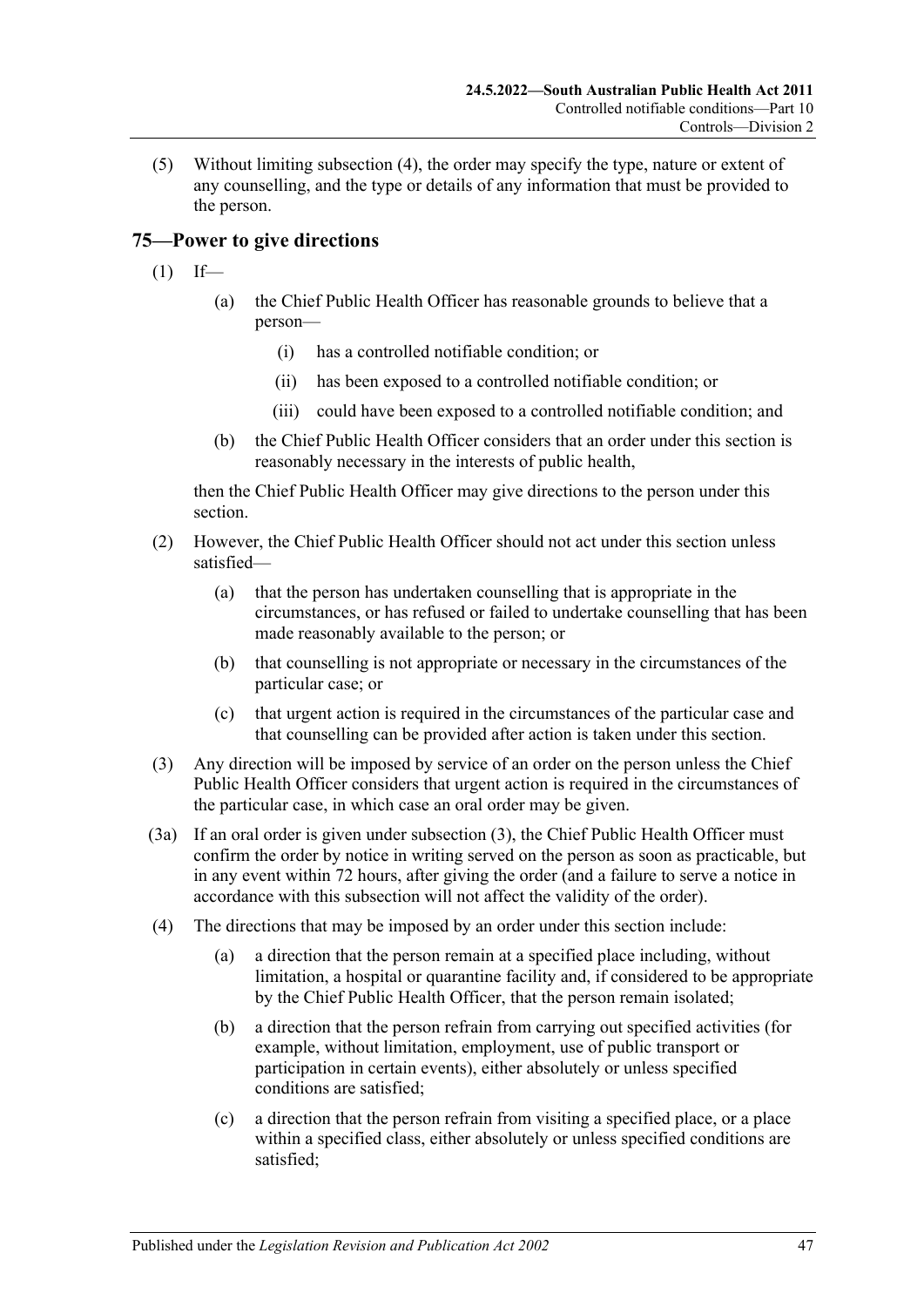- (d) a direction that the person refrain from associating with specified persons or specified classes of persons;
- (e) a direction that the person take specified action to prevent or minimise any health risk that may be posed by the person;
- (f) a direction that the person attend meetings and provide such information as may be reasonably required in the circumstances;
- (g) a direction that the person place himself or herself under the supervision of a member of the staff of the Department or a medical practitioner or other health professional nominated by the Chief Public Health Officer and obey the reasonable directions of that person;
- <span id="page-47-0"></span>(h) a direction that the person submit himself or herself to examination by a medical practitioner nominated by the Chief Public Health Officer at such intervals as the Chief Public Health Officer may require;
- <span id="page-47-1"></span>(i) a direction that the person undergo specified medical treatment, including at a specified place and time (or times);
- (j) such other direction as to the person's conduct or supervision that the Chief Public Health Officer considers to be appropriate in the circumstances.
- (5) The Chief Public Health Officer—
	- (a) must not impose a direction under [subsection](#page-47-0) (4)(h) or [\(i\)](#page-47-1) if the Chief Public Health Officer is satisfied that the person has a conscientious objection to the relevant examination or treatment (as the case may be) due to a religious, cultural or other similar ground; and
	- (b) must not impose a direction under [subsection](#page-47-1) (4)(i) if the treatment would impose a serious threat to the person's health.
- (6) However, if a direction under [subsection](#page-47-0) (4)(h) or [\(i\)](#page-47-1) would relate to a child, the Chief Public Health Officer may make a direction under either (or both) paragraphs despite a conscientious objection of a parent or guardian of the child if the Chief Public Health Officer considers that the relevant examination or treatment (as the case may be) is in the best interests of the child (and reasonably necessary in the interests of public health).

# **76—Review by Tribunal**

- (1) A person who is the subject of an order, requirement or direction of the Chief Public Health Officer under a preceding section under this Division (including an order, requirement or direction as varied under this Division) may apply to the Tribunal for a review of the order, requirement or direction.
- (2) An application under this section may be instituted at any time during the currency of the order, requirement or direction (and, subject to [subsection](#page-47-2) (3), more than 1 application may be made while the order, requirement or direction is in force).
- <span id="page-47-2"></span>(3) If a second or subsequent application is made with respect to the same order, requirement or direction, the Tribunal must first consider whether there has been a significant change in the material circumstances of the case and should, unless the Tribunal in its discretion determines otherwise, decline to proceed with the application (if it appears that the proceedings would simply result in a rehearing of the matter without such a change in circumstances).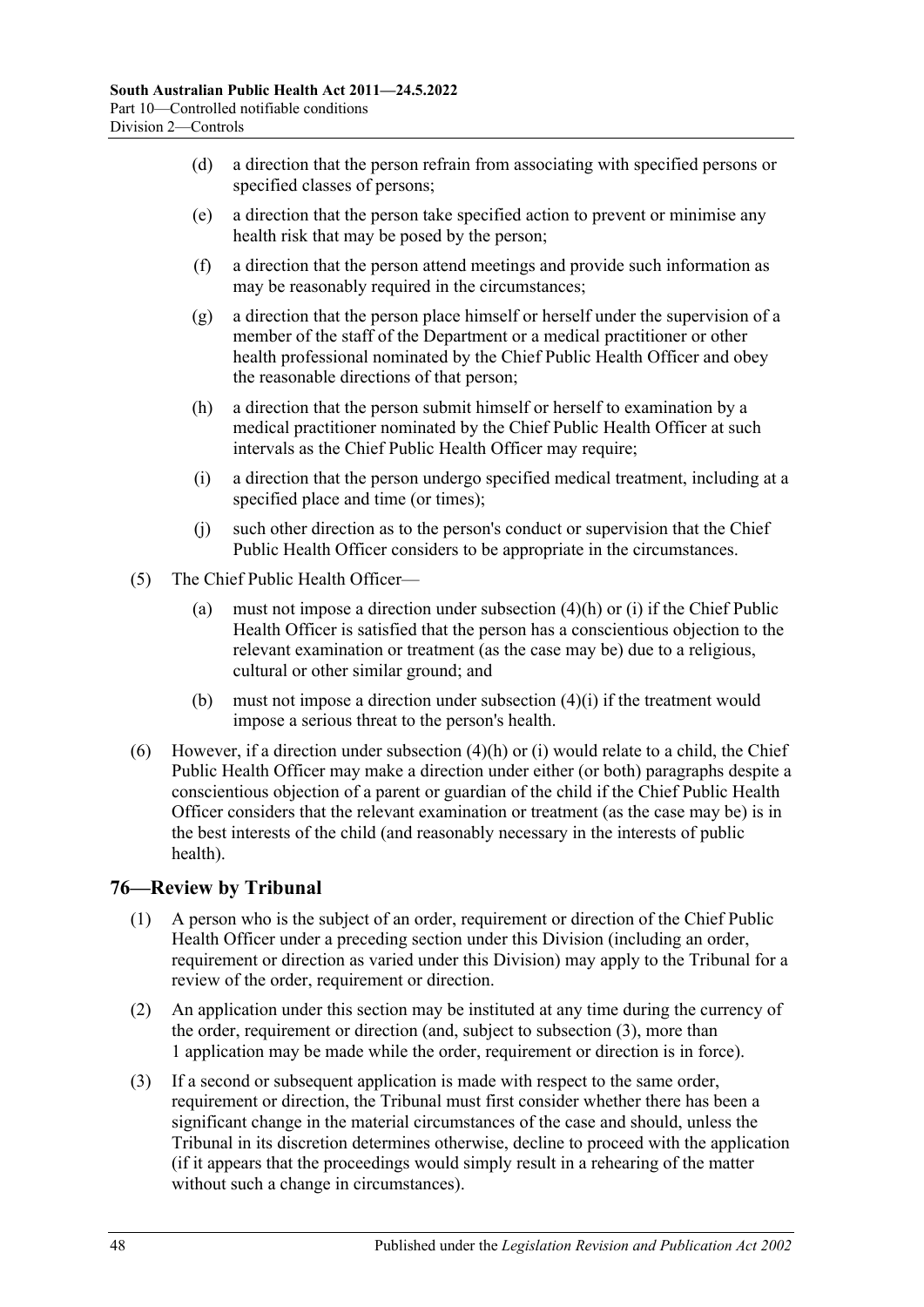(5) The Tribunal is to hear and determine an application under this section as soon as is reasonably practicable.

# <span id="page-48-4"></span>**77—Power to require detention**

- <span id="page-48-3"></span><span id="page-48-2"></span><span id="page-48-1"></span>(1) The Chief Public Health Officer may make an order under this section if—
	- (a) the Chief Public Health Officer has reasonable grounds to believe that a person—
		- (i) has a controlled notifiable condition; or
		- (ii) has been exposed to a controlled notifiable condition; or
		- (iii) could have been exposed to a controlled notifiable condition; and
	- (b) either—
		- (i) the person is or has been the subject of 1 or more directions under [section](#page-46-1) 75 and has contravened or failed to comply with a direction; or
		- (ii) the Chief Public Health Officer considers that there is a material risk the person would not comply with 1 or more directions under [section](#page-46-1) 75 if they were to be imposed; or
		- (iii) the Chief Public Health Officer is satisfied that urgent action is required in the circumstances of the particular case such that a direction under [section](#page-46-1) 75 is not appropriate; and
	- (c) the Chief Public Health Officer considers that the person presents, or could present, a risk to public health and that action under this section is justified.
- (2) However, the Chief Public Health Officer should not act under this section unless satisfied—
	- (a) that the person has undertaken counselling that is appropriate in the circumstances, or has refused or failed to undertake counselling that has been made reasonably available to the person; or
	- (b) that counselling is not appropriate in the circumstances of the particular case; or
	- (c) that urgent action is required in the circumstances of the particular case and that counselling can be provided after action is taken under this section.
- <span id="page-48-0"></span>(3) An order under this section must be served on the person unless the Chief Public Health Officer considers that urgent action is required in the circumstances of the particular case, in which case an oral order may be given.
- (3a) If an oral order is given under [subsection](#page-48-0) (3), the Chief Public Health Officer must confirm the order by notice in writing served on the person as soon as practicable, but in any event within 72 hours, after giving the order (and a failure to serve a notice in accordance with this subsection will not affect the validity of the order).
- (4) An order under this section will be that the person be detained at a specified place while the order is in force.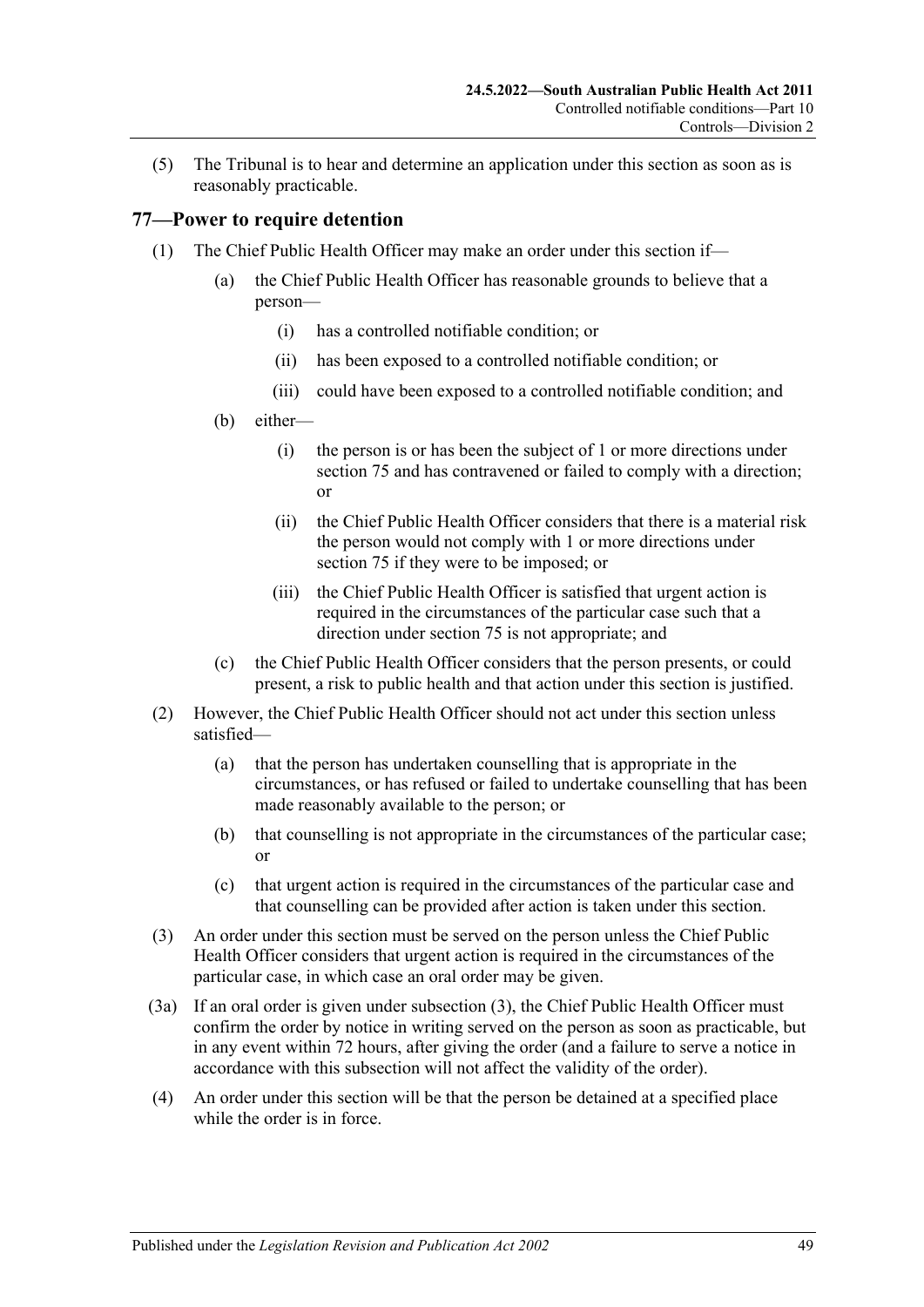- (5) An order under this section may contain other requirements relating to the person's conduct or supervision that the Chief Public Health Officer considers to be appropriate in the circumstances.
- (5a) For the purposes of giving effect to an order made under this section in respect of a person, the Chief Public Health Officer or an authorised person may—
	- (a) apprehend and take the person to the place at which the person is to be detained under the order; and
	- (b) restrain the person and otherwise use force in relation to the person as reasonably required in the circumstances; and
	- (c) be assisted by such persons as may be necessary or desirable in the circumstances.
- (6) Subject to this section
	- (a) an order made on the grounds specified in [subsection](#page-48-1)  $(1)(a)(i)$  or  $(ii)$ 
		- (i) will be for an initial period not exceeding 30 days; and
		- (ii) will be able to be extended from time to time by the Chief Public Health Officer for periods not exceeding 60 days; and
	- (b) an order made on the grounds specified in [subsection](#page-48-3)  $(1)(a)(iii)$ 
		- (i) will be for an initial period not exceeding 48 hours; and
		- (ii) will be able to be extended from time to time by the Chief Public Health Officer for periods not exceeding 30 days.
- <span id="page-49-0"></span>(7) If the Chief Public Health Officer considers that it will be necessary to extend an order made on the grounds specified in [subsection](#page-48-1)  $(1)(a)(i)$  or  $(ii)$  beyond an initial period of 30 days, the Chief Public Health Officer must, before the expiration of that period, apply to the Supreme Court for a review of the order.
- <span id="page-49-2"></span>(8) If an application is made under [subsection](#page-49-0) (7)—
	- (a) the order may be extended beyond the initial period of 30 days pending the outcome of the application to the Supreme Court; and
	- (b) the Supreme Court should seek to hear and determine the application as soon as is reasonably practicable after it is made to the Court; and
	- (c) the Supreme Court may, on hearing the application, confirm, vary or revoke the order that has been made by the Chief Public Health Officer.
- <span id="page-49-1"></span>(8a) If the Chief Public Health Officer considers that it will be necessary to extend an order made on the grounds specified in [subsection](#page-48-3)  $(1)(a)(iii)$  beyond an initial period of 48 hours, the Chief Public Health Officer must, before the expiration of that period, apply to the Magistrates Court for a review of the order.
- (8b) If an application is made under [subsection](#page-49-1) (8a)—
	- (a) the order may be extended beyond the initial period of 48 hours pending the outcome of the application to the Magistrates Court; and
	- (b) the Magistrates Court should seek to hear and determine the application as soon as is reasonably practicable after it is made to the Court; and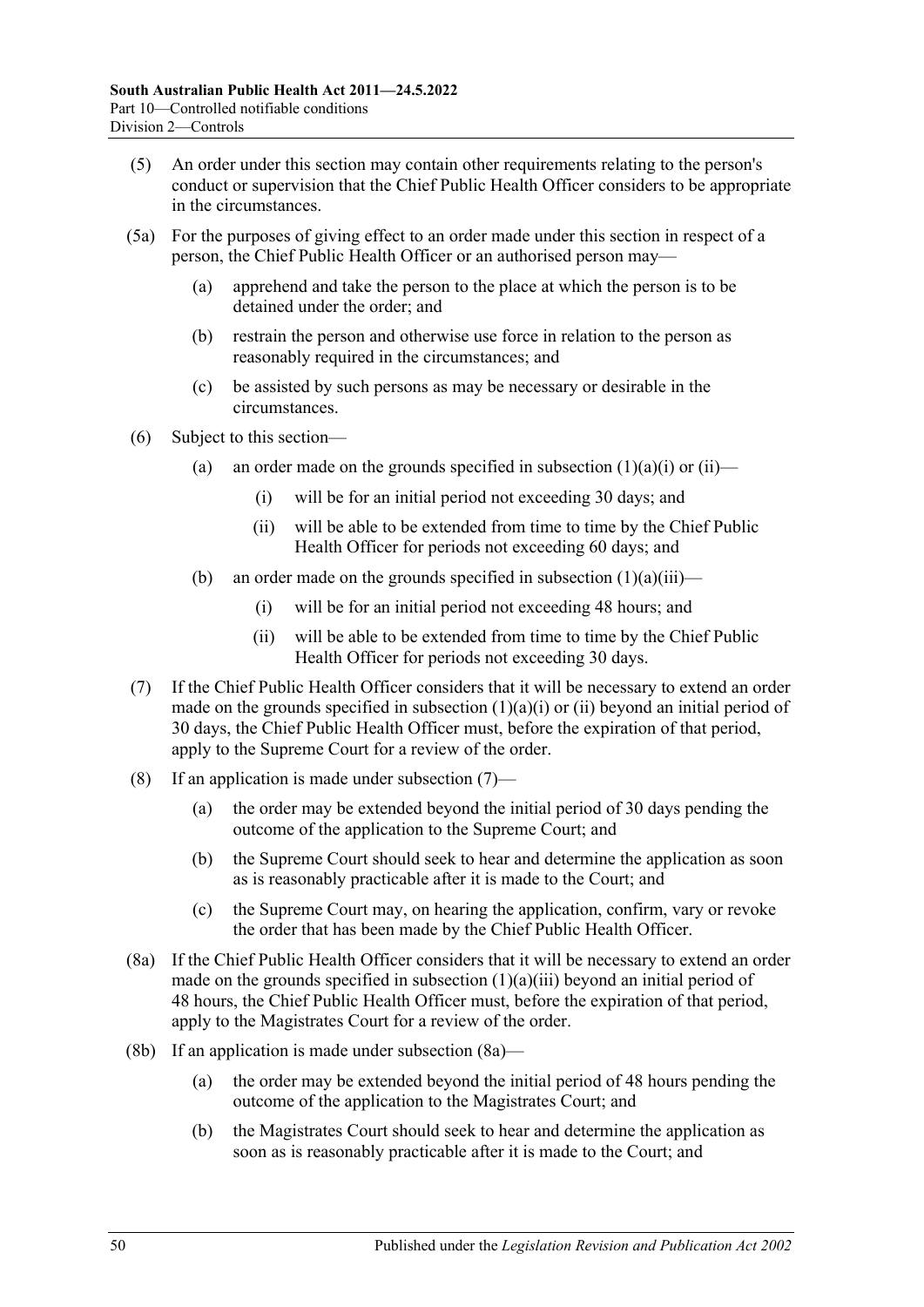(c) the Magistrates Court may, on hearing the application, confirm, vary or revoke the order that has been made by the Chief Public Health Officer.

**Note—**

See also the power in [subsection](#page-50-0) (13) to determine examination periods.

- <span id="page-50-1"></span>(9) Furthermore, a person must not be detained under this section for a period exceeding 6 months in total unless the Supreme Court has, on application by the Chief Public Health Officer made for the purposes of this subsection, confirmed the order (with or without any variation made by the Court).
- (10) The Supreme Court will be constituted of a single Judge for the purposes of proceedings under [subsections](#page-49-0) (7), [\(8\)](#page-49-2) and [\(9\).](#page-50-1)
- (11) A Judge, in acting under a preceding subsection, may make any consequential or ancillary order or direction, or impose any conditions, the Judge considers appropriate (including that the relevant person be released pending the outcome of the hearing of the matter (if the Judge thinks fit) on such conditions, if any, as the Judge may determine, or that the matter be brought back before the Supreme Court constituted of a single Judge at a time, or within a period or periods, specified by the Judge (and, if a matter is brought back before the Court, then a Judge may make such orders as the Judge thinks fit)).
- (12) The preceding subsections do not limit the ability of a person to apply for a review of an order under this section under [section](#page-50-2) 78.
- <span id="page-50-0"></span>(13) A person who is detained under this section must be examined by a medical practitioner at intervals not exceeding—
	- (a) 30 days; or
	- (b) such shorter period or periods as a Supreme Court Judge or Magistrate may determine having regard to the nature of the controlled notifiable condition and the extent to which the person has been affected by that condition.
- (14) The Chief Public Health Officer must facilitate any reasonable request for communication made by a person detained under this section.
- (15) In this section—

#### *authorised person* means—

- (a) a police officer; or
- (b) a person authorised by the Chief Public Health Officer to act as an authorised person under this section.

#### <span id="page-50-2"></span>**78—Review of detention orders by Supreme Court**

- (1) A person who is the subject of an order of the Chief Public Health Officer under [section](#page-48-4) 77 may apply to the Supreme Court for a review of the order.
- (2) An application under this section may be instituted at any time during the currency of the order (and, subject to [subsection](#page-51-0) (3), more than 1 application may be made while the order is in force).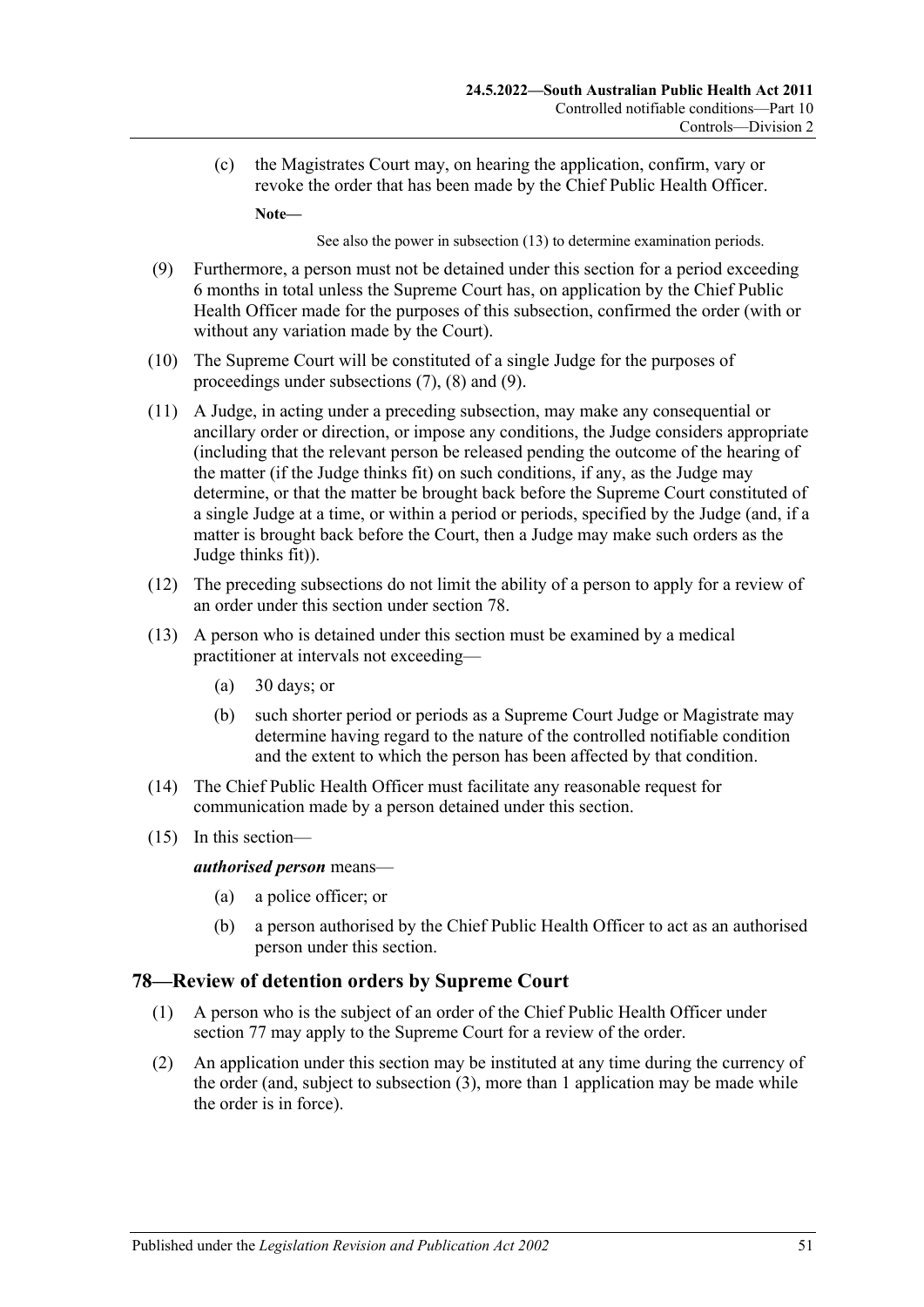- <span id="page-51-0"></span>(3) If a second or subsequent application is made under this section with respect to the same order, the Supreme Court must first consider whether there has been a significant change in the material circumstances of the case and should, unless the Supreme Court in its discretion determines otherwise, decline to proceed with the application (if it appears that the proceedings would simply result in a rehearing of the matter without such a change in circumstances).
- (4) Subject to complying with [subsection](#page-51-0) (3), the Supreme Court may, on hearing an application under this section—
	- (a) confirm, vary or revoke the order, or substitute any order;
	- (b) remit the subject matter to the Chief Public Health Officer for further consideration;
	- (c) dismiss the matter;
	- (d) make any consequential or ancillary order or direction, or impose any conditions, that it considers appropriate.
- (5) The Supreme Court will be constituted of a single Judge for the purposes of this section.

### <span id="page-51-1"></span>**79—Warrants**

- (1) If the Chief Public Health Officer considers it necessary to do so, the Chief Public Health Officer may apply to a magistrate—
	- (a) for the issue of a warrant for the apprehension by an authorised person of a person—
		- (i) who has failed to comply with an order, requirement or direction under this Division; or
		- (ii) who is the subject of an order that has not been served on the person despite reasonable efforts to do so; or
		- (iii) who—
			- (A) has a controlled notifiable condition, has been exposed to a controlled notifiable condition or could have been exposed to a controlled notifiable condition; and
			- (B) is engaging in, or has engaged in, conduct that creates a risk to others in respect of the controlled notifiable condition.
	- (b) for the person to whom the warrant relates—
		- (i) to be subject to any examination, test or other action required by the order, requirement or direction to which the warrant relates; or
		- (ii) to be brought before a magistrate.
- <span id="page-51-2"></span>(2) If or when a person is brought before a magistrate, the magistrate may take such action as the magistrate thinks appropriate in the circumstances including (without limitation) action to achieve compliance with the relevant order, requirement or direction, including—
	- (a) by making such orders as the magistrate thinks fit;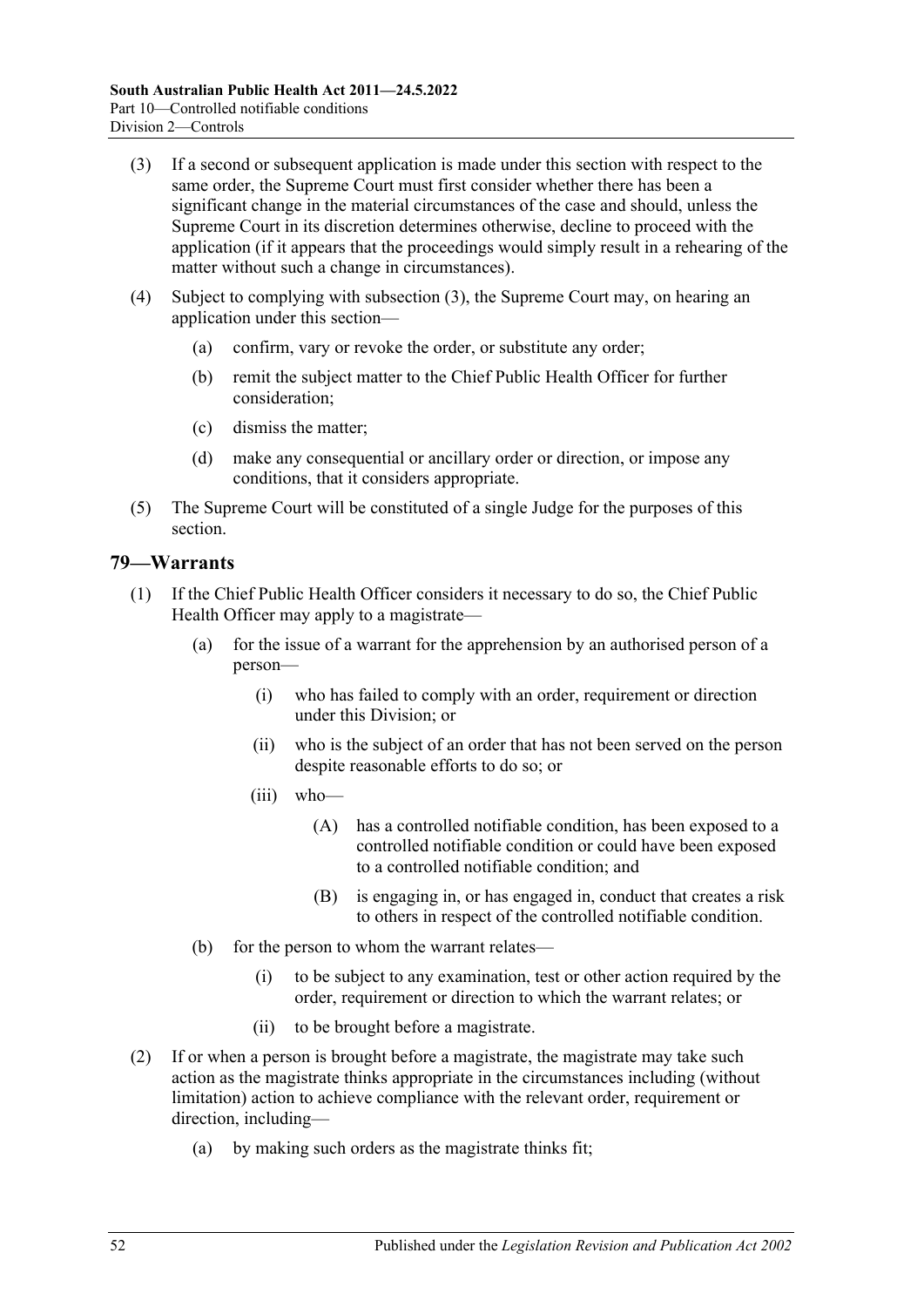- (b) by issuing a warrant for the detention of the relevant person until the person is willing to comply with the order, requirement or direction.
- (3) Without limiting [subsection](#page-51-1) (1) or [\(2\),](#page-51-2) a warrant under this section may provide that the person be held in a place of quarantine or isolation—
	- (a) for a period determined by the magistrate, or from time to time subject to periodic reviews by a magistrate; or
	- (b) until otherwise determined by a magistrate.
- <span id="page-52-0"></span>(4) An authorised person is authorised to take any action contemplated by a warrant under this section (including to take a person to any place and to restrain a person while any examination or testing is undertaken (including testing involving the taking of a blood, urine or other biological sample)).
- (5) Without limiting [subsection](#page-52-0) (4), reasonable force may be used in the execution of a warrant under this section.
- (6) In the exercise of powers under a warrant, an authorised person may be accompanied by such assistants as may be necessary or desirable in the circumstances.
- (7) A right of appeal exists to the Supreme Court (constituted of a single judge) against a decision of a magistrate under this section.
- (8) On an appeal, the Supreme Court may—
	- (a) confirm, vary or quash the magistrate's decision;
	- (b) make any order that the justice of the case may require.
- (9) Subject to an appeal, an order of a magistrate under this section will be taken to be an order of the Magistrates Court.
- (10) In this section—

#### *authorised person* means—

- (a) a police officer; or
- (b) a person authorised by the Chief Public Health Officer to act as an authorised person under this section.

#### **80—General provisions relating to orders, requirements and directions**

- (1) An order, requirement or direction under this Division may be given or imposed on a person on 1 or more occasions.
- (2) Any combination of orders, requirements or directions under this Division may be given or imposed on a person at any time.
- (3) The Chief Public Health Officer may at any time, by notice served on a person, vary or rescind an order, requirement or direction under this Division.
- (4) If the Chief Public Health Officer serves an order or notice on a person under this Division, the order or notice must be accompanied by a notice in a form determined by the Chief Public Health Officer that—
	- (a) sets out the grounds on which the order or notice is made; and
	- (b) contains a statement of the person's rights under this Act (including a person's right to apply for a review under this Division); and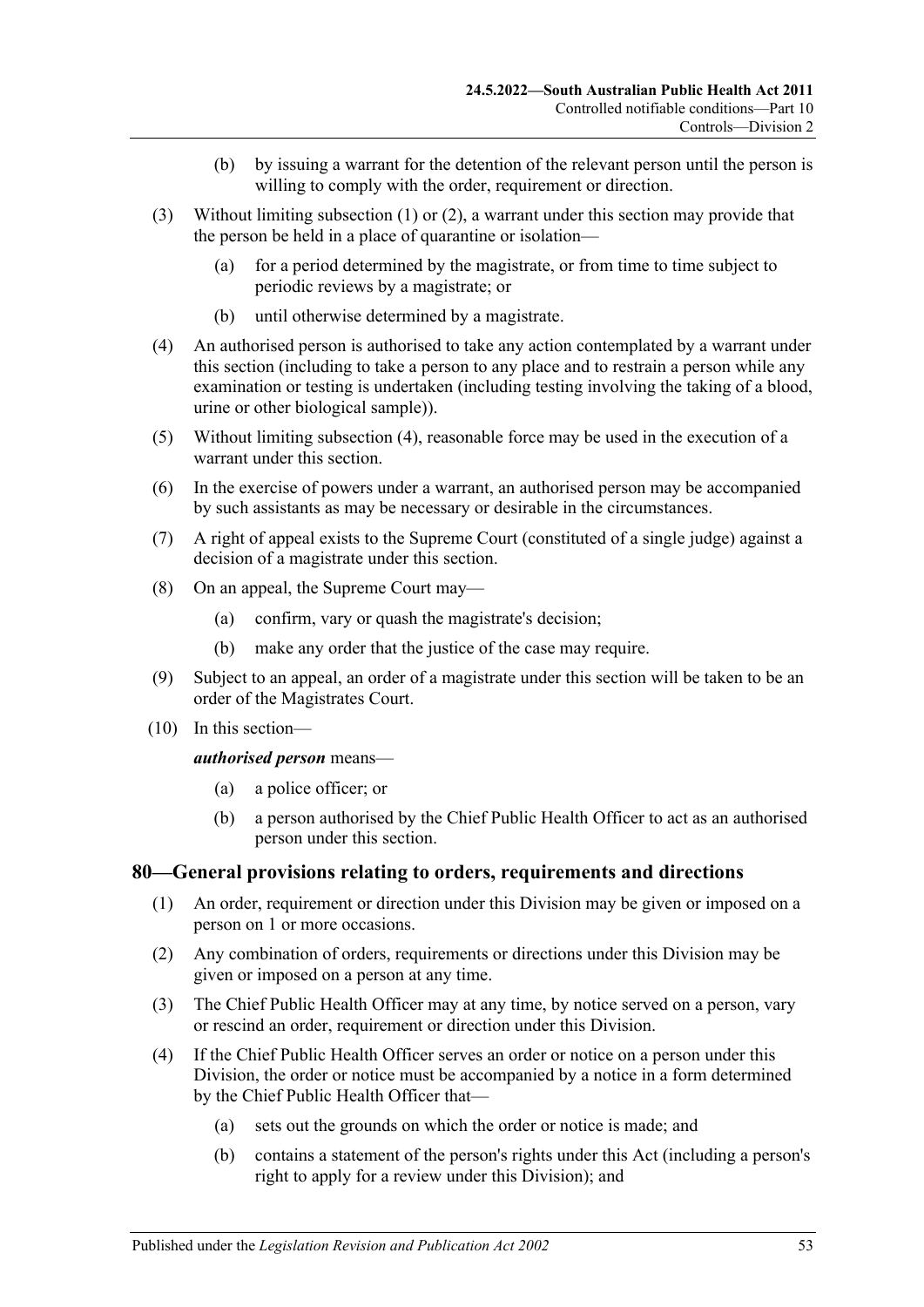(c) contains any other information determined by the Chief Public Health Officer to be relevant or appropriate.

# **81—Duty to comply**

A person who is the subject of an order, requirement or direction under this Division must not, without reasonable excuse, contravene or fail to comply with the order, requirement or direction.

Maximum penalty: \$25 000.

Expiation fee: \$750.

# **Division 3—Related matters**

# **82—Advisory Panels**

- (1) The Chief Public Health Officer may establish a Case Management and Co-ordination Advisory Panel (an *Advisory Panel*) to advise the Chief Public Health Officer on the management of a person who is, or a group of persons who are, the subject of an order, requirement or direction under this Part.
- (2) An Advisory Panel will consist of—
	- (a) a legal practitioner; and
	- (b) a person who is considered by the Chief Public Health Officer to be an expert in infectious diseases; and
	- (c) any other person who is considered by the Chief Public Health Officer to be an appropriate member of the Advisory Panel.
- (3) A person will be appointed to an Advisory Panel on conditions determined by the Chief Public Health Officer after consultation with the Minister.
- (4) An Advisory Panel must perform its functions—
	- (a) after taking into account any determination of the Chief Public Health Officer as to the scope or performance of its functions in the circumstances of the particular case; and
	- (b) in accordance with any protocols under [subsection](#page-53-0) (5).
- <span id="page-53-0"></span>(5) The Minister may, as the Minister thinks fit, determine various protocols that must be complied with by Advisory Panels in the performance of their functions.
- (6) Information (including confidential information) may be disclosed to an Advisory Panel in connection with the performance of its functions without the breach of any law or principle of professional ethics.
- (7) A member of an Advisory Panel must not make use of or disclose information gained as a result of, or in connection with, the functions of the Advisory Panel except—
	- (a) to the extent necessary for the proper performance of those functions; or
	- (b) to the extent allowed by the regulations.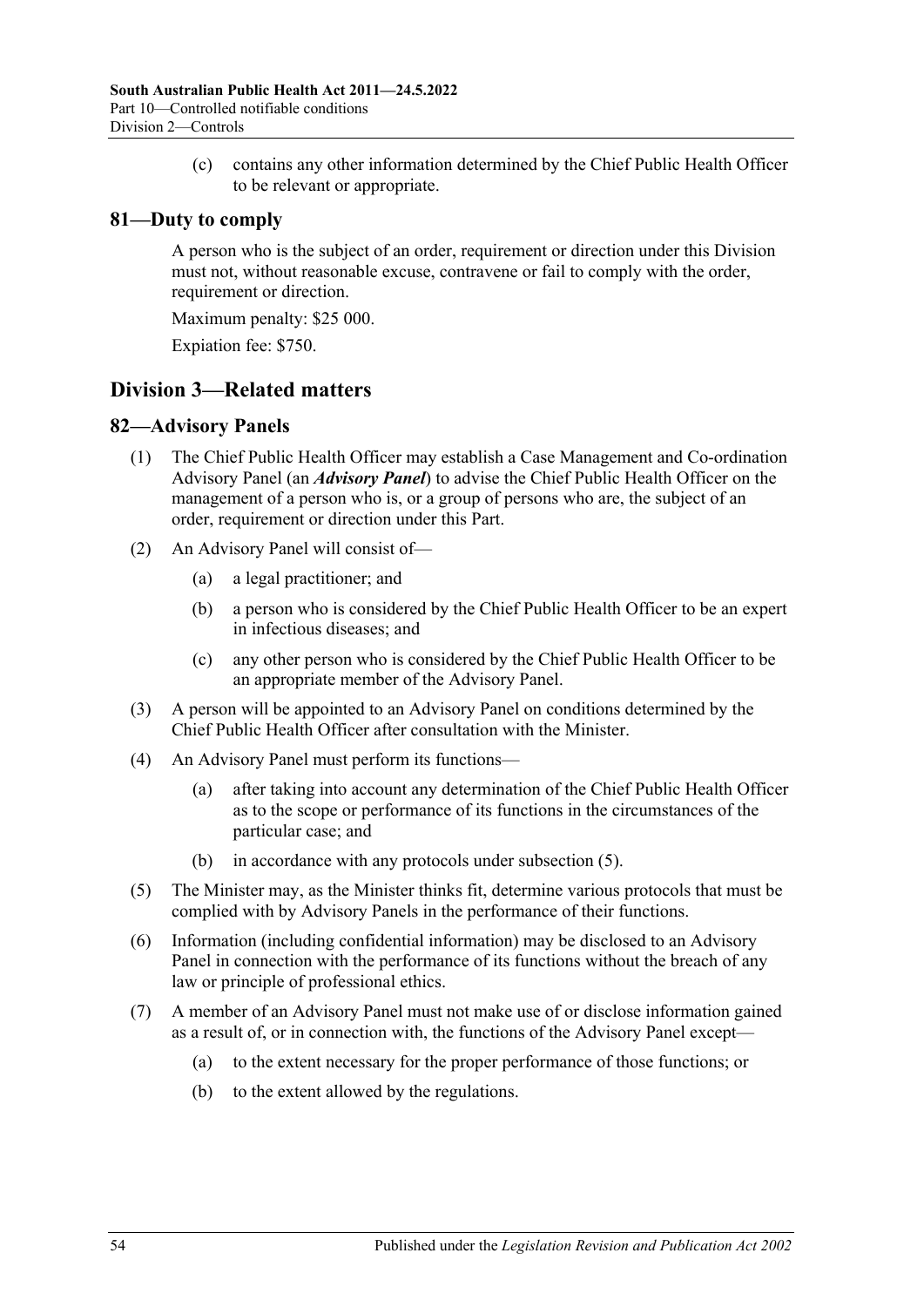### **83—Interstate orders**

(1) In this section—

*corresponding law* means a law of another State declared by the regulations to be a corresponding law;

*order* includes a notice, requirement or direction;

*State* includes a Territory.

- <span id="page-54-2"></span> $(2)$  If—
	- (a) a person is subject to an order under a corresponding law; and
	- (b) the terms of an order provide for matters that could be the subject (wholly or substantially) of an order under this Part; and
	- (c) the person enters the State,

then, subject to [subsections](#page-54-0) (3) and [\(4\),](#page-54-1) the order will have effect in this State as if the order had been made under this Part.

- <span id="page-54-0"></span>(3) An order that has effect in this State under [subsection](#page-54-2) (2)—
	- (a) may, by notice served on the relevant person, be varied by the Chief Public Health Officer, as it applies in this State, in such manner as the Chief Public Health Officer thinks fit; and
	- (b) will cease to have effect in this State if—
		- (i) the order expires or is revoked under the corresponding law; or
		- (ii) the order is revoked by the Chief Public Health Officer acting under this provision.
- <span id="page-54-1"></span>(4) The cessation of the operation of an order under this section does not prevent an order subsequently being made under this Part in relation to the same person.

#### **84—Protection of information**

A document held or produced by the Chief Public Health Officer, or any other person acting in the course of official duties, for the purposes of this Part that relates to a particular person is not subject to access under the *[Freedom of Information Act](http://www.legislation.sa.gov.au/index.aspx?action=legref&type=act&legtitle=Freedom%20of%20Information%20Act%201991) 1991*.

# <span id="page-54-4"></span>**Part 11—Management of significant emergencies**

#### **85—Principles**

The principles set out in [section](#page-9-0) 14 have particular application to this Part.

# <span id="page-54-3"></span>**86—Public health incidents**

(1) If it appears to the Chief Executive that the nature or scale of an emergency that has occurred, is occurring or is about to occur, is such that it should be declared to be a public health incident, the Chief Executive may, with the approval of the Minister, declare the emergency to be a public health incident.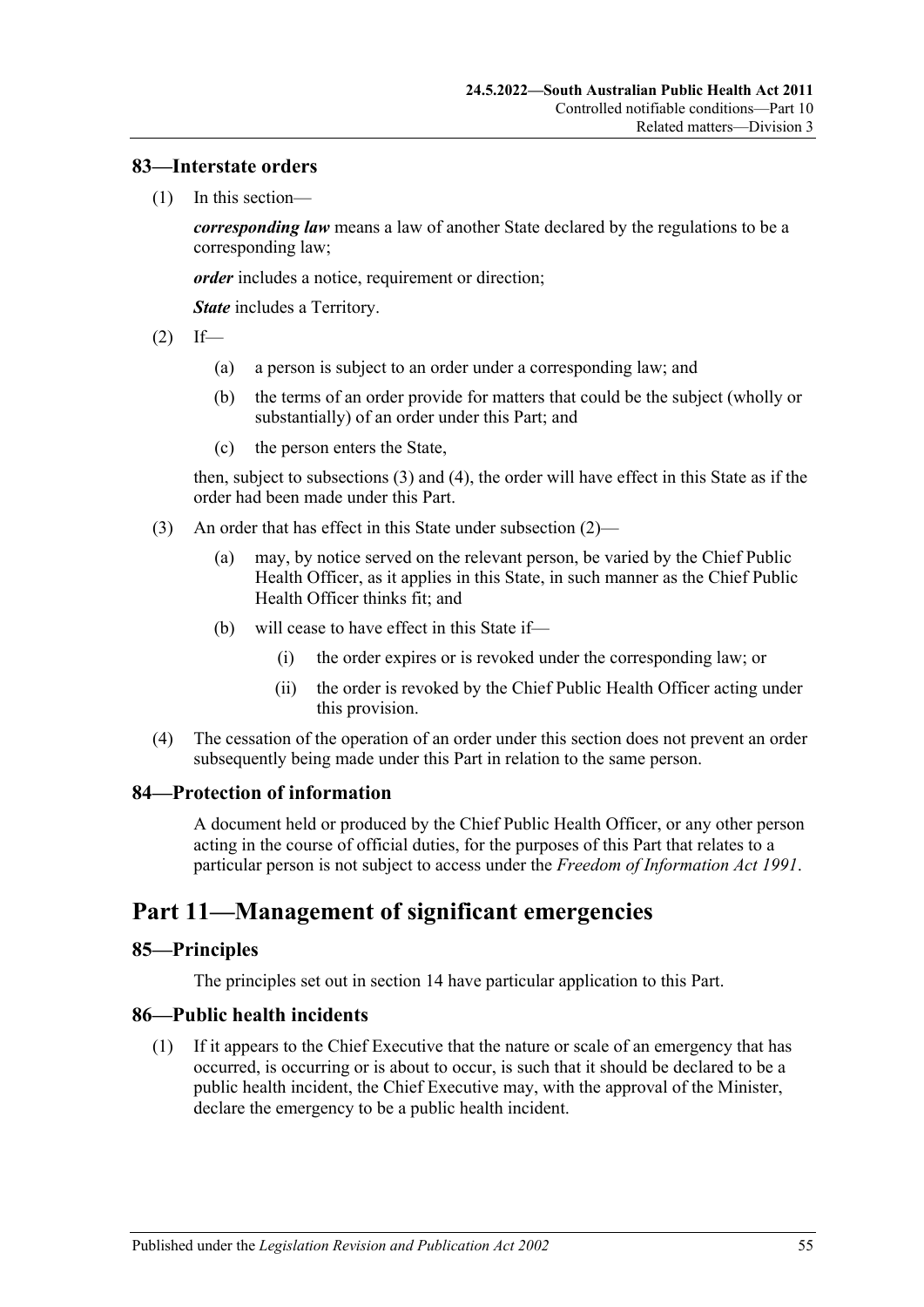- (2) A declaration under this section—
	- (a) may be made orally (but if made orally must, as soon as is reasonably practicable, be reduced to writing and a copy provided to the Minister); and
	- (b) subject to this section, remains in force while response operations are being carried out in relation to the emergency (but not for a period exceeding 12 hours).
- (3) The Chief Executive may, at any time, revoke a declaration under this section.

### **87—Public health emergencies**

- (1) If it appears to the Chief Executive that an emergency has occurred, is occurring or is about to occur, the Chief Executive may, with the approval of the Minister, declare the emergency to be a public health emergency (whether or not the emergency has previously been declared to be a public health incident under [section](#page-54-3) 86).
- (2) A declaration under this section—
	- (a) must be in writing and published in a manner and form determined by the Minister; and
	- (b) remains in force for a period specified in the declaration (which must not exceed 14 days) and for such further periods (which may be of any length) as may be approved by the Governor.
- (3) The Chief Executive may, at any time, revoke a declaration under this section.

#### **88—Making and revocation of declarations**

- (1) The Public Health Emergency Management Plan may contain guidelines setting out circumstances in which an emergency should be declared to be a public health incident or to be a public health emergency.
- (2) Before making a declaration under this Part, the Chief Executive must consult with—
	- (a) the Chief Public Health Officer; and
	- (b) the State Co-ordinator.
- (3) The Chief Executive must revoke a declaration under this Part at the request of the State Co-ordinator.

# <span id="page-55-0"></span>**89—Powers and functions of Chief Executive**

- (1) On the declaration of a public health incident or public health emergency, and while that declaration remains in force, the Chief Executive must take any necessary action to implement the Public Health Emergency Management Plan and cause such response and recovery operations to be carried out as he or she thinks appropriate.
- (2) The Chief Executive must provide information relating to a public health incident or public health emergency to the State Co-ordinator in accordance with any requirements of the State Co-ordinator.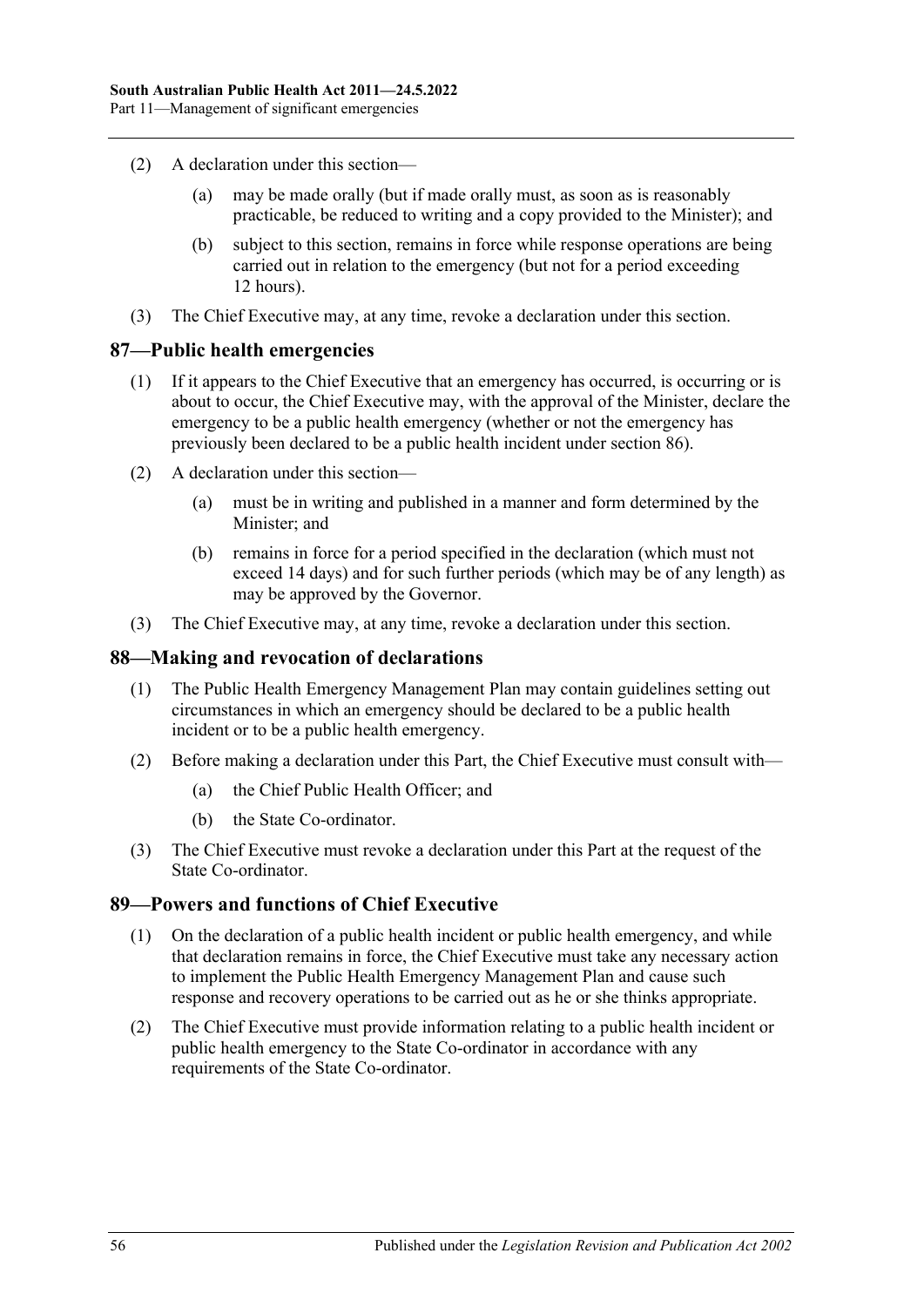# <span id="page-56-1"></span>**90—Application of Emergency Management Act**

- (1) On the declaration of a public health incident or public health emergency, the following provisions of the *[Emergency Management Act](http://www.legislation.sa.gov.au/index.aspx?action=legref&type=act&legtitle=Emergency%20Management%20Act%202004) 2004* apply in relation to the emergency as if those provisions formed part of this Act but subject to the modifications specified in [subsection](#page-56-0) (2) and any other prescribed modifications:
	- (a) Part 4 Division 4 (Powers that may be exercised in relation to declared emergencies) except section  $25(1)$  and  $(2)(n)$ ;
	- (b) Part 4 Division 5 (Recovery operations);
	- (c) Part 5 (Offences);
	- (d) Part 6 (Miscellaneous) except sections 37 and 38;
	- (e) definitions in section 3 of terms used in the above provisions.
- <span id="page-56-0"></span>(2) The provisions of the *[Emergency Management Act](http://www.legislation.sa.gov.au/index.aspx?action=legref&type=act&legtitle=Emergency%20Management%20Act%202004) 2004* applied under [subsection](#page-56-1) (1) are modified as follows:
	- (a) a reference to the Minister is to be read as a reference to the Minister responsible for the administration of this Act;
	- (b) a reference to the State Co-ordinator is to be read as a reference to the Chief Executive;
	- (c) a reference to an authorised officer is to be read as a reference to an emergency officer;
	- (d) a reference to the State Emergency Management Plan is to be read as a reference to the Public Health Emergency Management Plan;
	- (e) a reference to an identified major incident is to be read as a reference to a public health incident;
	- (f) a reference to a major emergency is to be read as a reference to a public health emergency;
	- (g) a reference to a declaration is to be read as a reference to a declaration under this Part;
	- (h) a reference to this Act (meaning the *[Emergency Management Act](http://www.legislation.sa.gov.au/index.aspx?action=legref&type=act&legtitle=Emergency%20Management%20Act%202004) 2004*) is to be read as a reference to this Part;
	- (i) a reference to section 25(1) of the *[Emergency Management Act](http://www.legislation.sa.gov.au/index.aspx?action=legref&type=act&legtitle=Emergency%20Management%20Act%202004) 2004* is to be read as a reference to [section](#page-55-0) 89(1) of this Act;
	- (i) section  $25(2)(m)$  is to be read as if it did not include the words in brackets.
- <span id="page-56-2"></span>(3) An authorised officer may only exercise a power of direction under section 25(2) of the *[Emergency Management Act](http://www.legislation.sa.gov.au/index.aspx?action=legref&type=act&legtitle=Emergency%20Management%20Act%202004) 2004* applied under [subsection](#page-56-1) (1)—
	- (a) that the person be isolated or segregated from other persons; or
	- (b) that the person must remain in a particular place,
	- if—
		- (c) there is no cause, or no reasonable cause, to act under [Part](#page-41-2) 10 or under the *[Mental Health Act](http://www.legislation.sa.gov.au/index.aspx?action=legref&type=act&legtitle=Mental%20Health%20Act%202009) 2009*; or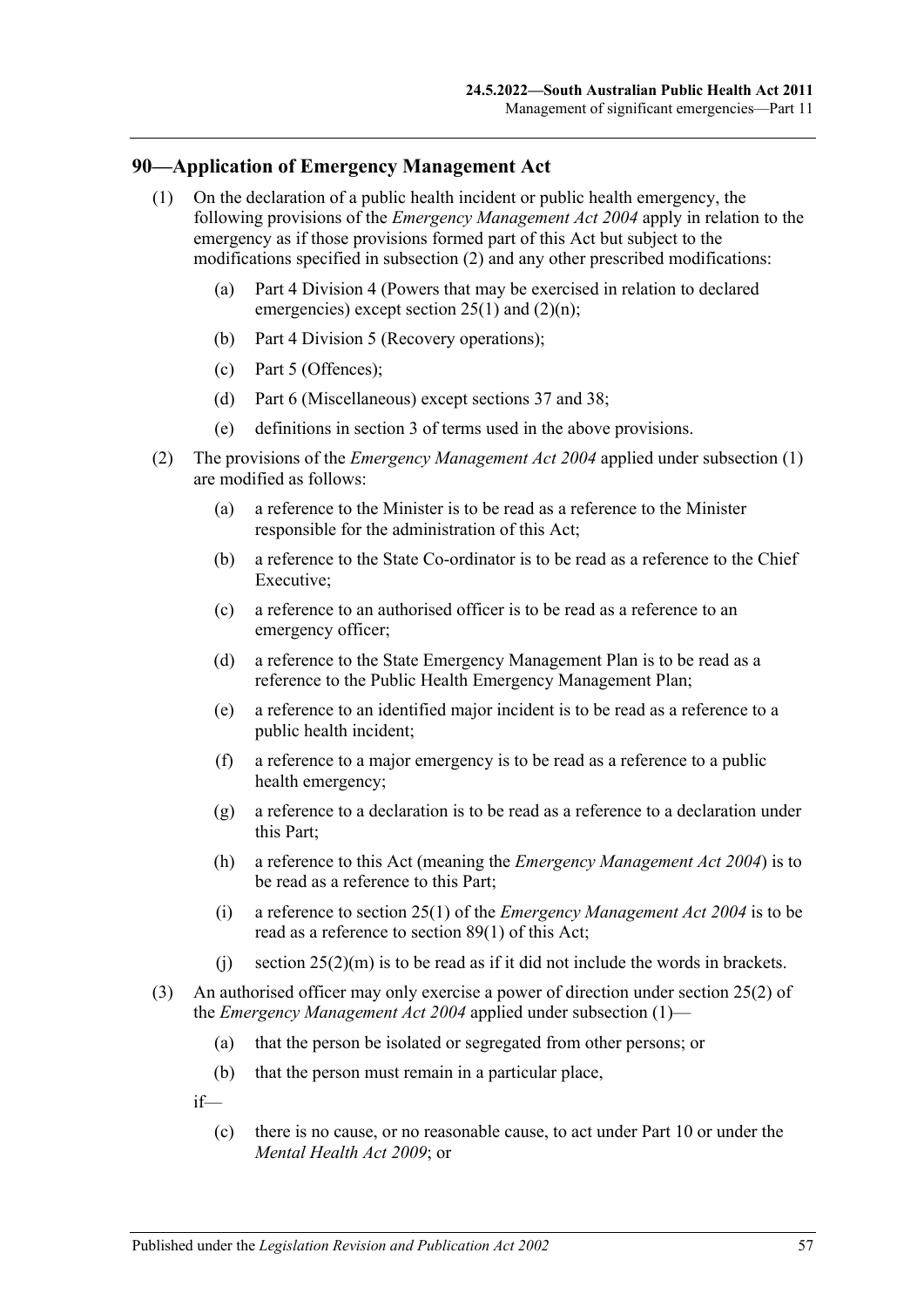- (d) there are significant public health advantages in acting under the *[Emergency](http://www.legislation.sa.gov.au/index.aspx?action=legref&type=act&legtitle=Emergency%20Management%20Act%202004)  [Management Act](http://www.legislation.sa.gov.au/index.aspx?action=legref&type=act&legtitle=Emergency%20Management%20Act%202004)* 2004 as applied under this section rather than under [Part](#page-41-2) 10 or under the *[Mental Health Act](http://www.legislation.sa.gov.au/index.aspx?action=legref&type=act&legtitle=Mental%20Health%20Act%202009) 2009*.
- <span id="page-57-2"></span> $(4)$  If—
	- (a) a person is subject to a direction under section 25(2) of the *[Emergency](http://www.legislation.sa.gov.au/index.aspx?action=legref&type=act&legtitle=Emergency%20Management%20Act%202004)  [Management Act](http://www.legislation.sa.gov.au/index.aspx?action=legref&type=act&legtitle=Emergency%20Management%20Act%202004) 2004* applied under [subsection](#page-56-1) (1)—
		- (i) that the person be isolated or segregated from other persons; or
		- (ii) that the person remain in a particular place; and
	- (b) an authorised officer is satisfied that the person is no longer an immediate risk to public health, or is no longer at risk on account of a public health incident or public health emergency, (as the case requires),

the direction must be revoked in relation to the person.

- <span id="page-57-0"></span> $(5)$  If—
	- (a) a person is subject to a direction, or a series of directions, under section 25(2) of the *[Emergency Management Act](http://www.legislation.sa.gov.au/index.aspx?action=legref&type=act&legtitle=Emergency%20Management%20Act%202004) 2004* applied under [subsection](#page-56-1) (1)—
		- (i) that the person be isolated or segregated from other persons; or
		- (ii) that the person must remain in a particular place; and
	- (b) the direction has effect, or the directions together have effect, for a period exceeding 24 hours,

the person may apply to the Magistrates Court for a review of the direction or directions.

- (6) An application under [subsection](#page-57-0) (5) may be instituted at any time during the currency of a direction (and, subject to [subsection](#page-57-1) (7), more than 1 application may be made while a direction is in force).
- <span id="page-57-1"></span>(7) If a second or subsequent application is made with respect to the same direction or directions, the Magistrates Court must first consider whether there has been a significant change in the material circumstances of the case and should, unless the Magistrates Court in its discretion determines otherwise, decline to proceed with the application (if it appears that the proceedings would simply result in a rehearing of the matter without such a change in circumstances).
- (8) The following provisions will apply in connection with an application under [subsection](#page-57-0) (5):
	- (a) the making of an application does not suspend the operation of a direction to which the application relates (and the Magistrates Court must not suspend or stay the operation of the direction pending the outcome of the proceedings);
	- (b) the Magistrates Court must consider whether 2 or more applications by separate individuals may be joined or heard together taking into account:
		- (i) the extent to which it is impractical or unreasonable for individual applications to be heard separately in view of the number of applications before the court; and
		- (ii) the extent to which there are questions of fact or law that are sufficiently similar or common across a series of applications; and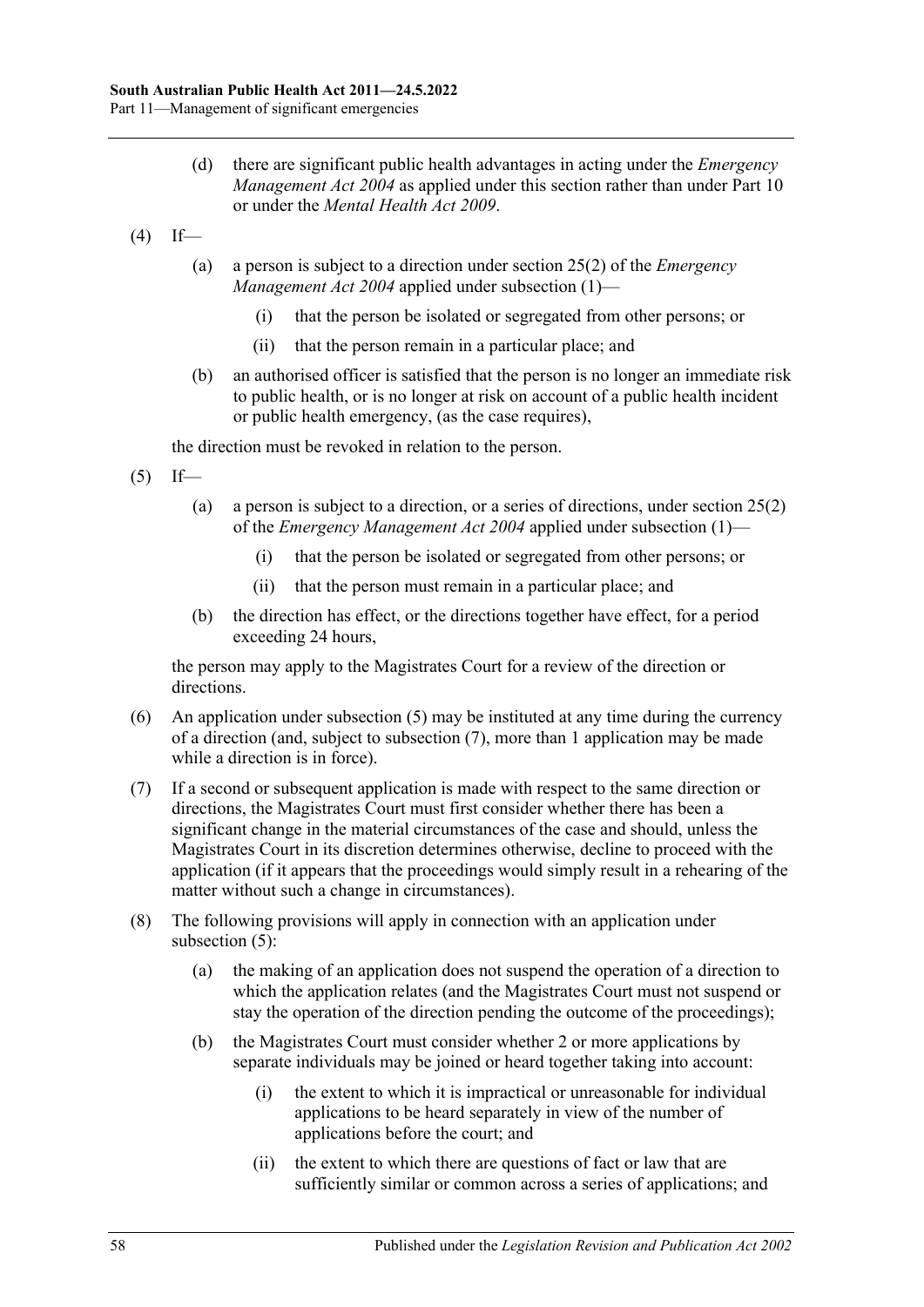- (iii) the extent to which the directions across a series of applications are the same or similar; and
- (iv) such other matters as the court thinks fit in order to best manage the applications in the circumstances of the emergency;
- (c) the Chief Magistrate may make such orders as the Chief Magistrate thinks fit (either in a specific case, in a specific class of cases, or generally with respect to applications under [subsection](#page-57-0) (5)) to assist in dealing with the management and hearing of applications under [subsection](#page-57-0) (5) (and any such order will have effect according to its terms).
- <span id="page-58-0"></span>(9) Subject to complying with [subsection](#page-57-1) (7), the Magistrates Court may, on hearing an application under [subsection](#page-57-0) (5)—
	- (a) confirm, vary or revoke a direction;
	- (b) remit the subject matter to the person who gave a direction for further consideration;
	- (c) dismiss the matter;
	- (d) make any consequential or ancillary order or direction, or impose any conditions, that it considers appropriate.
- (10) The Magistrates Court may only revoke a direction under [subsection](#page-58-0) (9) if satisfied that the direction is no longer reasonably necessary in the interests of public health.
- (11) The Magistrates Court is to hear and determine an application under [subsection](#page-57-0) (5) as soon as is reasonably practicable.
- <span id="page-58-1"></span>(12) A party to proceedings on an application under [subsection](#page-57-0) (5) may appeal against a decision of the Magistrates Court under [subsection](#page-58-0) (9).
- (13) An appeal under [subsection](#page-58-1) (12) will be to the District Court.
- (14) The following provisions will apply in connection with an appeal under [subsection](#page-58-1) (12):
	- (a) the making of the appeal does not suspend the operation of a direction that has been confirmed by the Magistrates Court and the District Court may, as it thinks fit, make any other order with respect to the operation of any other direction that has been varied or revoked by the Magistrates Court (including, if the District Court thinks fit, to reinstate or vary an original direction on an interim basis pending the outcome of the appeal);
	- (b) the District Court must consider whether 2 or more appeals by separate individuals may be joined or heard together taking into account:
		- (i) the extent to which it is impracticable or unreasonable for individual appeals to be heard separately in view of the number of appeals before the court; and
		- (ii) the extent to which there are common questions or issues across a series of appeals; and
		- (iii) such other matters as the court thinks fit in order to best manage the appeals in the circumstances of the emergency;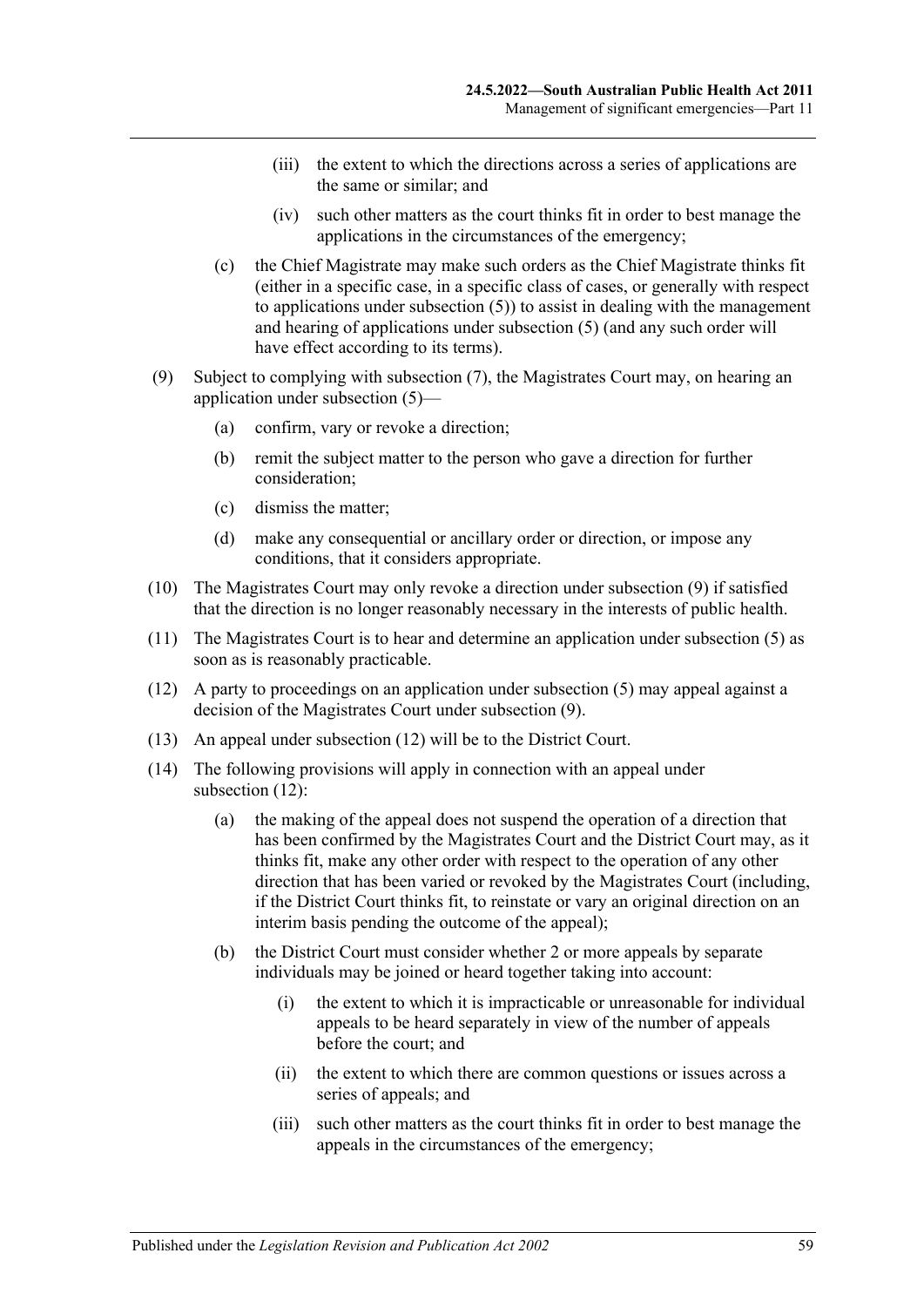- (c) the Chief Judge may make such orders as the Chief Judge thinks fit to assist in dealing with the management and hearing of appeals under [subsection](#page-58-1) (12) (and any such order will have effect according to its terms).
- (15) The District Court may, on an appeal under [subsection](#page-58-1) (12)—
	- (a) confirm or vary the decision of the Magistrates Court, or substitute its own decision;
	- (b) make any consequential or ancillary order or direction that it considers appropriate.
- (16) The District Court is to hear and determine an appeal under [subsection](#page-58-1) (12) as soon as is reasonably practicable.
- (17) An appeal under [subsection](#page-58-1) (12) will be heard in the Administrative and Disciplinary Division of the District Court (but will not be subject to the application of Subdivision 2 of Part 6 Division 2 of the *[District Court Act](http://www.legislation.sa.gov.au/index.aspx?action=legref&type=act&legtitle=District%20Court%20Act%201991) 1991*).
- (18) A person subject to a direction who is a party to proceedings before a court under this section is not entitled to attend those proceedings but is entitled to be represented at any hearing by a person (who need not be a legal practitioner) nominated by him or her.
- (19) A court must, in dealing with proceedings under this section, take into account the need to ensure that its proceedings do not unduly hamper the work of public officials in dealing with an emergency.
- (20) In this section—

*Magistrates Court* means the Magistrates Court of South Australia.

# **Part 11A—COVID-19 arrangements**

# **90A—Interpretation**

(1) In this Part—

*COVID-19* means the Human Disease known as COVID-19 (also referred to as SARS-CoV-2);

*relevant emergency declaration* means a declaration under section 23 of the *[Emergency Management](http://www.legislation.sa.gov.au/index.aspx?action=legref&type=act&legtitle=Emergency%20Management%20Act%202004) Act 2004* in respect of the outbreak of COVID-19 within South Australia.

(2) Powers under this Part are in addition to, and do not limit, any other power under this Act.

# **90B—Principles**

The principles set out in [section](#page-10-0) 14 (other than section 14(6), [\(7\)](#page-10-1) and [\(9\)\)](#page-11-0) apply for the purposes of this Part in the same way as they apply to [Parts](#page-41-2) 10 and [11.](#page-54-4)

# <span id="page-59-1"></span><span id="page-59-0"></span>**90C—Directions**

- (1) The Governor may, by notice in the Gazette, issue directions under this section imposing requirements in relation to persons generally, or classes of persons, who—
	- (a) have tested positive for COVID-19; or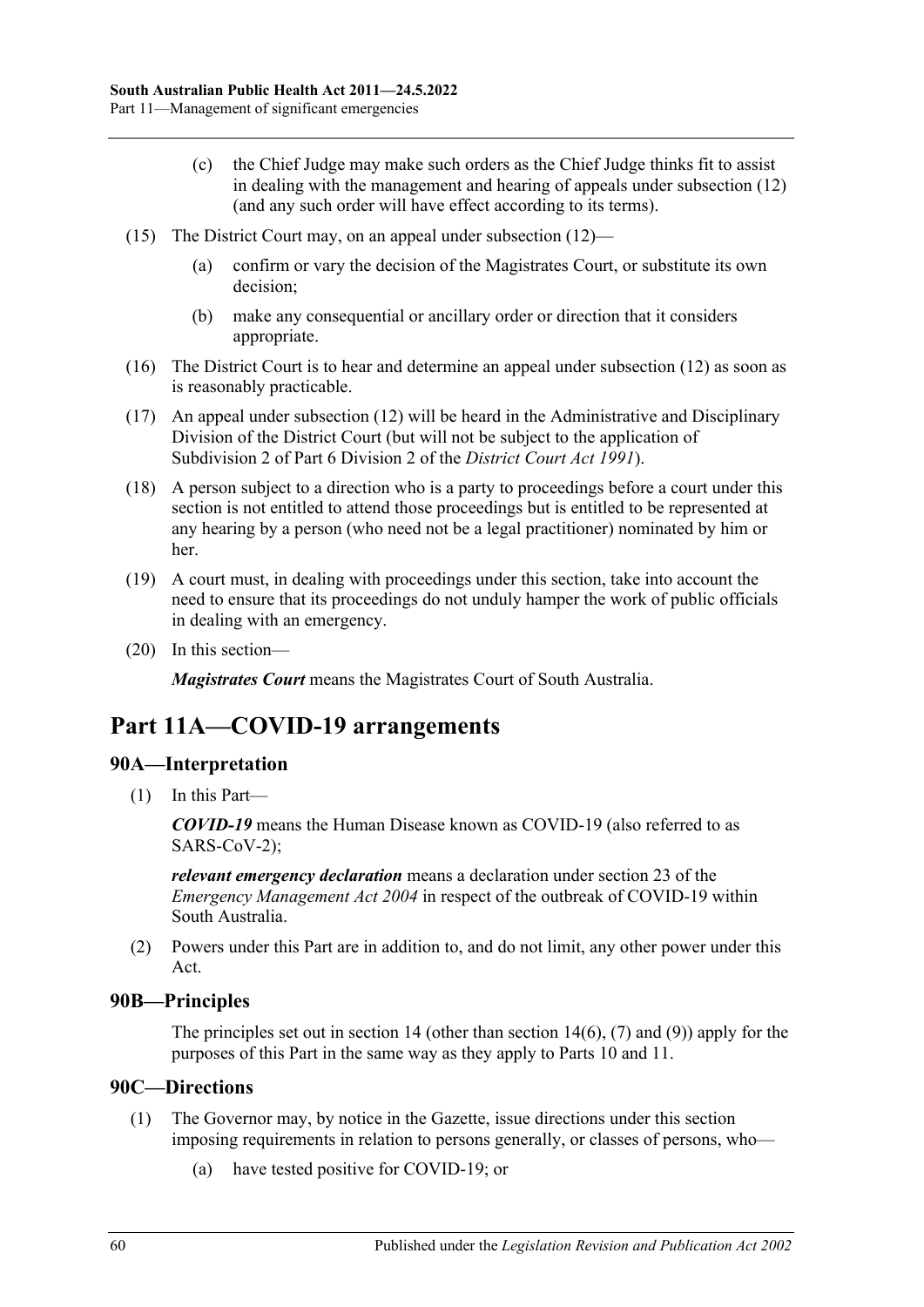- (b) are close contacts (as may be defined from time to time in the directions issued under this subsection).
- (2) Without limiting [subsection](#page-59-0) (1), directions of the Governor under this section may—
	- (a) require or allow a person or a class of persons to act in contravention of another law of the State; and
	- (b) affect the lawful rights or obligations of any person or class of persons (including by requiring persons to isolate or quarantine); and
	- (c) refer to or incorporate, wholly or partially and with or without modification, information prepared or published by a prescribed body or person, either as in force at the time the directions are made or as in force from time to time; and
	- (d) make different provision according to the matters or circumstances to which they are expressed to apply; and
	- (e) provide that a matter or thing is to be determined according to the discretion of the Chief Public Health Officer, an emergency officer or any other specified person or body; and
	- (f) make provisions of a savings or transitional nature.
- (3) Directions under this section may not come into operation, or continue to operate, if a relevant emergency declaration is in force.
- (4) The Minister must, before the end of the 7th day after a direction is issued under this section, cause a document or documents setting out the relevant health advice for the direction to be published on a website determined by the Minister.
- (5) In this section—

*relevant health advice* for a direction means advice provided by the Chief Public Health Officer or by other officers of the Department to any Ministers of the Crown in respect of the issuing of the direction.

#### **90D—Enforcement of directions**

- (1) Subject to the regulations, an emergency officer may, if of the opinion that it is necessary to do so for the purposes of enforcing a direction under this Part, exercise any power referred to in section 25(2) of the *[Emergency Management Act](http://www.legislation.sa.gov.au/index.aspx?action=legref&type=act&legtitle=Emergency%20Management%20Act%202004) 2004*.
- (2) If a direction under this Part applies to a class of persons or applies in respect of any place or during any period, an emergency officer, may exempt (conditionally or unconditionally) any person or class of persons from the direction.
- (3) A person must not, without reasonable excuse, refuse or fail to comply with a direction issued under this Part or a direction or requirement of an emergency officer given for the purposes of this Part.

Maximum penalty:

- (a) if the offender is a body corporate—\$75 000;
- (b) if the offender is an individual—\$20 000 or imprisonment for 2 years.

Expiation fee:

- (a) in the case of a body corporate—\$5 000;
- (b) in the case of an individual—\$1 000.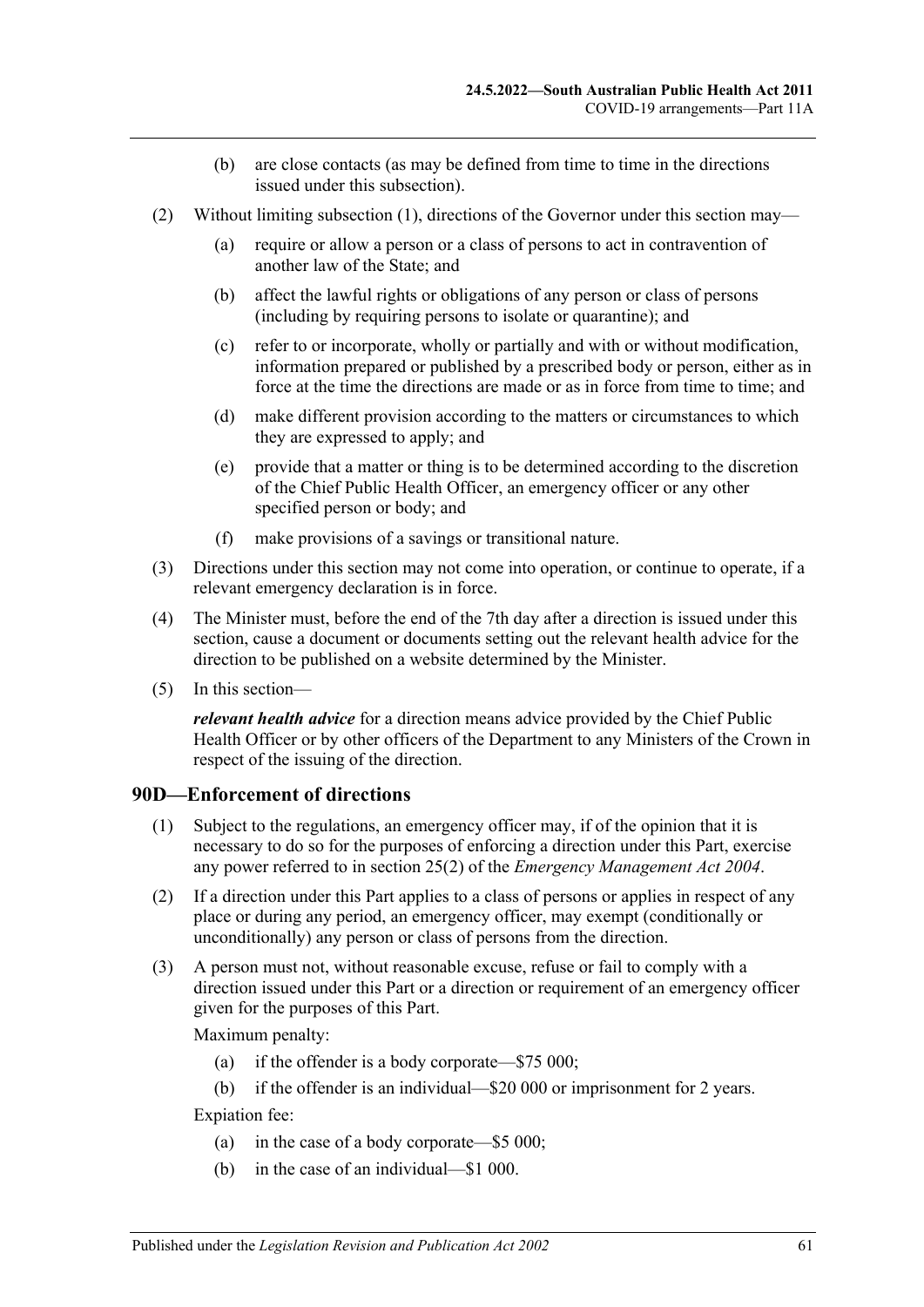(4) A person must not hinder or obstruct operations carried out under, or for the purposes of, this Part.

Maximum penalty: \$10 000.

- <span id="page-61-0"></span>(5) If a body corporate is guilty of an offence against this section, each director and the manager of the body corporate are guilty of an offence and liable to the same penalty as is prescribed for the principal offence when committed by an individual unless the director or the manager (as the case may be) proves that they could not by the exercise of due diligence have prevented the commission of the offence.
- (6) A person may be prosecuted and convicted of an offence under [subsection](#page-61-0) (5) whether or not the body corporate has been prosecuted or convicted of the offence committed by the body corporate.
- <span id="page-61-1"></span>(7) An emergency officer may require a person who the officer reasonably suspects has committed, is committing or is about to commit, an offence against this Part to state the person's full name and usual place of residence and to produce evidence of the person's identity.
- (8) A person must immediately comply with a requirement under [subsection](#page-61-1) (7). Maximum penalty: \$5 000.

# **90E—Expiry of directions etc**

- <span id="page-61-2"></span>(1) The Minister—
	- (a) may, by notice in the Gazette, fix a day or days, on which a direction under [section](#page-59-1) 90C, or specified provisions of such a direction, will expire; and
	- (b) must, by notice in the Gazette, fix a day on which [section](#page-59-1) 90C and all directions under that section will expire (if they have not previously expired in accordance with this section).
- (2) The day fixed by the Minister for the purposes of [subsection](#page-61-2)  $(1)(b)$  must be not later than 6 months after the day on which this section came into operation.
- (3) For the avoidance of doubt (and without derogating from section 32 of the *[Legislation](http://www.legislation.sa.gov.au/index.aspx?action=legref&type=act&legtitle=Legislation%20Interpretation%20Act%202021)  [Interpretation Act](http://www.legislation.sa.gov.au/index.aspx?action=legref&type=act&legtitle=Legislation%20Interpretation%20Act%202021) 2021*), the expiry of a provision of a direction under this section does not affect the validity or operation of anything done in accordance with the direction before that expiry.

# **90F—Modifications of Act**

If a public health incident or public health emergency is declared under [Part](#page-54-4) 11 in respect of COVID-19, the following provisions do not apply to a direction given in relation to that emergency:

- (a) [section](#page-10-0)  $14(6)$ , [\(7\)](#page-10-1) and [\(9\);](#page-11-0)
- (b) [section](#page-56-2)  $90(3)$ , [\(4\)](#page-57-2) and [\(5\).](#page-57-0)

# <span id="page-61-3"></span>**90G—Appeal rights**

(1) If a person is subject to a direction under this Part that the person must isolate or quarantine at a place other than the person's place of residence or another location chosen by the person, the person may apply to the Magistrates Court for a review of the direction.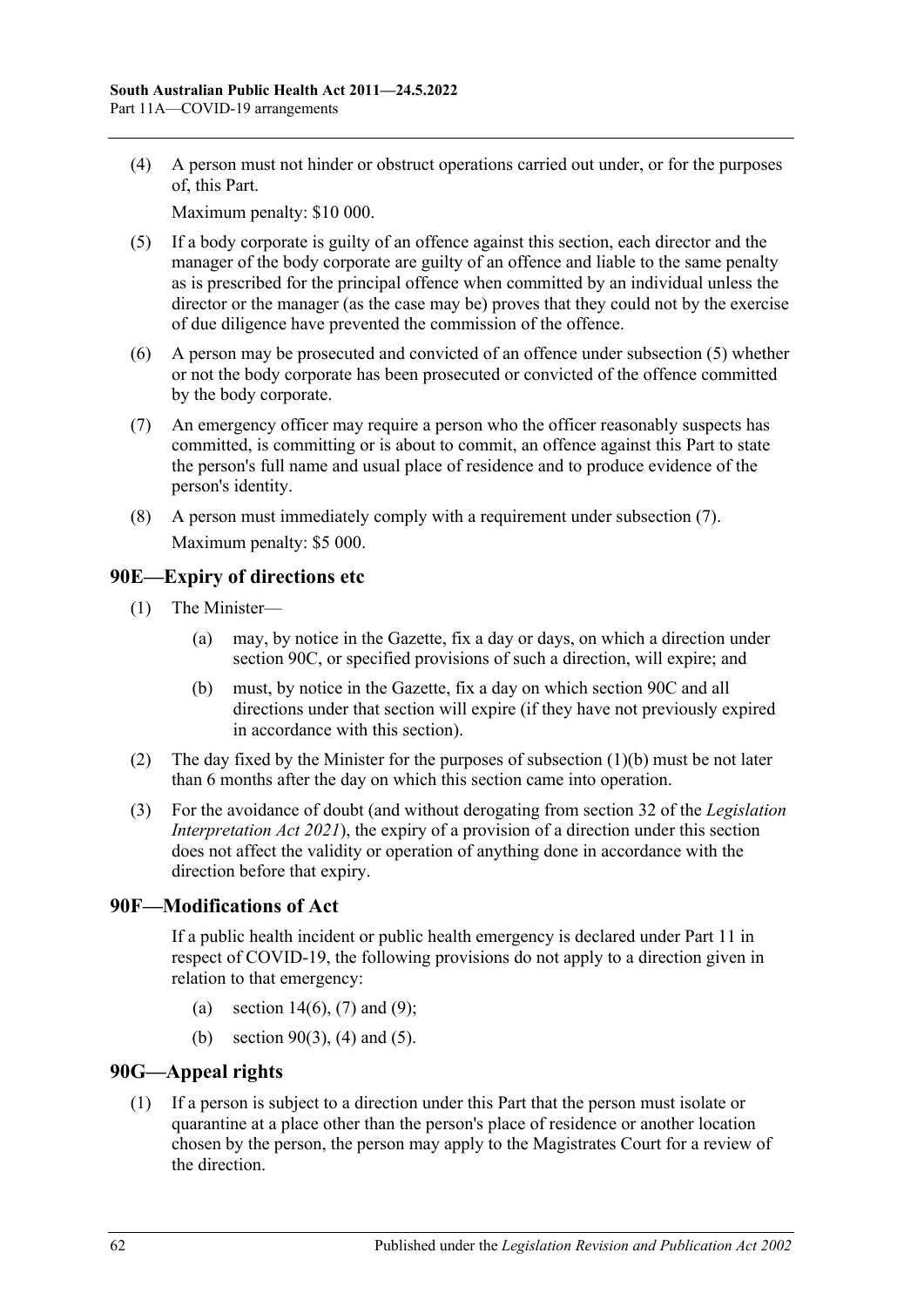- (2) [Subsection](#page-61-3) (1) does not apply in relation to a direction continued in force pursuant to Schedule 2 clause 2 of the *[South Australian Public Health \(COVID-19\) Amendment](http://www.legislation.sa.gov.au/index.aspx?action=legref&type=act&legtitle=South%20Australian%20Public%20Health%20(COVID-19)%20Amendment%20Act%202022)  Act [2022](http://www.legislation.sa.gov.au/index.aspx?action=legref&type=act&legtitle=South%20Australian%20Public%20Health%20(COVID-19)%20Amendment%20Act%202022)*.
- (3) An application under [subsection](#page-61-3) (1) may be instituted at any time during the currency of the direction (and, subject to [subsection](#page-62-0) (4), more than 1 application may be made while a direction is in force).
- <span id="page-62-0"></span>(4) If a second or subsequent application is made with respect to the same direction, the Magistrates Court must first consider whether there has been a significant change in the material circumstances of the case and should, unless the Magistrates Court in its discretion determines otherwise, decline to proceed with the application (if it appears that the proceedings would simply result in a rehearing of the matter without such a change in circumstances).
- (5) The following provisions will apply in connection with an application under [subsection](#page-61-3) (1):
	- (a) the making of an application does not suspend the operation of a direction to which the application relates (and the Magistrates Court must not suspend or stay the operation of the direction pending the outcome of the proceedings);
	- (b) the Magistrates Court must consider whether 2 or more applications by separate individuals may be joined or heard together taking into account:
		- (i) the extent to which it is impractical or unreasonable for individual applications to be heard separately in view of the number of applications before the court; and
		- (ii) the extent to which there are questions of fact or law that are sufficiently similar or common across a series of applications; and
		- (iii) the extent to which the directions across a series of applications are the same or similar; and
		- (iv) such other matters as the court thinks fit in order to best manage the applications in the circumstances;
	- (c) the Chief Magistrate may make such orders as the Chief Magistrate thinks fit (either in a specific case, in a specific class of cases, or generally with respect to applications under [subsection](#page-61-3) (1)) to assist in dealing with the management and hearing of applications under [subsection](#page-61-3) (1) (and any such order will have effect according to its terms).
- <span id="page-62-1"></span>(6) Subject to complying with [subsection](#page-62-0) (4), the Magistrates Court may, on hearing an application under [subsection](#page-61-3) (1)—
	- (a) confirm, vary or revoke a direction;
	- (b) remit the subject matter to the person who gave a direction for further consideration;
	- (c) dismiss the matter;
	- (d) make any consequential or ancillary order or direction, or impose any conditions, that it considers appropriate.
- (7) The Magistrates Court may only revoke a direction under [subsection](#page-62-1) (6) if satisfied that the direction is no longer reasonably necessary in the interests of public health.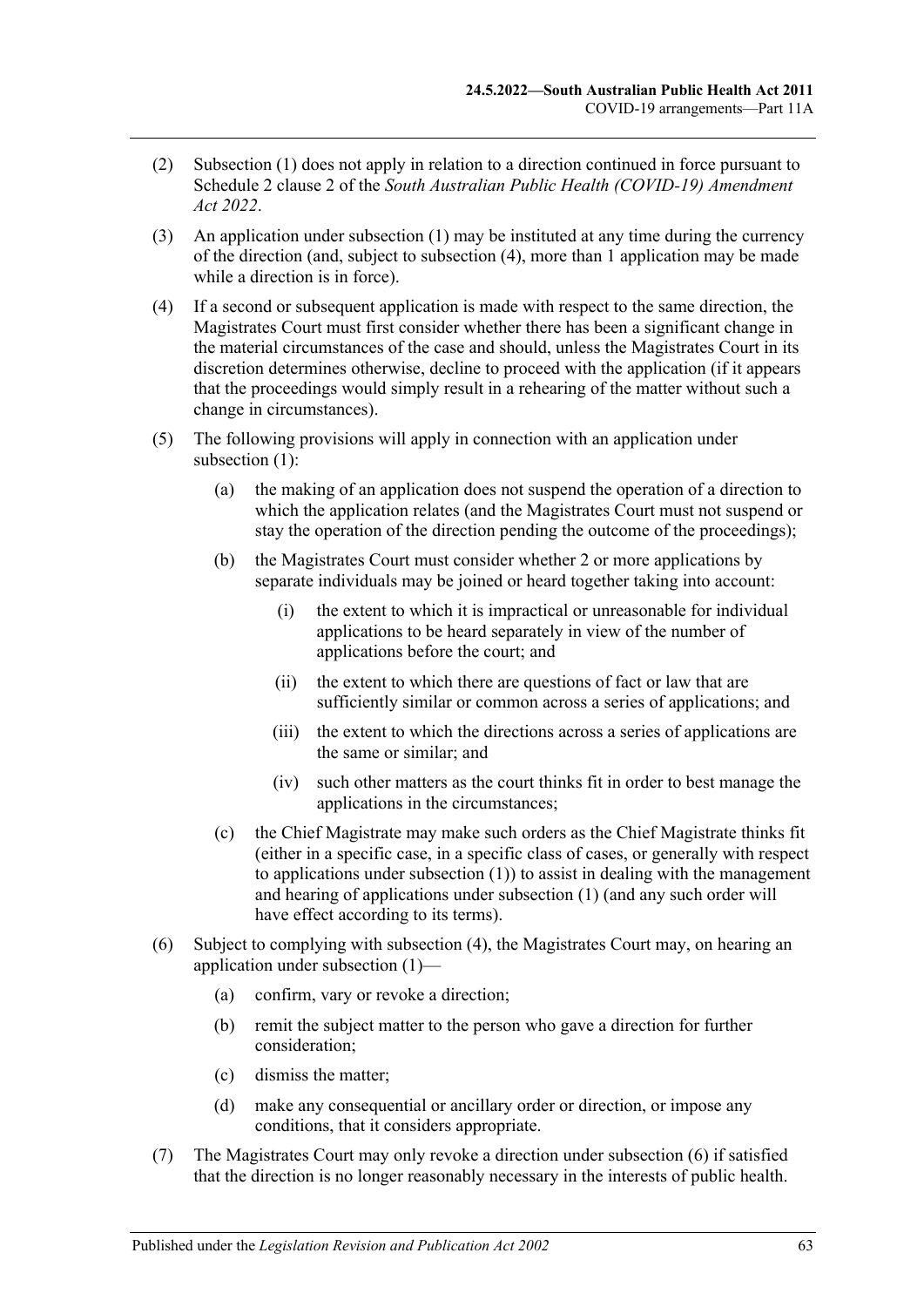- (8) The Magistrates Court is to hear and determine an application under [subsection](#page-61-3) (1) as soon as is reasonably practicable.
- <span id="page-63-0"></span>(9) A party to proceedings on an application under [subsection](#page-61-3) (1) may appeal against a decision of the Magistrates Court under [subsection](#page-62-1) (6).
- (10) An appeal under [subsection](#page-63-0) (9) will be to the District Court.
- (11) The following provisions will apply in connection with an appeal under [subsection](#page-63-0) (9):
	- (a) the making of the appeal does not suspend the operation of a direction that has been confirmed by the Magistrates Court and the District Court may, as it thinks fit, make any other order with respect to the operation of any other direction that has been varied or revoked by the Magistrates Court (including, if the District Court thinks fit, to reinstate or vary an original direction on an interim basis pending the outcome of the appeal);
	- (b) the District Court must consider whether 2 or more appeals by separate individuals may be joined or heard together taking into account:
		- (i) the extent to which it is impracticable or unreasonable for individual appeals to be heard separately in view of the number of appeals before the court; and
		- (ii) the extent to which there are common questions or issues across a series of appeals; and
		- (iii) such other matters as the court thinks fit in order to best manage the appeals in the circumstances;
	- (c) the Chief Judge may make such orders as the Chief Judge thinks fit to assist in dealing with the management and hearing of appeals under [subsection](#page-63-0) (9) (and any such order will have effect according to its terms).
- (12) The District Court may, on an appeal under [subsection](#page-63-0) (9)—
	- (a) confirm or vary the decision of the Magistrates Court, or substitute its own decision;
	- (b) make any consequential or ancillary order or direction that it considers appropriate.
- (13) The District Court is to hear and determine an appeal under [subsection](#page-63-0) (9) as soon as is reasonably practicable.
- (14) An appeal under [subsection](#page-63-0) (9) will be heard in the Administrative and Disciplinary Division of the District Court (but will not be subject to the application of Subdivision 2 of Part 6 Division 2 of the *[District Court Act](http://www.legislation.sa.gov.au/index.aspx?action=legref&type=act&legtitle=District%20Court%20Act%201991) 1991*).
- (15) A person subject to a direction who is a party to proceedings before a court under this section is not entitled to attend those proceedings but is entitled to be represented at any hearing by a person (who need not be a legal practitioner) nominated by them and the court must, if reasonably practicable, allow the person who is subject to the direction to participate in the proceedings by the use of an audio visual link or an audio link.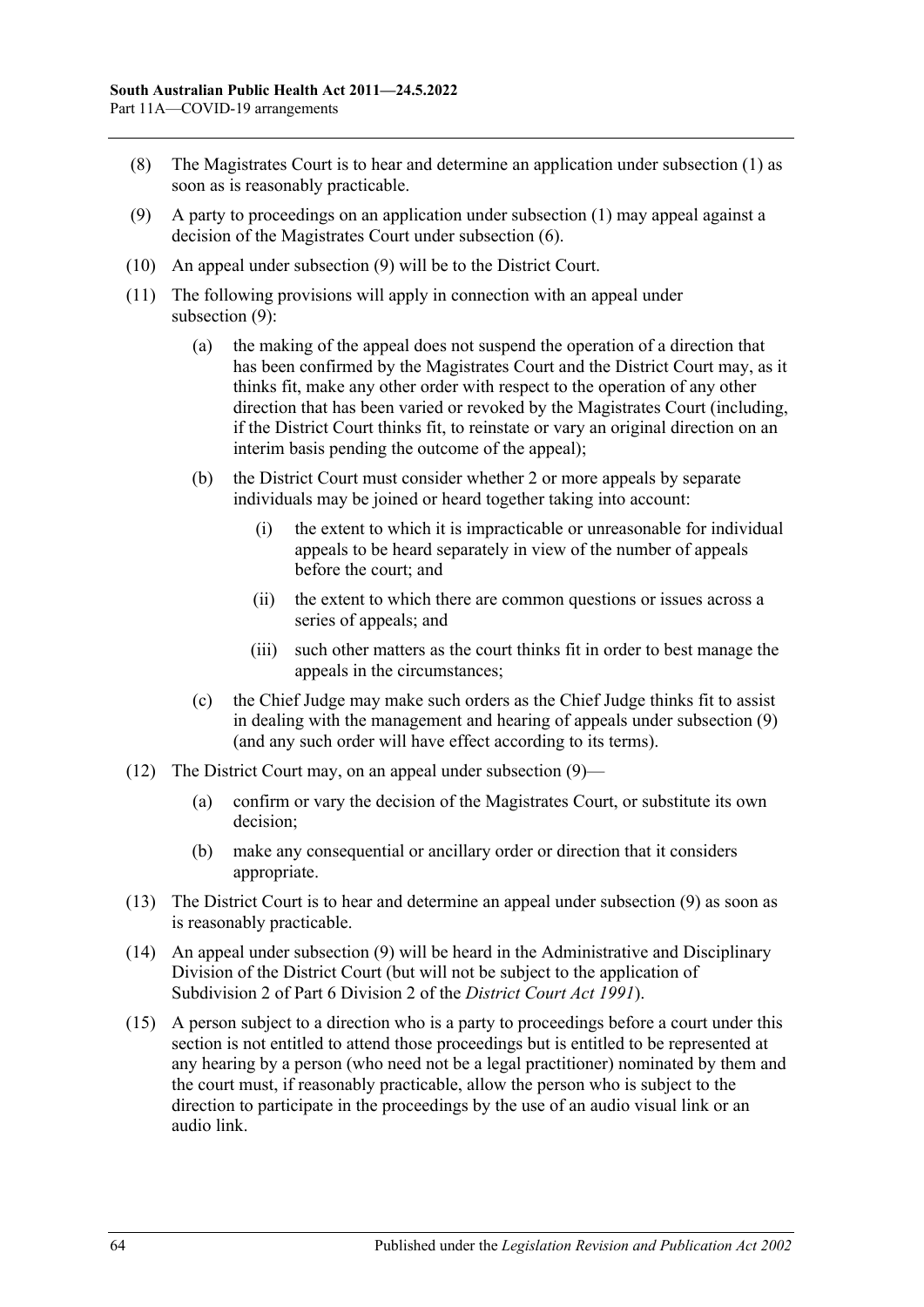(16) A court must, in dealing with proceedings under this section, take into account the need to ensure that its proceedings do not unduly hamper the work of public officials in dealing with the COVID-19 pandemic.

# **Part 12—Notices and emergency situations**

# **Division 1—Interpretation**

### **91—Interpretation**

In this Part—

#### *relevant authority* means—

- (a) the Chief Public Health Officer; or
- (b) a council.

# **Division 2—Notices and emergencies**

# **92—Notices**

- (1) A relevant authority may issue a notice under this section for the purpose of—
	- (a) securing compliance with a requirement imposed by or under this Act (including the duty under [Part](#page-32-0) 6 or a requirement imposed under a regulation or a code of practice under this Act); or
	- (b) averting, eliminating or minimising a risk, or a perceived risk, to public health.
- (2) Before issuing a notice to secure compliance with the general duty under [Part](#page-32-0) 6, a relevant authority—
	- (a) must have regard to—
		- (i) the number of people affected, or potentially affected, by the breach of the duty;
		- (ii) the degree of harm, or potential degree of harm, to public health on account of the breach of the duty;
		- (iii) any steps that a person in breach of the duty has taken, or proposed to take, to avoid or address the impact of the breach of the duty,

and may have regard to such other matters as the relevant authority thinks fit; and

- <span id="page-64-0"></span>(b) subject to this section, must give the person to whom it is proposed that the notice be given a preliminary notice in writing—
	- (i) stating the proposed action, including the terms of the proposed notice and the period within which compliance with the notice will be required; and
	- (ii) stating the reasons for the proposed action; and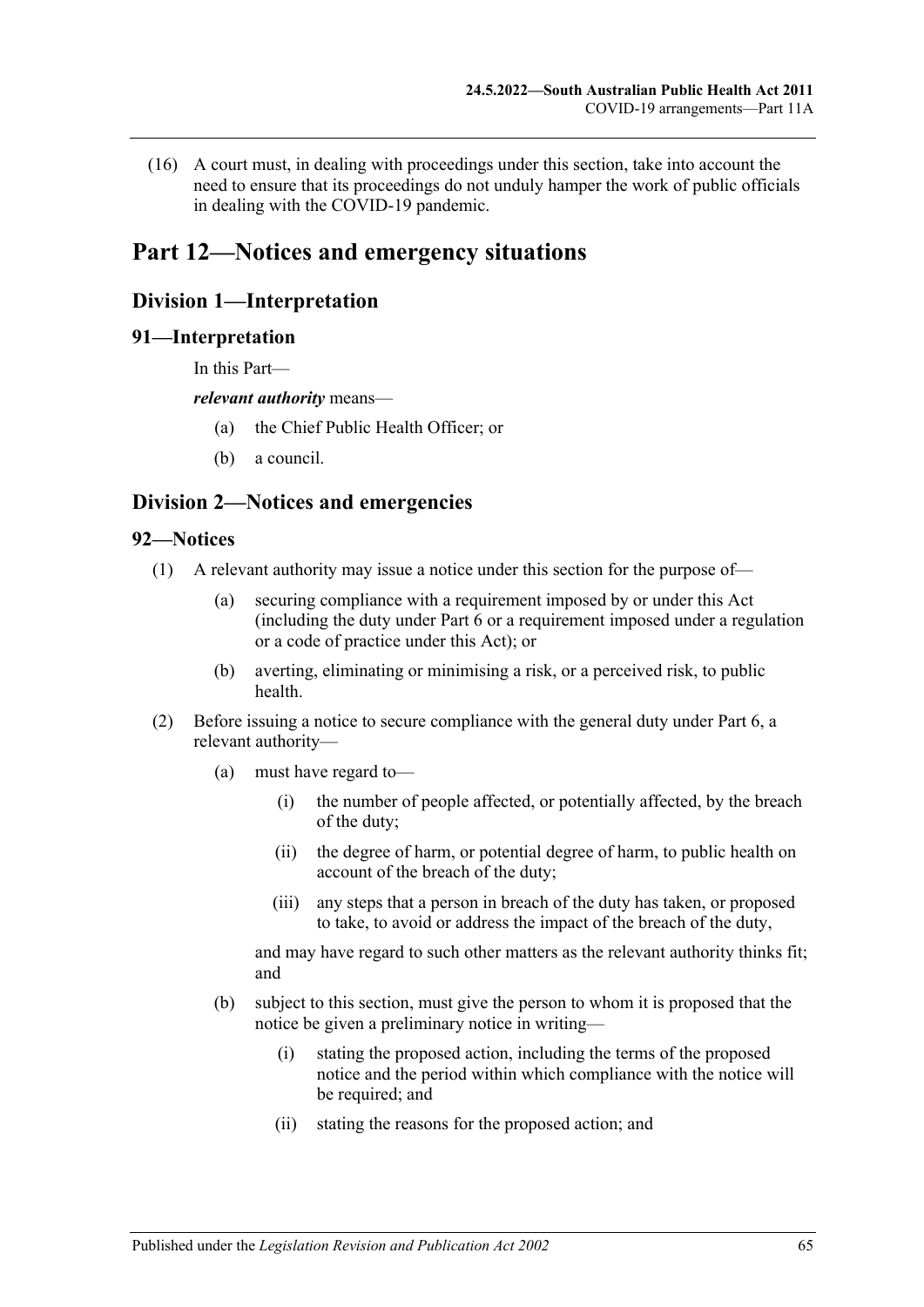- (iii) inviting the person show, within a specified time (of a reasonable period), why the proposed action should not be taken (by making representations to the relevant authority or a person nominated to act on behalf of the relevant authority).
- <span id="page-65-0"></span>(3) In a case where [subsection](#page-64-0) (2)(b) applies, a relevant authority may, after considering representations made within the time specified under [subsection](#page-64-0)  $(2)(b)$ —
	- (a) issue a notice in accordance with the terms of the original proposal; or
	- (b) issue a notice with modifications from the terms of the original proposal; or
	- (c) determine not to proceed further under this section.
- (4) A relevant authority
	- (a) is not required to give notice under [subsection](#page-64-0)  $(2)(b)$  if it considers that urgent or immediate action is required in the circumstances of the particular case; and
	- (b) is not required to give further notice before issuing a notice with modifications under [subsection](#page-65-0) (3)(b).
- <span id="page-65-3"></span><span id="page-65-2"></span><span id="page-65-1"></span>(5) A notice under this section—
	- (a) subject to [subsection](#page-66-0) (6), must be in the form of a written notice served on the person to whom it is issued; and
	- (b) must specify the person to whom it is issued (whether by name or by a description sufficient to identify the person); and
	- (c) may direct 2 or more persons to do something specified in the notice jointly; and
	- (d) without limiting any other provision, in the case of a notice that relates to the condition of any premises, may be issued to any person who—
		- (i) is the owner or occupier of the premises; or
		- (ii) has the management or control of the premises; or
		- (iii) is the trustee of a person referred to in [subparagraph](#page-65-1) (i) or [\(ii\),](#page-65-2) or is managing the affairs of such a person on some other basis; and
	- (e) must state the purpose for which the notice is issued and give notice of the requirement or the risk to which it relates; and
	- (f) may impose any requirement reasonably required for the purpose for which the notice is issued including 1 or more of the following:
		- (i) a requirement that the person discontinue, or not commence, a specified activity indefinitely or for a specified period or until further notice from a relevant authority;
		- (ii) a requirement that the person not carry on a specified activity except at specified times or subject to specified conditions;
		- (iii) a requirement that the person take specified action in a specified way, and within a specified period or at specified times or in specified circumstances;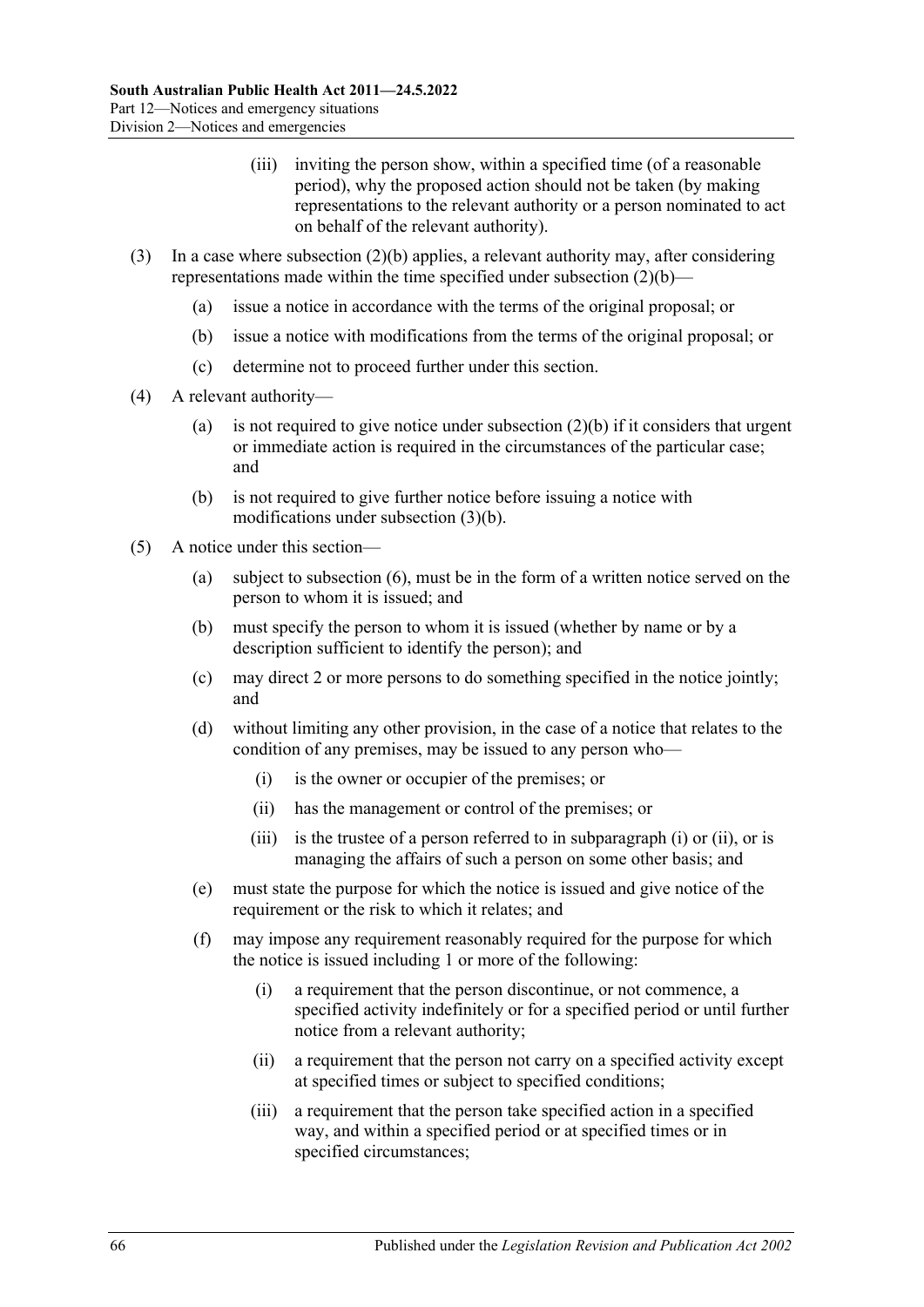- (iv) a requirement that the person take action to prevent, eliminate, minimise or control any specified risk to public health, or to control any specified activity;
- (v) a requirement that the person comply with any specified code or standard prepared or published by a body or authority referred to in the notice;
- (vi) a requirement that the person undertake specified tests or monitoring;
- (vii) a requirement that the person furnish to a relevant authority specified results or reports;
- (viii) a requirement that the person prepare, in accordance with specified requirements and to the satisfaction of the relevant authority, a plan of action to secure compliance with a relevant requirement or to prevent, eliminate, minimise or control any specified risk to public health;
- (ix) a requirement prescribed under or for the purposes of the regulations; and
- (g) must state that the person may, within 14 days, apply for a review of the notice under the provisions of this Act.
- <span id="page-66-0"></span>(6) An authorised officer may, if of the opinion that urgent action is required, issue an emergency notice imposing a requirement of a kind referred to in [subsection](#page-65-3) (5)(f) as reasonably required in the circumstances.
- (7) An emergency notice may be issued orally (and without compliance with a requirement to give preliminary notice) but, in that event, the person to whom the notice is issued must be advised forthwith of the person's right to apply to the Tribunal for a review of the order.
- (8) If an emergency notice is issued by an authorised officer, the notice will cease to have effect on the expiration of 72 hours from the time of issuing unless confirmed by a notice issued by a relevant authority and served on the relevant person.
- (9) A relevant authority may, by written notice served on a person to whom a notice under this section has been issued by the relevant authority, vary or revoke the notice.
- (10) A person to whom a notice is issued under this section must not, without reasonable excuse, fail to comply with the notice. Maximum penalty: \$25 000. Expiation fee: \$750.
- (11) A person must not hinder or obstruct a person complying with a notice under this section.

Maximum penalty: \$25 000.

- (12) The Minister may, as the Minister thinks fit, determine various protocols that should be taken into account by a relevant authority under this section.
- (13) A protocol may include guidance as to which relevant authority should act under this section in various classes of cases.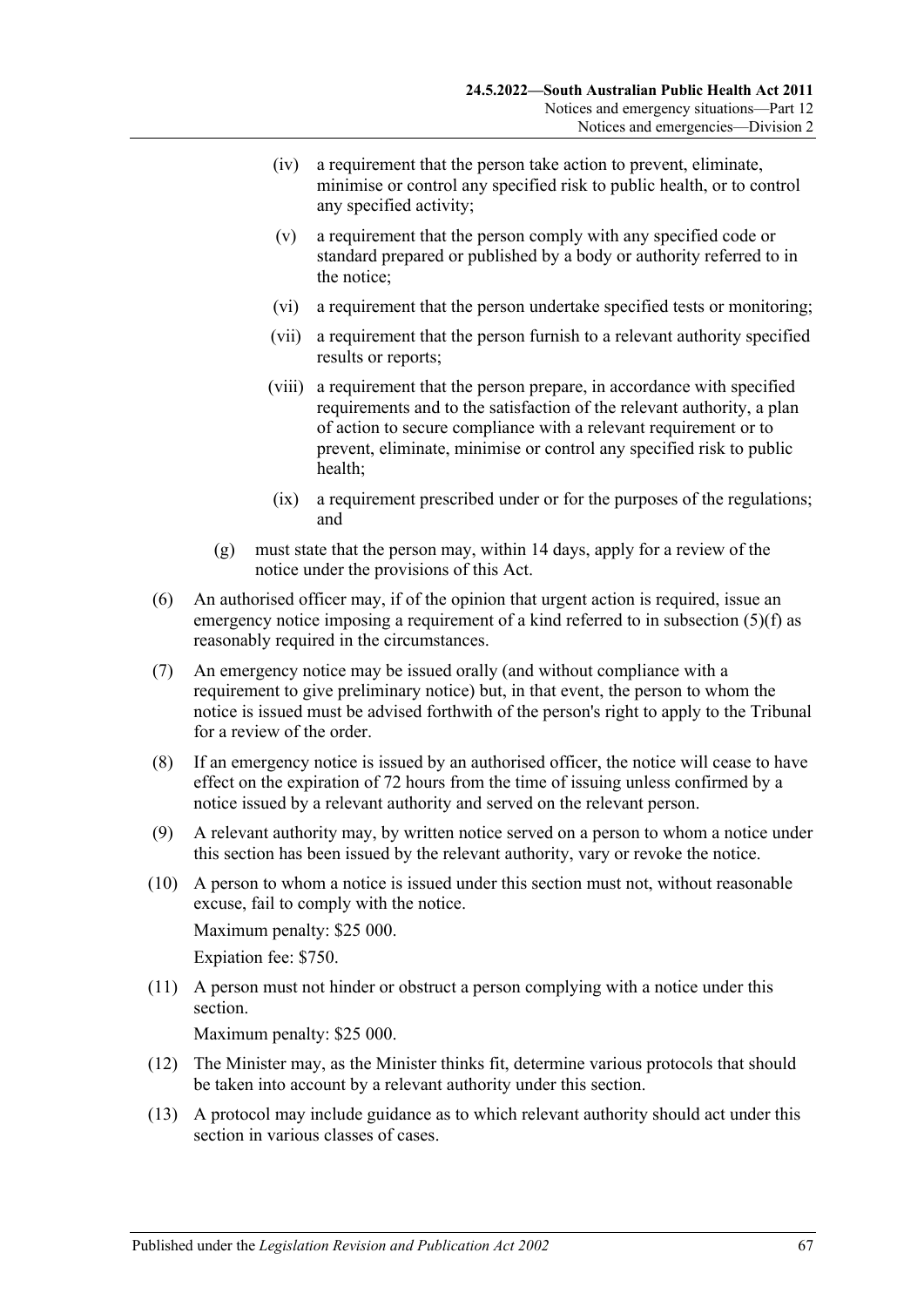- (14) The Minister should not adopt or vary a protocol under this section except after consultation with—
	- (a) the Chief Public Health Officer; and
	- (b) the LGA.
- (15) A relevant authority is not required to comply with any other procedure, or to hear from any other person, except as provided by this section before it issues a notice under this section.

# <span id="page-67-0"></span>**93—Action on non-compliance with notice**

- (1) If the requirements of a notice under this Part are not complied with, a relevant authority may take any action required by the notice.
- (2) Action to be taken by a relevant authority under [subsection](#page-67-0) (1) may be taken on the relevant authority's behalf by an authorised officer, a member of the Department, or another person authorised by the relevant authority for the purpose.
- (3) A person taking action under this section may enter any relevant premises at any reasonable time.
- (4) The reasonable costs and expenses incurred by a relevant authority in taking action under this section may be recovered by the relevant authority as a debt from the person who failed to comply with the requirements of the notice.
- (5) If an amount is recoverable from a person by a relevant authority under this section, the relevant authority may, by notice in writing to the person, fix a period, being not less than 28 days from the date of the notice, within which the amount must be paid by the person, and, if the amount is not paid by the person within that period, the person is liable to pay interest charged at the prescribed rate per annum on the amount unpaid.
- (6) In addition, where an amount recoverable under this section relates to action taken in relation to any land (including a building or other structure on land), the amount will be a charge on the land in favour of the relevant authority in accordance with a scheme prescribed by the regulations (with a priority determined in accordance with the regulations).

#### **94—Action in emergency situations**

- (1) If an authorised officer believes, on reasonable grounds—
	- (a) that a situation is creating, or likely to create, a risk to public health; and
	- (b) that immediate action is required,

the authorised officer may, after giving such notice (if any) as may be reasonable in the circumstances, take action or cause action to be taken as necessary to avert, control or eliminate the risk.

- <span id="page-67-1"></span>(2) In the exercise of powers under this section, an authorised officer has, in addition to any other powers of an authorised officer under this Act, power to—
	- (a) enter and take possession of any premises or vehicle (taking such action as is reasonably necessary for the purpose); and
	- (b) seize, retain, move or destroy or otherwise dispose of any substance or thing.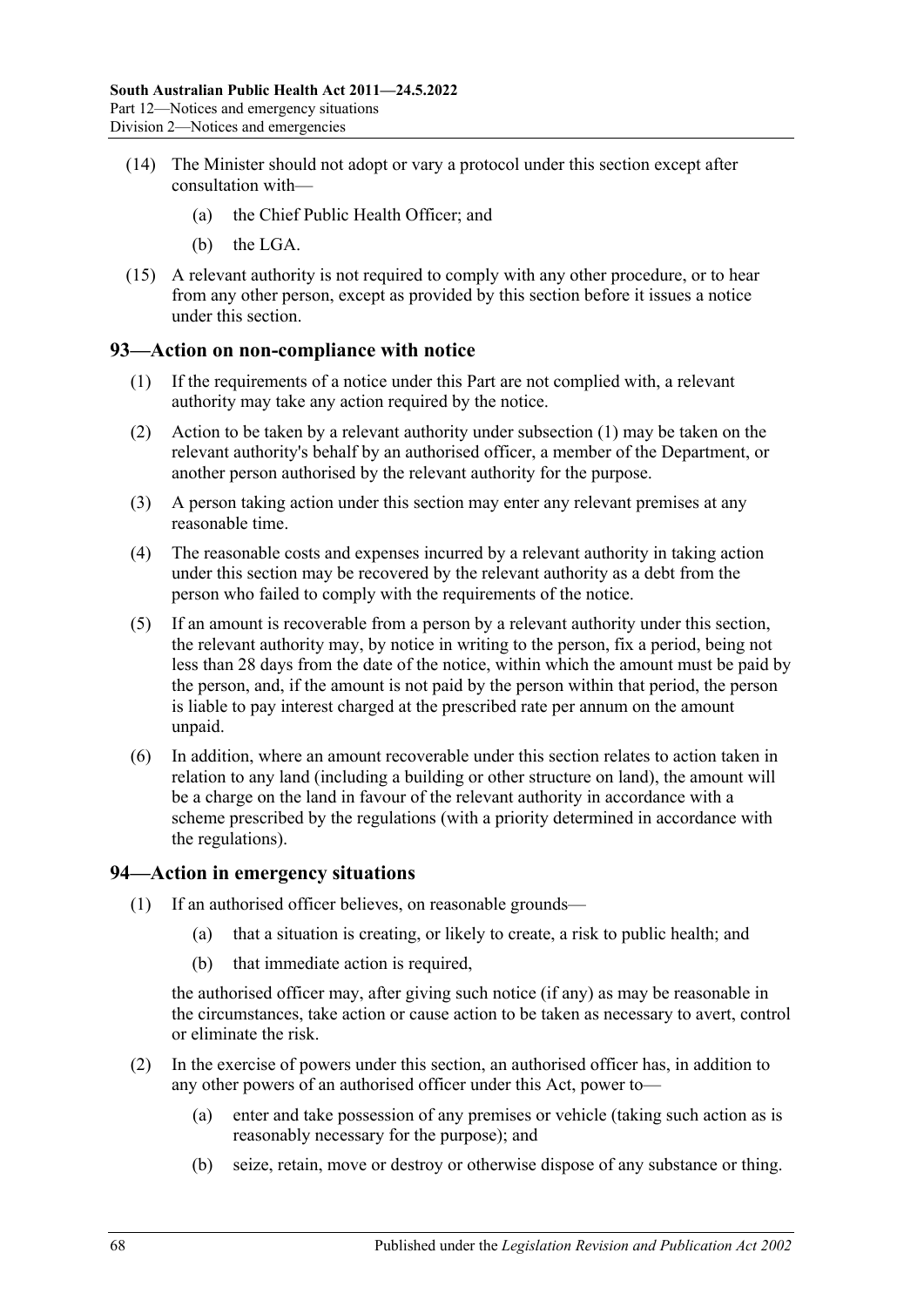- (3) The action taken under [subsection](#page-67-1) (2) may include the use of force to enter any premises or vehicle without a warrant if the authorised officer believes, on reasonable grounds, that the circumstances requires such a step to be taken.
- (4) Action may be taken under this section whether or not a notice has been given to a person in relation to the risk under a preceding section.
- (5) The reasonable costs and expenses incurred by an authorised officer in taking action under this section may be recovered by—
	- (a) in the case of action taken by a State authorised officer—the Crown; or
	- (b) in the case of action taken by a local authorised officer—the relevant council,

from any person who caused the risk to which the action relates, as a debt.

# **Division 3—Reviews and appeals**

### <span id="page-68-2"></span>**95—Reviews—notices relating to general duty**

- (1) This section applies if a person has been issued with a notice under this Part to secure compliance with the duty under [Part](#page-32-0) 6.
- (2) A person to whom a notice has been issued may apply for a review of the notice under this section.
- (3) The review will be to the *Public Health Review Panel* (the *Review Panel*) constituted under this section.
- (4) The application must be made within 14 days after the notice is served on the person unless the Review Panel, in its discretion, allows an extension of time.
- (5) Subject to a determination of the Review Panel to the contrary in relation to a particular matter, the operation of a notice subject to a review is not suspended pending the outcome of the proceedings.
- (6) A review under this section is to be conducted as a full review of the matter to which the review relates.
- <span id="page-68-1"></span><span id="page-68-0"></span>(7) For the purposes of this section, the Review Panel will from time to time, in relation to a particular review, be constituted by—
	- (a) the Chief Public Health Officer (who will be the presiding member); and
	- (b) 2 members of SAPHC selected by the Chief Public Health Officer for the purposes of the particular review; and
	- (c) any other person or persons selected by the Chief Public Health Officer in order to provide additional expertise on the panel.
- (8) If the review relates to a notice issued by the Chief Public Health Officer, a delegate of the Chief Public Health Officer must act in place of the Chief Public Health Officer under [subsection](#page-68-0) (7).
- (9) A reference to a member of SAPHC under [subsection](#page-68-1) (7)(b) extends to a deputy of a member of SAPHC.
- (10) 3 members of the Review Panel constitute a quorum of the Review Panel.
- (11) A decision carried by a majority of the votes cast by the members of the Review Panel present at any proceedings of the Review Panel is a decision of the Review Panel.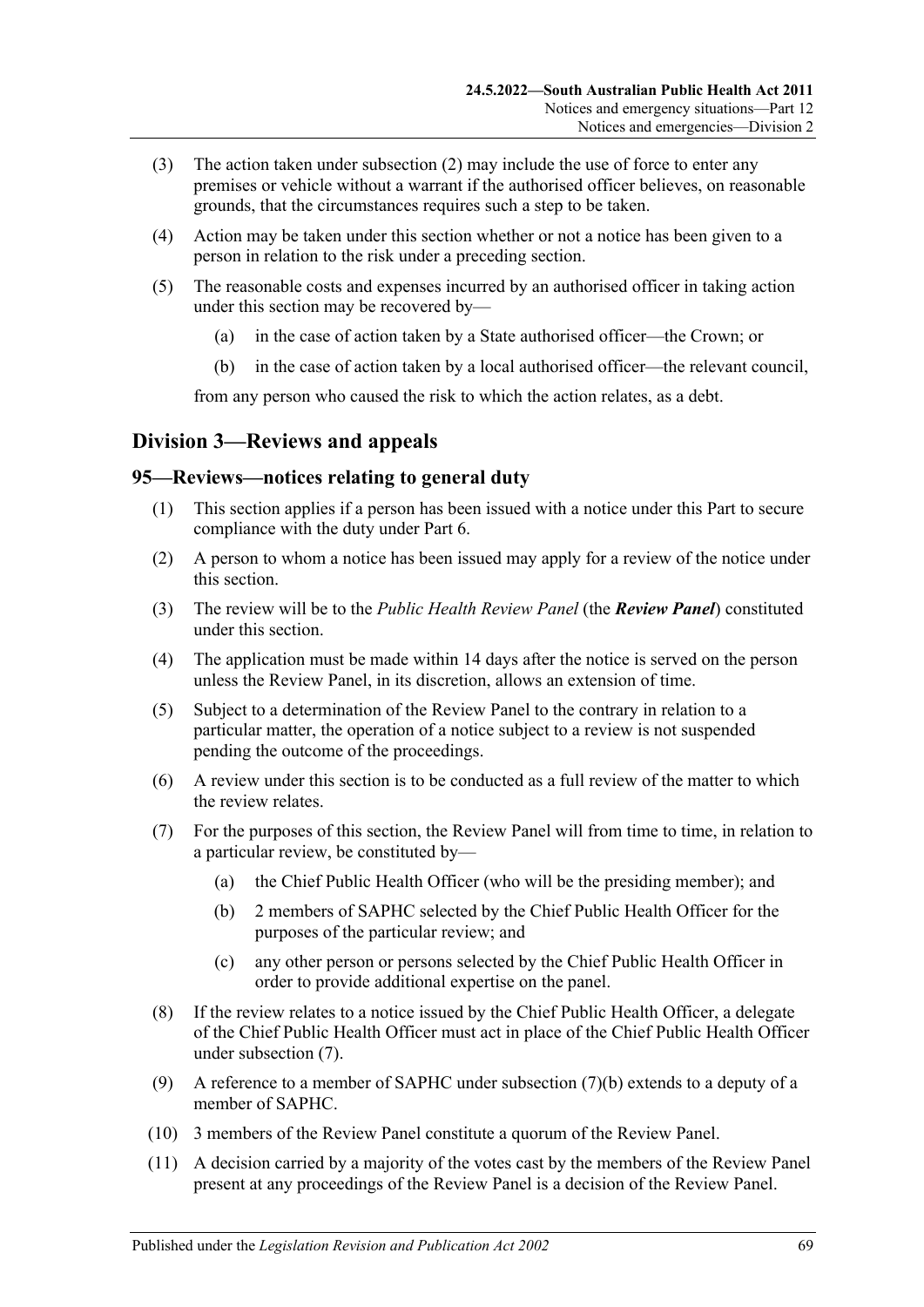- (12) Each member present at a meeting of the Review Panel is entitled to 1 vote on a question arising for decision and, in the event of an equality of votes, the person presiding has a second, or casting, vote.
- (13) A party is entitled to appear personally or, with leave of the Review Panel, by representative, in proceedings before the Review Panel.
- (14) The Review Panel may proceed to determine a matter in the absence of a party if the party has had notice of the time and place of the proceedings and fails to appear.
- (15) The Review Panel may, on its own initiative or on application by a party to the relevant proceedings—
	- (a) dismiss or determine any proceedings that appear—
		- (i) to be frivolous or vexatious; or
		- (ii) to have been instituted for the purpose of delay or obstruction, or for some other improper purpose;
	- (b) bring any proceedings to an end that appear—
		- (i) to be more appropriately suited to proceedings before the Tribunal rather than the Review Panel; or
		- (ii) to be unable to be satisfactorily resolved (or resolved within a reasonable period) by proceedings before the Review Panel; or
	- (c) bring any proceedings to an end for any other reasonable cause.
- (16) In any proceedings, the Review Panel is not bound by the rules of evidence but may inform itself about any matter relating to the proceedings in such manner as it thinks fit.
- (17) The Review Panel may, on hearing any proceedings under this section—
	- (a) confirm, vary or revoke any requirement to which the review relates and, if appropriate, discharge the relevant notice;
	- (b) substitute any requirement or notice that could have been made or given in the first instance;
	- (c) remit the subject matter to the relevant authority for further consideration;
	- (d) dismiss the matter;
	- (e) make an order for costs, but only to the extent that may be necessary in the interests of justice;
	- (f) make any consequential or ancillary order or direction, or impose any conditions, that it considers appropriate.
- (18) The Review Panel is to hear and determine an application under this section as soon as is reasonably practicable and in any event within 2 months unless the Chief Public Health Officer allows an extension of time in a particular case.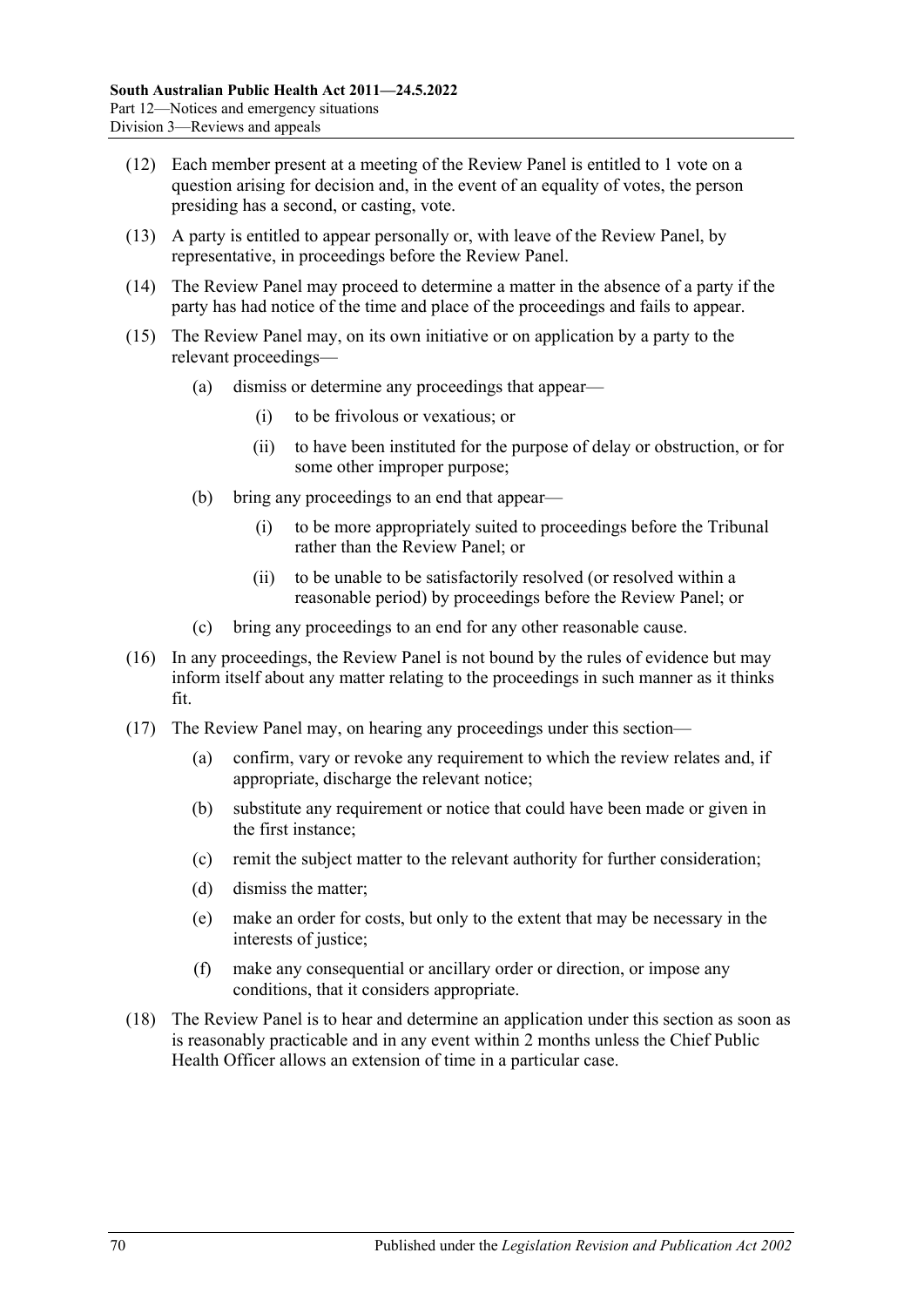# **96—Review by Tribunal**

- <span id="page-70-0"></span>(1) A person who has been issued with a notice under this Part (including a notice to secure compliance with the duty under [Part](#page-32-0) 6) may apply to the Tribunal under section 34 of the *[South Australian Civil and Administrative Tribunal Act](http://www.legislation.sa.gov.au/index.aspx?action=legref&type=act&legtitle=South%20Australian%20Civil%20and%20Administrative%20Tribunal%20Act%202013) 2013* for review—
	- (a) of the notice; or
	- (b) if review proceedings have been taken under [section](#page-68-2) 95—of the outcome of the review (including any order or other matter made or imposed at the end of the proceedings on the review).
- <span id="page-70-1"></span>(2) To avoid doubt, a person who has been issued with a notice to secure compliance with the general duty may apply to the Tribunal for a review under this section without the need to have already applied to the Review Panel for review of the notice under [section](#page-68-2) 95.
- (3) A council may apply to the Tribunal under section 34 of the *[South Australian Civil](http://www.legislation.sa.gov.au/index.aspx?action=legref&type=act&legtitle=South%20Australian%20Civil%20and%20Administrative%20Tribunal%20Act%202013)  [and Administrative Tribunal Act](http://www.legislation.sa.gov.au/index.aspx?action=legref&type=act&legtitle=South%20Australian%20Civil%20and%20Administrative%20Tribunal%20Act%202013) 2013* for a review of the outcome of review proceedings by the Review Panel under [section](#page-68-2) 95.
- (4) An application for review must be made within 14 days after
	- (a) in the case of a review under [subsection](#page-70-0)  $(1)(a)$ —the notice is served on the person;
	- (b) in the case of a review under [subsection](#page-70-1) (1)(b) or (3)—the review proceedings under [section](#page-68-2) 95 end.
- (5) A relevant authority is entitled to be a party to any proceedings under this section.

# **Part 12A—Immunisation and Early Childhood Services**

# **96A—Interpretation**

(1) In this Part—

*early childhood service* means a service for the education or care (or both) of a child under the age of 6 years but does not include the following services:

- (a) the provision of primary education provided at or in connection with a primary school;
- (b) a service comprising a person engaged by a parent or guardian of a child to babysit the child in the child's home;
- (c) a babysitting, playgroup or childminding service that is organised informally by the parents or guardians of the children concerned;
- (d) a service provided for a child by a family member of the child or friend of the family of the child personally under an informal arrangement where no offer to provide that service was advertised;
- (e) a service principally conducted to provide tuition to 1 child or a number of children who ordinarily reside together;
- (f) a service principally conducted to provide instruction in a particular activity (such as sport, dance and music);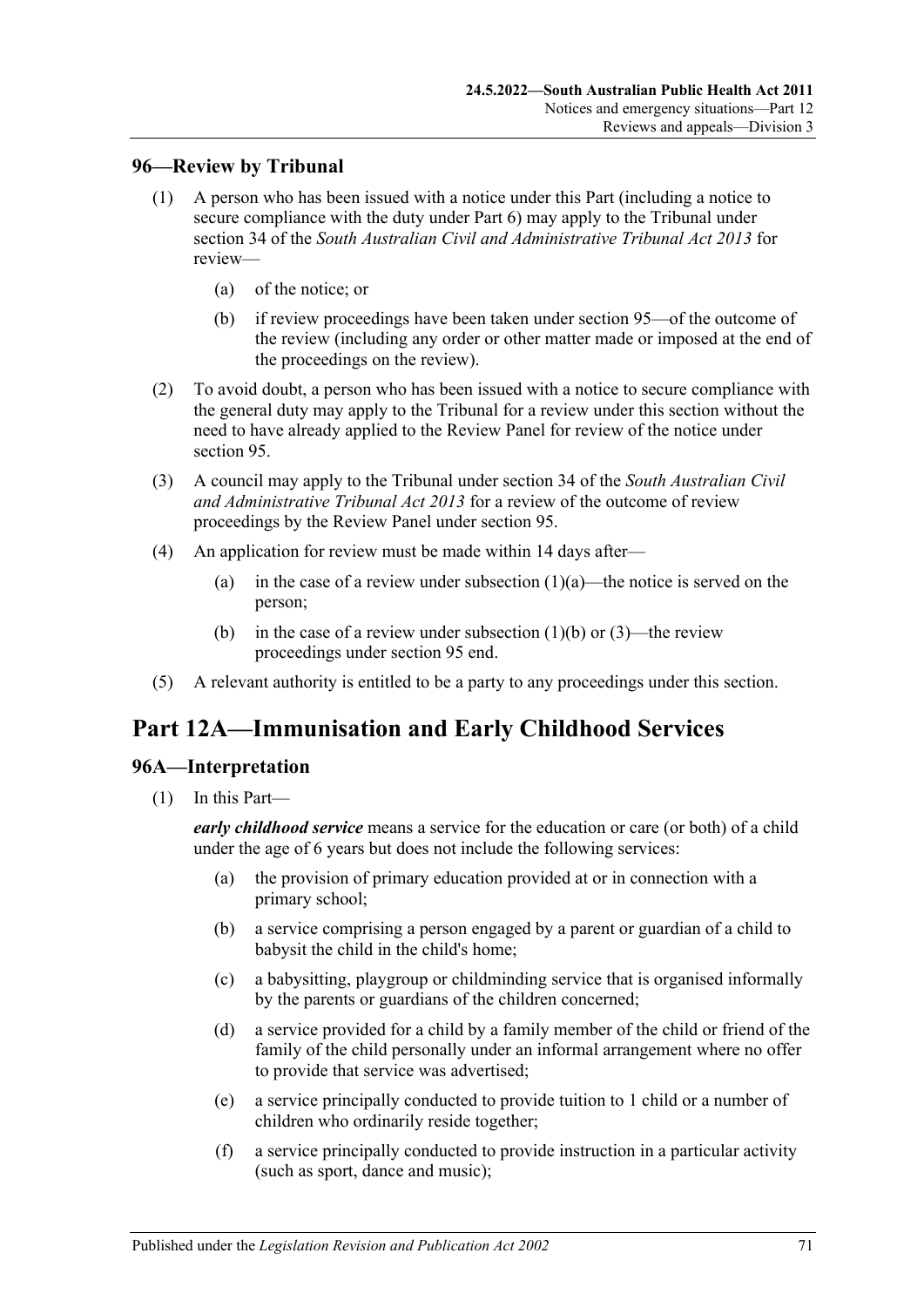- (g) a service where a parent or guardian of each child remains on site and is available to care for their child if required:
- (h) a service comprising out of school care;
- (i) care provided to a child by a person in accordance with a parenting order under the *Family Law Act 1975* of the Commonwealth or the *Family Court Act 1997* of the Commonwealth;
- (j) care provided to a child under the *[Children and Young People \(Safety\)](http://www.legislation.sa.gov.au/index.aspx?action=legref&type=act&legtitle=Children%20and%20Young%20People%20(Safety)%20Act%202017)  Act [2017](http://www.legislation.sa.gov.au/index.aspx?action=legref&type=act&legtitle=Children%20and%20Young%20People%20(Safety)%20Act%202017)*;
- (k) any other service, or service of a kind, prescribed by the regulations;

#### **Example—**

Childcare, family day care, pre-school, occasional care, kindergarten and early learning centre services are early childhood services for the purposes of this Part.

*immunisation record* means any of the following records and documents relating to the immunisation status of a child:

- (a) an extract, or extracts, from the Australian Immunisation Register under the *Australian Immunisation Register Act 2015* of the Commonwealth;
- (b) a document of a kind approved by the Chief Public Health Officer;
- (c) a certificate in writing issued by the Chief Public Health Officer;

*vaccine preventable disease* has the same meaning as in the *Australian Immunisation Register Act 2015* of the Commonwealth.

(2) For the purposes of this Part, a child *meets the immunisation requirements* if the child meets the immunisation requirements within the meaning of the *A New Tax System (Family Assistance) Act 1999* of the Commonwealth (subject to any prescribed modifications).

# <span id="page-71-0"></span>**96B—Requirement to provide immunisation records to service provider**

- (1) The parent or guardian of a child that is enrolled or attends at premises for the purposes of the provision of an early childhood service must provide immunisation records relating to the child to the provider of the service in accordance with the requirements of the Chief Public Health Officer.
- (2) Requirements of the Chief Public Health Officer made for the purposes of [subsection](#page-71-0) (1)—
	- (a) must be published in the Gazette; and
	- (b) may be varied, revoked or substituted by subsequent notice in the Gazette; and
	- (c) may, without limitation, make provision in relation to—
		- (i) the times at which documents must be provided under that subsection; and
		- (ii) the currency of such documents.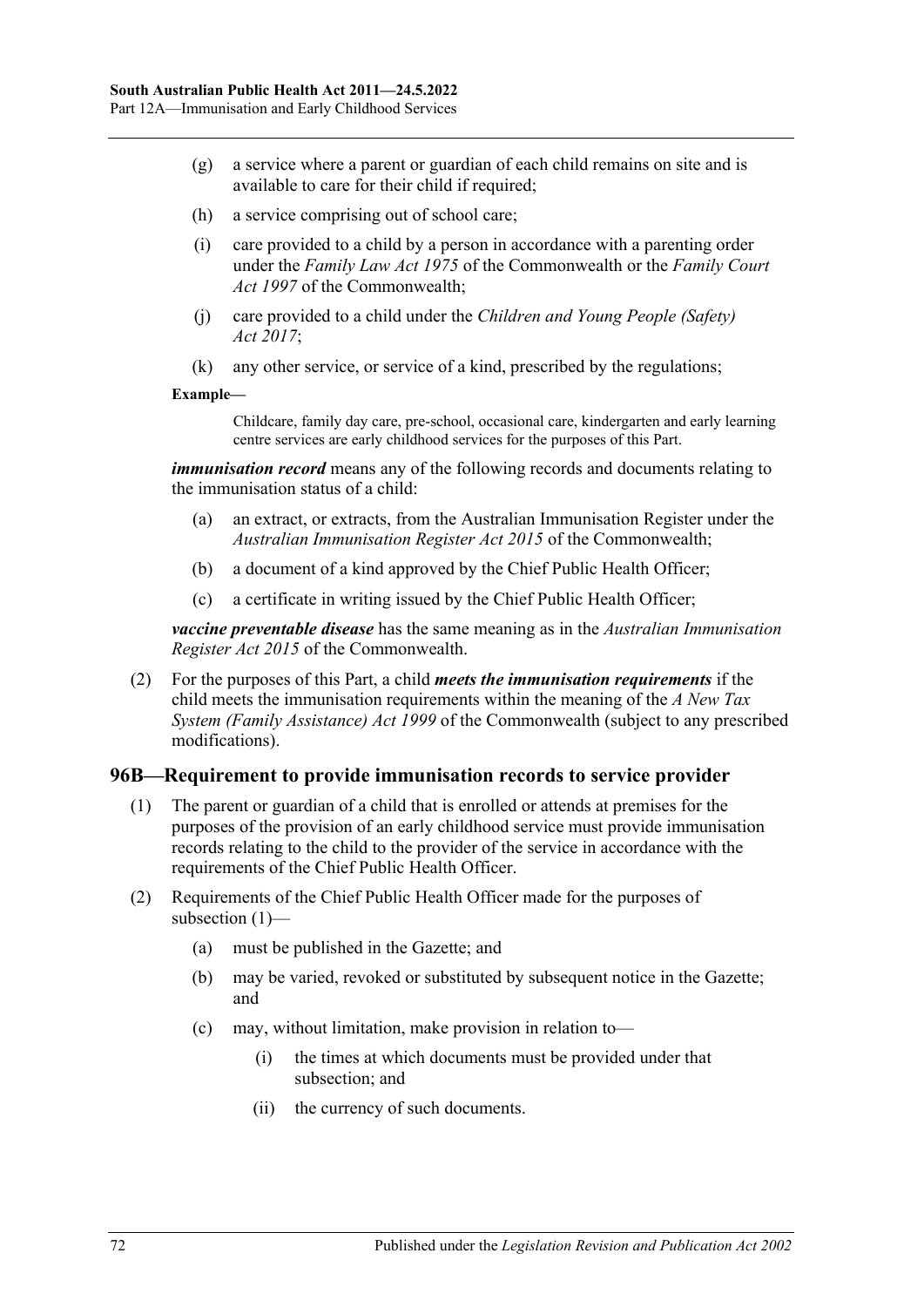(3) A provider of an early childhood service must take reasonable steps to ensure that the parent or guardian of a child that is enrolled or attends at premises for the purposes of the provision of the early childhood service complies with the requirements of [subsection](#page-71-0) (1).

Maximum penalty: \$ 2 500.

(4) A provider of an early childhood service must, for the period of a child's enrolment for the provision of the service, keep a copy of all immunisation records provided to the provider in respect of the child under [subsection](#page-71-0) (1).

Maximum penalty: \$ 2 500.

# **96BA—Prohibition on enrolment in early childhood services where immunisation requirements not met**

- (1) A person who provides an early childhood service must not enrol a child for the provision of the service unless—
	- (a) immunisation records relating to the child have been provided to the person in accordance with section [96B\(1\);](#page-71-0) and
	- (b) the immunisation records indicate that the child meets the immunisation requirements.

Maximum penalty: \$30 000.

(2) It is a defence to a charge of an offence under this section relating to the enrolment of a child to prove that the defendant relied in good faith on immunisation records (or purported immunisation records) provided to the defendant in accordance with section [96B\(1\)](#page-71-0) indicating that the immunisation status of the child was up to date.

# **96BB—Prohibition on providing early childhood services where immunisation requirements not met**

- (1) A person must not provide an early childhood service for a child unless—
	- (a) immunisation records relating to the child have been provided to the person in accordance with section [96B\(1\);](#page-71-0) and
	- (b) the immunisation records indicate that the child meets the immunisation requirements.

Maximum penalty: \$30 000.

(2) It is a defence to a charge of an offence under this section relating to a child to prove that the defendant relied in good faith on immunisation records (or purported immunisation records) provided to the defendant in accordance with [section](#page-71-0) 96B(1) indicating that the immunisation status of the child was up to date.

# **96C—Provision of information to Chief Public Health Officer on outbreak of vaccine preventable disease**

- <span id="page-72-1"></span><span id="page-72-0"></span>(1) The Chief Public Health Officer may, if satisfied that there is an outbreak, or a risk of an outbreak, of a vaccine preventable disease at premises at which early childhood services are provided, require the person with responsibility for providing the service at the premises to provide to the Chief Public Health Officer—
	- (a) the name and date of birth of each child that is enrolled, or routinely attends, at the premises for the provision of an early childhood service; and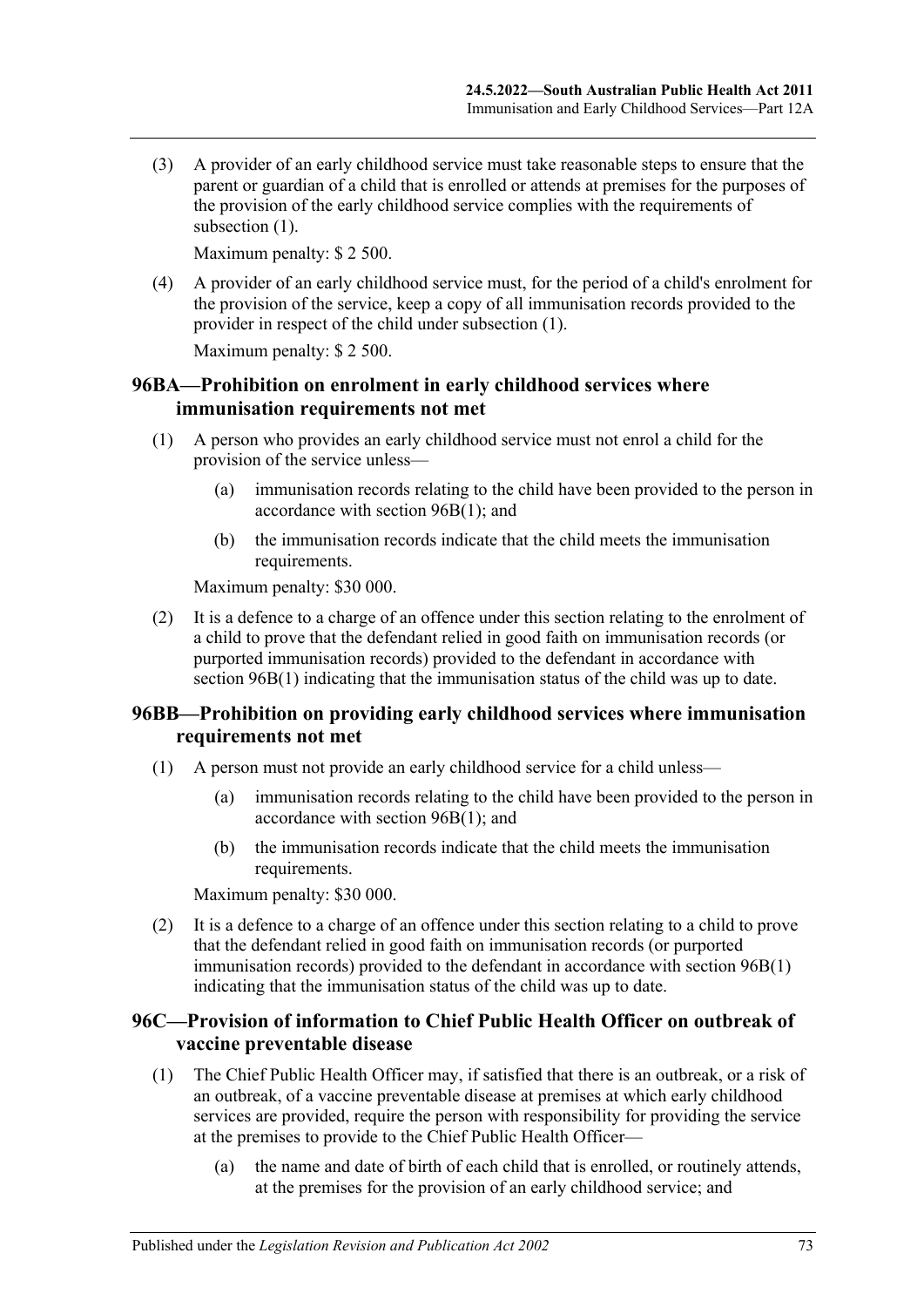- (b) immunisation records relating to each child referred to in [paragraph](#page-72-0) (a) provided pursuant to section [96B\(1\);](#page-71-0) and
- (c) the contact details for a parent or guardian of a child referred to in [paragraph](#page-72-0) (a); and
- (d) any other prescribed information.
- (2) Information required to be provided under [subsection](#page-72-1) (1) must be provided to the Chief Public Health Officer within 24 hours of the receipt of the request for the information.
- (3) A person who fails to comply with a requirement of the Chief Public Health Officer to provide information in accordance with this section is guilty of an offence. Maximum penalty: \$30 000.

# **96D—Exclusion of children from premises on outbreak of vaccine preventable disease**

- <span id="page-73-1"></span>(1) The Chief Public Health Officer may, by notice in writing, direct that a specified child is excluded from attending at specified premises at which early childhood services are provided if satisfied that—
	- (a) the child has been diagnosed with a vaccine preventable disease; or
	- (b) there is an outbreak of a specified vaccine preventable disease at the premises and the child would, if the child attended at the premises, be at a material risk of contracting the vaccine preventable disease.
- <span id="page-73-0"></span>(2) For the purposes of [subsection](#page-73-0)  $(1)(b)$ , an outbreak of a vaccine preventable disease may (without limitation) exist at premises if 1 or more persons who routinely attend at the premises have been diagnosed with the specified vaccine preventable disease.
- (3) A direction of the Chief Public Health Officer under [subsection](#page-73-1) (1)—
	- (a) remains in force for the period specified in the direction; and
	- (b) may be varied or revoked by the Chief Public Health Officer at any time by subsequent notice in writing.
- <span id="page-73-4"></span><span id="page-73-3"></span><span id="page-73-2"></span>(4) A direction under [subsection](#page-73-1) (1) in respect of a specified child and any subsequent variation or revocation of such a direction must be served on the person responsible for the provision of early childhood services at the premises by—
	- (a) personal service on the person or an agent of the person; or
	- (b) leaving it at the premises specified in the notice with a person apparently employed or engaged in the provision of an early childhood service at the premises; or
	- (c) email, fax or text message to an email address, fax number or telephone number known to be used by the person (in which case the direction will be taken to have been served at the time of transmission); or
	- (d) if the person serving the notice has made a reasonable attempt to serve the direction under [paragraphs](#page-73-2) (a), [\(b\)](#page-73-3) and [\(c\)](#page-73-4) but has been unsuccessful—affixing it to the premises at or near to the entrance of the premises.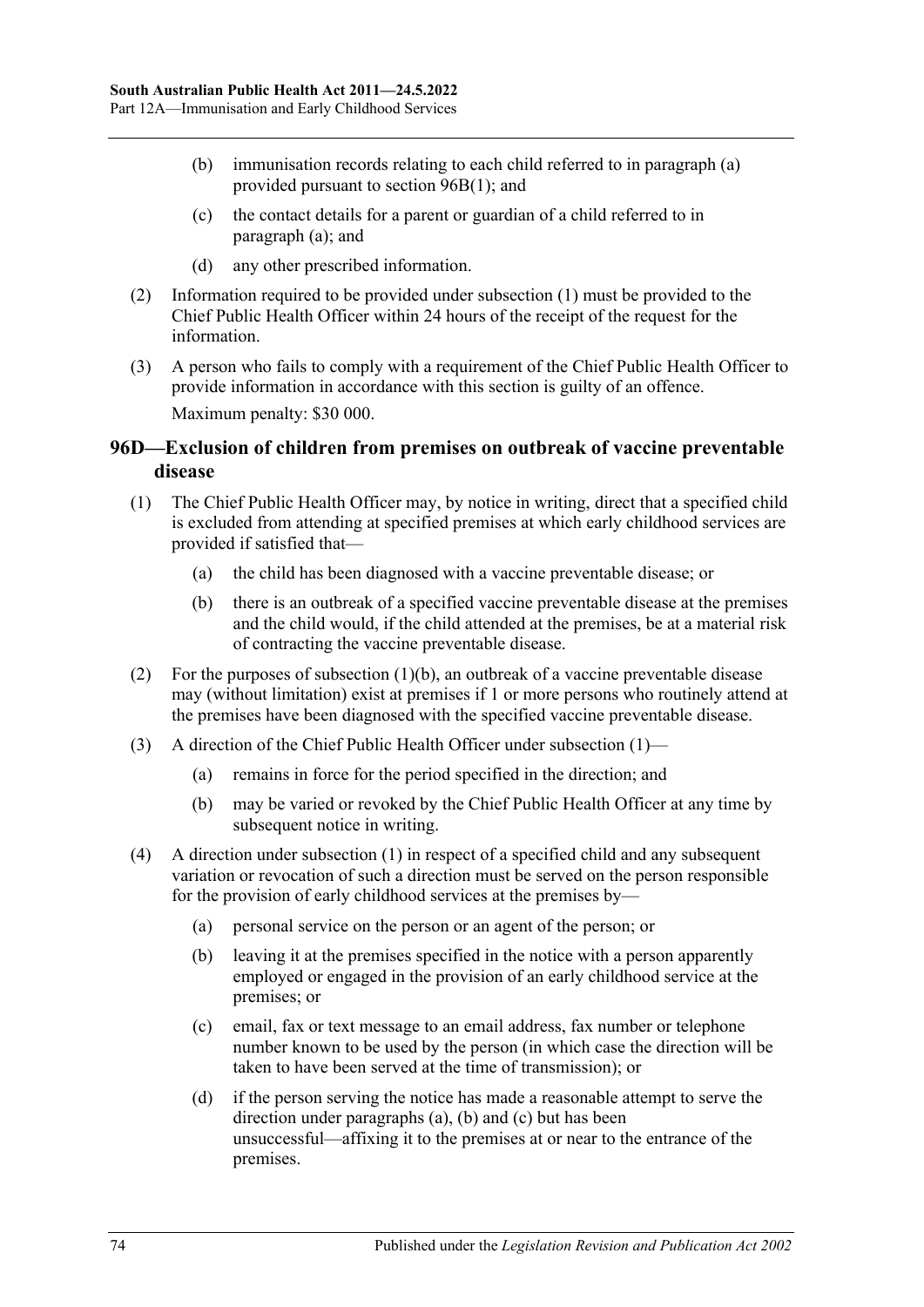- (5) A copy of a direction under [subsection](#page-73-1) (1) in respect of a specified child and any subsequent variation or revocation of such a direction must be given to a parent or guardian of the child by the Chief Public Health Officer as soon as is reasonably practicable after making the direction.
- (6) A person must not provide an early childhood service to a child at premises from which the child is excluded pursuant to a direction under [subsection](#page-73-1) (1). Maximum penalty: \$30 000.

# <span id="page-74-0"></span>**96E—Exemptions**

- (1) The Chief Public Health Officer may, by notice in writing, grant an exemption from this Part or specified provisions of this Part—
	- (a) in relation to a specified child or children of a specified class; or
	- (b) to specified persons or persons of a specified class; or
	- (c) in relation to specified early childhood services or early childhood services of a specified class.
- (2) An exemption under [subsection](#page-74-0) (1) may—
	- (a) be subject to such conditions as the Chief Public Health Officer thinks fit; and
	- (b) apply for a specified period, until further notice or indefinitely; and
	- (c) vary according to the circumstances to which it is expressed to apply.
- (3) The Chief Public Health Officer may, by subsequent notice in writing—
	- (a) vary or revoke an exemption;
	- (b) vary or revoke a condition of an exemption or attach new conditions to an exemption;
	- (c) vary the circumstances to which an exemption is expressed to apply.
- (4) A person who contravenes or fails to comply with a condition of an exemption imposed under this section is guilty of an offence. Maximum penalty: \$30 000.

# **Part 13—Miscellaneous**

# **97—Tests on deceased persons**

- (1) If the Chief Public Health Officer has reasonable grounds to believe that a deceased person has had a condition of public health concern, the Chief Public Health Officer may, by instrument in writing, authorise the carrying out of any test or procedure specified in the instrument on the body of the deceased person.
- <span id="page-74-1"></span>(2) If the Chief Public Health Officer has authorised the carrying out of a test or procedure under this section, an authorised officer, accompanied by such assistants as the authorised officer thinks necessary, may—
	- (a) enter premises (using such force as is necessary) in which the authorised officer reasonably believes the body of the deceased person is located; and
	- (b) search the premises for the body,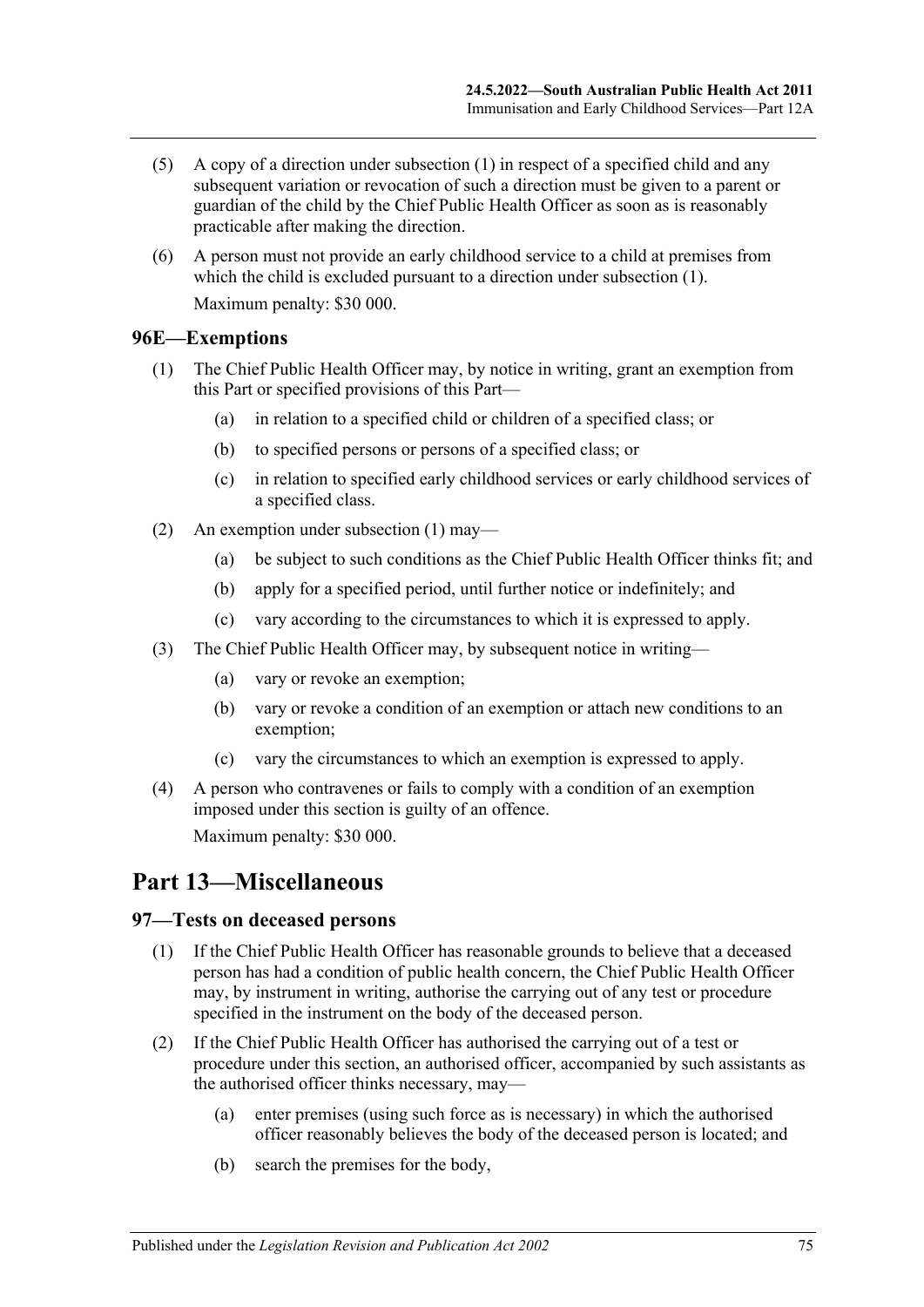and, on finding the body, the authorised tests or procedure may be carried out in accordance with this section.

- (3) However, an authorised officer must not exercise a power to enter premises under [subsection](#page-74-1) (2) unless—
	- (a) the authorised officer has made a reasonable attempt to contact the occupier of the premises and advise the occupier of the intention to exercise such powers; and
	- (b) if force is required to enter premises—the authorised officer is accompanied by a police officer.
- (4) A test or procedure authorised under this section must be carried out by—
	- (a) a medical practitioner; or
	- (b) a person who is qualified as required by the regulations to carry out tests or procedures of the relevant type.
- (5) A person carrying out a test or procedure under this section may be assisted by any other person.
- (6) Nothing in this section authorises the exhumation of a body.

#### **98—Delegation by Chief Executive**

- (1) The Chief Executive may delegate a function or power conferred on the Chief Executive under this Act—
	- (a) to a specified person or body; or
	- (b) to a person occupying or acting in a specified office or position.
- (2) A delegation—
	- (a) may be made subject to conditions or limitations specified in the instrument of delegation; and
	- (b) if the instrument of delegation so provides, may be further delegated by the delegate; and
	- (c) is revocable at will and does not prevent the delegator from acting personally in a matter.

# **99—Confidentiality**

(1) If a person, in the course of official duties, obtains personal information relating to another, the person must not intentionally disclose that information except to the extent that the person is authorised to do so under [subsection](#page-75-0) (2).

Maximum penalty: \$25 000.

- <span id="page-75-1"></span><span id="page-75-0"></span>(2) A person is authorised to disclose information if the person is
	- disclosing information in the course of official duties, or for any other purpose connected with the administration of this Act or a law of another State or a Territory of the Commonwealth or of the Commonwealth; or
	- (b) disclosing information as required by law; or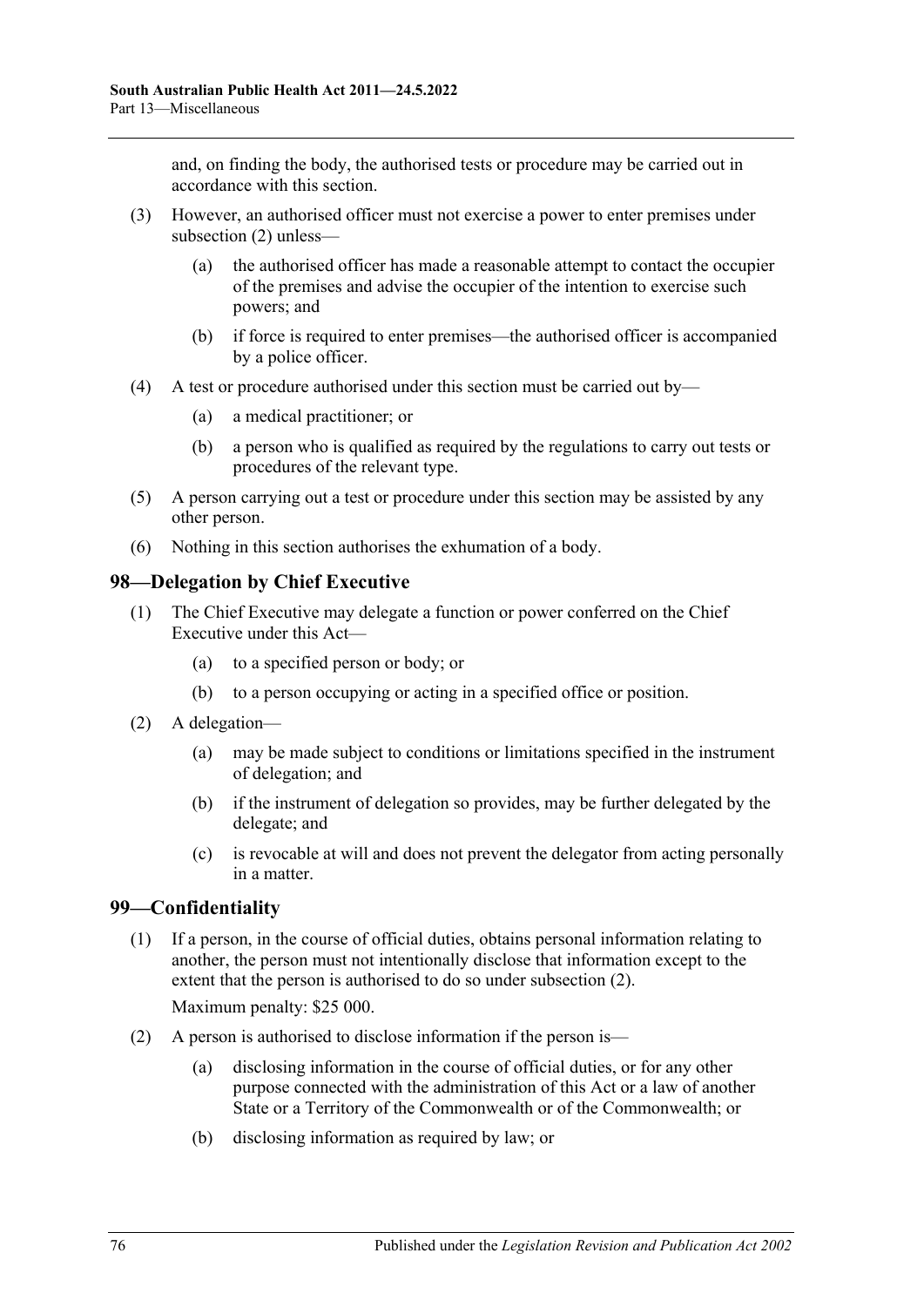- (c) without limiting [paragraph](#page-75-1) (b), disclosing information as required by a court or tribunal constituted by law; or
- (d) disclosing information at the request, or with the consent, of the person to whom the information relates or a guardian or medical agent of the person; or
- <span id="page-76-0"></span>(e) disclosing information to a relative, carer or friend of the person to whom the information relates if—
	- (i) the disclosure is reasonably required for the treatment, care or recovery of the person; and
	- (ii) there is no reason to believe that the disclosure would be contrary to the person's best interests; or
- (f) subject to the regulations (if any)—
	- (i) disclosing information to a health or other service provider if the disclosure is reasonably required for the treatment, care or recovery of the person to whom the information relates; or
	- (ii) disclosing information by entering the information into an electronic records system established for the purpose of enabling the recording or sharing of information between persons or bodies involved in the provision of health services; or
	- (iii) disclosing information to such extent as is reasonably required in connection with the management or administration of a hospital or ambulance service; or
- (g) without limiting a preceding paragraph, disclosing information to the extent to which it is reasonably necessary—
	- (i) to provide treatment to the person; or
	- (ii) to prevent the transmission of any disease constituting a controlled notifiable condition; or
- (h) without limiting a preceding paragraph, disclosing information if the disclosure is reasonably required to lessen or prevent a serious threat to the life, health or safety of a person, or a serious threat to public health; or
- (i) disclosing information for medical, research or statistical purposes if—
	- (i) there is no reason to believe that the disclosure would be contrary to the person's best interests; and
	- (ii) the disclosure is of a kind approved by the Chief Public Health Officer for the purposes of this paragraph; or
- (ia) disclosing information in accordance with an authorisation of the Chief Public Health Officer; or
- (j) disclosing information in accordance with the regulations.
- (3) [Subsection](#page-76-0) (2)(e) does not authorise the disclosure of information in contravention of a direction given by the person to whom the information relates.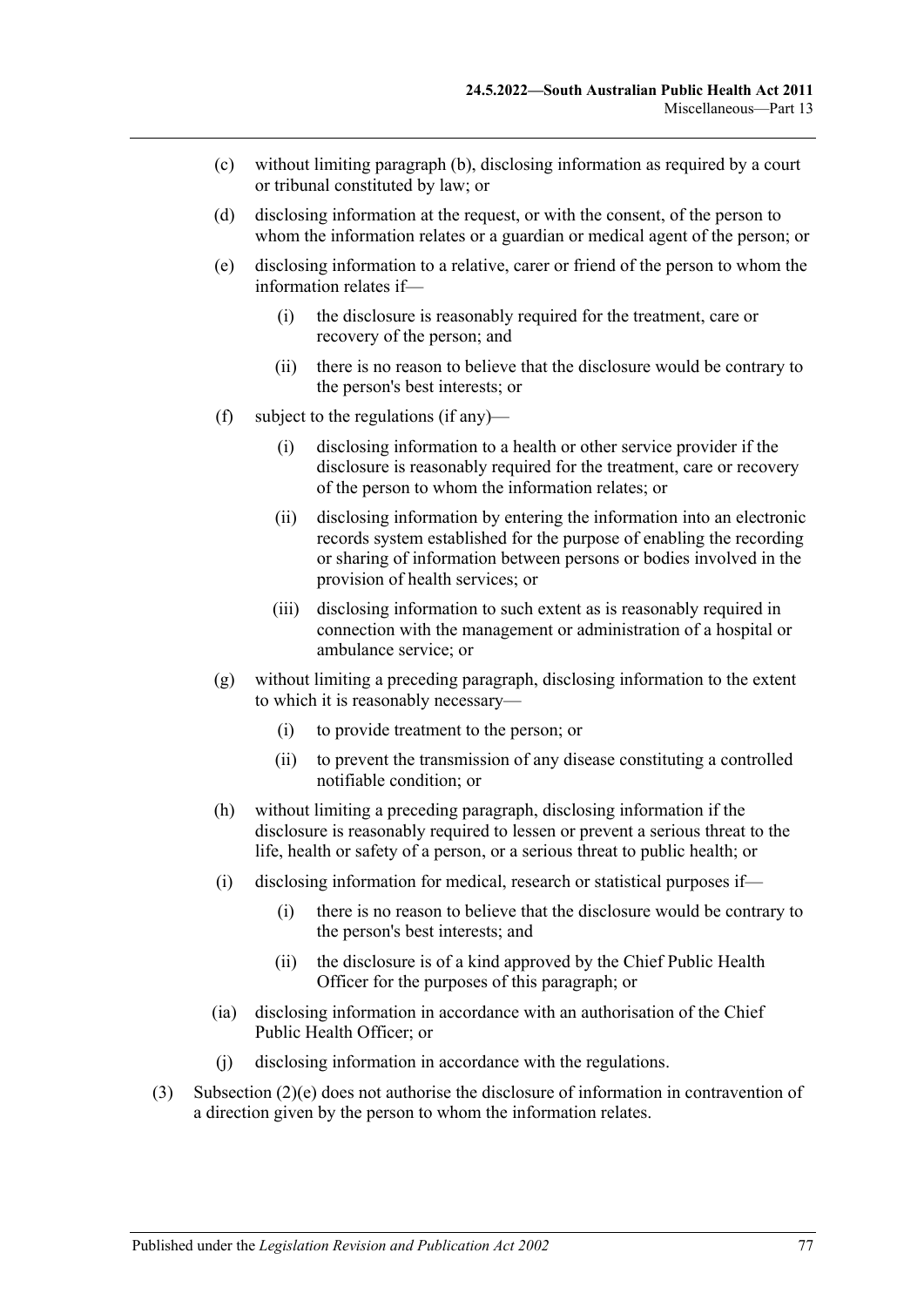(4) In this section—

*domestic partner*—a person is a domestic partner of another if the person is a domestic partner of the other within the meaning of the *[Family Relationships](http://www.legislation.sa.gov.au/index.aspx?action=legref&type=act&legtitle=Family%20Relationships%20Act%201975)  Act [1975](http://www.legislation.sa.gov.au/index.aspx?action=legref&type=act&legtitle=Family%20Relationships%20Act%201975)*, whether declared as such under that Act or not;

*personal information* means—

- (a) medical information; or
- (b) information relating to a person's personal affairs;

*relative*—a person is a relative of another if the person is a spouse, domestic partner or parent of the other of or over 18 years of age or a brother, sister, son or daughter of the other.

# <span id="page-77-0"></span>**100—Confidentiality and provision of certain information**

- (1) This section applies to a person employed or engaged by the State for the purpose of—
	- (a) monitoring public health in the State; or
	- (b) investigating public health problems within the State; or
	- (c) assessing and improving the quality of public health in the State.
- <span id="page-77-1"></span>(2) The Minister may, by instrument in writing, authorise a person to whom this section applies to have access to personal information relating to the performance of any function referred to in [subsection](#page-77-0) (1).
- (3) Personal information may be disclosed to a person authorised under [subsection](#page-77-1) (2), and to any person providing technical, administrative or secretarial assistance to that person, without breach of any law or any principle of professional ethics.
- (4) A person must not disclose personal information obtained directly or indirectly pursuant to this section unless—
	- (a) the disclosure is made in the course of official duties; or
	- (b) the disclosure is made with the consent of the person to whom the information relates; or
	- (c) the disclosure is required by a court or tribunal constituted by law; or
	- (d) the disclosure is authorised under the regulations.

Maximum penalty: \$25 000.

(5) In this section—

*personal information* means—

- (a) medical information; or
- (b) information relating to a person's personal affairs.

# <span id="page-77-2"></span>**101—Service of notices or other documents**

- <span id="page-77-3"></span>(1) Subject to this section, if this Act requires or authorises a notice, order or other document to be served on, or given to, a person, the notice, order or document may—
	- (a) be served on, or given to, the person or an agent of the person; or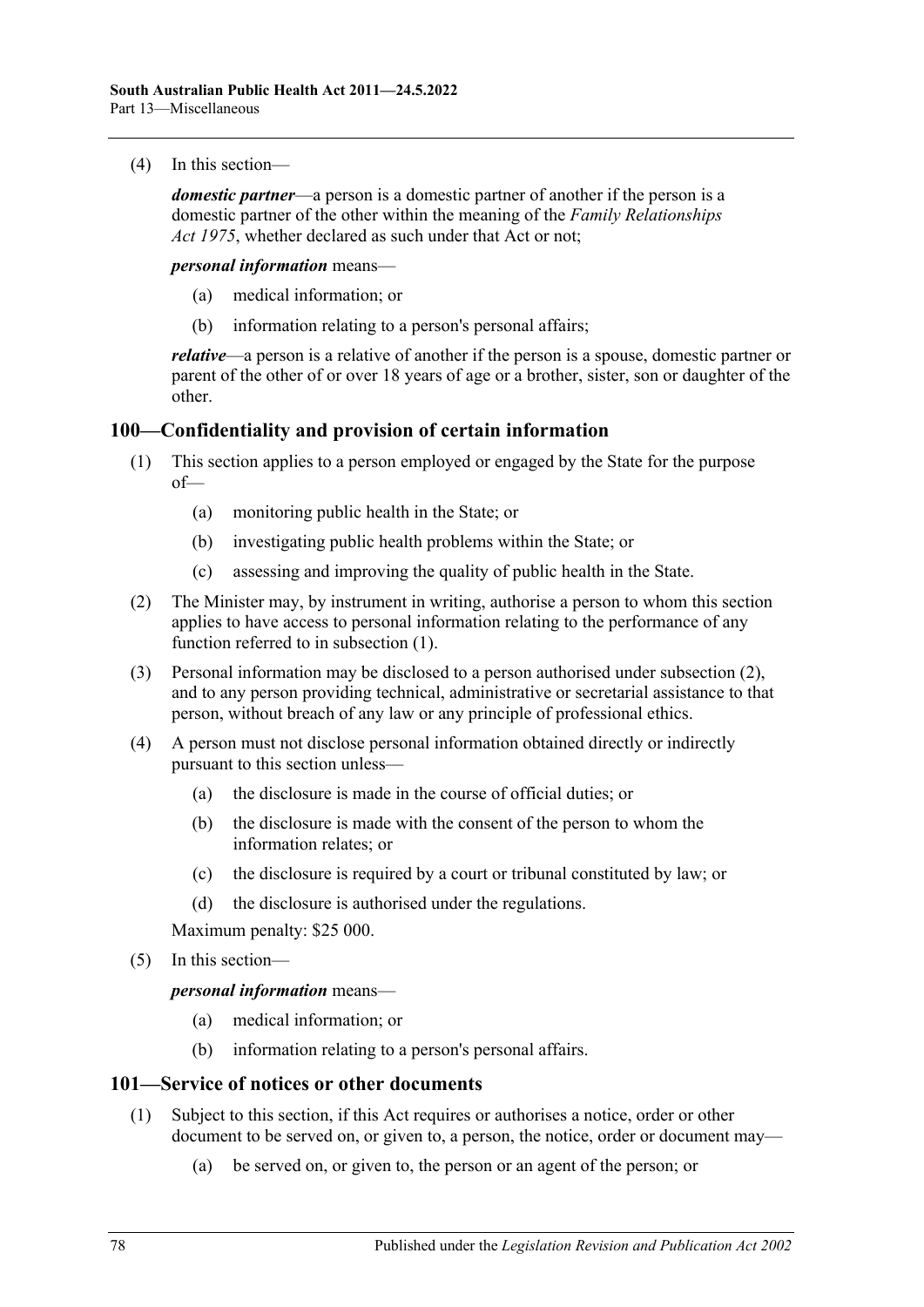- <span id="page-78-0"></span>(b) be left for the person at his or her place of residence or business with someone apparently over the age of 16 years; or
- <span id="page-78-1"></span>(c) be sent by post to the person or an agent of the person at his or her last known address; or
- (d) if the notice, order or document is to be served on the owner of land, the land is unoccupied, and the person seeking to serve the notice, order or document has taken reasonable steps to effect service under the other paragraphs of this subsection but has been unsuccessful—be served by fixing it to some conspicuous part of the land; or
- (e) if the notice, order or document is to be served on the occupier of land—be sent by post to the occupier at the address of the land; or
- (f) be served on the person by fixing it to, or leaving it on, a vessel that the person is apparently in charge of, or expected to board at some stage, if the person giving or serving the notice, order or document has reasonable grounds to believe that service in this manner will bring the notice, order or document to the attention of the person to be served; or
- (g) be sent to the person by fax or email to a fax number or email address provided by the person (in which case the notice, order or document will be taken to have been served or given at the time of transmission); or
- (h) be served or given in some other manner prescribed by the regulations.
- (2) Without limiting [subsection](#page-77-2) (1), a notice, order or document to be served on or given to a company or registered body within the meaning of the *Corporations Act 2001* of the Commonwealth may be served or given in accordance with that Act.
- (3) Subject to the regulations, a notice, order or document required or authorised to be given to an owner of land may, if it is to be served personally, be served on the owner, one of any joint owners, or the agent of the owner.
- <span id="page-78-2"></span>(4) Subject to this section, an order under [Part](#page-41-0) 10 must be served personally on the relevant person.
- (5) In the event that personal service of an order under [Part](#page-41-0) 10 is not reasonably practicable, such an order may be served in a manner contemplated by [subsections](#page-77-3)  $(1)(a)$ ,  $(b)$  or  $(c)$ .
- (6) [Subsection](#page-78-2) (4) does not apply to a written notice confirming an oral order made under [Part](#page-41-0) 10.

# <span id="page-78-3"></span>**102—Immunity**

- (1) No personal liability attaches to—
	- (a) the Chief Public Health Officer or Chief Executive; or
	- (b) a member of a body constituted under this Act; or
	- (c) an authorised officer or any other person engaged in the administration of this Act,

for an honest act or omission in the performance, exercise or discharge, or purported performance, exercise or discharge, of a function, power or duty under this Act.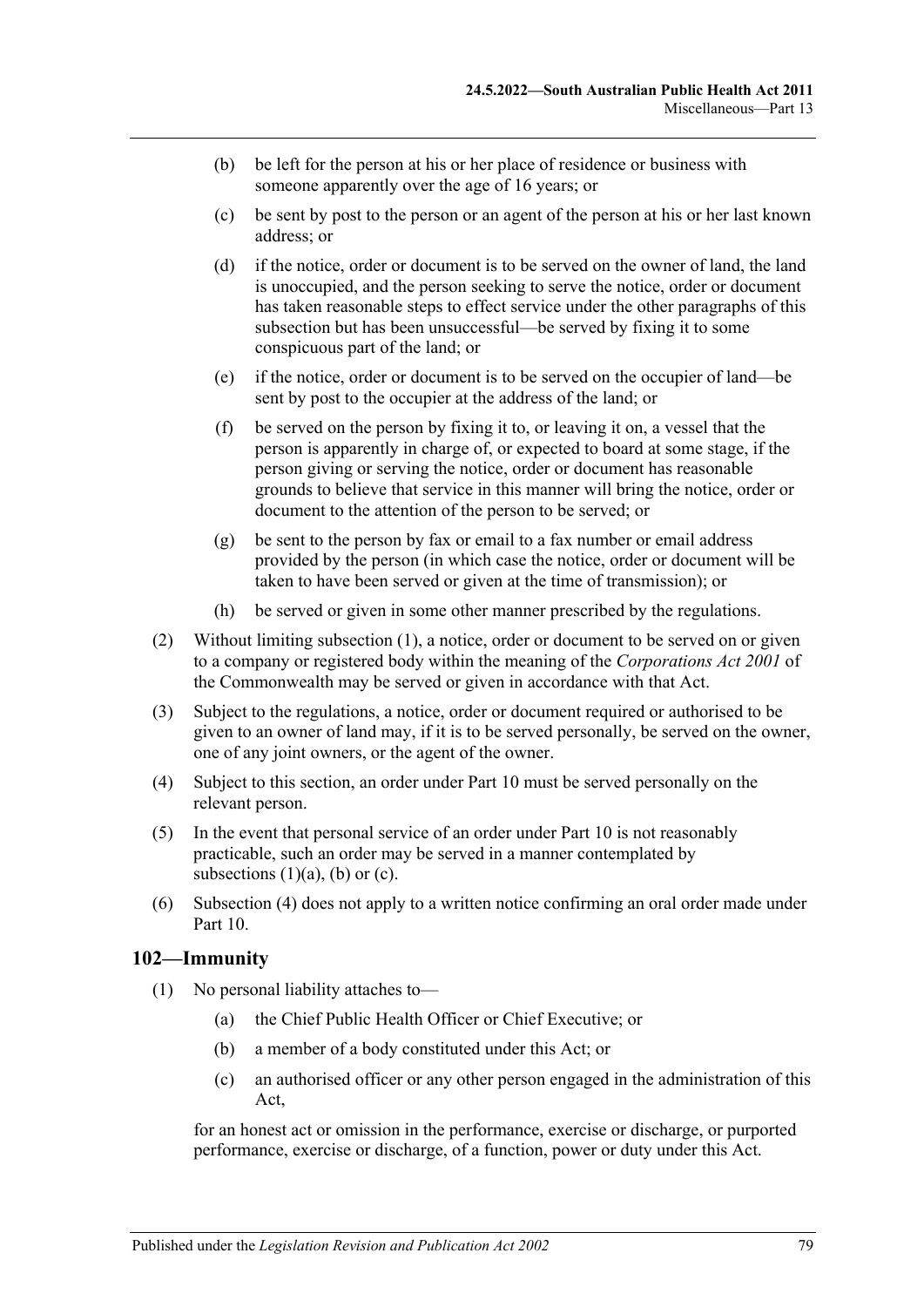- (2) Subject to [subsection](#page-79-0) (3), a liability that would, but for [subsection](#page-78-3) (1), lie against a person lies instead against the Crown.
- <span id="page-79-0"></span>(3) A liability that would, but for [subsection](#page-78-3) (1), lie against an officer, employee, agent or contractor of a council lies instead against the council.
- (4) In addition, no action lies against a person (or an employer or contracting party with respect to a person) who in good faith and with reasonable care—
	- (a) takes a sample of blood, urine or other material in accordance with this Act; or
	- (b) conducts a test for the purposes of this Act; or
	- (c) provides a report about any test results under this Act.

#### **103—Protection from liability**

- (1) A failure by a designated authority to perform a function under this Act, or a breach of a duty imposed on a designated authority under this Act, does not give rise to any civil liability.
- (2) In this section—

#### *designated authority* means—

- (a) the Minister; or
- (b) the Chief Public Health Officer; or
- (c) a council; or
- (d) SAPHC.

# **103A—COVID-19—Crown immunity**

Despite any other provision of this Act or any other Act or law, no liability attaches to the Crown in respect of—

- (a) any acts or omissions in connection with—
	- (i) the performance, exercise or discharge, or purported performance, exercise or discharge, of a function, power or duty under this Act; or
	- (ii) the carrying out, or purported carrying out, of any order, requirement or direction given or imposed, or purportedly given or imposed, in accordance with this Act; or
- (b) any failure to exercise or discharge a function, power or duty under this Act,

in relation to the outbreak of the human disease named COVID-19 within South Australia (whether the relevant acts or omissions or failure occurred before or after the commencement of this section).

#### **104—False or misleading information**

A person must not, in connection with a requirement or direction imposed by or under this Act, provide any information or produce or furnish any document that is false or misleading in a material particular.

Maximum penalty: \$25 000.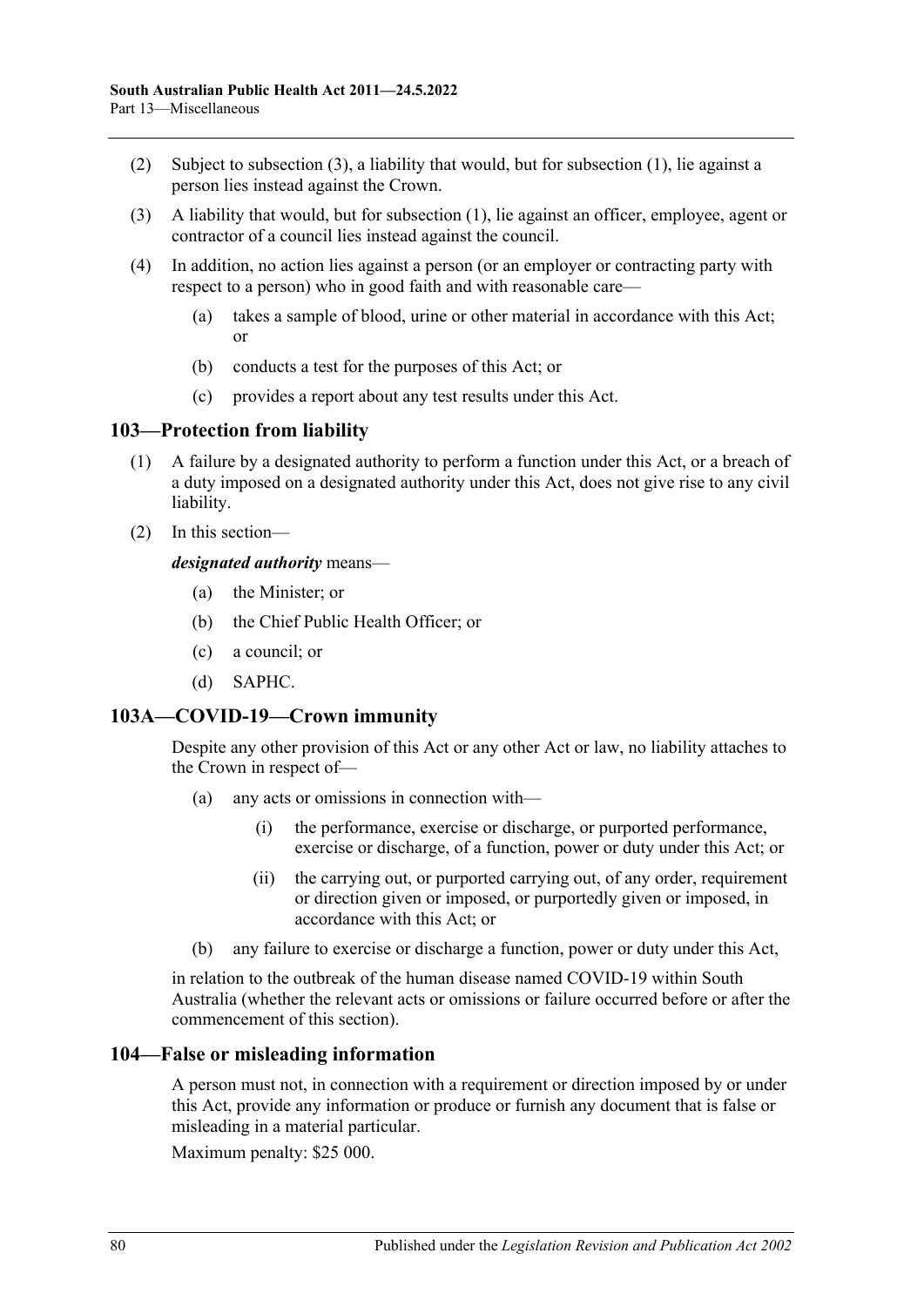#### **105—Offences**

- (1) Proceedings for an offence against this Act may only be commenced by—
	- (a) the Minister; or
	- (b) the Director of Public Prosecutions; or
	- (c) the Chief Public Health Officer; or
	- (d) an authorised officer; or
	- (e) the chief executive officer of a council; or
	- (f) a police officer; or
	- (g) a person acting on the written authority of the Minister.
- <span id="page-80-0"></span>(2) An apparently genuine document purporting to be under the hand of the Minister and to authorise the commencement of proceedings under this Act must be accepted in legal proceedings, in the absence of proof to the contrary, as proof of an authorisation under [subsection](#page-80-0)  $(1)(g)$ .

#### **106—Offences by bodies corporate**

- (1) If a body corporate is guilty of a prescribed offence, each director of the body corporate is guilty of an offence and liable to the same penalty as is prescribed for the principal offence unless the director proves that he or she could not by the exercise of due diligence have prevented the commission of the offence.
- (2) If a body corporate is guilty of an offence against [section](#page-33-0)  $57(3)$ , each member of the governing body of the body corporate is guilty of an offence and liable to the same penalty as is prescribed for the principal offence when committed by a natural person if the prosecution proves that—
	- (a) the member knew, or ought reasonably to have known, that there was a significant risk that such an offence would be committed; and
	- (b) the member was in a position to influence the conduct of the body corporate in relation to the commission of such an offence; and
	- (c) the member failed to exercise due diligence to prevent the commission of the offence.
- (3) In this section—

*prescribed offence* means an offence against [section](#page-33-1) 57(1), [57\(2\),](#page-33-2) [58](#page-34-0) or [92\(10\).](#page-66-0)

#### **107—Continuing offences**

- (1) If an offence against a provision of this Act is committed by a person by reason of a continuing act or omission—
	- (a) the person is liable, in addition to the penalty otherwise applicable to the offence, to a penalty for each day during which the act or omission continues of not more than an amount equal to one fifth of the maximum penalty prescribed for that offence; and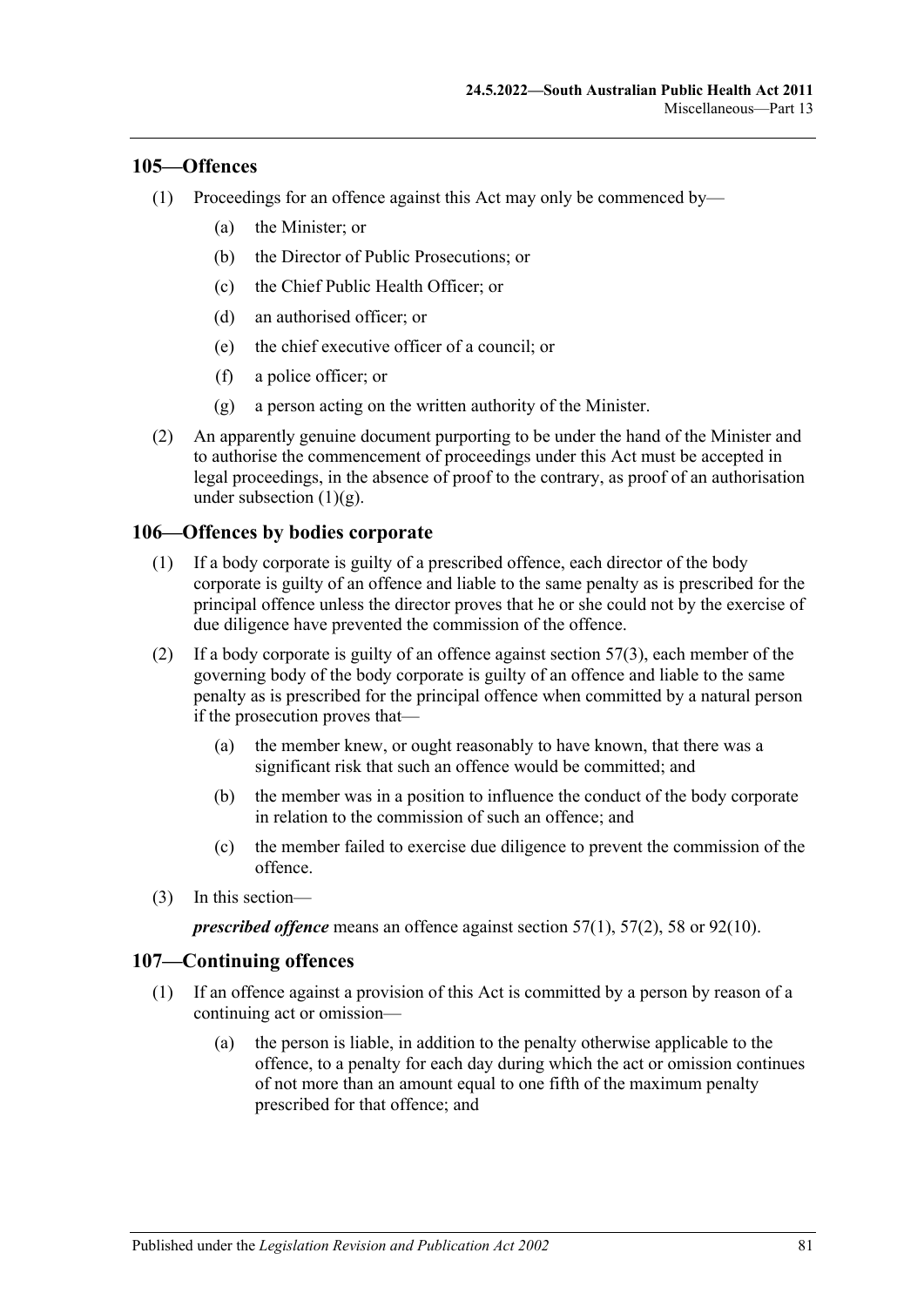- (b) if the act or omission continues after the person is convicted of the offence, the person is guilty of a further offence against that provision and liable, in addition to the penalty otherwise applicable to the further offence, to a penalty for each day during which the act or omission continues after that conviction of not more than an amount equal to one fifth of the maximum penalty prescribed for that offence.
- (2) For the purposes of this section, an obligation to do something is to be regarded as continuing until the act is done notwithstanding that any period within which, or time before which, the act is required to be done has expired or passed.

# **108—Evidentiary provision**

- (1) In any proceedings, if the court, Review Panel or Tribunal is satisfied that a designated entity has assessed a risk to public health in connection with the administration or operation of this Act, the court, Review Panel or Tribunal (as the case requires) must, in the absence of proof to the contrary, accept that assessment as evidence of the fact that a risk to public health existed or has occurred and, insofar as may be reasonably demonstrated by that assessment, the extent or significance of the risk.
- (2) In this section—

*designated entity* means—

- (a) the Chief Public Health Officer; or
- (b) an authorised officer; or
- (c) a council.

# <span id="page-81-0"></span>**109—Regulations**

- (1) The Governor may make such regulations as are contemplated by this Act or as are necessary or expedient for the purposes of this Act.
- (2) Without limiting the generality of [subsection](#page-81-0) (1), those regulations may—
	- (a) require the furnishing of reports (including technical or expert reports), returns, documents or other forms of information relevant to public health (including the management of any system or infrastructure associated with public health) to the Chief Public Health Officer or other prescribed person or body;
	- (b) require the keeping of records, statistics and other forms of information by any person or body that performs a function under or pursuant to this Act (and the provision of reports based on that information);
	- (c) prohibit, restrict or regulate the manufacture, possession, transport, storage, use or disposal of any substance, material or equipment that may create a risk to public health;
	- (d) provide for the removal or destruction of any material, substance or equipment that creates a risk to public health;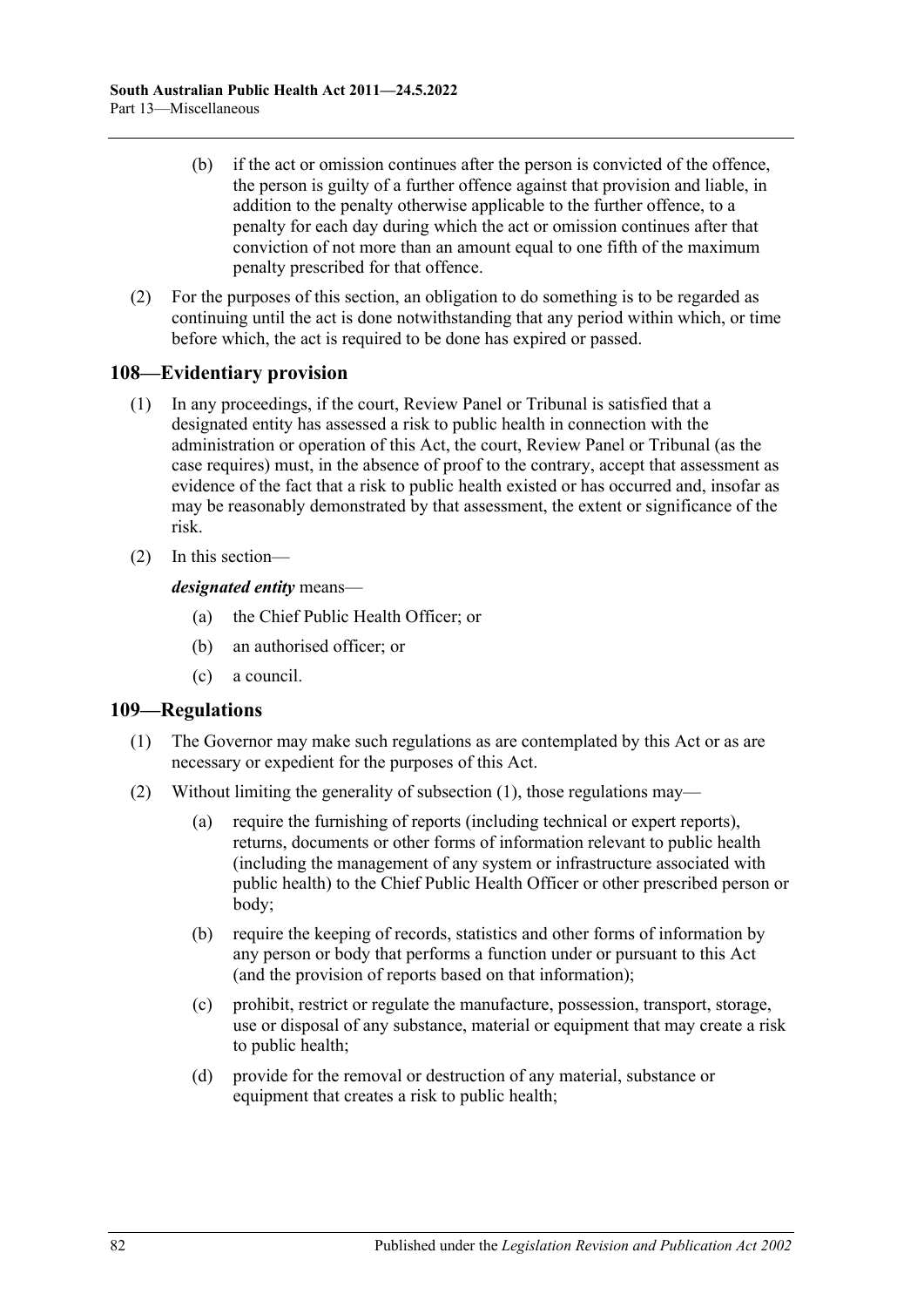- (e) set standards or procedures that must be observed to protect public health (including with respect to the management or inspection of any infrastructure or other facility) and provide for public health planning (including in connection with the operation of any other Act);
- (f) prohibit, restrict or regulate any activity, or the use or sale of any substance, equipment or material, or the use or installation of any infrastructure, that is relevant to the management of public health;
- (g) prescribe information that must be provided to any person or body in relation to any activity, or the use of any substance, equipment or material, that is relevant to the management of public health;
- (h) authorise or require the taking of specified measures to prevent the occurrence or spread of any notifiable condition;
- (i) authorise or require the taking of specified measures to manage any non-communicable condition (including in relation to preventing or reducing the incidence of any such condition);
- (j) provide for such matters as are necessary in consequence of conditions directly or indirectly caused by an emergency declared to be a public health incident or public health emergency under this Act;
- (k) provide for the analysis or testing of samples taken under or for the purposes of this Act, including—
	- (i) the persons who may analyse or test those samples; and
	- (ii) the places where those samples may be analysed or tested; and
	- (iii) the reporting of the results of the analysis or testing of those samples;
- (l) without limiting a preceding paragraph, regulate the construction, installation, alteration, maintenance and operation, and provide for the inspection, of any facility, infrastructure or structure designed for human use;
- (m) without limiting a preceding paragraph, regulate wastewater systems (or schemes associated with wastewater systems), including by—
	- (i) requiring approvals for specified classes of wastewater systems or providing for the referral of applications for approvals in relation to wastewater systems to specified persons or bodies; and
	- (ii) in connection with the implementation or operation of a scheme for a wastewater system for a town, regional area or other community—
		- (A) requiring public notification of the scheme; and
		- (B) requiring, or empowering a prescribed authority to require, installation, alteration or connection of wastewater systems for the purposes of the scheme; and
	- (iii) regulating the connection or disconnection of wastewater systems from the undertaking under the *[Sewerage Act](http://www.legislation.sa.gov.au/index.aspx?action=legref&type=act&legtitle=Sewerage%20Act%201929) 1929*;
- (n) empowering a prescribed authority to carry out necessary work if an owner or occupier of land fails to comply with the regulations and providing for the recovery of costs or expenses reasonably incurred in doing so from the owner or occupier;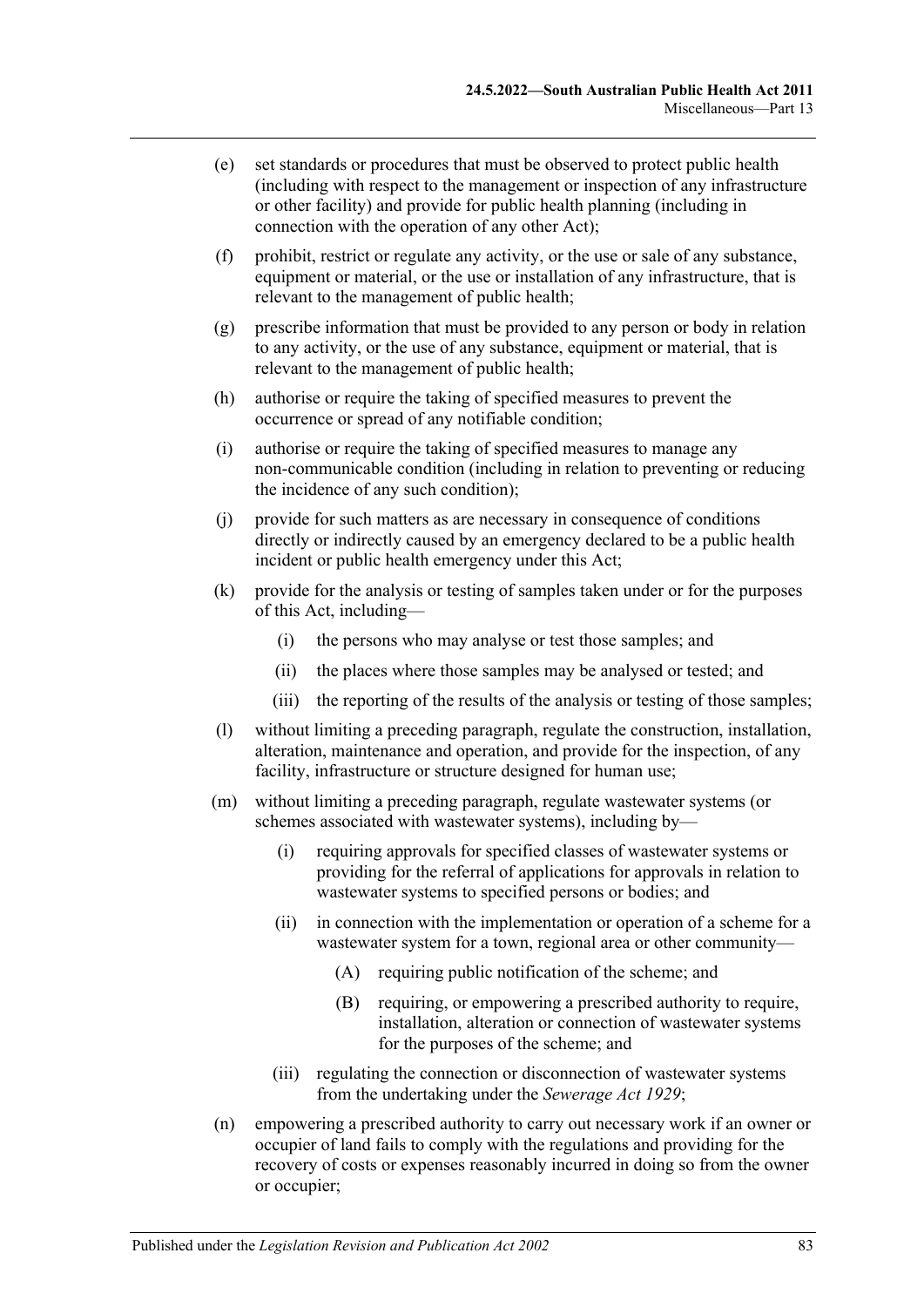- (o) on the recommendation of the Chief Public Health Officer, prescribe guidelines to assist in the administration or operation of this Act;
- (p) prescribe fees and expenses in connection with any matter arising under this Act, which may be of varying amounts according to factors prescribed in the regulations or determined by the Minister from time to time and published in the Gazette;
- (q) provide for the payment and recovery of prescribed fees and expenses;
- (r) empower or require the Minister or a council to refund, reduce or remit any fee payable under this Act;
- (s) prescribe forms for the purposes of this Act;
- (t) exempt, either absolutely or subject to prescribed conditions or limitations—
	- (i) persons or classes of persons;
	- (ii) areas of the State,

from this Act or specified provisions of this Act;

- (u) prescribe penalties, not exceeding \$10 000, for breach of any regulation;
- (v) fix expiation fees, not exceeding \$500, for alleged offences against the regulations.
- (3) The regulations may adopt, wholly or partially and with or without modification—
	- (a) a code or standard relating to matters in respect of which regulations may be made under this Act; or
	- (b) an amendment to such a code or standard.
- (4) Any regulations adopting a code or standard, or an amendment to a code or standard, may contain such incidental, supplementary and transitional provisions as appear to the Governor to be necessary.
- (5) The regulations or a code or standard adopted by the regulations may—
	- (a) refer to or incorporate, wholly or partially and with or without modification, a standard or other document prepared or published by a prescribed body or person, either as in force at the time the regulations are made or as in force from time to time; and
	- (b) be of general or limited application (including so as to apply only to a specified part of the State); and
	- (c) make different provision according to the persons, things or circumstances to which they are expressed to apply; and
	- (d) provide that any matter or thing is to be determined, dispensed with, regulated or prohibited according to the discretion of the Minister, the Chief Public Health Officer, the Chief Executive or a council.
- $(6)$  If—
	- (a) a code or standard is adopted by the regulations; or
	- (b) the regulations, or a code or standard adopted by the regulations, refers to a standard or other document prepared or published by a prescribed body,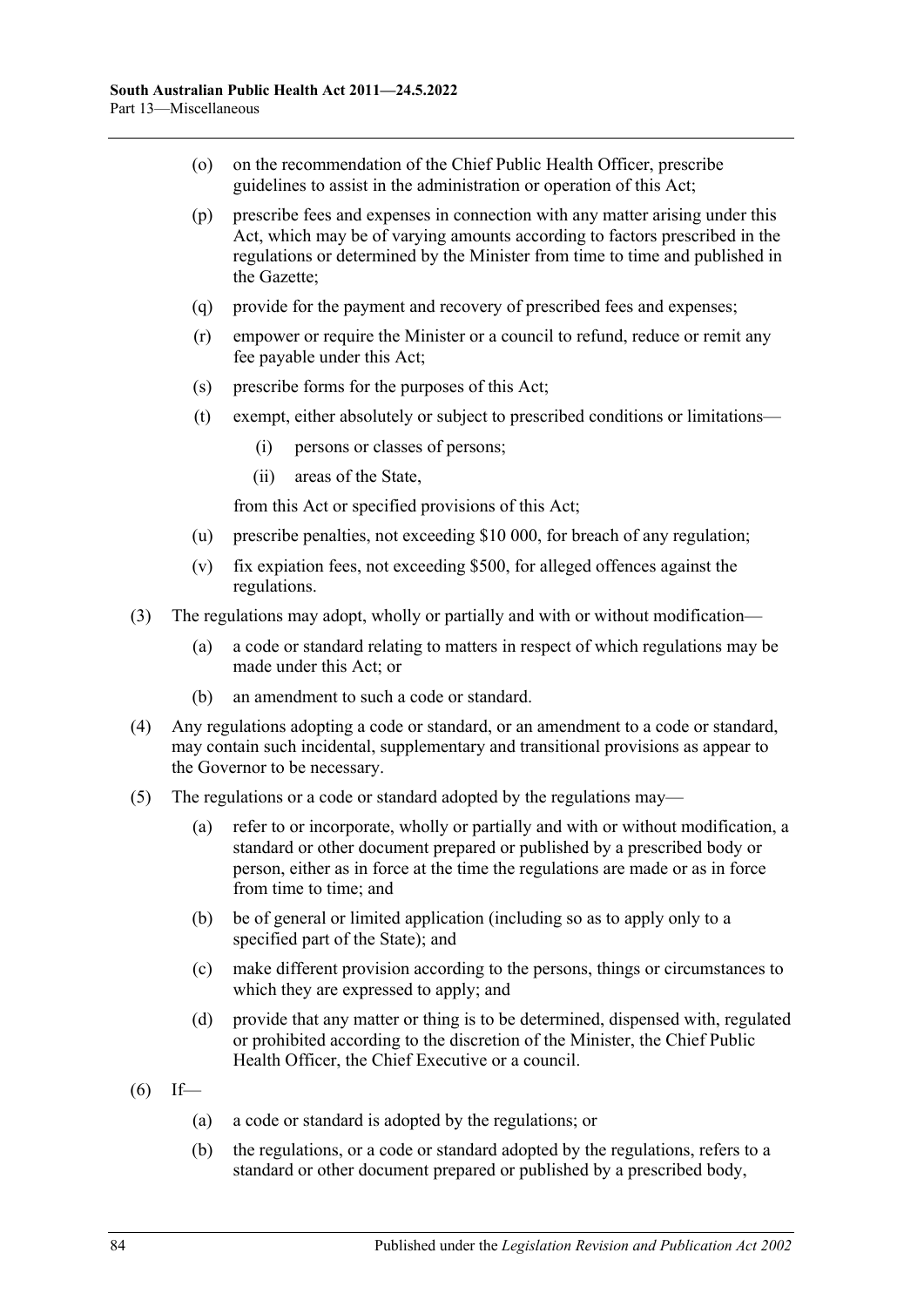then—

- (c) a copy of the code, standard or other document must be kept available for inspection by members of the public, without charge and during normal office hours, at an office or offices specified in the regulations; and
- (d) in any legal proceedings, evidence of the contents of the code, standard or other document may be given by production of a document purporting to be certified by or on behalf of the Minister as a true copy of the code, standard or other document; and
- (e) the code, standard or other document has effect as if it were a regulation made under this Act.

#### **110—Review of Act**

- (1) The Social Development Committee of Parliament must review the operation of this Act as soon as practicable after the expiry of 5 years from its commencement.
- (2) The Social Development Committee must ensure that, as part of the review, reasonable steps are taken to seek submissions from—
	- (a) State agencies that have an interest in public health; and
	- (b) the local government sector; and
	- (c) relevant industry, health and community organisations,

(but may otherwise conduct the review in such manner as it thinks fit under the *[Parliamentary Committees Act](http://www.legislation.sa.gov.au/index.aspx?action=legref&type=act&legtitle=Parliamentary%20Committees%20Act%201991) 1991*).

# **Schedule 1—Transitional provisions Part 10—Transitional provisions**

#### **12—Interpretation**

In this Part—

*repealed Act* means the *[Public and Environmental Health Act](http://www.legislation.sa.gov.au/index.aspx?action=legref&type=act&legtitle=Public%20and%20Environmental%20Health%20Act%201987) 1987*.

#### <span id="page-84-2"></span>**13—Appeals**

- <span id="page-84-0"></span>(1) An appeal under section 25 of the repealed Act will, after the commencement of this clause—
	- (a) lie to the South Australian Public Health Council constituted under this Act rather than the Public and Environmental Health Council constituted under the repealed Act; and
	- (b) be heard and determined by the Public Health Review Panel constituted under this Act (with 3 members constituting the Review Panel and 2 members constituting a quorum) rather than a review committee constituted by the Council under the repealed Act.
- <span id="page-84-3"></span><span id="page-84-1"></span>(2) A reference in Part 3 Division 5 of the repealed Act to the Council will be taken to include a reference to SAPHC acting under [subclause](#page-84-0) (1)(a) and a reference in that Division to a review committee will be taken to include a reference to the Review Panel acting under [subclause](#page-84-1) (1)(b).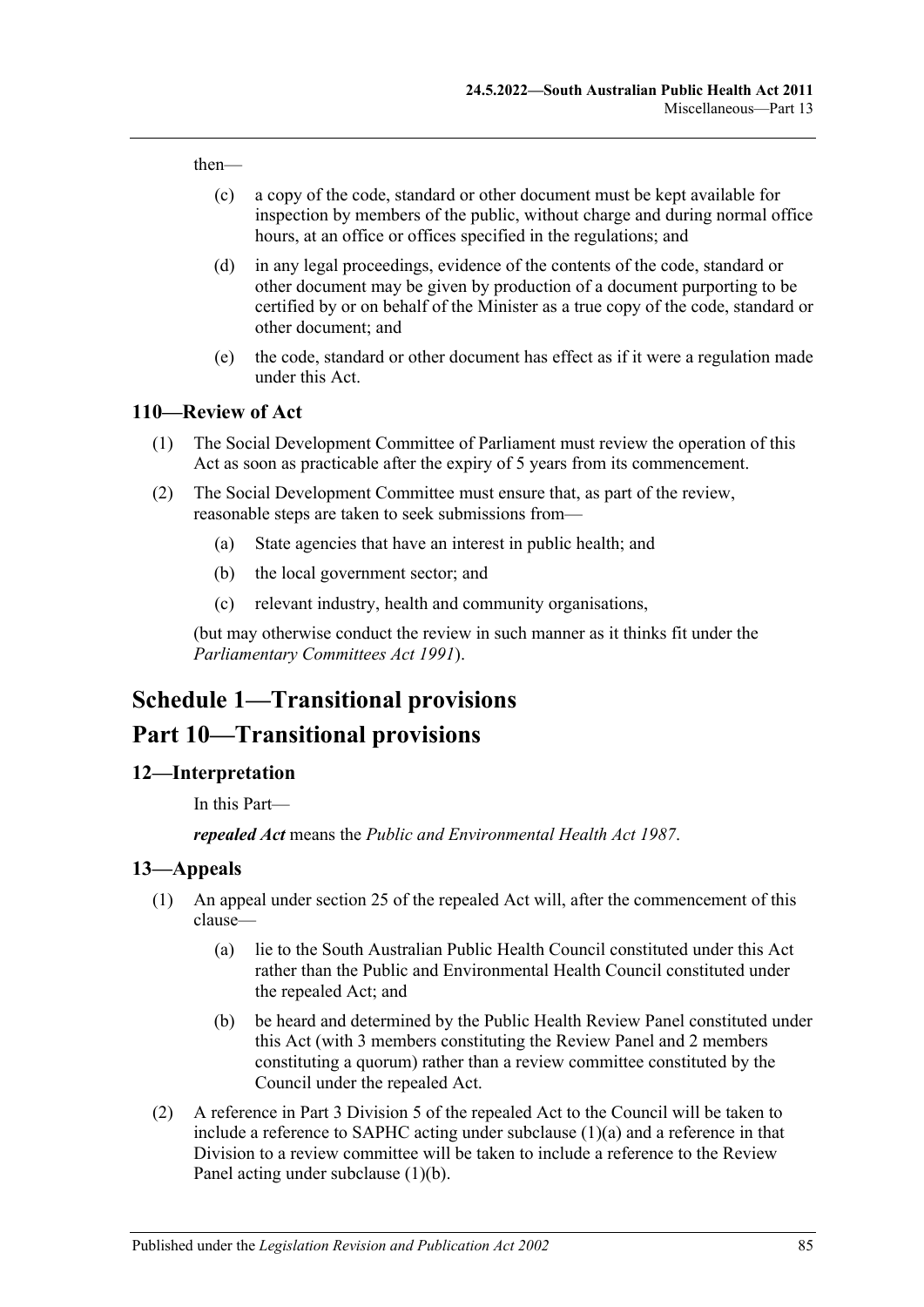- (3) [Subclauses](#page-84-2) (1) and [\(2\)](#page-84-3) apply despite the fact—
	- (a) that section 25 of the repealed Act may still be in operation on the commencement of this clause; and
	- (b) that the appeal relates to a requirement imposed under Part 3 of the repealed Act before the commencement of this clause.

#### **14—Detention**

To avoid doubt, nothing in this Act affects the operation of a warrant issued under section 32 of the repealed Act before the commencement of this clause (and that section will continue to apply to and in relation to a person who is subject to an application for a warrant or detention under that section until the matter or detention is brought to an end under that section).

#### **15—Directions**

To avoid doubt, nothing in this Act affects the operation of a direction under section 33 of the repealed Act in force immediately before the commencement of this clause (and that section will continue to apply to and in relation to a person who is subject to a direction under that section until the direction no longer has effect under that section).

# <span id="page-85-0"></span>**16—Other transitional provisions**

- (1) The Governor may, by regulation, make other provisions of a saving or transitional nature consequent on the enactment of this Act.
- <span id="page-85-1"></span>(2) A provision of a regulation made under [subclause](#page-85-0) (1) may, if the regulation so provides, take effect from the commencement of the relevant Act or from a later day.
- (3) To the extent to which a provision takes effect under [subclause](#page-85-1) (2) from a day earlier than the day of the regulation's publication in the Gazette, the provision does not operate to the disadvantage of a person by—
	- (a) decreasing the person's rights; or
	- (b) imposing liabilities on the person.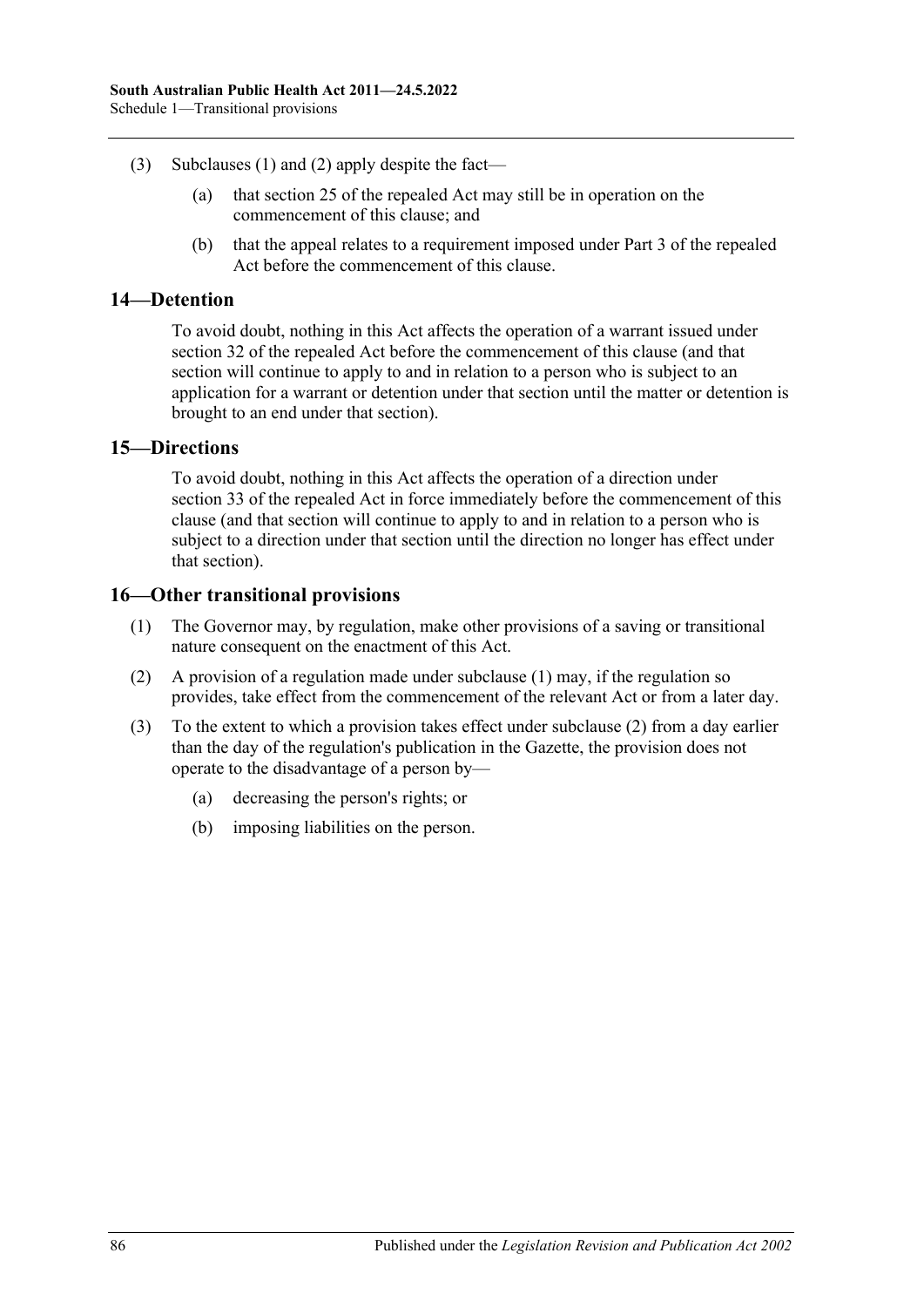# **Legislative history**

# **Notes**

- Please note—References in the legislation to other legislation or instruments or to titles of bodies or offices are not automatically updated as part of the program for the revision and publication of legislation and therefore may be obsolete.
- Earlier versions of this Act (historical versions) are listed at the end of the legislative history.
- For further information relating to the Act and subordinate legislation made under the Act see the Index of South Australian Statutes or www.legislation.sa.gov.au.

# **Legislation repealed by principal Act**

The *South Australian Public Health Act 2011* repealed the following: *Public and Environmental Health Act 1987*

# **Legislation amended by principal Act**

The *South Australian Public Health Act 2011* amended the following:

*Electricity Act 1996 Emergency Management Act 2004 Essential Services Act 1981 Fire and Emergency Services Act 2005 Gas Act 1997 Health Care Act 2008 Summary Offences Act 1953*

# **Principal Act and amendments**

#### New entries appear in bold.

| Year No |     | Title                                                 | Assent    | Commencement                                                                                                                                                                                                                                                                                                                                                                                                                   |
|---------|-----|-------------------------------------------------------|-----------|--------------------------------------------------------------------------------------------------------------------------------------------------------------------------------------------------------------------------------------------------------------------------------------------------------------------------------------------------------------------------------------------------------------------------------|
| 2011    | 21  | South Australian Public Health<br>Act 2011            | 16.6.2011 | 23.2.2012 ( <i>Gazette 23.2.2012 p840</i> )<br>except $s$ 14, Pt 3 Div 6, Pts 9-11 and<br>Sch 1 cll 1-10, 14 & 15-16.9.2012<br>( <i>Gazette 30.8.2012 p3945</i> ) and<br>except—ss 43, 45—47—20.12.2012 and<br>Pt 4 Div 2-1.1.2013 ( <i>Gazette</i><br>20.12.2012 p5743) and except s 44,<br>Pts 6 & 7, Pt 12 Divs 1 & 2 and<br>s 95(1)—(11), (17), (18) &<br>$96 - 16.6.2013$ (s 7(5) <i>Acts</i><br>Interpretation Act 1915) |
| 2013    | -16 | Statutes Amendment (Directors'<br>Liability) Act 2013 | 23.5.2013 | Pt 46 (ss 96 & 97)-17.6.2013 (Gazette<br>$(6.6.2013 \text{ p}2498)$                                                                                                                                                                                                                                                                                                                                                            |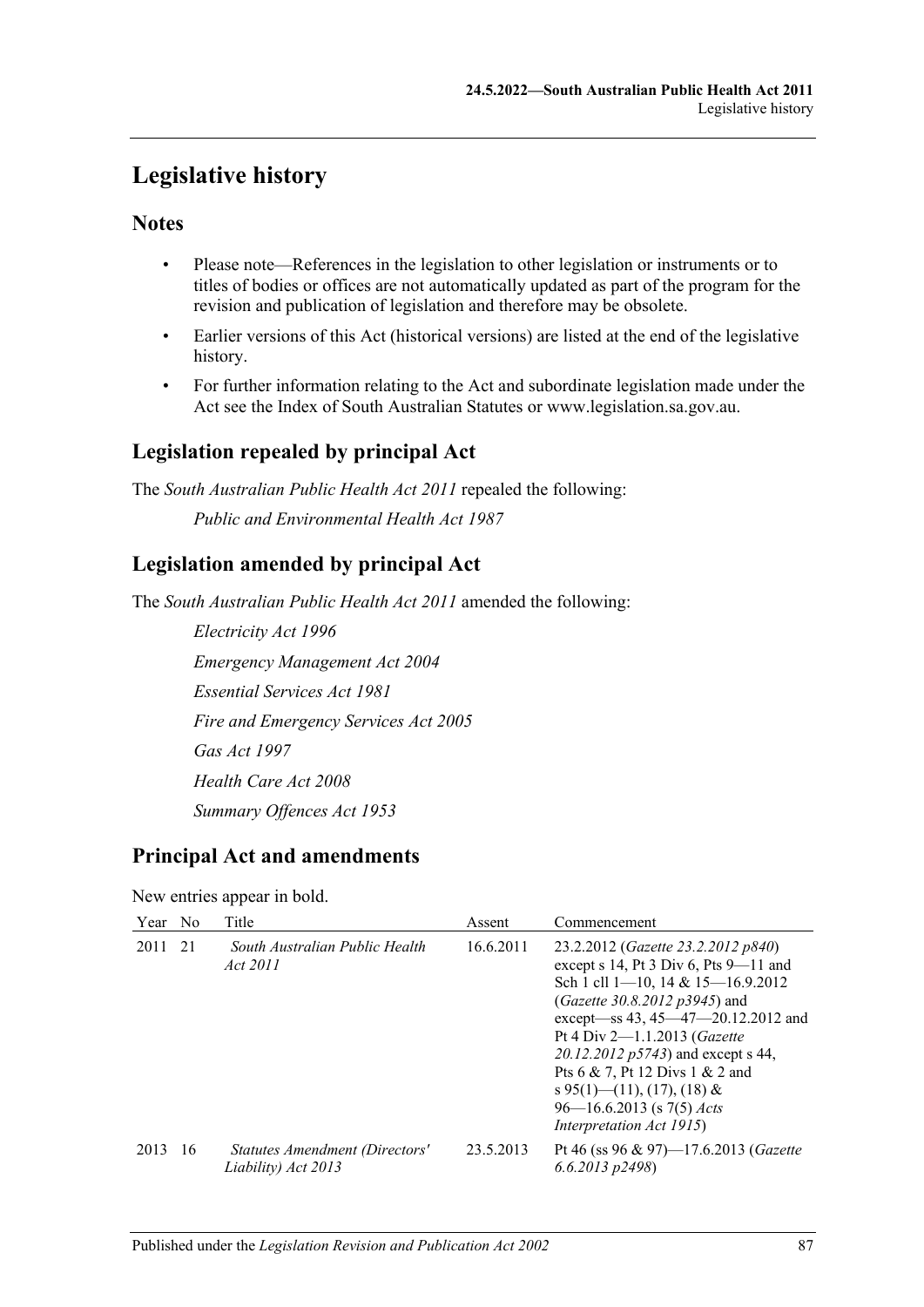#### **South Australian Public Health Act 2011—24.5.2022** Legislative history

| 2019 8 |                | South Australian Public Health<br>(Early Childhood Services and<br>Immunisation) Amendment Act 2019 | 9.5.2019  | 1.7.2019 except ss 96B & 96C(1)(b) (as<br>inserted by $s$ 4) $-1.1.2020$ ( <i>Gazette</i><br>27.6.2019 p2321) |
|--------|----------------|-----------------------------------------------------------------------------------------------------|-----------|---------------------------------------------------------------------------------------------------------------|
| 2019   | -14            | Statutes Amendment (SACAT)<br>Act 2019                                                              | 11.7.2019 | Pt 27 (ss 165 to 171)-2.12.2019<br>(Gazette 21.11.2019 p3928)                                                 |
| 2020   | $\overline{1}$ | South Australian Public Health<br><i>(Controlled Notifiable Conditions)</i><br>Amendment Act 2020   | 5.3.2020  | 5.3.2020                                                                                                      |
| 2020   | -7             | COVID-19 Emergency Response<br>Act 2020                                                             | 9.4.2020  | Sch 3 (cl 4)—9.4.2020: s 2(1)                                                                                 |
| 2020   | -12            | South Australian Public Health<br>(Early Childhood Services and<br>Immunisation) Amendment Act 2020 | 7.5.2020  | $7.8.2020$ : s 2                                                                                              |
| 2021   | 25             | Statutes Amendment (COVID-19)<br>Permanent Measures) Act 2021                                       | 17.6.2021 | Pt 10 (ss 19 to 24)-9.9.2021 (Gazette<br>18.8.2021 p3099)                                                     |
| 2022   |                | <b>South Australian Public Health</b><br>(COVID-19) Amendment Act 2022                              | 24.5.2022 | Pt 2 (s 3) & Sch 2-24.5.2022 (Gazette<br>24.5.2022 p1200)                                                     |

# **Provisions amended**

New entries appear in bold.

| Provision       | How varied                                                            | Commencement |
|-----------------|-----------------------------------------------------------------------|--------------|
| Long title      | amended under Legislation Revision and<br><b>Publication Act 2002</b> | 1.7.2019     |
| Pt1             |                                                                       |              |
| s <sub>2</sub>  | omitted under Legislation Revision and<br>Publication Act 2002        | 1.7.2019     |
| s <sub>3</sub>  |                                                                       |              |
| $s \; 3(1)$     |                                                                       |              |
| Tribunal        | inserted by 14/2019 s 165                                             | 2.12.2019    |
| Pt 7            |                                                                       |              |
| s 59            |                                                                       |              |
| s 59(3)         | inserted by 16/2013 s 96                                              | 17.6.2013    |
| Pt <sub>9</sub> |                                                                       |              |
| s 66            |                                                                       |              |
| $s\,66(2a)$     | inserted by 25/2021 s 19                                              | 9.9.2021     |
| Pt 10           |                                                                       |              |
| s 73            |                                                                       |              |
| s 73(8)         | substituted by 1/2020 s 3                                             | 5.3.2020     |
| $s \, 73(8a)$   | inserted by 1/2020 s 3                                                | 5.3.2020     |
|                 | amended by 25/2021 s 20                                               | 9.9.2021     |
| s 74            |                                                                       |              |
| $s \, 74(3)$    | substituted by 1/2020 s 4                                             | 5.3.2020     |
| $s \, 74(3a)$   | inserted by 1/2020 s 4                                                | 5.3.2020     |
|                 | amended by 25/2021 s 21                                               | 9.9.2021     |
| s 75            |                                                                       |              |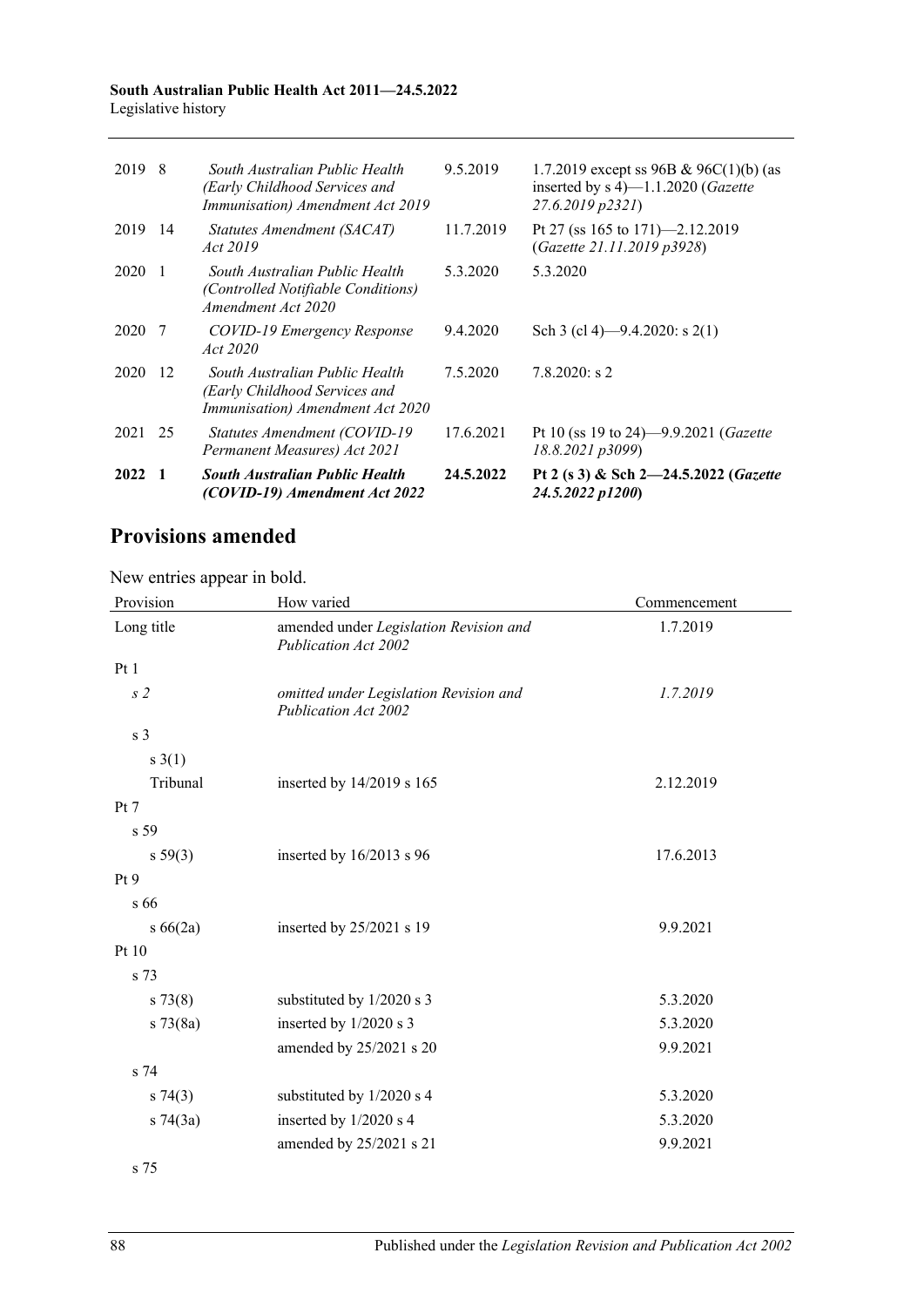| s 75(1)           | amended by $1/2020$ s $5(1)$                          | 5.3.2020                                          |
|-------------------|-------------------------------------------------------|---------------------------------------------------|
| $s \, 75(3)$      | substituted by $1/2020$ s $5(2)$                      | 5.3.2020                                          |
| $s \, 75(3a)$     | inserted by $1/2020$ s $5(2)$                         | 5.3.2020                                          |
|                   | amended by 25/2021 s 22                               | 9.9.2021                                          |
| $s \, 75(4)$      | amended by $1/2020$ s $5(3)$                          | 5.3.2020                                          |
| s 76              |                                                       |                                                   |
| $s \, 76(1)$      | amended by 14/2019 s 166(1)                           | 2.12.2019                                         |
| $s \ 76(3)$       | amended by 14/2019 s 166(2)                           | 2.12.2019                                         |
| $s \; 76(4)$      | deleted by 14/2019 s 166(3)                           | 2.12.2019                                         |
| $s \, 76(5)$      | amended by 14/2019 s 166(4)                           | 2.12.2019                                         |
| $s \, 76(6)$      | deleted by 14/2019 s 166(5)                           | 2.12.2019                                         |
| s 77              |                                                       |                                                   |
| s 77(1)           | substituted by $1/2020$ s $6(1)$                      | 5.3.2020                                          |
| s 77(3)           | substituted by $1/2020$ s $6(2)$                      | 5.3.2020                                          |
| $s \, 77(3a)$     | inserted by $1/2020$ s $6(2)$                         | 5.3.2020                                          |
|                   | amended by 25/2021 s 23(1)                            | 9.9.2021                                          |
| s 77(4)           | amended by $1/2020$ s $6(3)$                          | 5.3.2020                                          |
| $s \, 77(5a)$     | inserted by 25/2021 s 23(2)                           | 9.9.2021                                          |
| $s\,77(6)$        | substituted by $1/2020$ s $6(4)$                      | 5.3.2020                                          |
| s 77(7)           | amended by $1/2020$ s $6(5)$                          | 5.3.2020                                          |
| s 77(8a) and (8b) | inserted by $1/2020$ s $6(6)$                         | 5.3.2020                                          |
| $s\,77(13)$       | amended by $1/2020$ s $6(7)$                          | 5.3.2020                                          |
| s 77(15)          | inserted by 25/2021 s 23(3)                           | 9.9.2021                                          |
| s 79              |                                                       |                                                   |
| s79(1)            | amended by $1/2020$ s $7(1)$                          | 5.3.2020                                          |
| s79(2)            | amended by $1/2020$ s $7(2)$                          | 5.3.2020                                          |
| <b>Pt 11A</b>     | inserted by 1/2022 s 3                                | 24.5.2022                                         |
| Pt 12             |                                                       |                                                   |
| s <sub>92</sub>   |                                                       |                                                   |
| $s\,92(5)$        | amended by 14/2019 s 167(1)                           | 2.12.2019                                         |
| $s\,92(7)$        | amended by 14/2019 s 167(2)                           | 2.12.2019                                         |
| s 95              |                                                       |                                                   |
| $s\,95(15)$       | amended by 14/2019 s 168                              | 2.12.2019                                         |
| s 96              |                                                       |                                                   |
| $s\,96(1)$        | amended by $14/2019$ s $169(1)$ —(3)                  | 2.12.2019                                         |
| $s\,96(2)$        | amended by 14/2019 s 169(4)                           | 2.12.2019                                         |
| $s\,96(3)$        | substituted by 14/2019 s 169(5)                       | 2.12.2019                                         |
| $s\,96(4)$        | amended by $14/2019$ s $169(6)$ — $(8)$               | 2.12.2019                                         |
| Pt 12A            | inserted by 8/2019 s 4                                | 1.7.2019 except ss 96B<br>& $96C(1)(b)$ -1.1.2020 |
| s 96A             |                                                       |                                                   |
| $s\,96A(1)$       | s 96A redesignated as $s$ 96A(1) by 12/2020<br>s(4(2) | 7.8.2020                                          |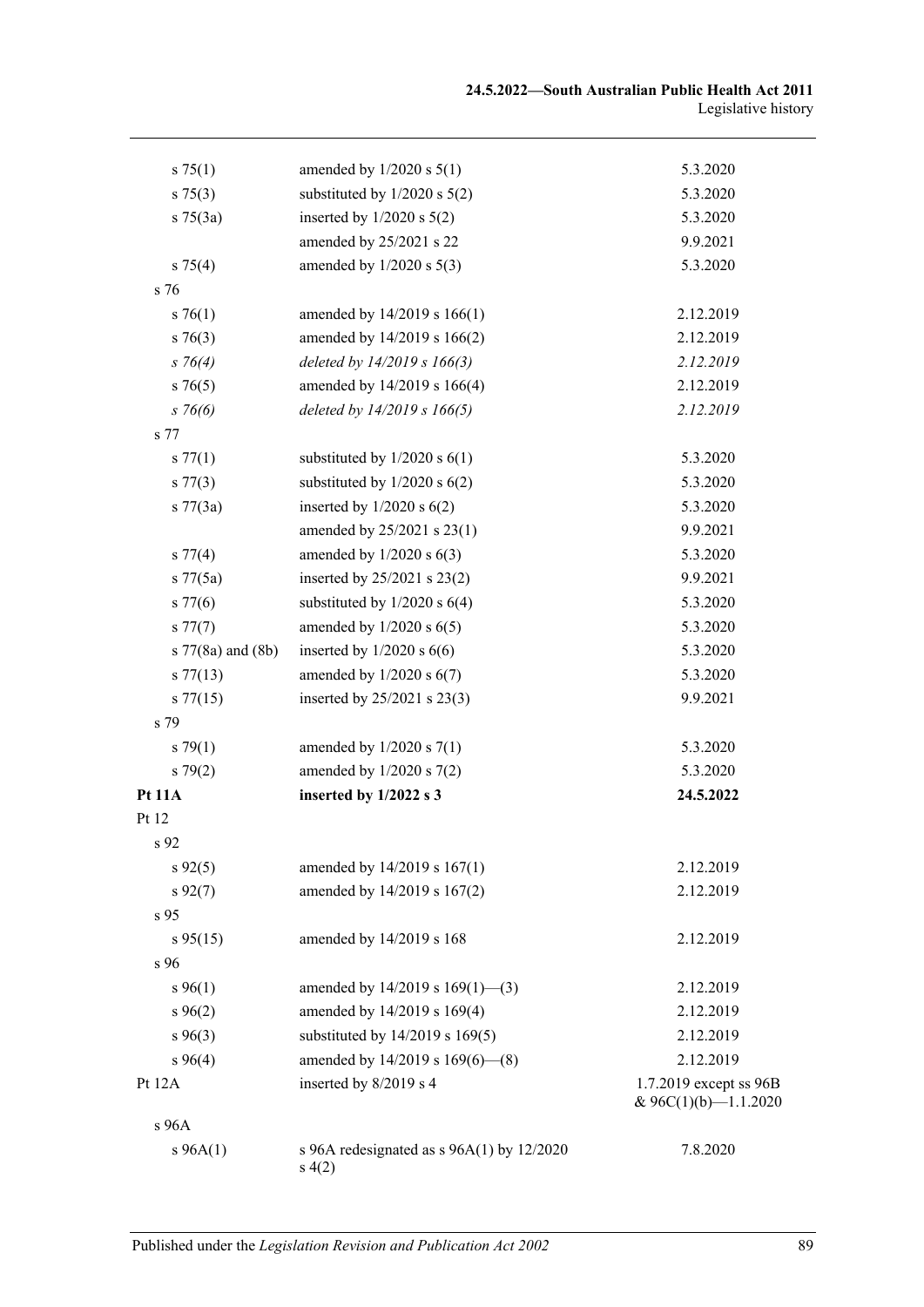#### **South Australian Public Health Act 2011—24.5.2022** Legislative history

| early childhood<br>service | amended by $12/2020$ s $4(1)$                                  | 7.8.2020  |
|----------------------------|----------------------------------------------------------------|-----------|
| ss 96BA and 96BB           | inserted by $12/2020$ s 5                                      | 7.8.2020  |
| s 96E                      |                                                                |           |
| $s\,96E(4)$                | amended by $12/2020$ s 6                                       | 7.8.2020  |
| Pt 13                      |                                                                |           |
| s 99                       |                                                                |           |
| $s\,99(2)$                 | amended by 25/2021 s 24                                        | 9.9.2021  |
| s 101                      |                                                                |           |
| s 101(4)                   | amended by $1/2020$ s $8(1)$                                   | 5.3.2020  |
| s $101(5)$ and $(6)$       | inserted by $1/2020$ s $8(2)$                                  | 5.3.2020  |
| $s$ 103A                   | inserted by 7/2020 Sch 3 cl 4                                  | 9.4.2020  |
| s106                       | substituted by 16/2013 s 97                                    | 17.6.2013 |
| s 108                      |                                                                |           |
| s 108(1)                   | amended by 14/2019 s 170(1), (2)                               | 2.12.2019 |
| Sch 1                      |                                                                |           |
| Pts $1-9$                  | omitted under Legislation Revision and<br>Publication Act 2002 | 1.7.2019  |

# **Transitional etc provisions associated with Act or amendments**

# *Statutes Amendment (SACAT) Act 2019, Pt 27*

# **171—Transitional provisions**

- (1) A right of review under section 76 or 96 of the principal Act in existence before the relevant day (but not exercised before that day) will be exercised as if this Part had been in operation before that right arose, so that the relevant proceedings may be commenced before the Tribunal rather than the District Court.
- (2) Nothing in this section affects any proceedings before the District Court commenced before the relevant day.
- (3) In this section—

*principal Act* means the *[South Australian Public Health Act](http://www.legislation.sa.gov.au/index.aspx?action=legref&type=act&legtitle=South%20Australian%20Public%20Health%20Act%202011) 2011*;

*relevant day* means the day on which this Part comes into operation;

*Tribunal* means the South Australian Civil and Administrative Tribunal established under the *[South Australian Civil and Administrative Tribunal Act](http://www.legislation.sa.gov.au/index.aspx?action=legref&type=act&legtitle=South%20Australian%20Civil%20and%20Administrative%20Tribunal%20Act%202013) 2013*.

# *South Australian Public Health (COVID-19) Amendment Act 2022, Sch 2—Transitional provisions*

# **1—Interpretation**

In this Schedule—

*last relevant emergency declaration* means the relevant emergency declaration in force immediately before the commencement of this Schedule;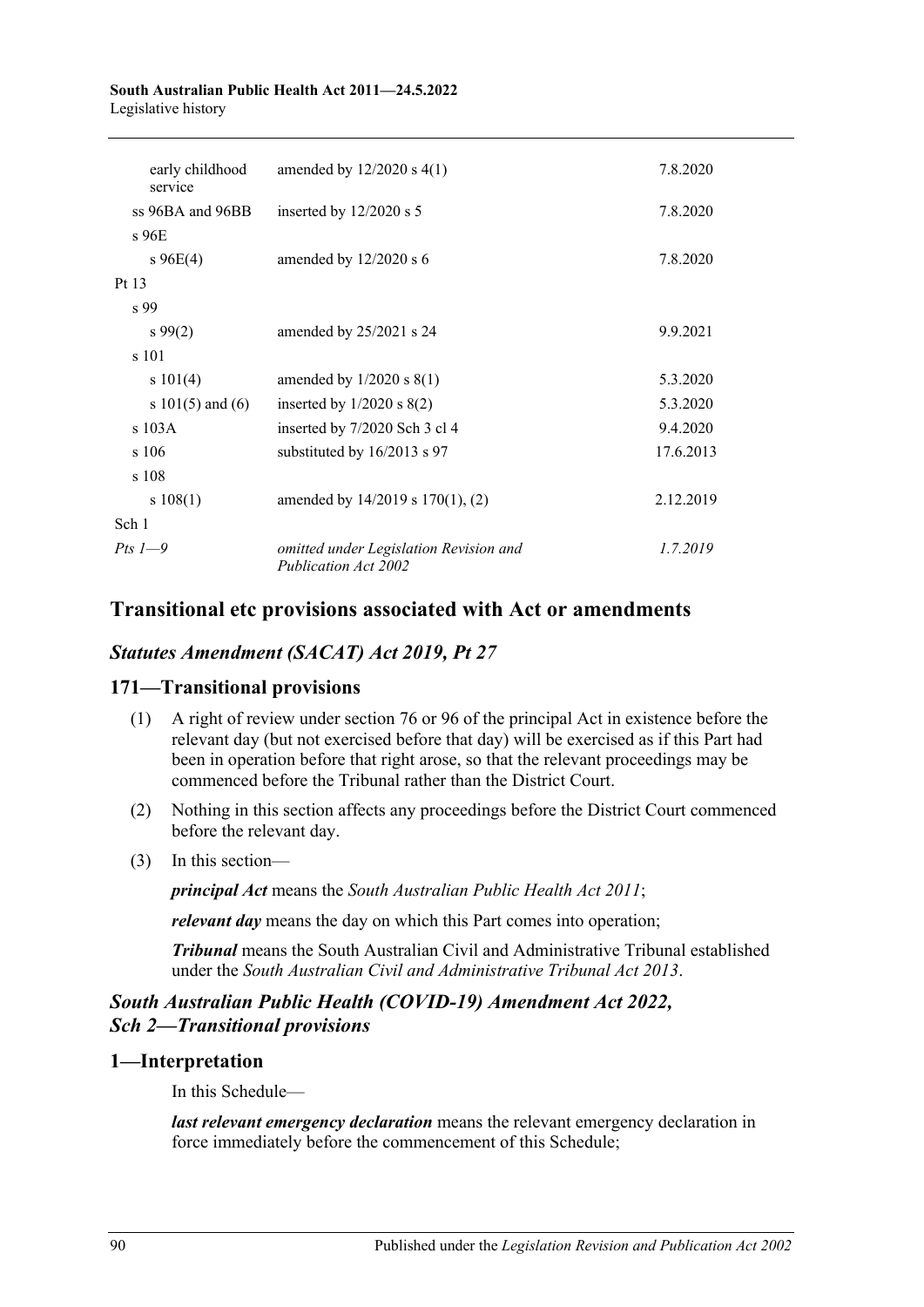*relevant direction* means a direction or requirement apparently in force under section 25 of the *[Emergency Management Act](http://www.legislation.sa.gov.au/index.aspx?action=legref&type=act&legtitle=Emergency%20Management%20Act%202004) 2004* immediately before the cessation of the last relevant emergency declaration;

*relevant emergency declaration* means a declaration under section 23 of the *[Emergency Management Act](http://www.legislation.sa.gov.au/index.aspx?action=legref&type=act&legtitle=Emergency%20Management%20Act%202004) 2004* in respect of the outbreak of COVID-19 within South Australia.

# <span id="page-90-0"></span>**2—Continuation of directions**

- (1) On the cessation of the last relevant emergency declaration, a relevant direction continues in force as a direction under section 90C of the *[South Australian Public](http://www.legislation.sa.gov.au/index.aspx?action=legref&type=act&legtitle=South%20Australian%20Public%20Health%20Act%202011)  [Health Act](http://www.legislation.sa.gov.au/index.aspx?action=legref&type=act&legtitle=South%20Australian%20Public%20Health%20Act%202011) 2011* (as inserted by this Act) whether or not it is a direction of a kind that could be made under that section as in force after the commencement of this Act.
- (2) For the purposes of this clause, a reference in a relevant direction—
	- (a) to an authorised officer will be taken to be a reference to an emergency officer under the *[South Australian Public Health Act](http://www.legislation.sa.gov.au/index.aspx?action=legref&type=act&legtitle=South%20Australian%20Public%20Health%20Act%202011) 2011*; and
	- (b) to the State Co-ordinator will (where the context permits) be taken to be a reference to the Chief Public Health Officer; and
	- (c) to another relevant direction will be taken to be a reference to that direction as continued in force under [subclause](#page-90-0) (1).
- (3) If a relevant direction continues in force under [subclause](#page-90-0) (1), any approval or exemption granted under that direction that is in force immediately before the cessation of the last relevant emergency declaration also continues in force as if it had been granted under the direction as continued under [subclause](#page-90-0) (1).

# **3—Emergency officers**

A person who was, immediately before the cessation of the last relevant emergency declaration, appointed as an authorised officer under section 17 of the *[Emergency](http://www.legislation.sa.gov.au/index.aspx?action=legref&type=act&legtitle=Emergency%20Management%20Act%202004)  [Management Act](http://www.legislation.sa.gov.au/index.aspx?action=legref&type=act&legtitle=Emergency%20Management%20Act%202004) 2004* will, on the cessation of the last relevant emergency declaration, be taken to be appointed as an emergency officer under the *[South](http://www.legislation.sa.gov.au/index.aspx?action=legref&type=act&legtitle=South%20Australian%20Public%20Health%20Act%202011)  [Australian Public Health Act](http://www.legislation.sa.gov.au/index.aspx?action=legref&type=act&legtitle=South%20Australian%20Public%20Health%20Act%202011) 2011* and—

- (a) any conditions applying to the person's appointment under the *[Emergency](http://www.legislation.sa.gov.au/index.aspx?action=legref&type=act&legtitle=Emergency%20Management%20Act%202004)  [Management Act](http://www.legislation.sa.gov.au/index.aspx?action=legref&type=act&legtitle=Emergency%20Management%20Act%202004) 2004* will also apply to the person's appointment under the *[South Australian Public Health Act](http://www.legislation.sa.gov.au/index.aspx?action=legref&type=act&legtitle=South%20Australian%20Public%20Health%20Act%202011) 2011*; and
- (b) the identity card issued to the person under the *[Emergency Management](http://www.legislation.sa.gov.au/index.aspx?action=legref&type=act&legtitle=Emergency%20Management%20Act%202004)  Act [2004](http://www.legislation.sa.gov.au/index.aspx?action=legref&type=act&legtitle=Emergency%20Management%20Act%202004)* will be taken to be the person's identity card under section 48 of the *[South Australian Public Health Act](http://www.legislation.sa.gov.au/index.aspx?action=legref&type=act&legtitle=South%20Australian%20Public%20Health%20Act%202011) 2011*.

# **Historical versions**

17.6.2013 1.7.2019 2.12.2019 1.1.2020 5.3.2020 9.4.2020